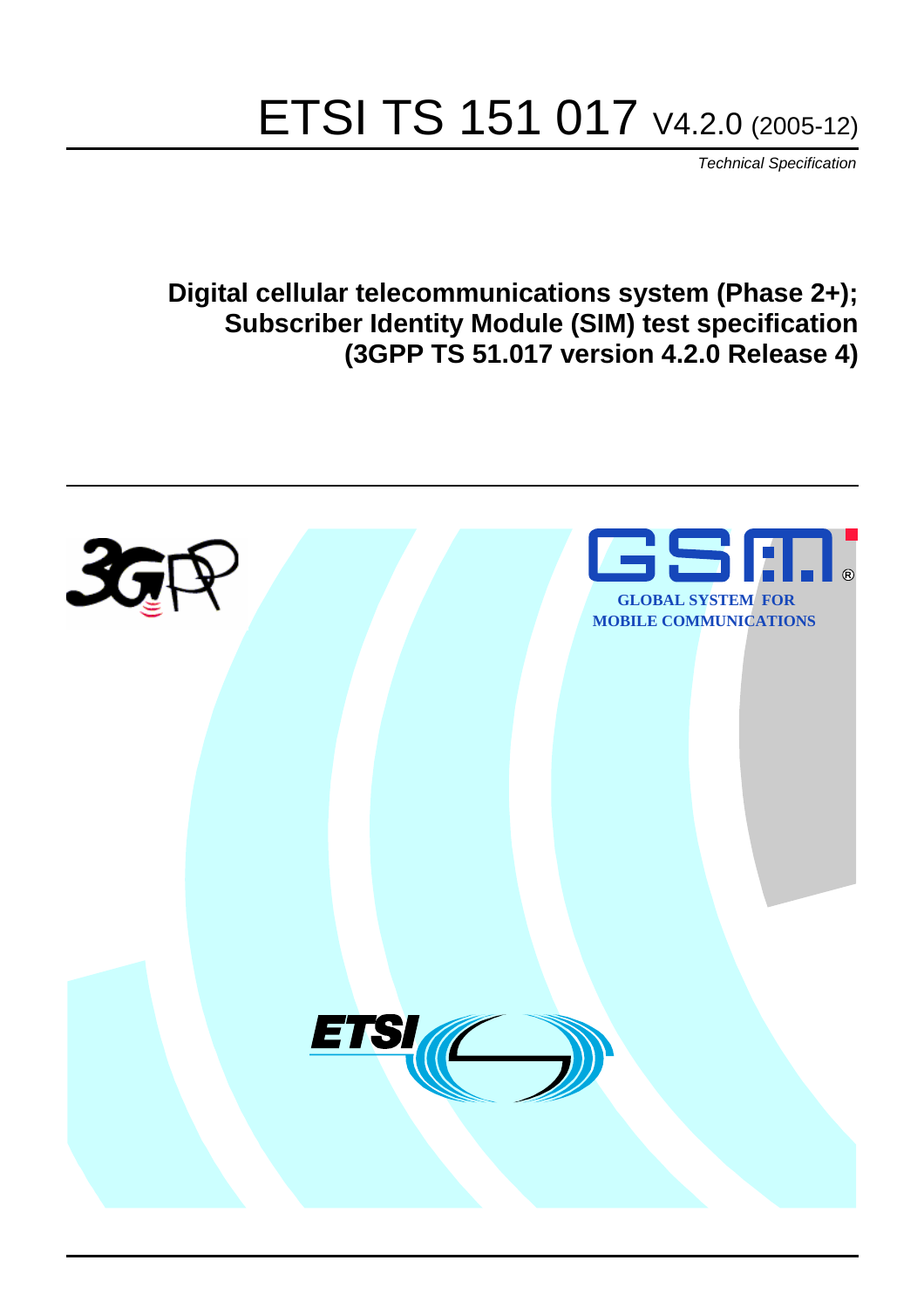Reference RTS/TSGC-0651017v420

> Keywords GSM

#### **ETSI**

#### 650 Route des Lucioles F-06921 Sophia Antipolis Cedex - FRANCE

Tel.: +33 4 92 94 42 00 Fax: +33 4 93 65 47 16

Siret N° 348 623 562 00017 - NAF 742 C Association à but non lucratif enregistrée à la Sous-Préfecture de Grasse (06) N° 7803/88

#### **Important notice**

Individual copies of the present document can be downloaded from: [http://www.etsi.org](http://www.etsi.org/)

The present document may be made available in more than one electronic version or in print. In any case of existing or perceived difference in contents between such versions, the reference version is the Portable Document Format (PDF). In case of dispute, the reference shall be the printing on ETSI printers of the PDF version kept on a specific network drive within ETSI Secretariat.

Users of the present document should be aware that the document may be subject to revision or change of status. Information on the current status of this and other ETSI documents is available at <http://portal.etsi.org/tb/status/status.asp>

If you find errors in the present document, please send your comment to one of the following services: [http://portal.etsi.org/chaircor/ETSI\\_support.asp](http://portal.etsi.org/chaircor/ETSI_support.asp)

#### **Copyright Notification**

No part may be reproduced except as authorized by written permission. The copyright and the foregoing restriction extend to reproduction in all media.

> © European Telecommunications Standards Institute 2005. All rights reserved.

**DECT**TM, **PLUGTESTS**TM and **UMTS**TM are Trade Marks of ETSI registered for the benefit of its Members. **TIPHON**TM and the **TIPHON logo** are Trade Marks currently being registered by ETSI for the benefit of its Members. **3GPP**TM is a Trade Mark of ETSI registered for the benefit of its Members and of the 3GPP Organizational Partners.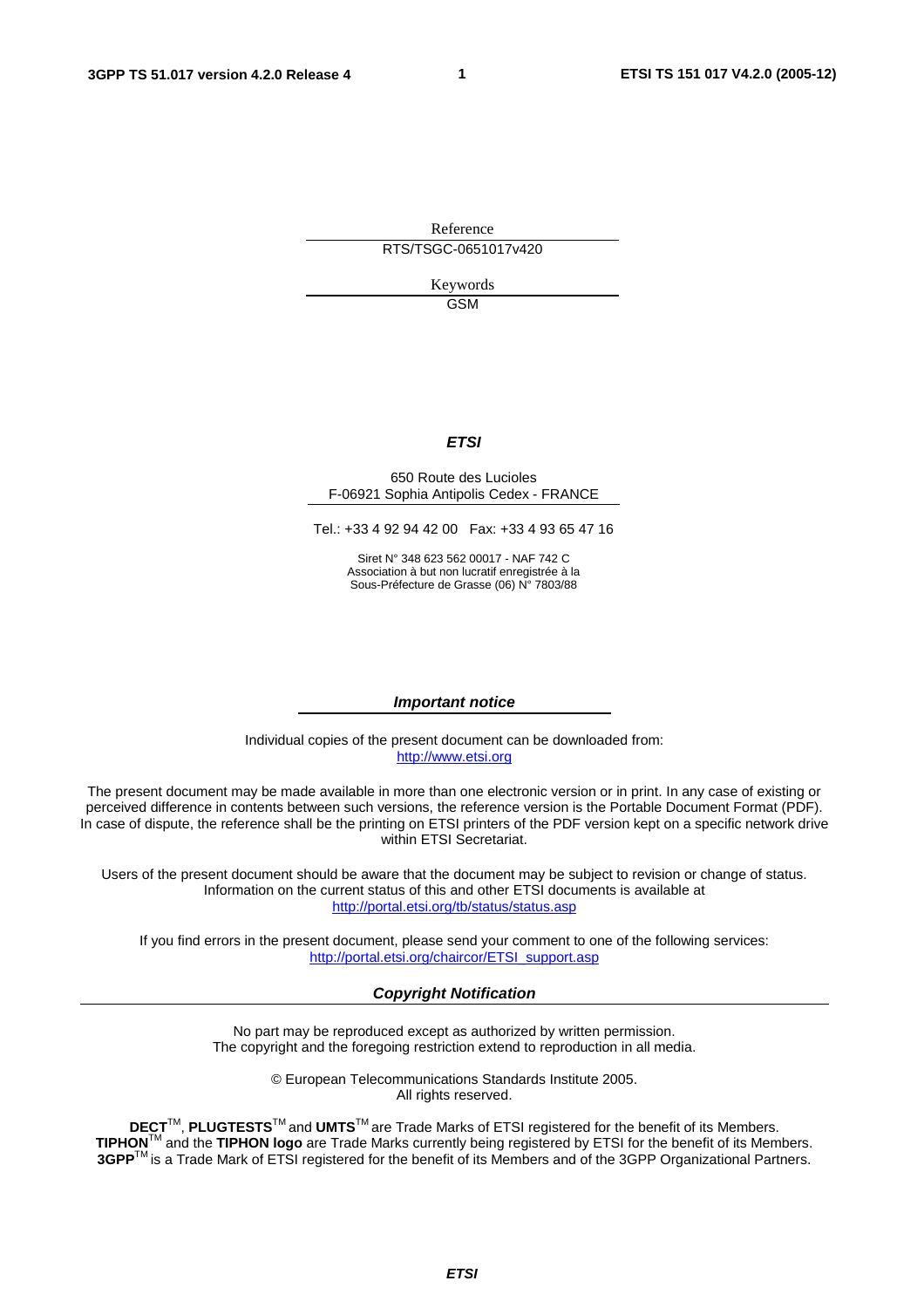# Intellectual Property Rights

IPRs essential or potentially essential to the present document may have been declared to ETSI. The information pertaining to these essential IPRs, if any, is publicly available for **ETSI members and non-members**, and can be found in ETSI SR 000 314: *"Intellectual Property Rights (IPRs); Essential, or potentially Essential, IPRs notified to ETSI in respect of ETSI standards"*, which is available from the ETSI Secretariat. Latest updates are available on the ETSI Web server ([http://webapp.etsi.org/IPR/home.asp\)](http://webapp.etsi.org/IPR/home.asp).

Pursuant to the ETSI IPR Policy, no investigation, including IPR searches, has been carried out by ETSI. No guarantee can be given as to the existence of other IPRs not referenced in ETSI SR 000 314 (or the updates on the ETSI Web server) which are, or may be, or may become, essential to the present document.

# Foreword

This Technical Specification (TS) has been produced by ETSI 3rd Generation Partnership Project (3GPP).

The present document may refer to technical specifications or reports using their 3GPP identities, UMTS identities or GSM identities. These should be interpreted as being references to the corresponding ETSI deliverables.

The cross reference between GSM, UMTS, 3GPP and ETSI identities can be found under <http://webapp.etsi.org/key/queryform.asp>.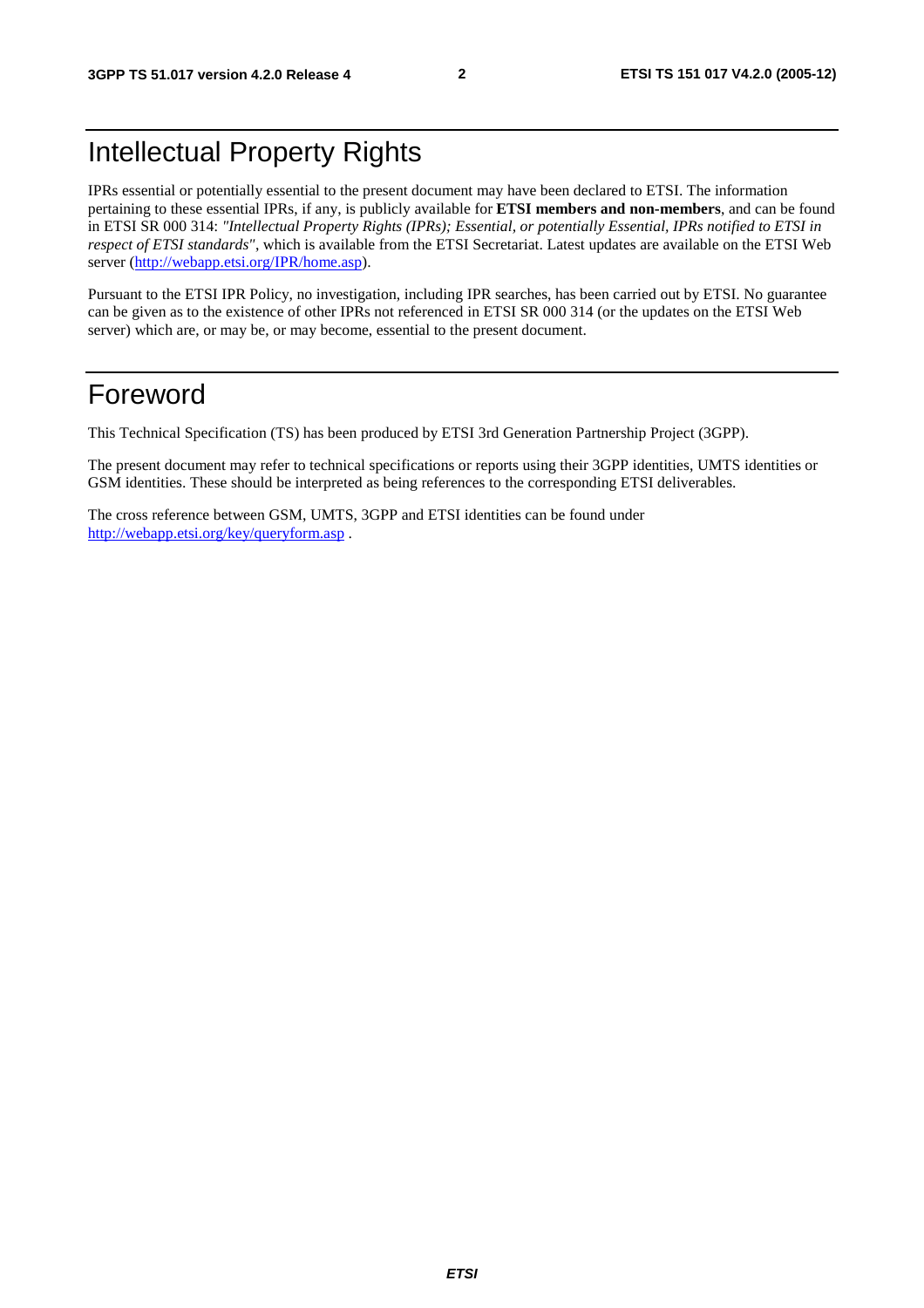$\mathbf{3}$ 

# Contents

| 1              |  |
|----------------|--|
| 2              |  |
| 2.1            |  |
| 3              |  |
| 3.1            |  |
| 3.2            |  |
| $\overline{4}$ |  |
| 4.1            |  |
| 4.1.1          |  |
| 4.1.2          |  |
| 4.1.2.1        |  |
| 4.1.2.2        |  |
| 4.1.2.3        |  |
| 4.1.2.4        |  |
| 4.1.3          |  |
| 4.1.4          |  |
| 4.1.5          |  |
| 4.1.6          |  |
| 4.1.7          |  |
| 4.1.8<br>4.1.9 |  |
| 4.2            |  |
| 4.3            |  |
| 4.4            |  |
| 4.5            |  |
| 4.6            |  |
| 5              |  |
| 5.1            |  |
| 5.2            |  |
| 5.3            |  |
| 5.4            |  |
| 5.5            |  |
| 5.6            |  |
| 5.7            |  |
| 5.8            |  |
| 5.9            |  |
| 6              |  |
| 6.1            |  |
| 6.1.1          |  |
| 6.1.1.1        |  |
| 6.1.1.1.1      |  |
| 6.1.1.1.2      |  |
| 6.1.1.1.3      |  |
| 6.1.1.1.4      |  |
| 6.1.1.2        |  |
| 6.1.1.2.1      |  |
| 6.1.1.2.2      |  |
| 6.1.1.2.3      |  |
| 6.1.1.2.4      |  |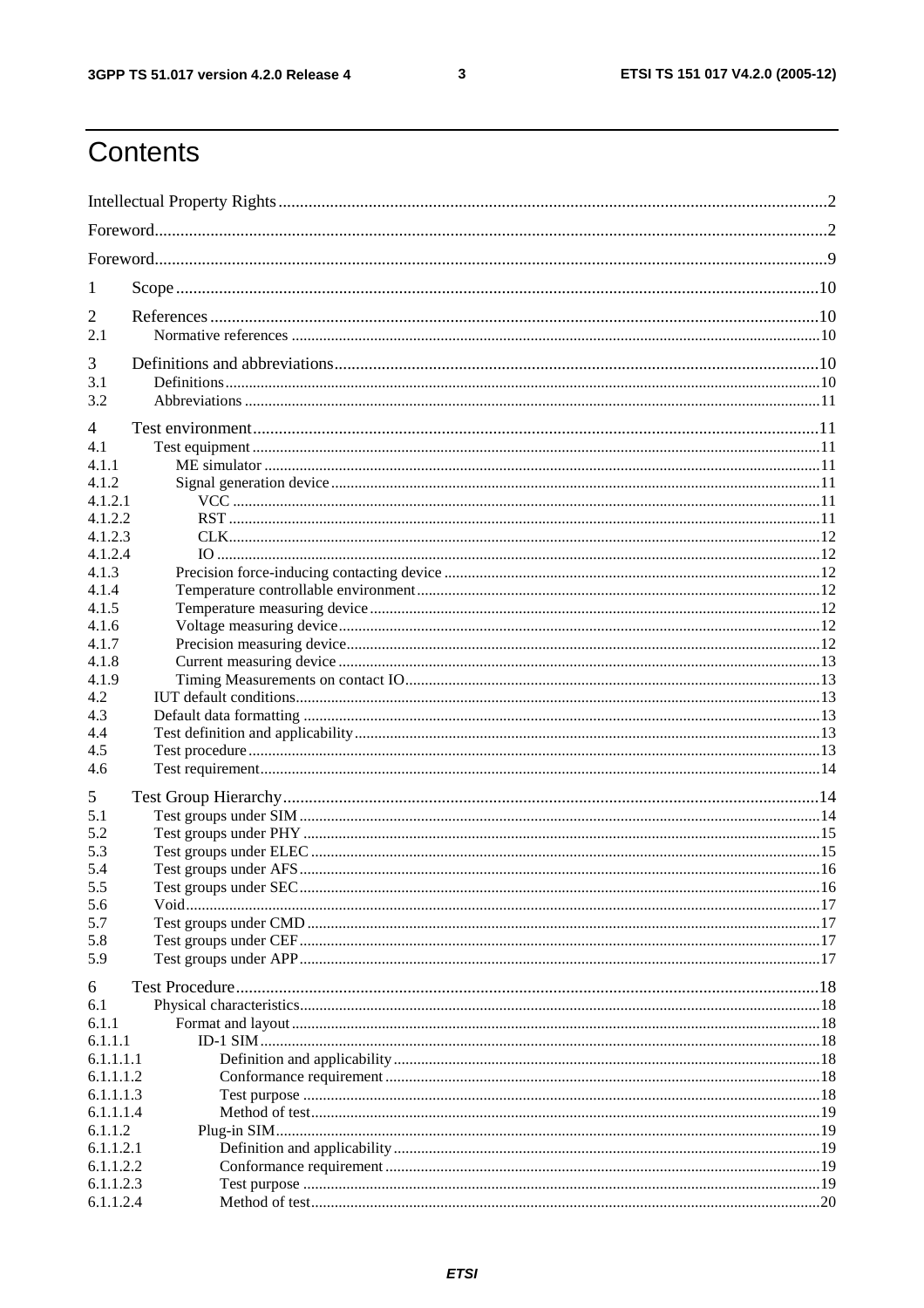#### $\overline{\mathbf{4}}$

| 6.1.2     |                         |     |
|-----------|-------------------------|-----|
| 6.1.2.1   |                         |     |
| 6.1.2.2   |                         |     |
| 6.1.2.3   |                         |     |
| 6.1.2.4   |                         |     |
| 6.1.3     |                         |     |
| 6.1.3.1   |                         |     |
| 6.1.3.2   |                         |     |
| 6.1.3.3   |                         |     |
| 6.1.3.4   |                         |     |
| 6.2       |                         |     |
| 6.2.1     |                         |     |
| 6.2.1.1   |                         |     |
| 6.2.1.1.1 |                         |     |
| 6.2.1.1.2 |                         |     |
| 6.2.1.1.3 |                         |     |
| 6.2.1.1.4 |                         |     |
| 6.2.1.2   |                         |     |
| 6.2.1.2.1 |                         |     |
| 6.2.1.2.2 |                         |     |
| 6.2.1.2.3 |                         |     |
| 6.2.1.2.4 |                         |     |
| 6.2.1.3   |                         |     |
| 6.2.1.3.1 |                         |     |
| 6.2.1.3.2 |                         |     |
| 6.2.1.3.3 |                         |     |
| 6.2.1.3.4 |                         |     |
| 6.2.1.3.5 |                         |     |
| 6.2.1.4   |                         |     |
| 6.2.1.4.1 |                         |     |
| 6.2.1.4.2 |                         |     |
| 6.2.1.4.3 |                         |     |
| 6.2.1.4.4 |                         |     |
| 6.2.1.5   |                         |     |
| 6.2.1.5.1 |                         |     |
| 6.2.1.5.2 |                         |     |
| 6.2.1.5.3 |                         |     |
| 6.2.1.5.4 |                         |     |
| 6.2.2     | Reset RST (contact C2). | .27 |
| 6.2.2.1   |                         |     |
| 6.2.2.1.1 |                         |     |
| 6.2.2.1.2 |                         |     |
| 6.2.2.1.3 |                         |     |
| 6.2.2.1.4 |                         |     |
| 6.2.3     |                         |     |
| 6.2.3.1   |                         |     |
| 6.2.3.1.1 |                         |     |
| 6.2.3.1.2 |                         |     |
| 6.2.3.1.3 |                         |     |
| 6.2.3.1.4 |                         |     |
| 6.2.3.2   |                         |     |
| 6.2.3.2.1 |                         |     |
| 6.2.3.2.2 |                         |     |
| 6.2.3.2.3 |                         |     |
| 6.2.3.2.4 |                         |     |
| 6.2.4     |                         |     |
| 6.2.4.1   |                         |     |
| 6.2.4.1.1 |                         |     |
| 6.2.4.1.2 |                         |     |
| 6.2.4.1.3 |                         |     |
| 6.2.4.1.4 |                         |     |
| 6.2.5     |                         |     |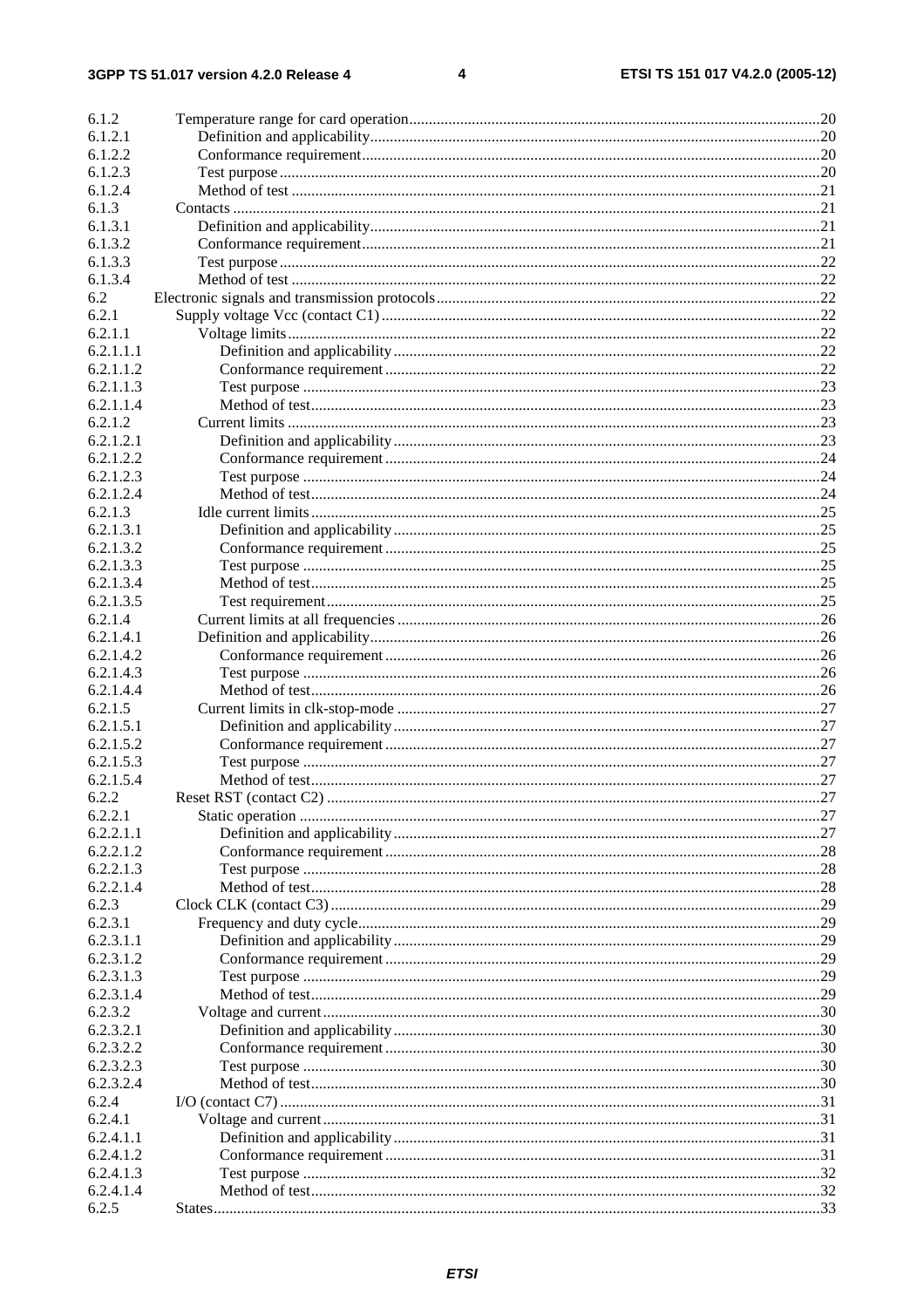#### $5\phantom{a}$

| 6.2.5.1   |  |
|-----------|--|
| 6.2.5.2   |  |
| 6.2.5.3   |  |
| 6.2.5.4   |  |
| 6.2.6     |  |
| 6.2.6.1   |  |
| 6.2.6.1.1 |  |
|           |  |
| 6.2.6.1.2 |  |
| 6.2.6.1.3 |  |
| 6.2.6.1.4 |  |
| 6.2.6.2   |  |
| 6.2.6.2.1 |  |
| 6.2.6.2.2 |  |
|           |  |
| 6.2.6.2.3 |  |
| 6.2.6.2.4 |  |
| 6.2.7     |  |
| 6.2.7.1   |  |
| 6.2.7.2   |  |
| 6.2.7.3   |  |
| 6.2.7.4   |  |
| 6.2.7.5   |  |
|           |  |
| 6.3       |  |
| 6.3.1     |  |
| 6.3.1.1   |  |
| 6.3.1.1.1 |  |
| 6.3.1.1.2 |  |
| 6.3.1.1.3 |  |
|           |  |
| 6.3.1.1.4 |  |
| 6.3.1.2   |  |
| 6.3.1.2.1 |  |
| 6.3.1.2.2 |  |
| 6.3.1.2.3 |  |
| 6.3.1.2.4 |  |
| 6.3.1.2.5 |  |
| 6.3.2     |  |
|           |  |
| 6.3.2.1   |  |
| 6.3.2.2   |  |
| 6.3.2.3   |  |
| 6.3.2.4   |  |
| 6.3.3     |  |
| 6.3.3.1   |  |
| 6.3.3.2   |  |
|           |  |
| 6.3.3.3   |  |
| 6.3.3.4   |  |
| 6.3.4     |  |
| 6.3.4.1   |  |
| 6.3.4.2   |  |
| 6.3.4.3   |  |
| 6.3.4.4   |  |
| 6.3.5     |  |
|           |  |
| 6.3.5.1   |  |
| 6.3.5.2   |  |
| 6.3.5.3   |  |
| 6.3.5.4   |  |
| 6.4       |  |
| 6.4.1     |  |
| 6.4.2     |  |
|           |  |
| 6.4.2.1   |  |
| 6.4.2.2   |  |
| 6.4.2.3   |  |
| 6.4.2.4   |  |
| 6.5       |  |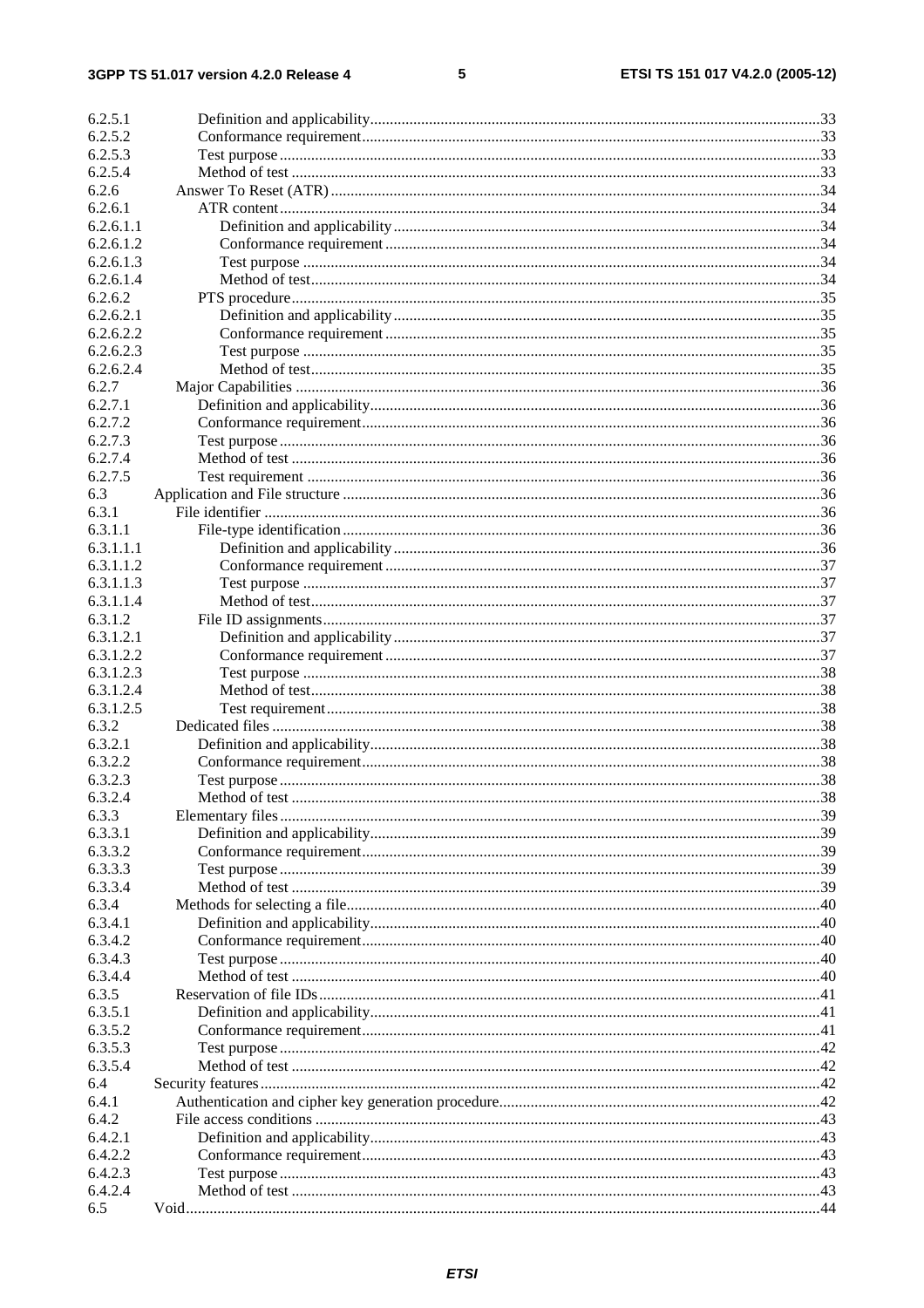#### $\bf 6$

| 6.6        |  |
|------------|--|
| 6.6.1      |  |
| 6.6.1.1    |  |
| 6.6.1.2    |  |
| 6.6.1.3    |  |
| 6.6.1.4    |  |
| 6.6.2      |  |
| 6.6.2.1    |  |
| 6.6.2.1.1  |  |
| 6.6.2.1.2  |  |
| 6.6.2.1.3  |  |
| 6.6.2.1.4  |  |
| 6.6.2.2    |  |
| 6.6.2.2.1  |  |
| 6.6.2.2.2  |  |
| 6.6.2.2.3  |  |
| 6.6.2.2.4  |  |
| 6.6.2.3    |  |
| 6.6.2.3.1  |  |
| 6.6.2.3.2  |  |
| 6.6.2.3.3  |  |
| 6.6.2.3.4  |  |
| 6.6.2.4    |  |
| 6.6.2.4.1  |  |
| 6.6.2.4.2  |  |
| 6.6.2.4.3  |  |
| 6.6.2.4.4  |  |
| 6.6.2.5    |  |
| 6.6.2.5.1  |  |
| 6.6.2.5.2  |  |
| 6.6.2.5.3  |  |
| 6.6.2.5.4  |  |
| 6.6.2.6    |  |
| 6.6.2.6.1  |  |
| 6.6.2.6.2  |  |
| 6.6.2.6.3  |  |
| 6.6.2.6.4  |  |
| 6.6.2.7    |  |
| 6.6.2.7.1  |  |
| 6.6.2.7.2  |  |
| 6.6.2.7.3  |  |
| 6.6.2.7.4  |  |
| 6.6.2.8    |  |
| 6.6.2.8.1  |  |
| 6.6.2.8.2  |  |
| 6.6.2.8.3  |  |
| 6.6.2.8.4  |  |
| 6.6.2.9    |  |
| 6.6.2.9.1  |  |
| 6.6.2.9.2  |  |
| 6.6.2.9.3  |  |
| 6.6.2.9.4  |  |
| 6.6.2.10   |  |
| 6.6.2.10.1 |  |
| 6.6.2.10.2 |  |
| 6.6.2.10.3 |  |
| 6.6.2.10.4 |  |
| 6.6.2.11   |  |
| 6.6.2.11.1 |  |
| 6.6.2.11.2 |  |
| 6.6.2.11.3 |  |
| 6.6.2.11.4 |  |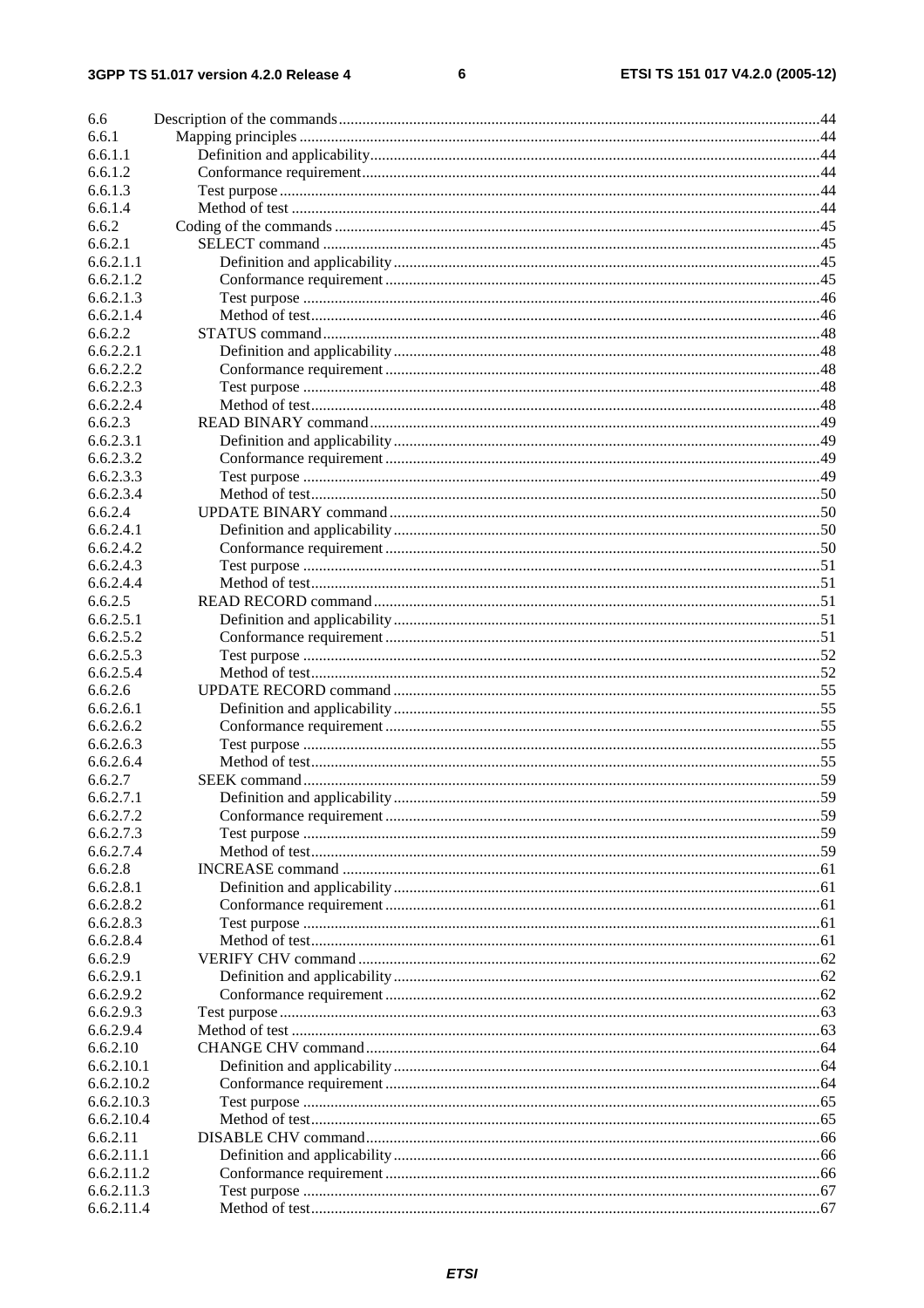#### $\overline{7}$

| 6.6.2.12   |  |
|------------|--|
| 6.6.2.12.1 |  |
| 6.6.2.12.2 |  |
| 6.6.2.12.3 |  |
| 6.6.2.12.4 |  |
| 6.6.2.13   |  |
| 6.6.2.13.1 |  |
| 6.6.2.13.2 |  |
| 6.6.2.13.3 |  |
| 6.6.2.13.4 |  |
| 6.6.2.14   |  |
| 6.6.2.14.1 |  |
| 6.6.2.14.2 |  |
| 6.6.2.14.3 |  |
| 6.6.2.14.4 |  |
| 6.6.2.15   |  |
| 6.6.2.15.1 |  |
| 6.6.2.15.2 |  |
| 6.6.2.15.3 |  |
| 6.6.2.15.4 |  |
| 6.6.2.16   |  |
| 6.6.2.16.1 |  |
| 6.6.2.16.2 |  |
| 6.6.2.16.3 |  |
| 6.6.2.16.4 |  |
| 6.6.2.17   |  |
| 6.6.2.17.1 |  |
| 6.6.2.17.2 |  |
| 6.6.2.17.3 |  |
|            |  |
| 6.6.2.17.4 |  |
| 6.6.2.18   |  |
| 6.6.2.18.1 |  |
| 6.6.2.18.2 |  |
| 6.6.2.18.3 |  |
| 6.6.2.18.4 |  |
| 6.6.3      |  |
| 6.6.3.1    |  |
| 6.6.3.2    |  |
| 6.6.3.3    |  |
| 6.6.3.4    |  |
| 6.6.4      |  |
| 6.6.4.1    |  |
| 6.6.4.1.1  |  |
| 6.6.4.1.2  |  |
| 6.6.4.1.3  |  |
| 6.6.4.1.4  |  |
| 6.6.4.2    |  |
| 6.6.4.2.1  |  |
| 6.6.4.2.2  |  |
| 6.6.4.2.3  |  |
| 6.6.4.2.4  |  |
| 6.6.4.2.5  |  |
| 6.7        |  |
| 6.7.1      |  |
| 6.7.2      |  |
| 6.7.3      |  |
| 6.7.4      |  |
| 6.8        |  |
| 6.8.1      |  |
| 6.8.1.1    |  |
| 6.8.1.2    |  |
| 6.8.1.3    |  |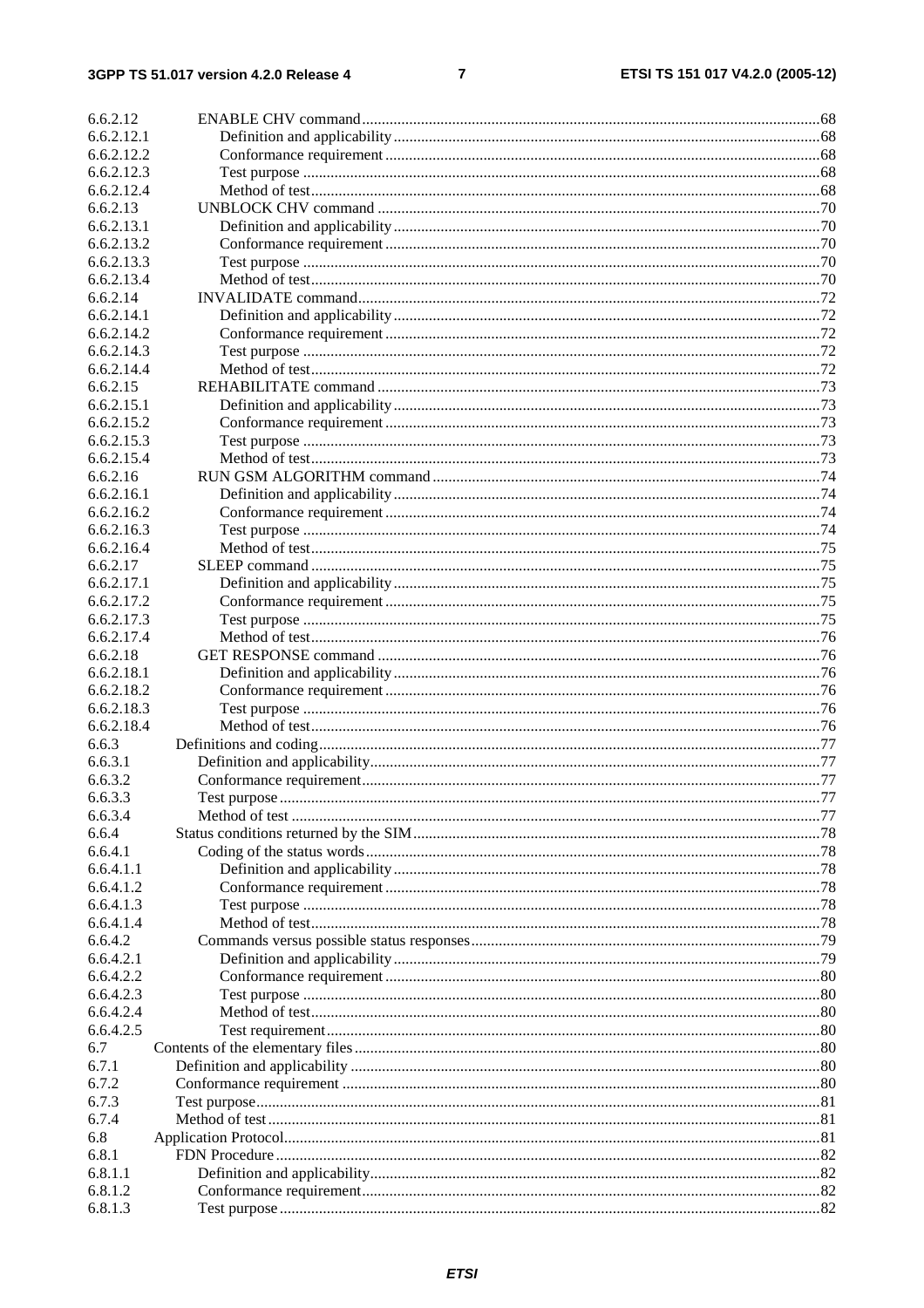$\bf 8$ 

| 6.8.1.4 |  |  |
|---------|--|--|
|         |  |  |
|         |  |  |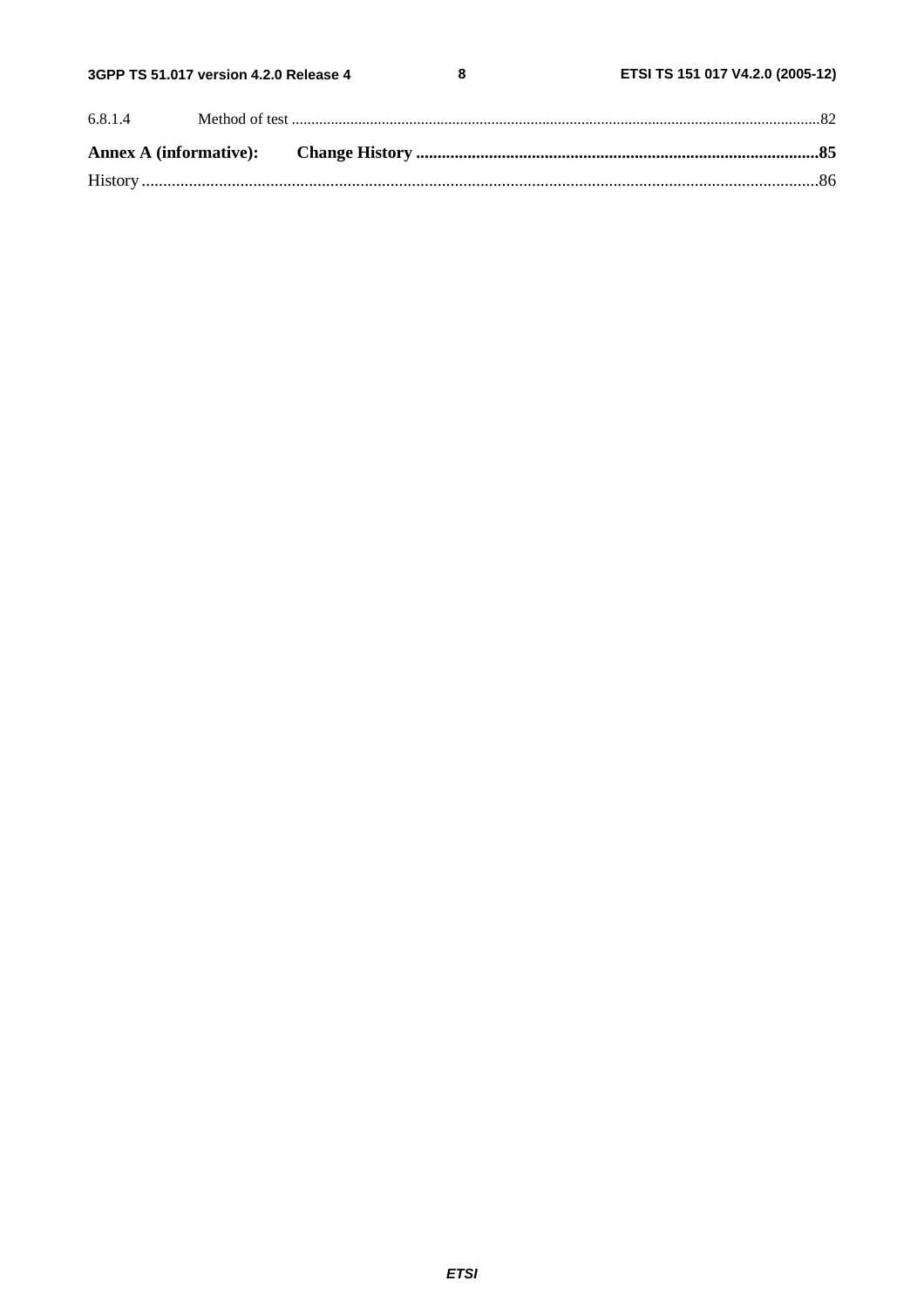# Foreword

This Technical Specification has been produced by the 3<sup>rd</sup> Generation Partnership Project (3GPP).

The contents of the present document are subject to continuing work within the TSG and may change following formal TSG approval. Should the TSG modify the contents of the present document, it will be re-released by the TSG with an identifying change of release date and an increase in version number as follows:

Version x.y.z

where:

- x the first digit:
	- 1 presented to TSG for information;
	- 2 presented to TSG for approval;
	- 3 or greater indicates TSG approved document under change control.
- y the second digit is incremented for all changes of substance, i.e. technical enhancements, corrections, updates, etc.
- z the third digit is incremented when editorial only changes have been incorporated in the document.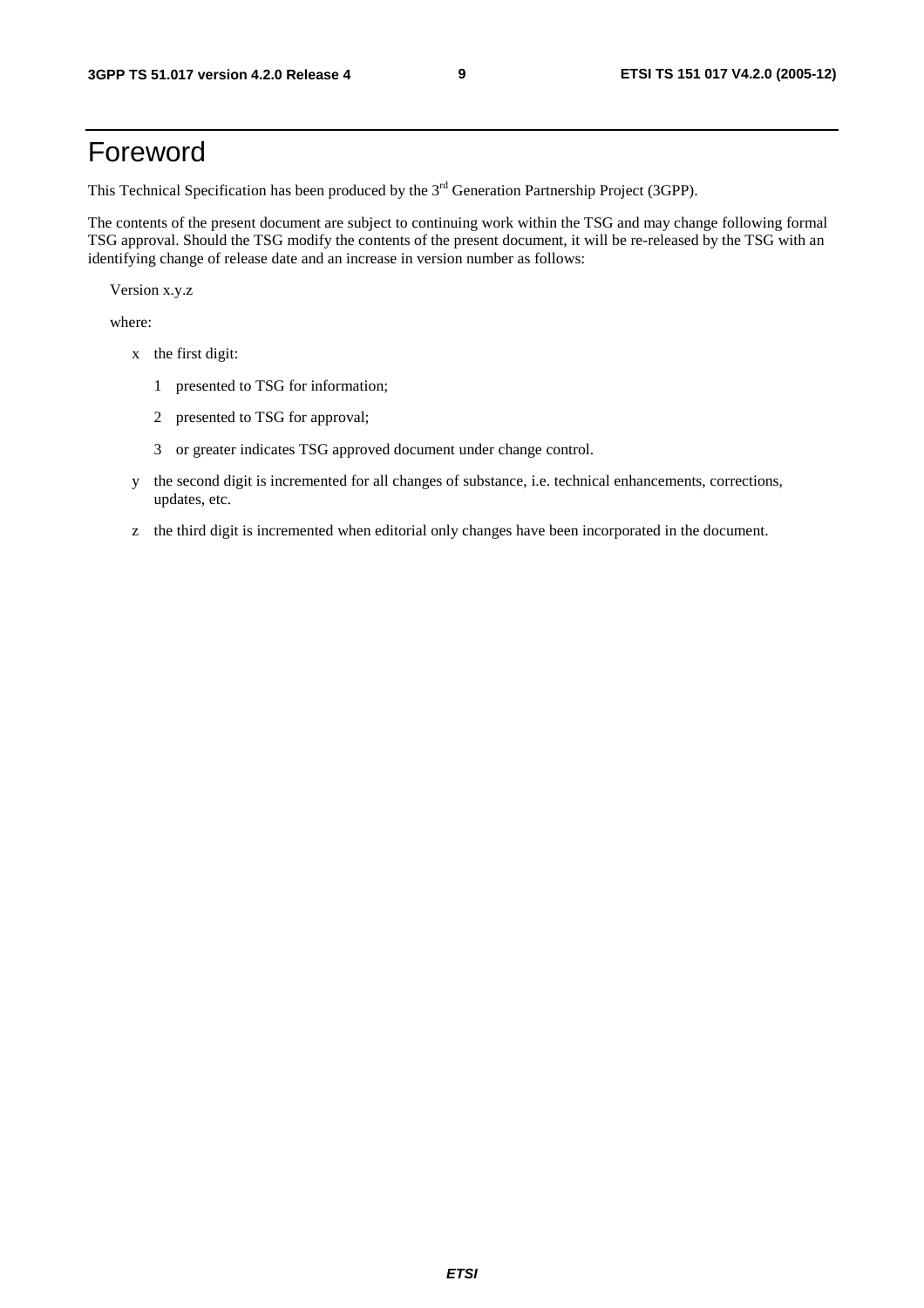# 1 Scope

The present document provides the Conformance Test Specification for the Subscriber Identity Module defined in 3GPP TS 51.011 [1], TS 11.012[8] and TS 11.018[9].

# 2 References

The following documents contain provisions which, through reference in this text, constitute provisions of the present document.

- References are either specific (identified by date of publication, edition number, version number, etc.) or non-specific.
- For a specific reference, subsequent revisions do not apply.
- For a non-specific reference, the latest version applies. In the case of a reference to a 3GPP document (including a GSM document), a non-specific reference implicitly refers to the latest version of that document *in the same Release as the present document*.

# 2.1 Normative references

| $[1]$  | 3GPP TS 51.011: " Specification of the Subscriber Identity Module - Mobile Equipment (SIM -<br>ME) interface".                                                                |
|--------|-------------------------------------------------------------------------------------------------------------------------------------------------------------------------------|
| $[2]$  | Void.                                                                                                                                                                         |
| $[3]$  | Void.                                                                                                                                                                         |
| $[4]$  | Void.                                                                                                                                                                         |
| $[5]$  | ISO/IEC 7816-3 (1997): "Information technology - Identification cards - Integrated circuit(s) cards<br>with contacts, Part 3: Electronic signals and transmission protocols". |
| [6]    | Void.                                                                                                                                                                         |
| $[7]$  | Void                                                                                                                                                                          |
| [8]    | 3GPP TS 11.012: "Specification of the 3 Volt Subscriber Identity Module - Mobile Equipment<br>(SIM - ME) interface".                                                          |
| [9]    | 3GPP TS 11.018: "Specification of the 1.8 Volt Subscriber Identity Module - Mobile Equipment<br>(SIM - ME) interface".                                                        |
| $[10]$ | Void.                                                                                                                                                                         |

# 3 Definitions and abbreviations

# 3.1 Definitions

For the purposes of the present document, the terms and definitions given 3GPP TS 51.011 [1] and the following apply:

**Implementation Conformance Statement (ICS):** statement made by the supplier of an implementation or system claimed to conform to a given specification, stating which capabilities have been implemented The ICS can take several forms: protocol ICS, profile ICS, profile specific ICS, information object ICS, etc.

**ICS proforma:** document, in the form of a questionnaire, which when completed for an implementation or system becomes an ICS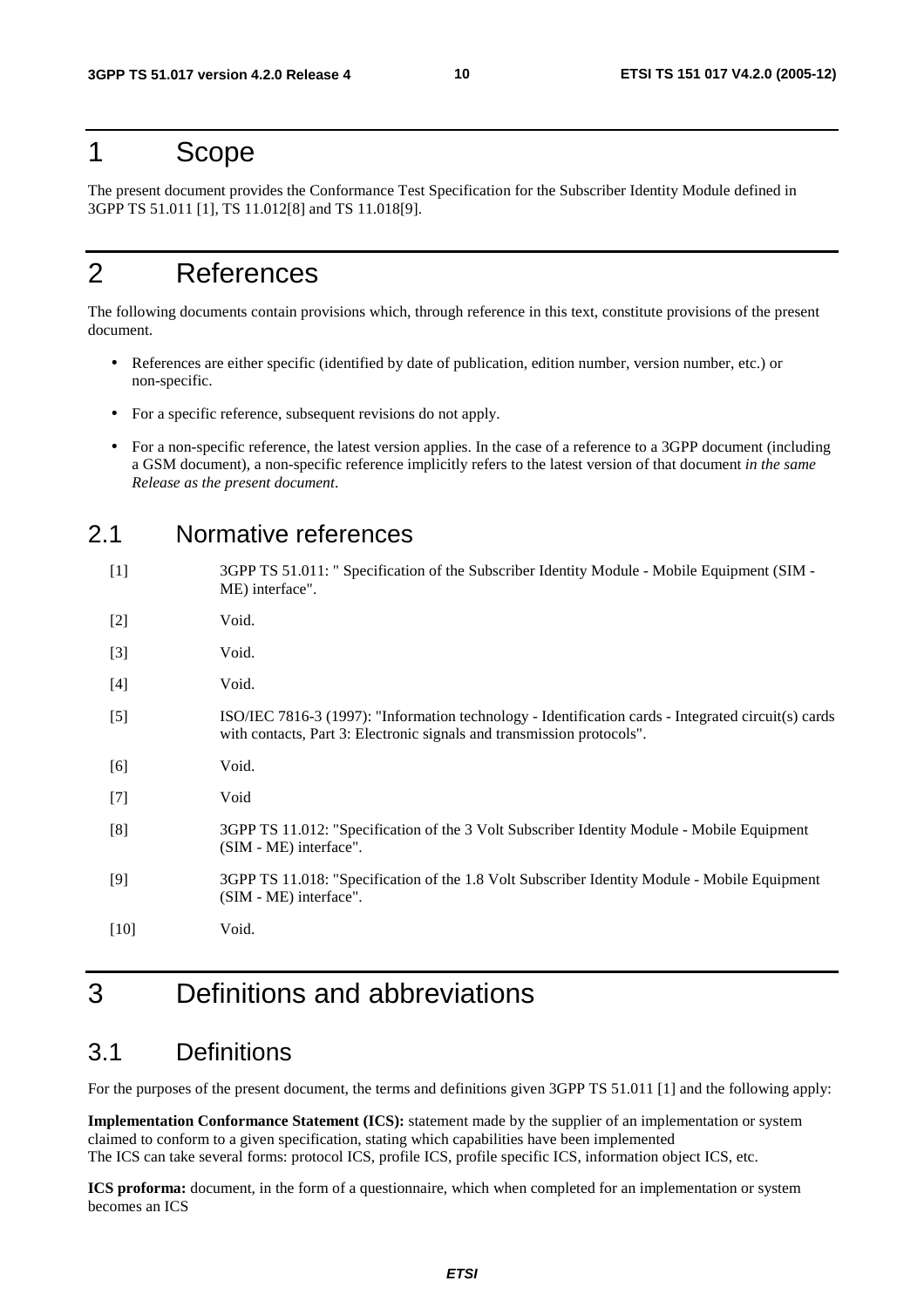# 3.2 Abbreviations

For the purposes of the present document, the following abbreviations apply:

| <b>CRn</b> | Conformance Requirement 'n'                 |
|------------|---------------------------------------------|
| FT         | <b>Fixed Termination</b>                    |
| <b>ICS</b> | <b>Implementation Conformance Statement</b> |
| <b>IUT</b> | <b>Implementation Under Test</b>            |
| ME         | Mobile Equipment                            |
| <b>MS</b>  | <b>Mobile Station</b>                       |
| <b>SIM</b> | Subscriber Identity Module                  |
| TS         | <b>Test Specification</b>                   |

# 4 Test environment

This clause specifies several requirements which shall be met, and a number of rules which shall be adhered to before testing can proceed.

# 4.1 Test equipment

This subclause recommends a minimum specification for each of the items of test equipment referenced in the tests.

### 4.1.1 ME simulator

This item of equipment shall allow T=0 protocol communications to take place on both ID-1 and plug-in SIM cards. It shall be able to generate and send any command APDU and receive any of the possible responses. These commands may be generated manually, one at a time, or automatically from a predefined batch procedure containing one or more commands.

The ME simulator shall be able to support clock stop modes.

The ME simulator shall be able to accept an external clock signal to drive CLK (contact C3) of the SIM.

It shall be possible to access all the SIM contacts either directly or through test points.

### 4.1.2 Signal generation device

### 4.1.2.1 VCC

The voltage level for VCC (contact C1) of the SIM shall be adjustable between -0,5 V and 6.0 V to an accuracy of 1% of the nominal VCC voltage (e.g. 50 mV for a 5 V card).

The ME simulator shall be able to source current on the VCC contact in the range -2 mA to 12 mA statically and to deliver charges of > 400 nAs without lowering the VCC-voltage for more than 10 % of VCC nom.

### 4.1.2.2 RST

The generated voltage level for RST (contact C2) of the SIM shall be adjustable between -0,5 V and 6.0 V to an accuracy of 50 mV.

The rise and fall times shall be adjustable from 0 us to 500 us with an accuracy of 5 us. *(to check if the SIM works with the defined rise and fall times.)*

The beginning of the rising edge is programmable from 1 clk-cycle to 50000 clk-cycles after enabling the clk-line.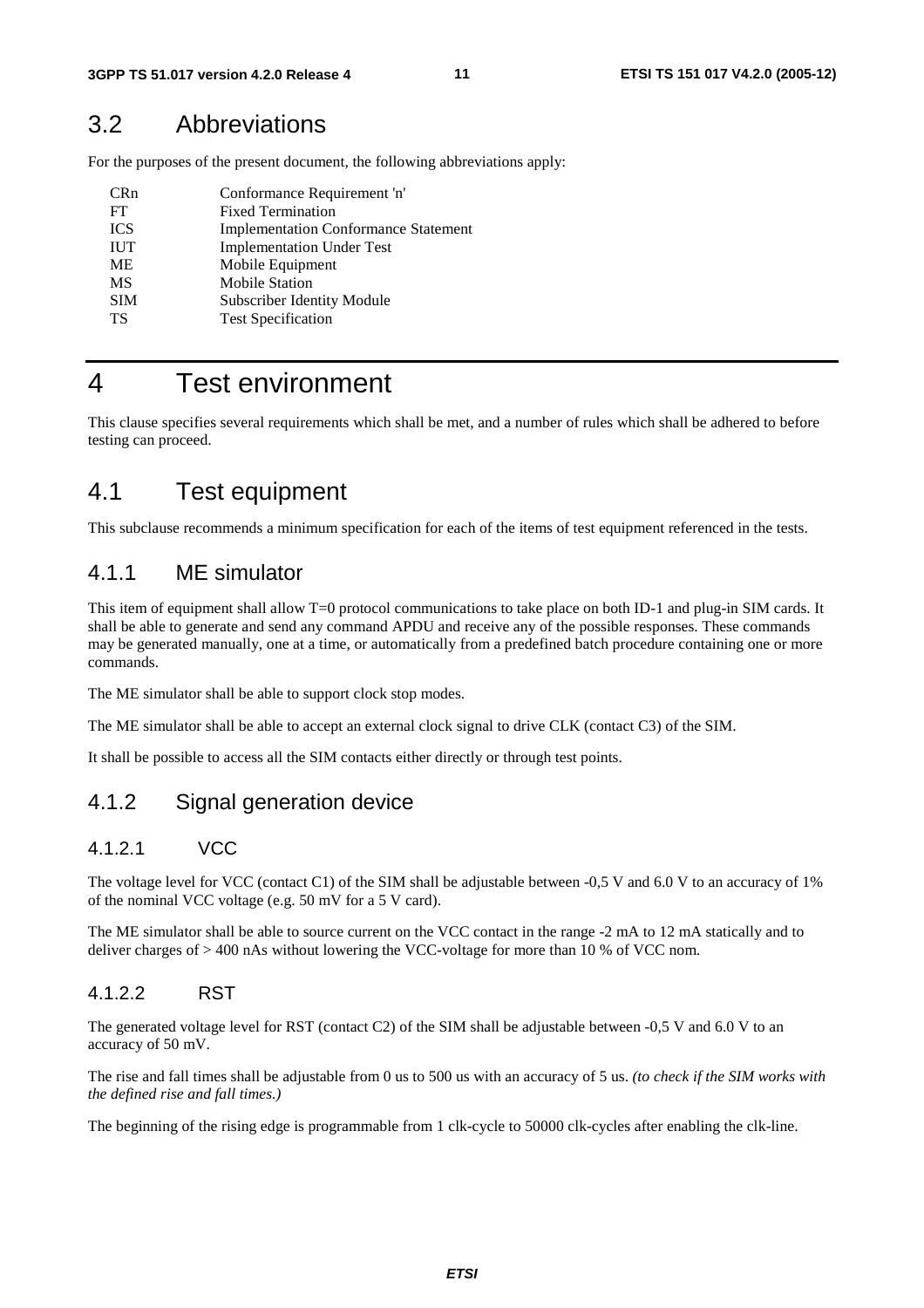### 4.1.2.3 CLK

This item of equipment shall be able to generate square wave signals for the clock on the SIM, any of which can be a single-shot or continuous signal, in the range 1 MHz to 5 MHz. The voltage levels for both high and low states shall be adjustable between -0,5 V and 6,0 V to an accuracy of 0.1 V. The duty cycle of the clock signal shall be adjustable between 40 % and 60 % to an accuracy of 1%. It shall also provide control over the following parameters.

The voltage levels for both high and low states shall be adjustable between 0 V and 6 V to an accuracy of 1 % of the nominal VCC voltage. The duty cycle of the clock signal shall be adjustable between 40 % and 60 % to an accuracy of 1 % or 5 ns whichever is the worst.

It shall also provide control over the following parameters:

rise and fall time to an accuracy of 1 % or 5 ns whichever is the worst *(5 ns = 2.5 % accuracy for*  $f_{max} = 5 \text{ MHz}$ *).* 

#### 4.1.2.4 IO

The equipment shall be able to generate IO-Signals according to 3GPP TS 51.011 [1].

The voltage levels for high and low states shall be adjustable between -0.5 V and 6 V to an accuracy of 1 % of the nominal VCC voltage. The IO line in transmission mode (high bit) shall be programmable between state A (active driven output) and state Z (IO-voltage-driver inactive, current source I-IO-high active).

It shall also provide control over the rise and fall time of 100 ns to 1 000 ns with an accuracy of 50 ns.

The ME simulator shall be able to source and sink currents on the IO contact in the range -20 uA to +20 uA in state high and 0 mA -1 mA in state low (receiving mode) and shall be able to switch in transmission mode (outputting a high Bit) between voltage and current driving mode.

The timing of the bitstream (jitter, guardtime, etu-value, etc.) on the IO-Line shall be programmable with an accuracy of  $\leq 0.01$  etu or 2 clk-cycles whichever is the worst.

### 4.1.3 Precision force-inducing contacting device

This item of equipment shall be able to apply a prescribed and maintained level of force onto one or more contacts of a SIM. The range shall be between 0 N and 0.5 N and accurate to 0.01 N.

### 4.1.4 Temperature controllable environment

This item of equipment shall be able to control the temperature of a chamber large enough to enclose a SIM and card reader. The range of temperature control shall be between -25°C and +85°C to an accuracy of 0.5°C.

### 4.1.5 Temperature measuring device

This item of equipment shall be able to measure the temperature of the SIM to within 0.5°C. The range of this device shall allow measurement of temperatures between -25°C and +85°C.

### 4.1.6 Voltage measuring device

This item of equipment shall be able to measure static and transient voltages on any one of the contacts of the SIM. The measurable voltage range shall be between -2 V and +7 V to an accuracy of 1 % of the nom. VCC voltage (e.g. 30 mV for 3 V cards) with a timebase accuracy of 25 ns.

### 4.1.7 Precision measuring device

This item of equipment shall be able to measure both linear and radius of curvature dimensions to an accuracy of 0.01 mm.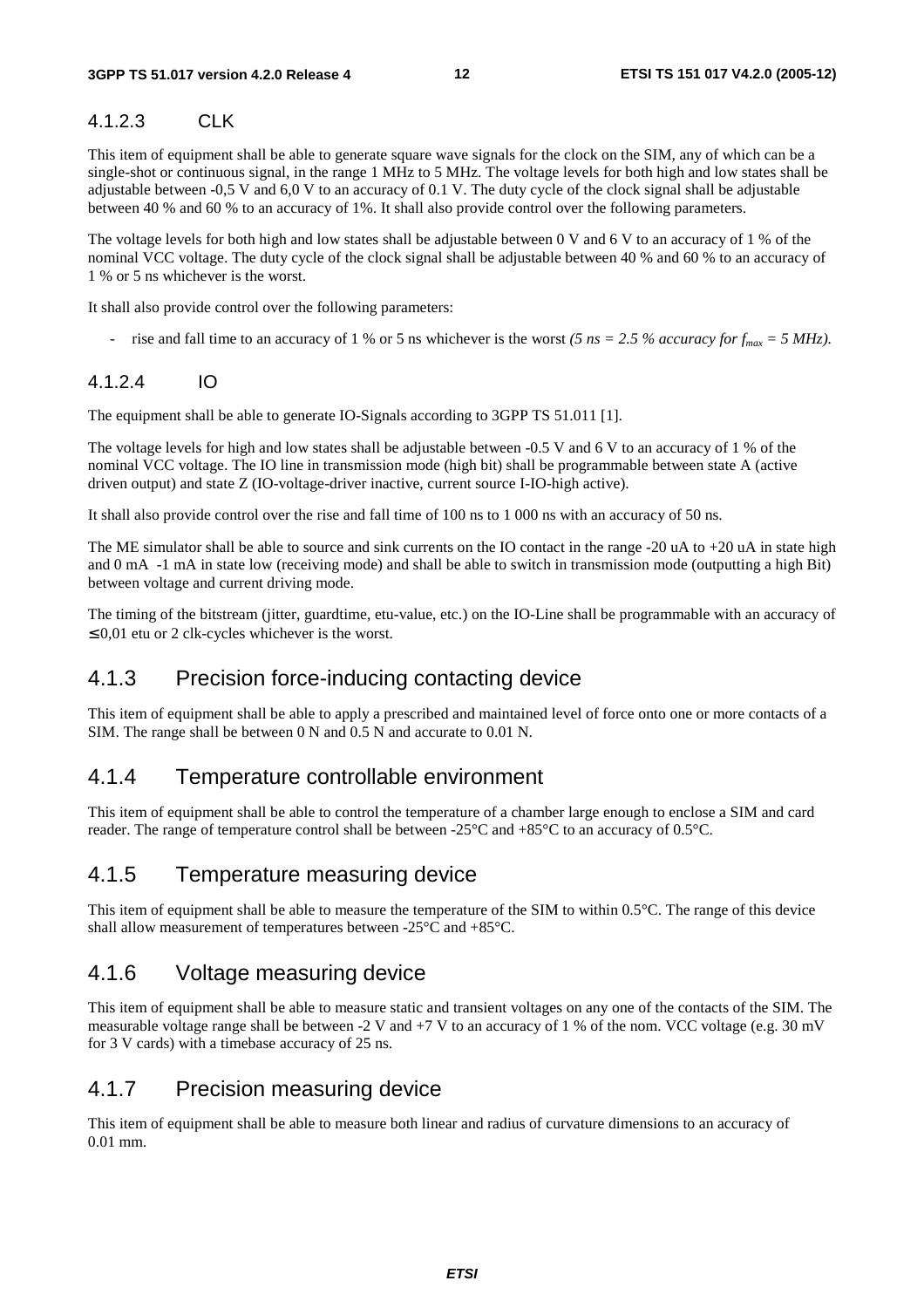# 4.1.8 Current measuring device

This item of equipment shall be able to supervise the current levels for any one of the contacts of the SIM.

The Simulator shall be able to detect an over- or underload with a time resolution of  $\leq 100$  ns.

| <b>Channel</b>           | <b>Minimum</b>  | <b>Maximum</b> | <b>Resolution</b> |
|--------------------------|-----------------|----------------|-------------------|
| VCC high                 | $-2$ mA         | $+12.5$ mA     | 125 uA            |
| VCC high                 | $-2$ mA         | $+12.5$ mA     | 125 uA            |
|                          |                 |                |                   |
| <b>VCC Burst</b>         | $12 \text{ mA}$ | $+250$ mA      | $2.5 \text{ mA}$  |
| RST/CLK high state       | $-50 uA$        | $+50 uA$       | 1 uA              |
| <b>RST/CLK low state</b> | $-250$ uA       | $+250$ uA      | 2.5 uA            |
| IO high state            | $-50 uA$        | $+50 uA$       | 1 uA              |
| IO low state             | $-1500 uA$      | +1 500 uA      | 15 uA             |

### 4.1.9 Timing Measurements on contact IO

To verify the timing of the IO transmission from the SIM the ME Simulator shall be able to measure the IO-Bit-Timing in CLK-Cycles with an accuracy of  $\leq 0.01$  etu or 2 clk-cycles whichever is the worst.

# 4.2 IUT default conditions

Unless otherwise stated, the following is default:

- The voltage level for VCC (contact C1) is set to  $5.0$  V.
- The voltage levels for CLK (contact C3) are set to 0 V and 5.0 V for low and high respectively.
- The clock frequency CLK (contact C3) is set to 5 MHz with duty cycle 50 %.
- The ME simulator generated low transmission voltage level for I/O (contact C7) is set to 0 V and the current sources for high transmission and reception are set to  $\pm 20$  uA respectively
- CHV1 on the SIM is enabled and three VERIFY CHV1 attempts and ten UNBLOCK CHV1 attempts remain.
- Three VERIFY CHV2 attempts and ten UNBLOCK CHV2 attempts remain for CHV2.

# 4.3 Default data formatting

All numeric data enclosed in single quotes (' ') in the present document are hexadecimal data.

Where 'X' is used in place of a hexadecimal digit, X ranges from '0' to 'F'. For example, the data '6X' ranges from '60' to '6F' inclusive.

Where data is expressed as a group of bytes, it shall be in the following format: 'XX XX XX... XX', indicating first byte, second byte, third byte etc. in that order.

# 4.4 Test definition and applicability

The following statements are applicable to the Test definition and applicability clause for all test purposes contained within the present document:

Unless otherwise stated, tests apply to both plug-in and ID-1 SIM cards.

# 4.5 Test procedure

The following statements are applicable to the Test Procedure clause for all test purposes contained within the present document: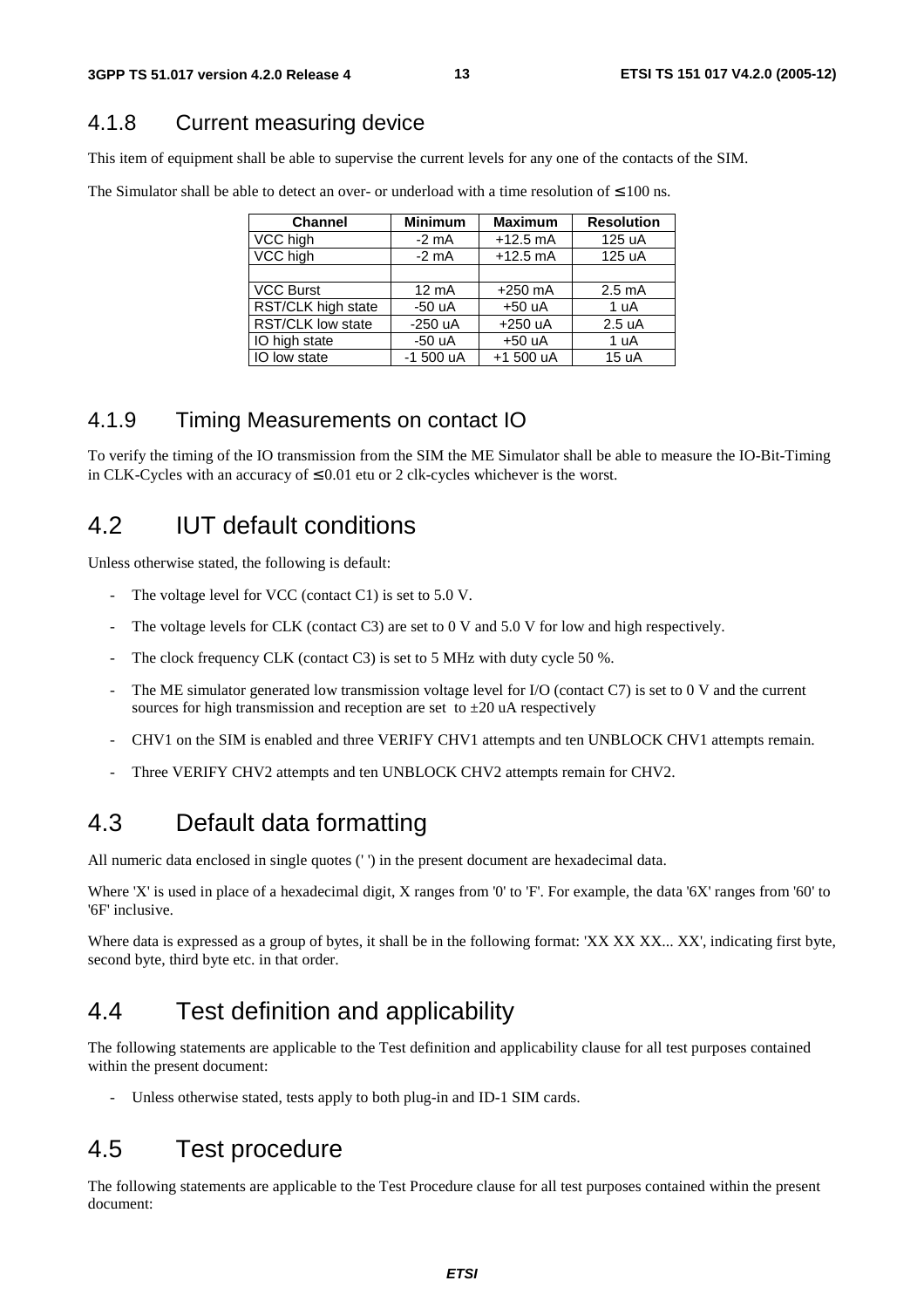- Unless otherwise stated, all steps with the test procedure are to be carried out in order.
- Where steps indicate that an ME simulator shall select a particular DF or EF using an unspecified number of SELECT commands, the ME simulator is to send the correct sequence of SELECT commands in order to select the required file ID from the current file ID (this may be achieved most easily by selecting from the MF down each time).
- Unless otherwise stated, the length (P3) for all READ RECORD and UPDATE RECORD commands sent by the ME simulator is to be that of the record length of the EF currently selected. In the case where an EF is not currently selected, the length sent is to be 1 unless otherwise stated.
- Unless otherwise stated, the offset for all READ BINARY and UPDATE BINARY commands sent by the ME simulator is to be '00 00'.
- Unless otherwise stated, the length (P3) for all STATUS and GET RESPONSE commands sent by the ME simulator is to be such that all available data is read.
- Unless otherwise stated, the CHV and UNBLOCK CHV presented for VERIFY CHV, CHANGE CHV, DISABLE CHV, ENABLE CHV and UNBLOCK CHV commands sent by the ME simulator is to be correct.
- Unless otherwise stated, the "CHV No." (P2) for VERIFY CHV, CHANGE CHV, DISABLE CHV, ENABLE CHV and UNBLOCK CHV commands sent by the ME simulator is to be 1.
- Unless otherwise stated, all files accessed in the test procedures should not be invalidated.

# 4.6 Test requirement

Where steps within a test procedure involve an ME simulator sending one or more commands to the SIM, these commands are required to be correctly executed, with the SIM responding with status conditions of '90 00' or '9F XX', unless otherwise stated in the Test Requirements subclause for the test.

# 5 Test Group Hierarchy

This clause contains the Test Group Hierarchy diagrams which provide a structure for the test purposes and also a correlation between the base specification, ICS and this Test Specification.

The information contained in each node for each of the diagrams is as follows:

mnemonic for test group reference to clause in TS

As the Test Group Hierarchy for the SIM is large, it has been broken into sections to aid presentation.

# 5.1 Test groups under SIM



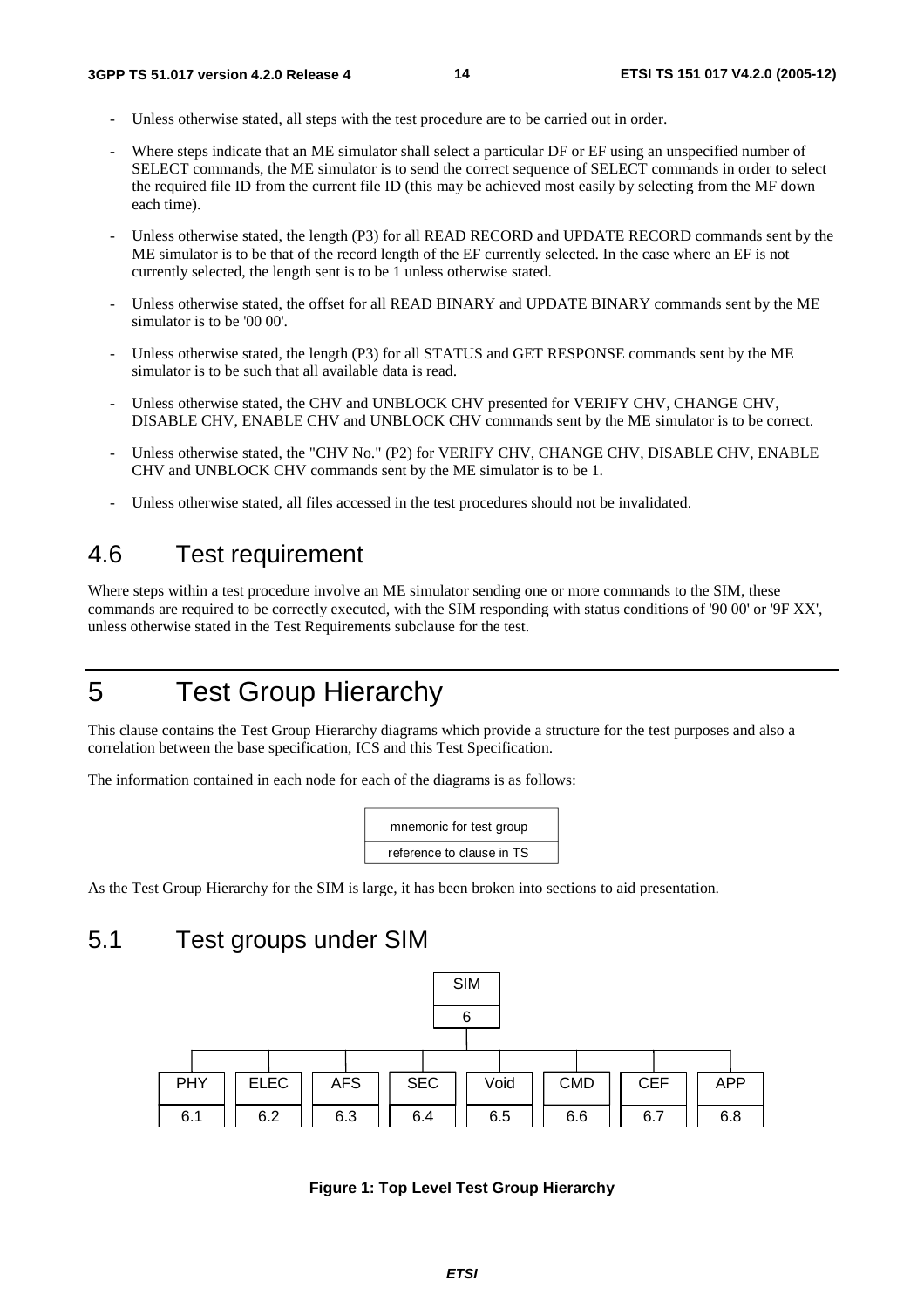The mnemonics chosen for this test group are as follows:

| PHY:  | Physical characteristics - 3GPP TS 51.011 [1], clause 4.                      |
|-------|-------------------------------------------------------------------------------|
| ELEC: | Electronic signals and transmission protocols - 3GPP TS 51.011 [1], clause 5. |
| AFS:  | Application and File structure - 3GPP TS 51.011 [1], clause 6.                |
| SEC:  | Security features - 3GPP TS 51.011 [1], clause 7.                             |
| CMD:  | Description of the commands - 3GPP TS 51.011 [1], clause 9.                   |
| CEF:  | Contents of the elementary files - 3GPP TS 51.011 [1], clause 10.             |
| APP:  | Application Protocol - 3GPP TS 51.011 [1], clause 11.                         |

The Test Groups "PHY", "ELEC", "AFS", "SEC", "CMD", "CEF" and "APP", shown in figure 1, are broken down further, as shown in the following diagrams.

# 5.2 Test groups under PHY



**Figure 2: Breakdown of "PHY" Test Group** 

The mnemonics chosen for this test group are as follows:

| FMT: |  | Format and layout - 3GPP TS 51.011 [1], subclause 4. |
|------|--|------------------------------------------------------|
|------|--|------------------------------------------------------|

- ID1: ID-1 card 3GPP TS 51.011 [1], subclause 4.
- PIC: Plug-in card 3GPP TS 51.011 [1], subclause 4.
- TMP: Temperature range for card operation 3GPP TS 51.011 [1], subclause 4.<br>CNT: Contacts 3GPP TS 51.011 [1], subclause 4.
- Contacts 3GPP TS  $51.011$  [1], subclause 4.

# 5.3 Test groups under ELEC



**Figure 3: Breakdown of "ELEC" Test Group** 

The mnemonics chosen for this test group are as follows:

| VCC: |  |  | Supply voltage Vcc (contact C1) - 3GPP TS 51.011 [1], subclause 5. |
|------|--|--|--------------------------------------------------------------------|
|------|--|--|--------------------------------------------------------------------|

- RST: Reset RST (contact C2) 3GPP TS 51.011 [1], subclause 5.
- CLK: Clock CLK (contact C3) 3GPP TS 51.011 [1], subclause 5.
- IO: I/O (contact C7) 3GPP TS 51.011 [1], subclause 5.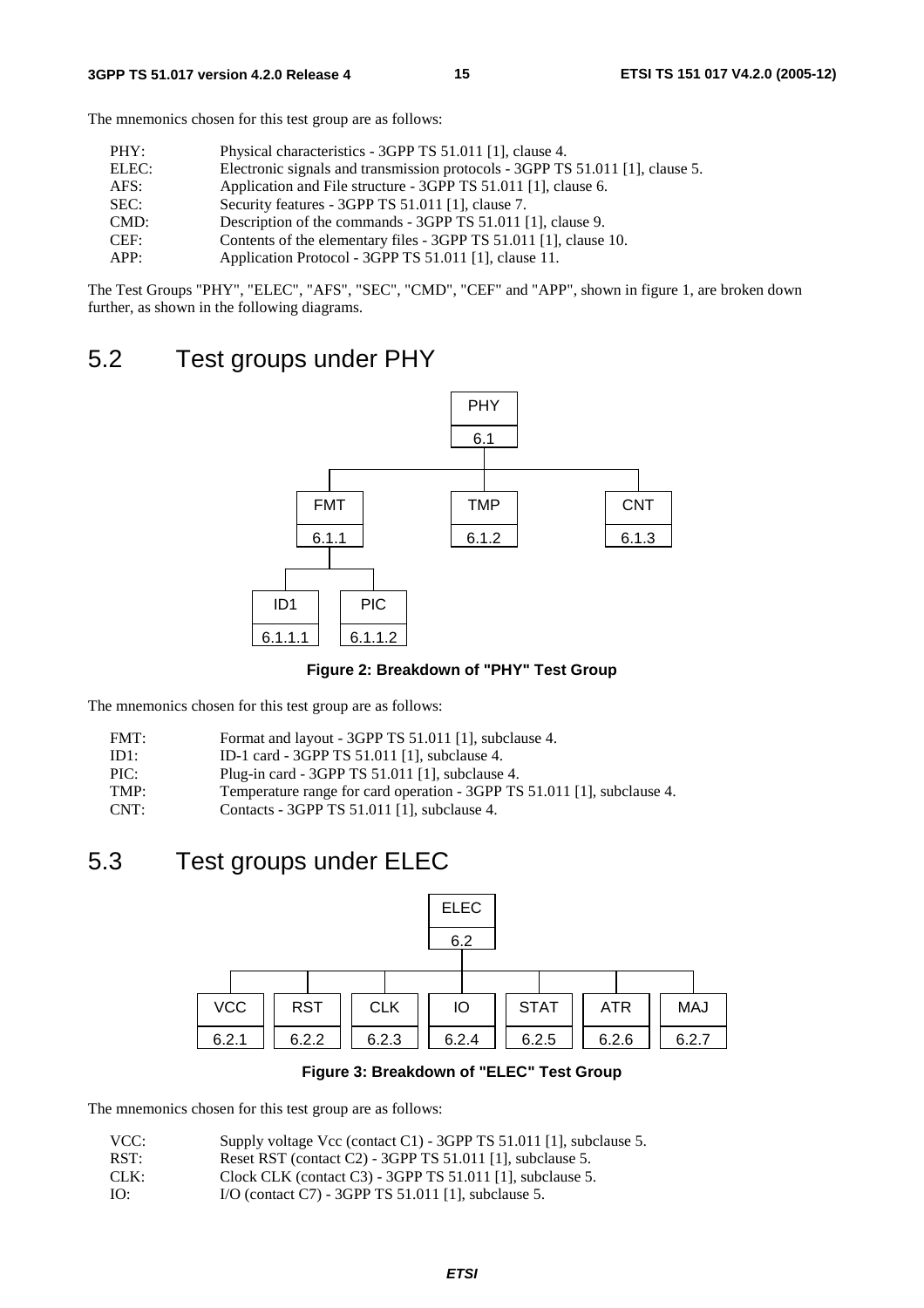| STAT: | States - 3GPP TS 51.011 [1], subclause 5.                |
|-------|----------------------------------------------------------|
| ATR:  | Answer To Reset (ATR) - 3GPP TS 51.011 [1], subclause 5. |

MAJ: Major Capabilities - 3GPP TS 51.011 [1], clause 5.

# 5.4 Test groups under AFS



**Figure 4: Breakdown of "AFS" Test Group** 

The mnemonics chosen for this test group are as follows:

| FID:            | File identifier - 3GPP TS 51.011 [1], subclause 6.                |
|-----------------|-------------------------------------------------------------------|
| DF:             | Dedicated Files - 3GPP TS 51.011 [1], subclause 6.4.1.            |
| EF.             | Elementary Files - 3GPP TS 51.011 [1], subclause 6.4.2.           |
| <b>SELFILE:</b> | Methods for selecting a file - 3GPP TS 51.011 [1], subclause 6.5. |
| RSVD:           | Reservation of file IDs - 3GPP TS 51.011 [1], subclause 6.        |

# 5.5 Test groups under SEC



**Figure 5: Breakdown of "SEC" Test Group** 

The mnemonics chosen for this test group are as follows:

- AUTH: Authentication and cipher key generation procedures 3GPP TS 51.011 [1], subclause 7.1.
- ALG: Algorithms and processes 3GPP TS 51.011 [1], subclause 7.2.
- FAC: File access conditions 3GPP TS 51.011 [1], subclause 7.3.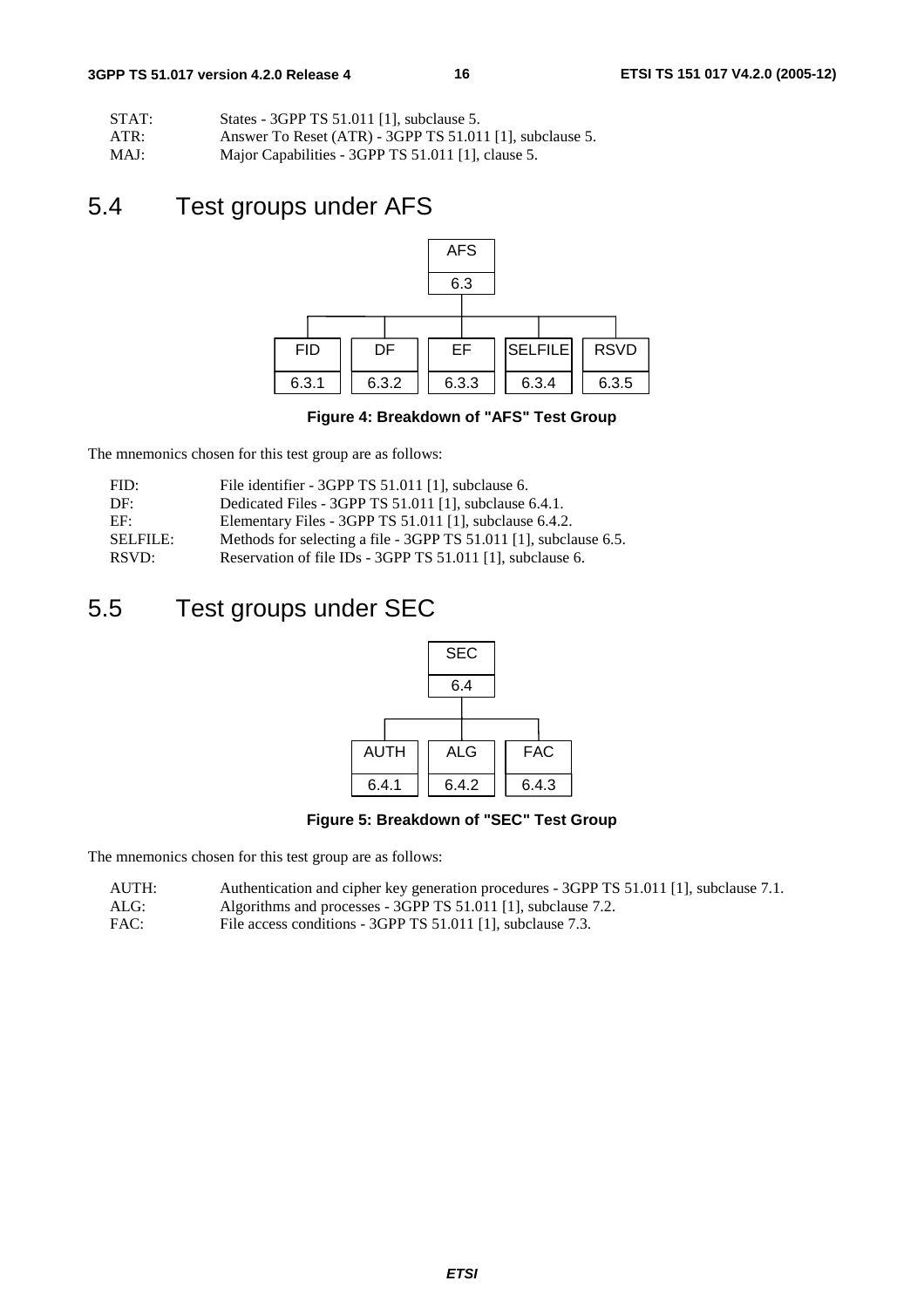### 5.6 Void

# 5.7 Test groups under CMD



**Figure 7: Breakdown of "CMD" Test Group** 

The mnemonics chosen for this test group are as follows:

| MAP: | Mapping principles - 3GPP TS 51.011 [1], subclause 9.1. |  |
|------|---------------------------------------------------------|--|
|------|---------------------------------------------------------|--|

- COD: Coding of the commands 3GPP TS 51.011 [1], subclause 9.2.
- DEF: Definitions and coding 3GPP TS 51.011 [1], subclause 9.3.
- SC: Status conditions returned by the Card 3GPP TS 51.011 [1], subclause 9.4.
- SW: Coding of the status words- 3GPP TS 51.011 [1], subclause 9.4.1 to 9.4.6.
- CSR: Commands versus possible status responses 3GPP TS 51.011 [1], subclause 9.4.7.

# 5.8 Test groups under CEF



**Figure 8: Breakdown of "CEF" Test Group** 

The mnemonics chosen for this test group are as follows:

| MF:  | Contents of the EFs at the MF level - 3GPP TS 51.011 [1], subclause 10.1.          |
|------|------------------------------------------------------------------------------------|
| GSM: | Contents of EFs at the GSM application level - 3GPP TS 51.011 [1], subclause 10.3. |
| TEL: | Contents of the EFs at the Telecom level - 3GPP TS 51.011 [1], subclause 10.5.     |

# 5.9 Test groups under APP

#### **[TBD]**

#### **Figure 9: Breakdown of "APP" Test Group**

All of the tests in the "APP" test group relate to 3GPP TS 51.011 [1], clause 11.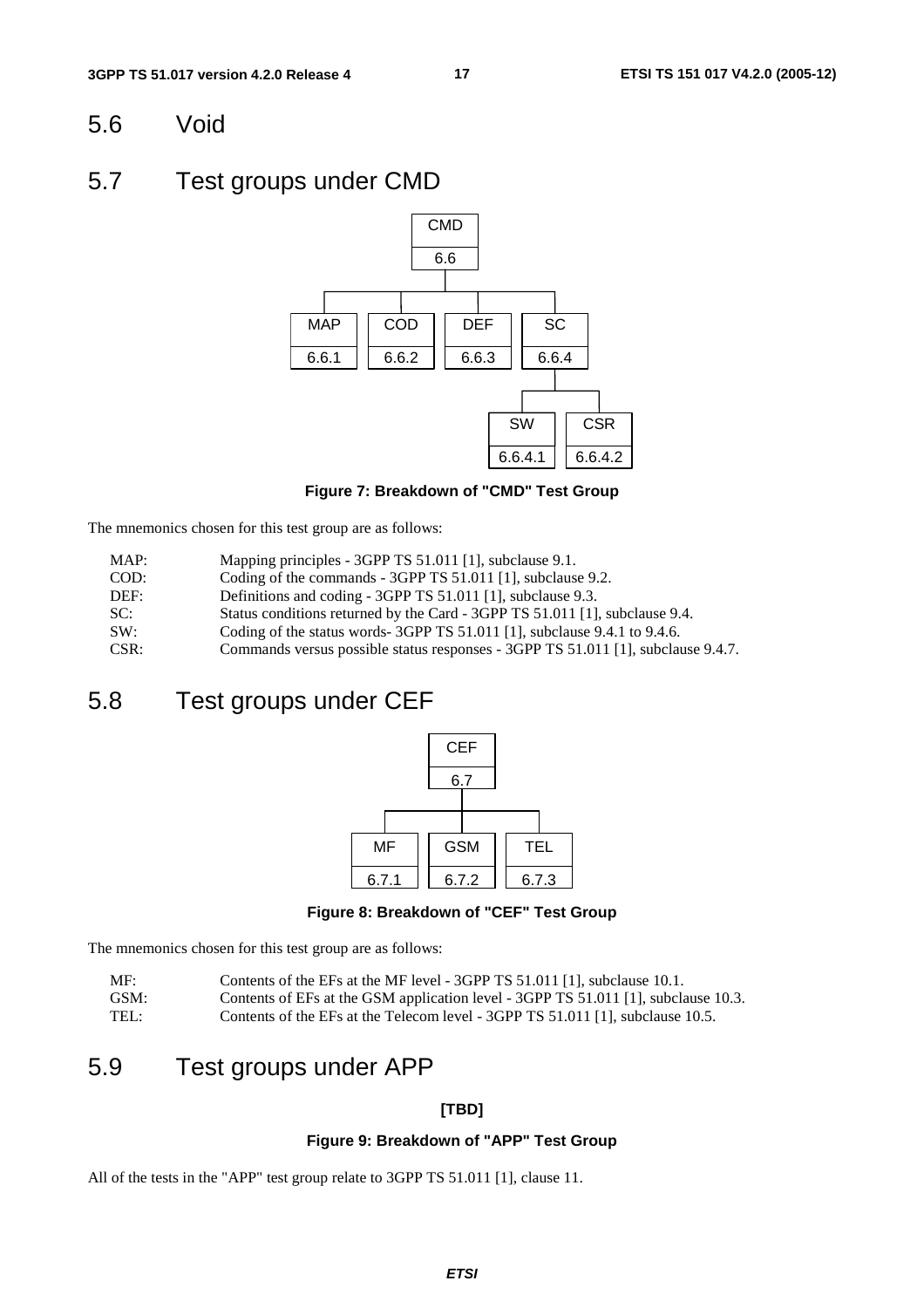# 6 Test Procedure

This clause details each of the tests in each of the test groups within the Test Group Hierarchy. This test suite allows testing of the IUT against the base specification with respect to:

- Physical characteristics.
- Electronic signals and transmission protocols.
- Logical model.
- Security services and facilities.
- Functions.
- Commands.
- Contents of the elementary files.

The numbering of this clause correlates with the numbering of the accompanying ICS to allow for referencing between the documents.

# 6.1 Physical characteristics

The tests in this subclause ensure that the IUT conforms to the specification for both format and layout and contacts.

### 6.1.1 Format and layout

6.1.1.1 ID-1 SIM

#### 6.1.1.1.1 Definition and applicability

The format and layout characteristics shall be adhered to, in order to ensure proper operation in the GSM environment.

This test applies to ID-1 SIM cards.

Currents defined as positive are flowing into the SIM.

Voltages declared as  $V_0$  are delivered by the ME (ME Simulator)  $V_1$  is generated by the SIM.

#### 6.1.1.1.2 Conformance requirement

| CR1:    | Format and layout of the ID-1 card shall be in accordance with 3GPP TS 51.011 [1], unless<br>otherwise specified.                     |
|---------|---------------------------------------------------------------------------------------------------------------------------------------|
| CR2:    | The information on the exterior of the ID-1 SIM card shall include at least the individual account<br>identifier and the check digit. |
| CR3:    | The card may have a polarization mark which indicates how the user should insert the card into the<br>ME.                             |
| $CR4$ : | Any embossing on the card shall be in accordance with 3GPP TS 51.011 [1] (conditional).                                               |
| CR5:    | The contacts shall be located on the front (embossed face) of the card.                                                               |

Reference: 3GPP TS 51.011 [1], clause 4.

Test Group Reference (TGR): TGR\_SIM\_PHY\_FMT\_ID1.

Test Procedure Reference (TPR): TPR\_SIM\_PHY\_FMT\_ID1.

#### 6.1.1.1.3 Test purpose

To verify that the SIM conforms to the above requirements.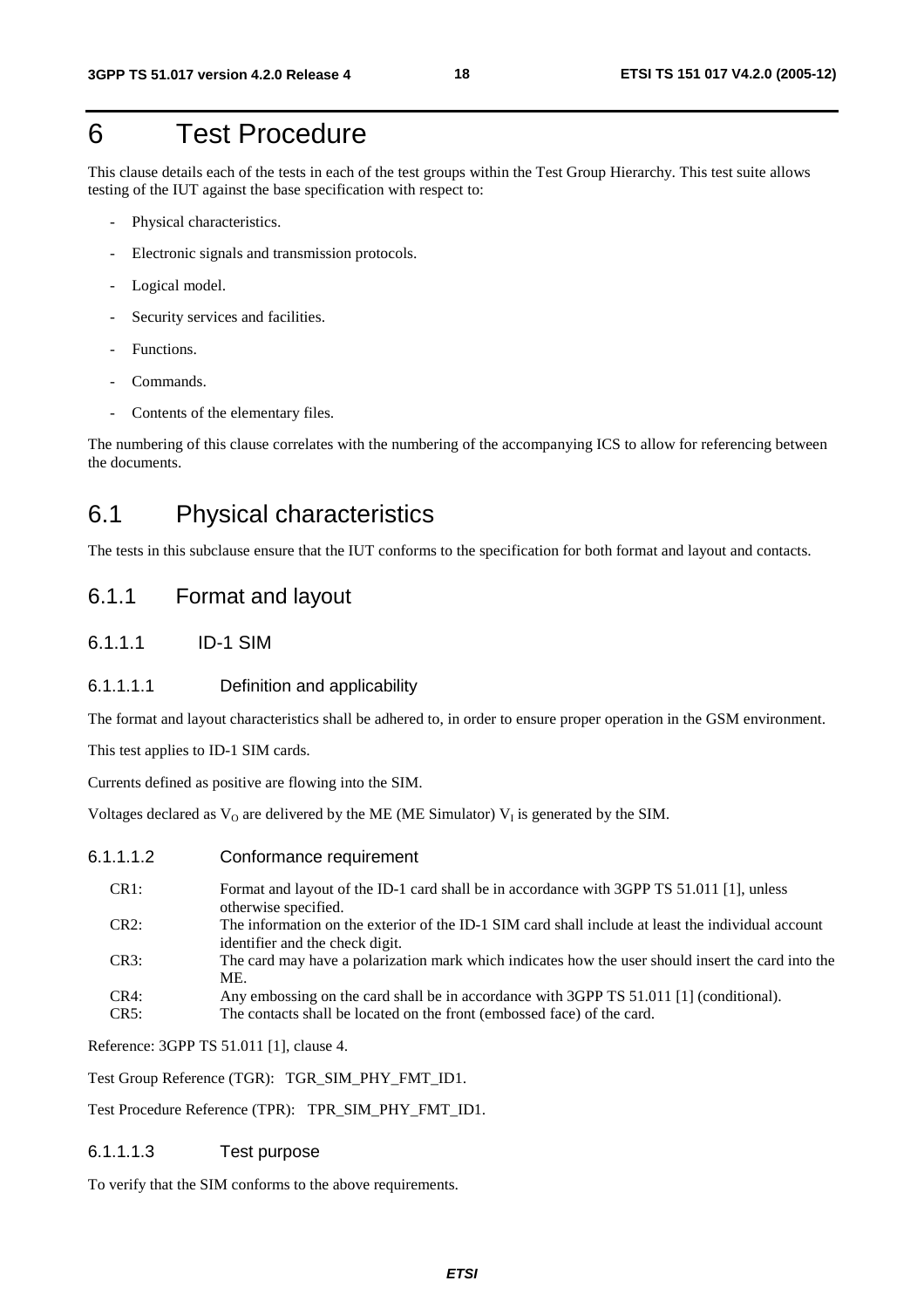NOTE 1: The testing of CR1 is outside the scope of the present document.NOTE 2: The testing of CR4 is outside the scope of the present document.

#### 6.1.1.1.4 Method of test

#### **Initial conditions**

None.

#### **Test procedure**

- a) The card is examined for the following:
	- identification number;
	- polarization mark;
	- contact location.

 *The card shall have been observed to exhibit the following [CR2,3]:* 

- *identification number located on the exterior of the card;*
- *polarization mark indicating how the user should insert the card into the ME;*
- *contact location on the front or the back of the card.*
- b) The SIM is connected to an ME simulator.
- c) The ME simulator resets the SIM.
- d) The ME simulator sends a SELECT command to the SIM to select  $EF_{\text{ICCD}}$ .
- e) The ME simulator sends a READ BINARY command to the SIM to read the identification number.

 *The individual account identifier read from the SIM shall be identical with that on the exterior of the card [CR2].* 

#### 6.1.1.2 Plug-in SIM

#### 6.1.1.2.1 Definition and applicability

The format and layout characteristics shall be adhered to, in order to ensure proper operation in the GSM environment.

This test applies to plug-in SIM cards.

#### 6.1.1.2.2 Conformance requirement

| CR <sub>1</sub> : | Format and layout of the plug-in card shall be in accordance with 3GPP TS 51.011 [1] unless |
|-------------------|---------------------------------------------------------------------------------------------|
|                   | otherwise specified.                                                                        |
|                   |                                                                                             |

- CR2: The information on the exterior of the plug-in card shall include at least the individual account identifier and the check digit.
- CR3: The dimensions of the plug-in SIM shall be in accordance with annex A of 3GPP TS 51.011 [1].

Reference: 3GPP TS 51.011 [1], clause 4.

Test Group Reference (TGR): TGR\_SIM\_PHY\_FMT\_PIC.

Test Procedure Reference (TPR): TPR\_SIM\_PHY\_FMT\_PIC.

#### 6.1.1.2.3 Test purpose

To verify that the SIM conforms to the above requirements.

NOTE: The testing of CR1 is outside the scope of the present document.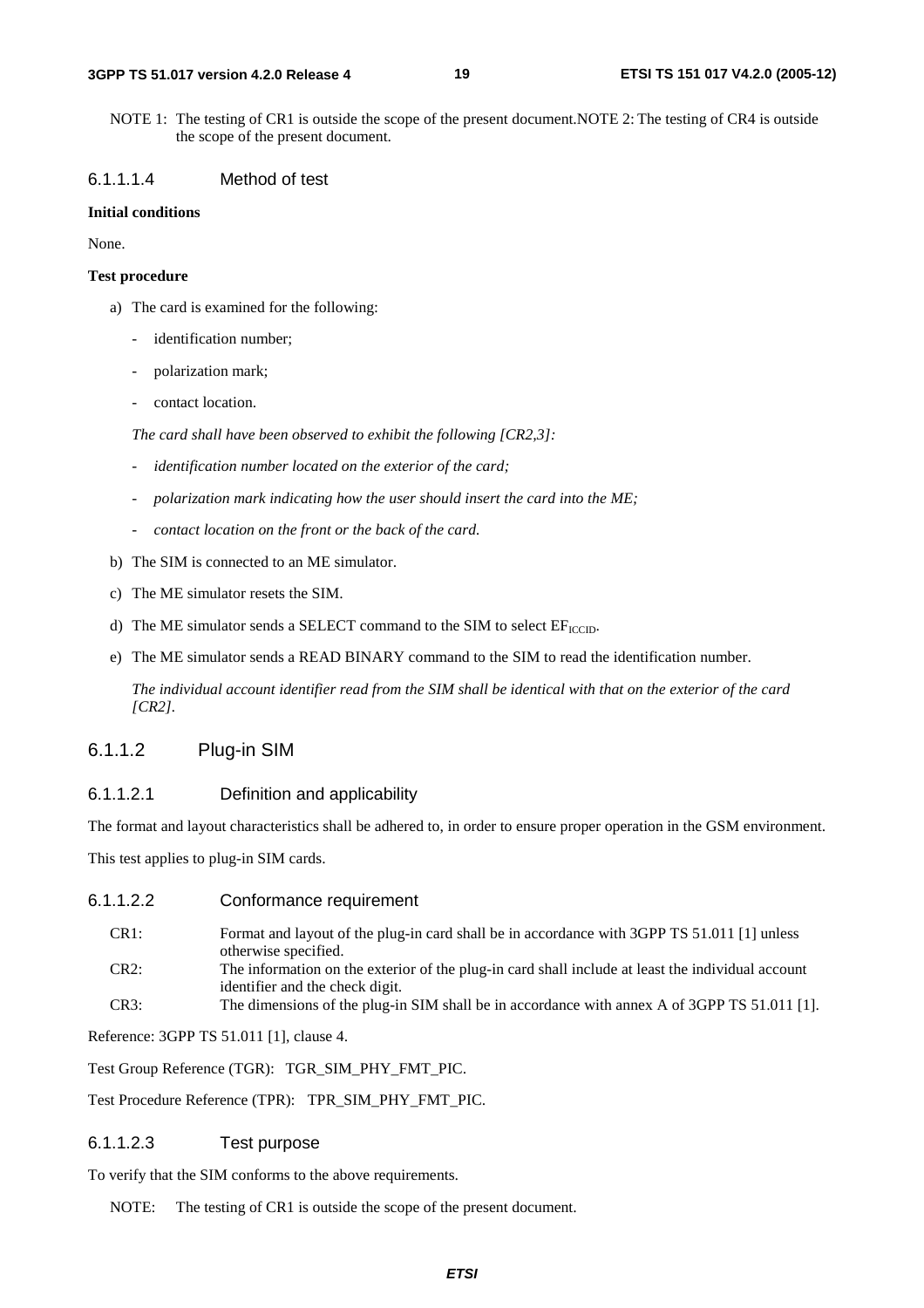#### 6.1.1.2.4 Method of test

#### **Initial conditions**

None.

#### **Test procedure**

- a) The card is examined for the following:
	- individual account identifier and check digit;
	- width;
	- height;
	- thickness;
	- feature for orientation.

 *The card shall have been observed to exhibit the following [CR2]:* 

- *at least the individual account identifier and check digit located on the exterior of the card;*
- *correct width, height and thickness;*
- *feature for orientation.*
- b) The SIM is connected to an ME simulator.
- c) The ME simulator resets the SIM.
- d) The ME simulator sends a SELECT command to the SIM to select  $EF_{\text{ICCD}}$ .
- e) The ME simulator sends a READ BINARY command to the SIM to read the identification number.

*The account identifier and check digit read from the SIM shall be present and identical with that on the exterior of the card [CR2]*.

### 6.1.2 Temperature range for card operation

#### 6.1.2.1 Definition and applicability

The temperature range for full operational use shall be adhered to, in order to ensure proper operation in the GSM environment.

#### 6.1.2.2 Conformance requirement

CR1: The temperature range for full operational use shall be between  $-25^{\circ}$ C and  $+70^{\circ}$ C with occasional peaks of up to +85°C, where "occasional" means not more than 4 hours each time and not over 100 times during the life time of the card.

Reference: 3GPP TS 51.011 [1], subclause 4.

Test Group Reference (TGR): TGR\_SIM\_PHY\_TMP.

Test Procedure Reference (TPR): TPR\_SIM\_PHY\_TMP.

#### 6.1.2.3 Test purpose

To verify that the SIM conforms to the above requirements.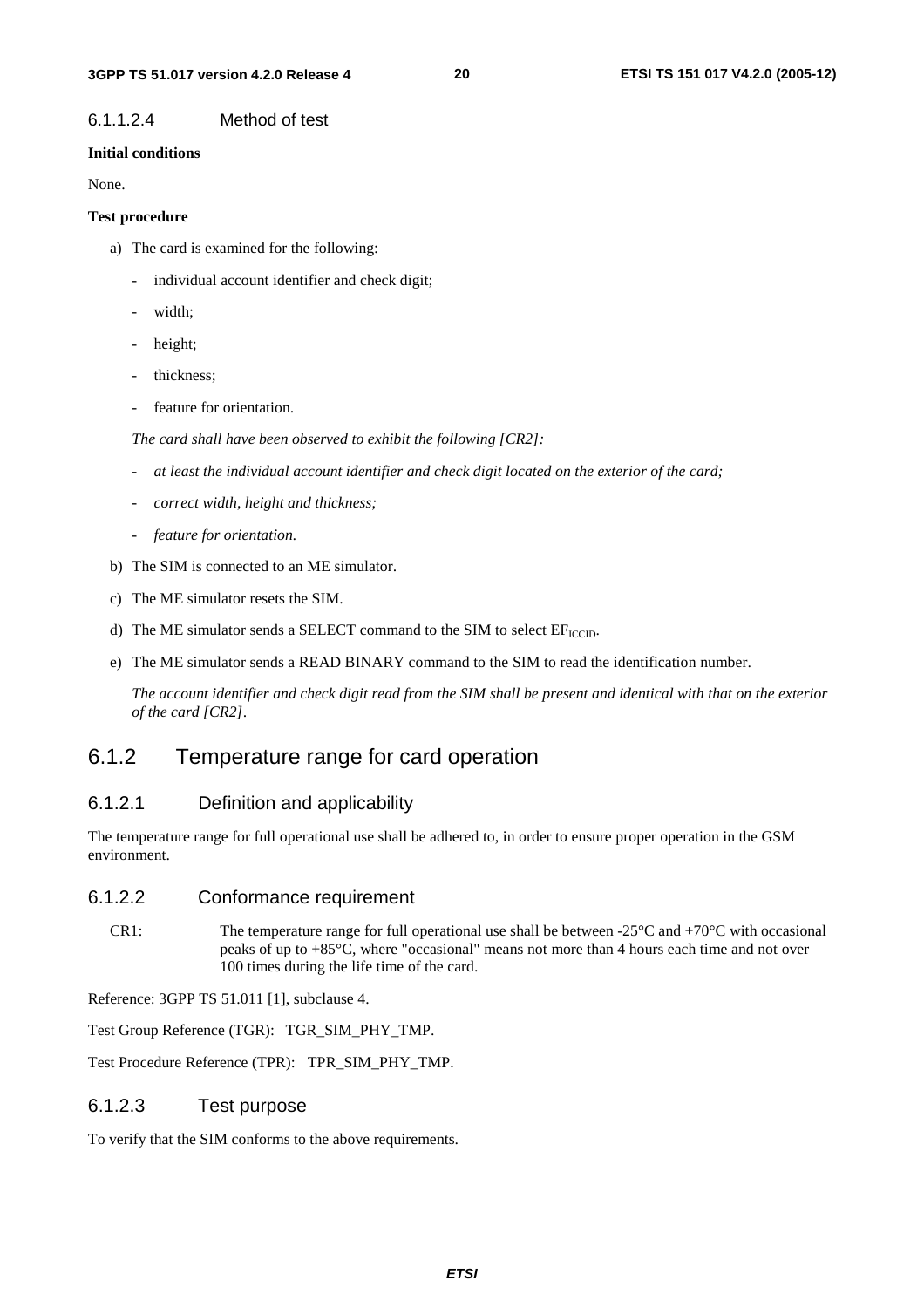#### 6.1.2.4 Method of test

#### **Initial conditions**

- 1) The SIM is placed in a temperature-controllable environment and connected to an ME simulator.
- 2) A temperature measuring device is connected to the surface of the SIM.
- 3) The SIM shall have passed the Format and Layout tests in subclause 6.1.1.

#### **Test procedure**

- a) The temperature of the SIM is set to +25°C.
- b) The ME simulator resets the SIM.
- c) The ME simulator performs the SIM initialization procedure, as defined in 3GPP TS 51.011 [1], subclause 11.2.1.

The SIM shall operate successfully [CR1].

- d) The temperature of the SIM is reduced to -25°C.
- e) Steps b) and c) are repeated.

The SIM shall operate successfully [CR1].

- f) The temperature of the SIM is increased to  $+70^{\circ}$ C.
- g) Steps b) and c) are repeated.

The SIM shall operate successfully [CR1].

- h) The temperature of the SIM is increased to  $+85^{\circ}$ C.
- i) Steps b) and c) are repeated continually for a period of 4 hours.

The SIM shall operate successfully [CR1].

The SIM shall have satisfied the test requirements of subclause 6.1.1.

- j) The temperature of the SIM is reduced to  $+25^{\circ}$ C.
- k) Steps h), i) and j) are repeated a further 99 times.

The SIM shall operate successfully [CR1].

l) Carry out the tests in subclause 6.1.1 again.

### 6.1.3 Contacts

#### 6.1.3.1 Definition and applicability

The shape, robustness and provision of contacts shall be adhered to, in order to maintain good electrical contact with the ME, ensuring proper operation in the GSM environment.

#### 6.1.3.2 Conformance requirement

CR2: Contact C6 shall not be bonded in the SIM for any function other than supplying Vpp.

Reference: 3GPP TS 51.011 [1], clause 4.

Test Group Reference (TGR): TGR\_SIM\_PHY\_CNT.

Test Procedure Reference (TPR): TPR\_SIM\_PHY\_CNT.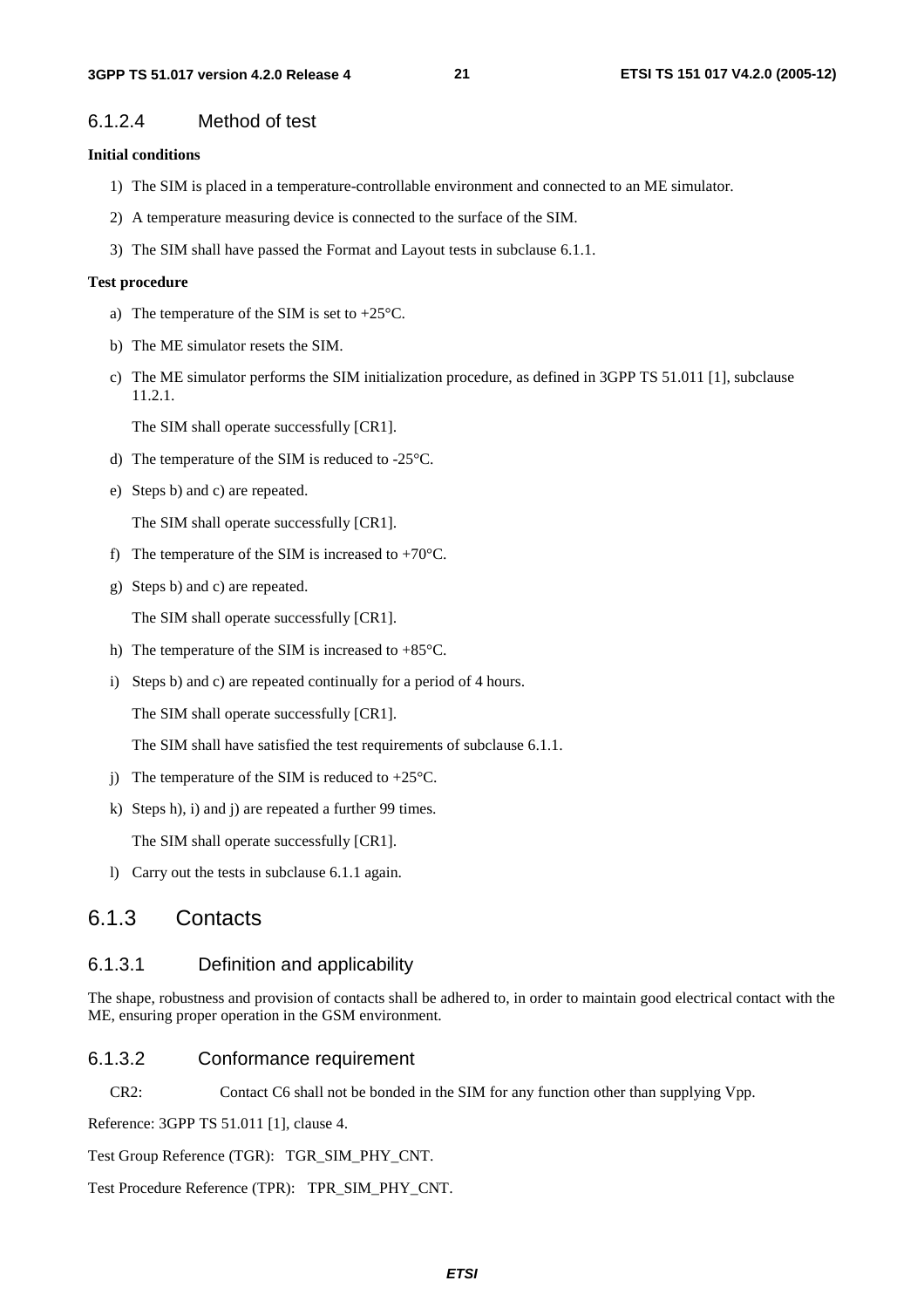#### 6.1.3.3 Test purpose

To verify that the SIM conforms to the above requirements.

NOTE: As the contacts specified in CR1 and CR3 are optional, the tests specified here shall only be performed on those contacts when the contacts are present.

#### 6.1.3.4 Method of test

#### **Initial conditions**

1) The SIM shall have passed the Format and Layout tests in subclause 6.1.1.

#### **Test procedure**

- a) Contact C6 is connected to ground by the ME simulator.
- b) VCC is applied to contact C1.
- c) Contact C2 (RST) is kept at low level, ground.
- d) A valid clock signal is applied to Contact C3.

*The dc power consumption on Contact C1 shall not exceed 10 mA under any condition [CR2].* 

- NOTE: This test ensures that VPP and VCC are not bonded together in the SIM, if this would be the case VPP would also supply the SIM with current for its operation.
- e) The SIM is connected to an ME simulator.
- f) The ME simulator resets the SIM.

The SIM shall have been reset successfully [CR4].

# 6.2 Electronic signals and transmission protocols

The tests in this subclause ensure that the IUT conforms to the electrical specification for each of the contacts and also the protocol.

### 6.2.1 Supply voltage Vcc (contact C1)

6.2.1.1 Voltage limits

#### 6.2.1.1.1 Definition and applicability

In addition to the electronic signals and transmission protocols defined in ISO/IEC 7816-3[5], the SIM shall operate within the following supply voltage conditions to ensure proper operation in the GSM environment.

This test applies to all SIM implementations with 1.8 V, 3 V and 5 V interfaces.

#### 6.2.1.1.2 Conformance requirement

CR1: The SIM shall operate when the supply voltage on contact C1 (Vcc) is in the following ranges:

| <b>Card Type</b> | Vmin $N$ | $V$ max $N$ |
|------------------|----------|-------------|
| 5 V type         | 4.5      | 5.5         |
| 3 V type         |          | 3.3         |
| $1.8V$ type      | -62      | 1.98        |

Reference: 3GPP TS 51.011 [1], subclause 5.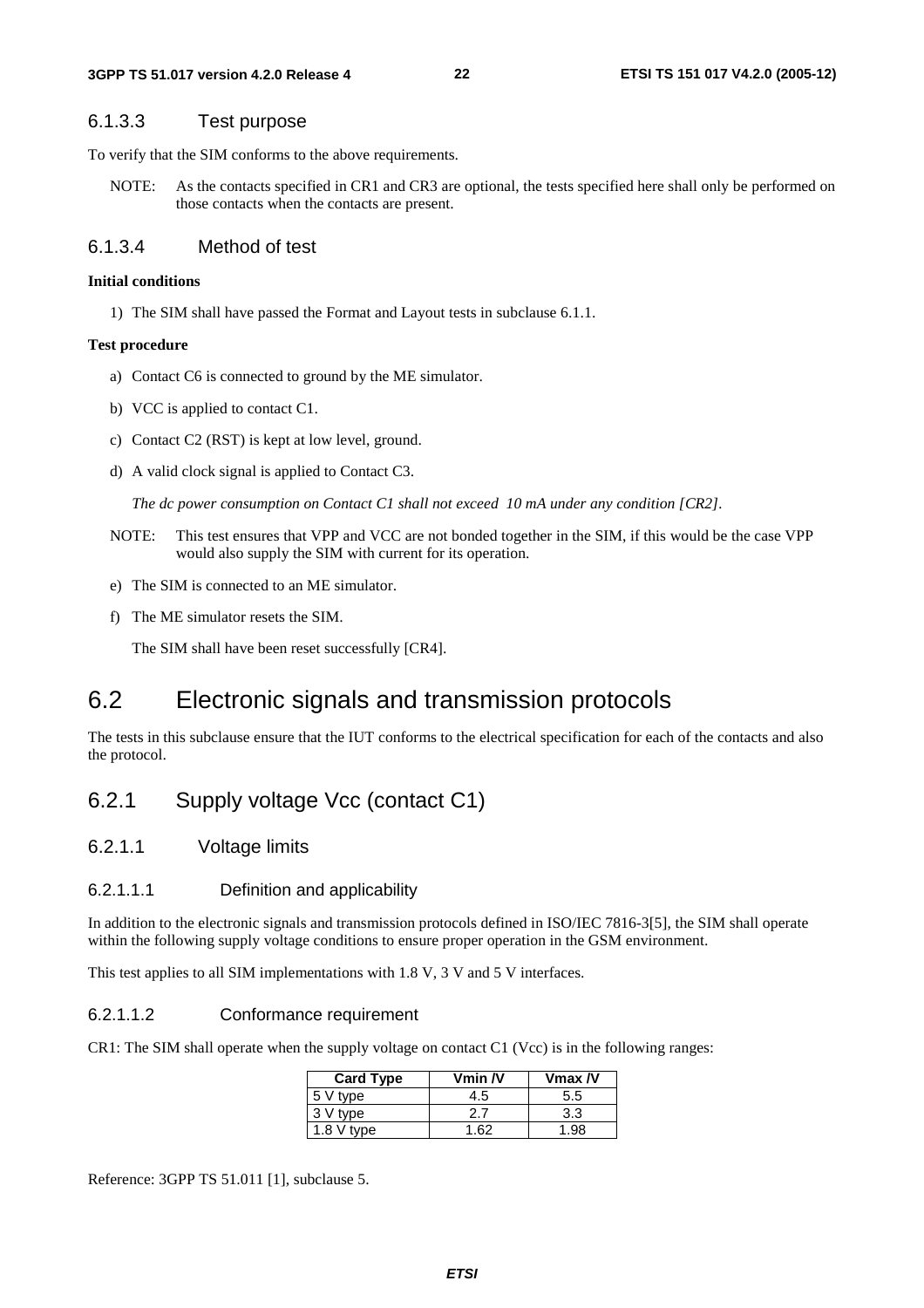Test Group Reference (TGR): TGR\_SIM\_ELEC\_VCC.

Test Procedure Reference (TPR): TPR\_SIM\_ELEC\_VCC\_V.

#### 6.2.1.1.3 Test purpose

To verify that the SIM conforms to the above requirements.

#### 6.2.1.1.4 Method of test

#### **Initial conditions**

- 1) The SIM is connected to an ME simulator.
- 2) The CHV1 value is 4 zeros.

#### **Test procedure**

(The voltage Vcc min/max depends on the voltage class the SIM provides)

- a) The voltage source for contact C1 (Vcc) is set to Vcc min, and the SIM interface signals are powered from a Vcc min, source.
- b) The ME simulator resets the SIM.

*The SIM shall send the correct ATR sequence [CR1].* 

- c) The ME simulator sends a CHANGE CHV command to the SIM with new CHV1 value 8 zeros.
- d) The ME simulator sends a CHANGE CHV command to the SIM to return the CHV1 to its original value.
- e) The voltage source for contact C1 (Vcc) is set to Vcc max.
- f) The ME simulator resets the SIM.

*The SIM shall send the correct ATR sequence [CR1].* 

- g) The ME simulator sends a CHANGE CHV command to the SIM with new CHV1 value 8 zeros.
- h) The ME simulator sends a CHANGE CHV command to the SIM to return the CHV1 to its original value.
- i) Repeat the test for every voltage class the SIM provides.

#### 6.2.1.2 Current limits

#### 6.2.1.2.1 Definition and applicability

In addition to the electronic signals and transmission protocols defined in ISO/IEC 7816-3[5], the current consumption shall not exceed the specified limit under normal operating conditions to ensure proper operation in the GSM environment.

| <b>Card Type</b>                                                                    | Imax/mA<br>under normal conditions<br>(average value (see note )) | $f_{\rm max}$ /Mhz<br>(max CLK-frequency under<br>normal conditions) | VCC <sub>max</sub><br>voltage on VCC during<br>testing |
|-------------------------------------------------------------------------------------|-------------------------------------------------------------------|----------------------------------------------------------------------|--------------------------------------------------------|
| 5 V type                                                                            |                                                                   |                                                                      | 5.5V                                                   |
| 3 V type                                                                            |                                                                   |                                                                      | 3.3V                                                   |
| $1.8V$ type                                                                         |                                                                   |                                                                      | 1.98V                                                  |
| NOTE:<br>Imax is the average value of the Vcc Current including the current spikes. |                                                                   |                                                                      |                                                        |

#### **Table 1: Current consumption on VCC**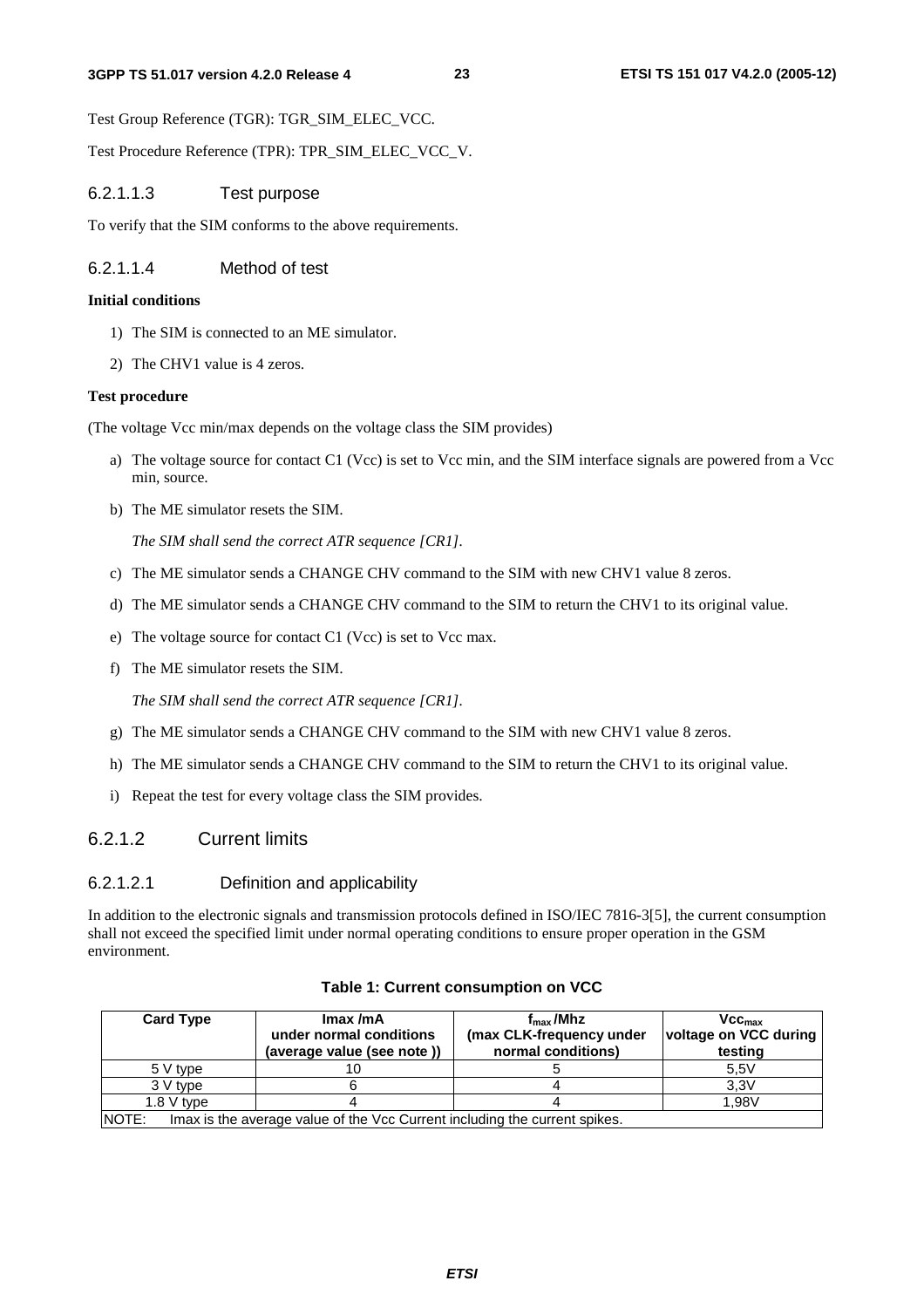| <b>Card Type</b> | $I_{\text{max}}$ /mA | max charge /nAs | max duration /ns |
|------------------|----------------------|-----------------|------------------|
| 5 V type         | 200                  | 40              | 400              |
| 3 V type         | 60                   |                 | 40C              |
| $1.8 V$ type     | 60                   |                 | 40C              |

**Table 2: Current spikes on VCC** 

#### 6.2.1.2.2 Conformance requirement

CR1: The current consumption of the SIM shall not exceed the max currents values  $(I_{max})$  as defined in tables 1 and 2 at the max. frequency  $(f_{max})$  and the max. allowed voltage level  $V_{max}$ .

Reference: 3GPP TS 51.011 [1], subclause 5.1.

Test Group Reference (TGR): TGR\_SIM\_ELEC\_VCC.

Test Procedure Reference (TPR): TPR\_SIM\_ELEC\_VCC\_I.

6.2.1.2.3 Test purpose

To verify that the SIM conforms to the above requirements.

#### 6.2.1.2.4 Method of test

#### **Initial conditions**

- 1) The SIM is connected to an ME simulator.
- 2) A current measuring device is connected to the SIM.
- 3) The CHV1 value is 4 zeros.

#### **Test procedure**

- a) The frequency of the clock source is set to 1 MHz.
- b) The ME simulator resets the SIM.
- c) The ME simulator performs the SIM initialization procedure during which time the current consumption is measured.
- d) The ME simulator sends a CHANGE CHV command to the SIM with new CHV1 value 8 zeros.
- e) The ME simulator sends a CHANGE CHV command to the SIM to return the CHV1 to its original value.
- f) The frequency of the clock source is set to 3.25 MHz.
- g) The ME simulator resets the SIM.
- h) The ME simulator performs the SIM initialization procedure during which time the current consumption is measured.
- i) The ME simulator sends a CHANGE CHV command to the SIM with new CHV1 value 8 zeros.
- j) The ME simulator sends a CHANGE CHV command to the SIM to return the CHV1 to its original value.
- k) The frequency of the clock source is set to  $f_{\text{max}}$
- l) The ME simulator resets the SIM.
- m) The ME simulator performs the SIM initialization procedure during which time the current consumption is measured.
- n) The ME simulator sends a CHANGE CHV command to the SIM with new CHV1 value 8 zeros.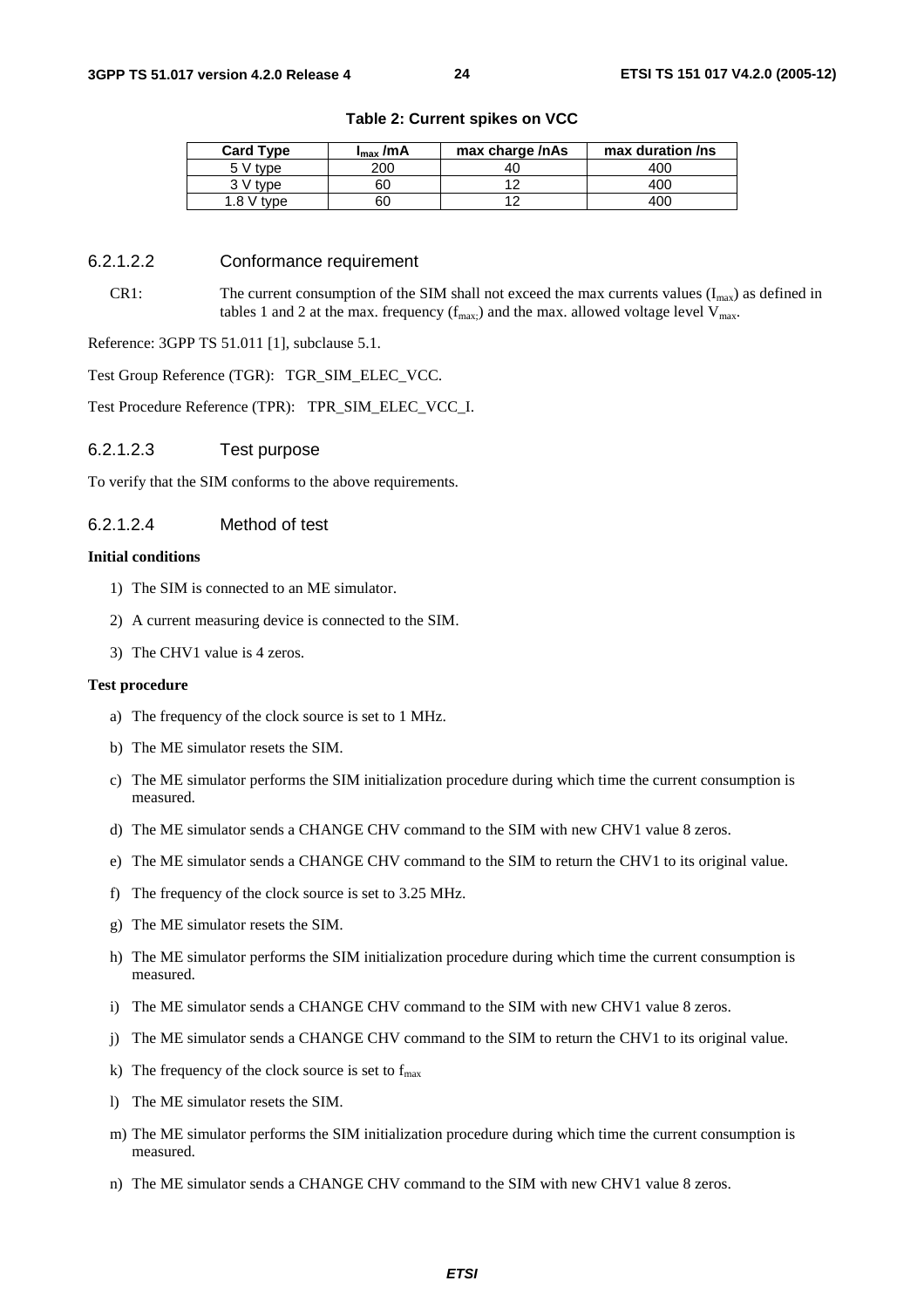- o) The ME simulator sends a CHANGE CHV command to the SIM to return the CHV1 to its original value.
- p) Repeat tests a) to o) for all voltage classes the SIM delivers.

 *The current consumption of the SIM shall not exceed the max.current values given in tables 1 and 2 according to the SIM class excluding spikes up to the defined maximum charges, durations and amplitudes during the whole test.* 

#### 6.2.1.3 Idle current limits

#### 6.2.1.3.1 Definition and applicability

In addition to the electronic signals and transmission protocols defined in ISO/IEC 7816-3[5], the current consumption shall not exceed the specified limit under idle conditions to ensure proper operation in the GSM environment.

| Table 3: Current consumption in idle mode |  |
|-------------------------------------------|--|
|-------------------------------------------|--|

| <b>Card Type</b> | Imax /uA in idle state clk frequency | $Vec_{max}$ /V                     |
|------------------|--------------------------------------|------------------------------------|
|                  | 1 MHz                                | max. voltage on VCC during testing |
| 5 V type         | 200                                  | 5.5                                |
| 3 V type         | 200                                  |                                    |
| $1.8V$ type      | 200                                  | 1.98                               |

#### 6.2.1.3.2 Conformance requirement

CR1: The idle current consumption of the SIM shall not exceed  $I_{\text{max}}$  at 1 MHz, +25°C and  $V_{\text{max}}$ .

Reference: 3GPP TS 51.011 [1], clause 5 and subclause 5.1.

Test Group Reference (TGR): TGR\_SIM\_ELEC\_VCC.

Test Procedure Reference (TPR): TPR\_SIM\_ELEC\_VCC\_IDLE.

#### 6.2.1.3.3 Test purpose

To verify that the SIM conforms to the above requirements.

#### 6.2.1.3.4 Method of test

#### **Initial conditions**

- 1) The SIM is connected to an ME simulator.
- 2) The frequency of the clock source is set to 1 MHz.
- 3) The temperature of the SIM is +25°C.
- 4) The voltage on VCC is set to  $VCC_{\text{max}}$

#### **Test procedure**

- a) The ME simulator resets the SIM.
- b) The idle current consumption is measured after receiving the ATR over a period of 10 s.
- c) repeat test for all voltage classes the SIM supports.

#### 6.2.1.3.5 Test requirement

1) During step b), the current consumption of the SIM shall not exceed  $I_{max}$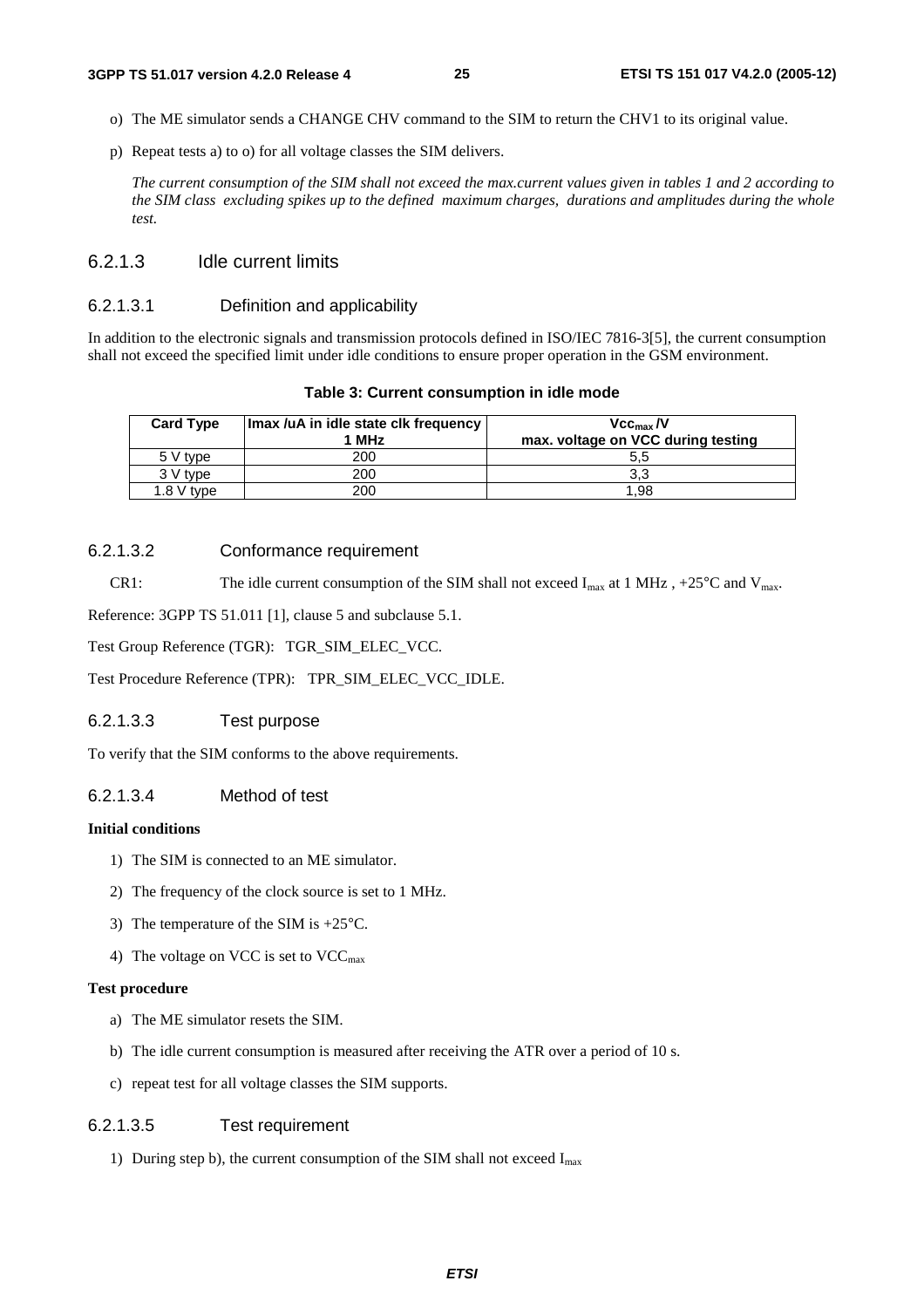### 6.2.1.4 Current limits at all frequencies

### 6.2.1.4.1 Definition and applicability

In addition to the electronic signals and transmission protocols defined in ISO/IEC 7816-3[5], the current consumption shall not exceed the specified limit under idle conditions to ensure proper operation in the GSM environment.

#### **Table 4: Current consumption in idle mode at max frequency**

| <b>Card Type</b> | Imax /uA in idle state<br>(average value) | $Vec_{max}$ /V<br>max. voltage on VCC during<br>testing | $f_{\rm max}$ /Mhz<br>max CLK frequency in idle mode |
|------------------|-------------------------------------------|---------------------------------------------------------|------------------------------------------------------|
| 5 V type         | 000                                       | 5.5                                                     |                                                      |
| 3 V type         | 000                                       | 3.3                                                     |                                                      |
| $1.8 V$ type     | 000                                       | 1.98                                                    |                                                      |

#### 6.2.1.4.2 Conformance requirement

1) The idle current consumption of the SIM shall not exceed Imax at any frequency fmax.

Reference: 3GPP TS 51.011 [1], subclause 5.1.

Reference: ETS 300 641, clause 5.

Test Group Reference (TGR): TGR\_SIM\_ELEC\_VCC.

Test Procedure Reference (TPR): TPR\_SIM\_ELEC\_VCC\_IF.

#### 6.2.1.4.3 Test purpose

To verify that the SIM conforms to the above requirements.

#### 6.2.1.4.4 Method of test

#### **Initial conditions**

1) The SIM is connected to an ME simulator.

#### **Test procedure**

- a) The frequency of the clock source is set to 1 MHz.
- b) The ME simulator resets the SIM.
- c) The current consumption is measured after receiving the ATR over a period of 10 s.
- d) The frequency of the clock source is set to 3.25 MHz.
- e) The ME simulator resets the SIM.
- f) The current consumption is measured after receiving the ATR over a period of 10 s.
- g) The frequency of the clock source is set to  $f_{\text{max}}$ .
- h) The ME simulator resets the SIM.*.*
- i) The current consumption is measured after receiving the ATR over a period of 10 s.

 *The current consumption of the SIM shall not exceed 1mA [CR1in average over the whole test.*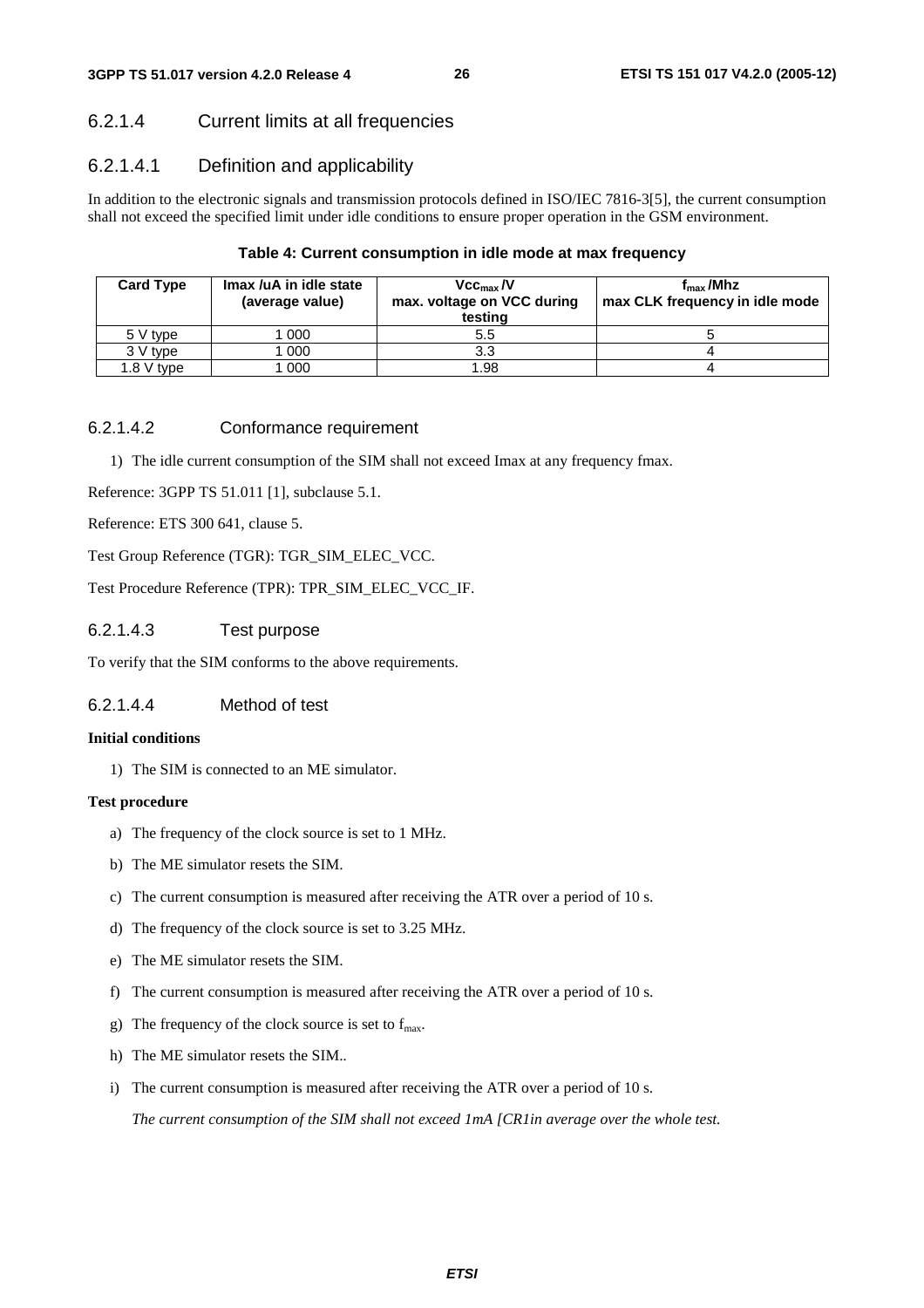### 6.2.1.5 Current limits in clk-stop-mode

#### 6.2.1.5.1 Definition and applicability

In addition to the electronic signals and transmission protocols defined in ISO/IEC 7816-3[5], the current consumption shall not exceed the specified limit under clk-stop conditions to ensure proper operation in the GSM environment.

|  |  | Table 5: Current consumption in clk stop mode |  |  |
|--|--|-----------------------------------------------|--|--|
|--|--|-----------------------------------------------|--|--|

| <b>Card Type</b> | Imax /uA in clk-stop mode<br>(average value) | Vcc <sub>max</sub> /V<br>max. voltage on VCC during testing |
|------------------|----------------------------------------------|-------------------------------------------------------------|
| 5 V type         | 200                                          | 5.5                                                         |
| 3 V type         | 100                                          | 3.3                                                         |
| $1.8 V$ type     | 100                                          | 1.98                                                        |

#### 6.2.1.5.2 Conformance requirement

1) The clk stop mode current consumption of the SIM shall not exceed  $I_{max}$  if clk stop mode is delivered by the SIM.

Reference: 3GPP TS 51.011 [1], subclause 5.1.

Reference: ETS 300 641, clause 5.

Test Group Reference (TGR): TGR\_SIM\_ELEC\_VCC.

Test Procedure Reference (TPR): TPR\_SIM\_ELEC\_VCC\_CLKSTOP.

6.2.1.5.3 Test purpose

To verify that the SIM conforms to the above requirements.

#### 6.2.1.5.4 Method of test

#### **Initial conditions**

1) The SIM is connected to an ME simulator.

#### **Test procedure**

- a) The ME simulator resets the SIM.
- b) The ME simulator sends a SELECT command to the SIM to select the MF.
- c) The ME simulator sends a GET RESPONSE command to the SIM using the SW2 returned by the SIM following step b).
- d) The ME simulator stops the clock at least 744 clk according to the clock stop mode read in step c).
- f) The current consumption is measured during clk stop for min 10 s.

 *The current consumption of the SIM shall not exceed Imax in average during clk stop.*

# 6.2.2 Reset RST (contact C2)

#### 6.2.2.1 Static operation

#### 6.2.2.1.1 Definition and applicability

In addition to the electronic signals and transmission protocols defined in ISO/IEC 7816-3[5], the SIM shall operate within the following limits regarding the reset RST signal to ensure proper operation in the GSM environment.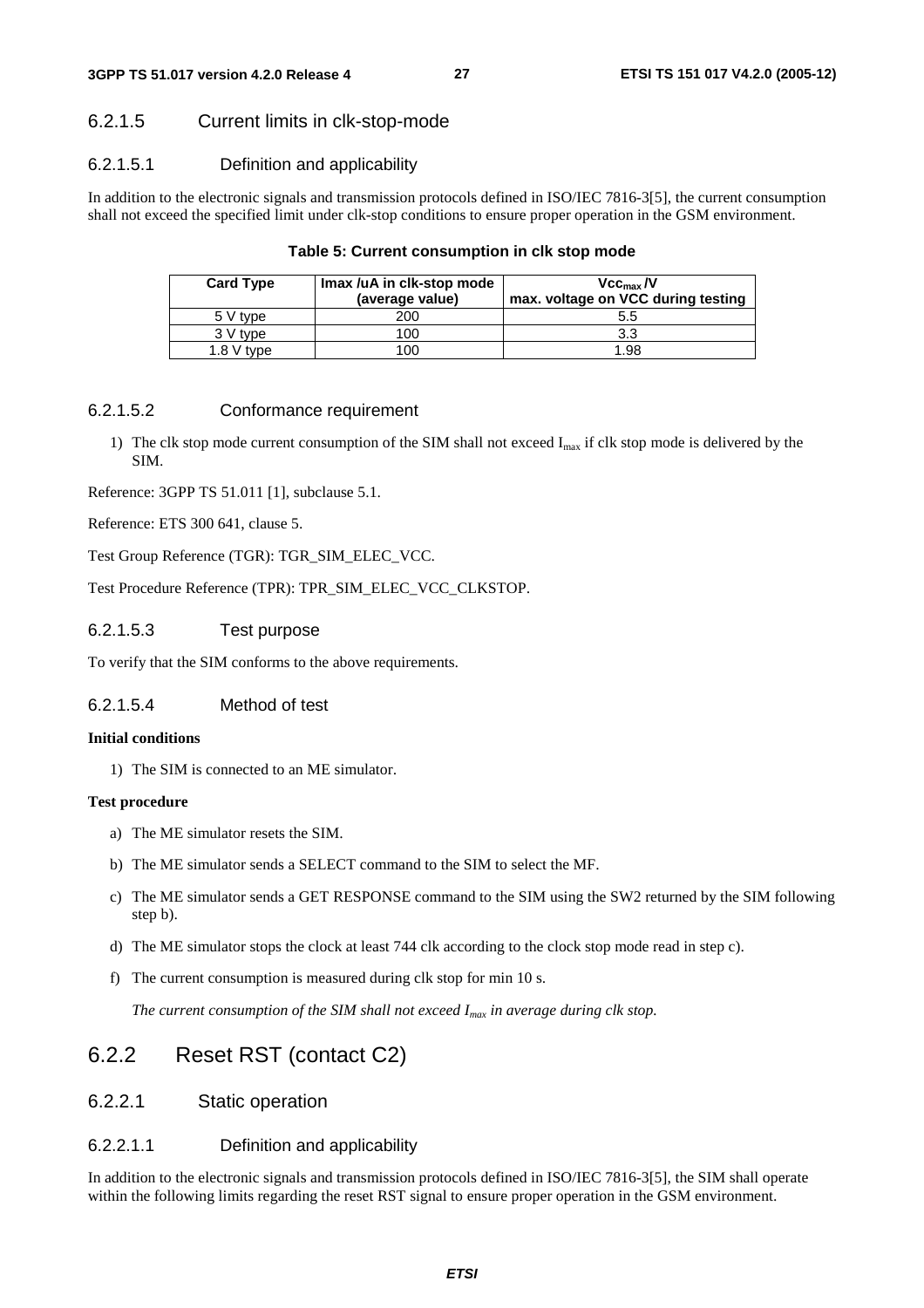#### **3GPP TS 51.017 version 4.2.0 Release 4 ETSI TS 151 017 V4.2.0 (2005-12)**

#### 6.2.2.1.2 Conformance requirement

CR1: The SIM shall operate within the following limits for RST:

#### **Table 6**

| <b>Card Type</b> | $V_{\Omega}$ min/V | $V_{01}$ max/V   | l <sub>oi</sub> max/uA | $V_{OH}$ min/V   | $V_{\Omega H}$ max/V | I <sub>он</sub> max/uA |
|------------------|--------------------|------------------|------------------------|------------------|----------------------|------------------------|
| 5 V type         | -0.3               | 0.6              | $-200$                 | $0.7 \times$ Vcc | $Vec + 0.3 V$        | $+20$                  |
| 3 V type         | -0.3               | $0.2 \times$ VCC | $-200$                 | $0.8 \times$ VCC | $Vec + 0.3 V$        | $+20$                  |
| $1.8$ V type     | $-0.3$             | $0.2 \times$ VCC | $-200$                 | $0.8 \times$ VCC | $Vec + 0.3 V$        | $+200$                 |

-  $t_R$  and  $t_F$  shall not exceeding 400  $\mu$ s, with C<sub>out</sub> and C<sub>in</sub> equal to 30 pF.

Reference: 3GPP TS 51.011 [1], subclause 5.

Reference: ETS 300 641, clause 5.

Test Group Reference (TGR): TGR\_SIM\_ELEC\_RST.

Test Procedure Reference (TPR): TPR\_SIM\_ELEC\_RST\_ST.

#### 6.2.2.1.3 Test purpose

To verify that the SIM conforms to the above requirements.

#### 6.2.2.1.4 Method of test

#### **Initial conditions**

- 1) The SIM is connected to an ME simulator.
- 2) A current measuring device is connected to RST (contact C2) of the SIM.
- 3) The capacitance,  $C_{in}$ , of RST (contact C2) is measured to be 30 pF.

#### **Test procedure**

- a) The following parameters are set for RST:
	- $V_{OH}$  of the RST signal is set to  $V_{OH}$  min.
	- $V_{OL}$  of the RST signal is set to  $V_{OL}$  min.
	- $t_R$  and  $t_F$  are set to 400  $\mu$ S.
- b) The ME simulator resets the SIM.
- c) The following parameters are set for RST:
	- VOH of the RST signal is set to  $VOH<sub>max</sub>$ .
	- VOL of the RST signal is set to VOL<sub>max</sub>.
	- tR and tF are set to  $400 \mu S$ .
- d) The ME simulator resets the SIM.
- e) Repeat the test for all voltage classes the card supports.

 *The following shall be true for all tests:* 

- *- I<sub>OLmax</sub>* is measured to be less than or equal to I<sub>OL</sub> max [CR1b,c].
- $I_{OHmax}$  is measured to be less than or equal to  $I_{OH}$  max [CR1a,c].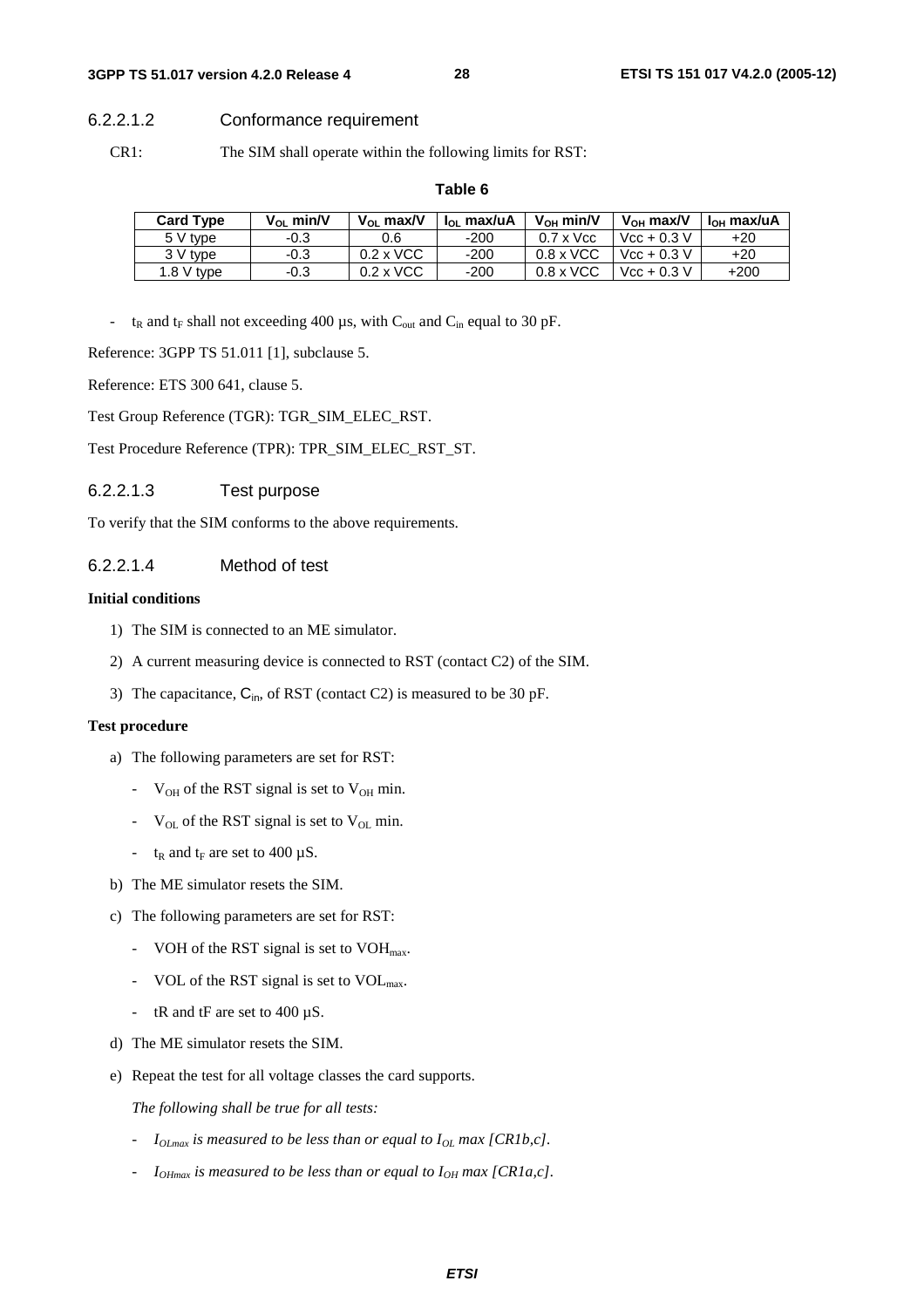# 6.2.3 Clock CLK (contact C3)

6.2.3.1 Frequency and duty cycle

#### 6.2.3.1.1 Definition and applicability

In addition to the electronic signals and transmission protocols defined in ISO/IEC 7816-3[5], the SIM shall operate within the following limits regarding the reset RST signal to ensure proper operation in the GSM environment.

This test applies to all SIM implementations with 5 V interface.

#### 6.2.3.1.2 Conformance requirement

- CR1: The SIM shall **not** support an internal clock.
- CR2: The SIM shall support a duty cycle between 40 % and 60 % of the period during stable operation. CR3: The SIM shall operate within the following limits for CLK:

#### **Table 7**

| <b>Card Type</b> | $V_{01}$ min/V | $V_{\Omega}$ max/V | $V_{OH}$ min/V   | $V_{\text{OH}}$ max/V | $T_R$ & $T_F$ max                                                                                                                                      | fmax /MHz |
|------------------|----------------|--------------------|------------------|-----------------------|--------------------------------------------------------------------------------------------------------------------------------------------------------|-----------|
| 5 V type         | $-0.3$         | 0.5                | $0.7 \times$ Vcc | $Vec + 0.3 V$         | l 9 % with a max, of 0.5 us                                                                                                                            |           |
| 3 V type         | $-0.3$         | $0.2 \times$ VCC   | $0.8 \times$ VCC | $Vec + 0.3 V$         | $50$ ns                                                                                                                                                | Д         |
| 1.8 V tvpe       | $-0.3$         | $0.2 \times$ VCC   | $0.8 \times$ VCC | $Vcc + 0.3 V$         | $50$ ns                                                                                                                                                | 4         |
| INOTE:           |                |                    |                  |                       | T <sub>R</sub> and T <sub>F</sub> has to be measured between 10 % and 90 % of V <sub>OL</sub> and V <sub>OH</sub> ; C <sub>in</sub> is equal to 30 pF. |           |

Reference: 3GPP TS 51.011 [1], subclause 5.4.

Reference: ETS 300 641, clause 5.

Test Group Reference (TGR): TGR\_SIM\_ELEC\_CLK.

Test Procedure Reference (TPR): TPR\_SIM\_ELEC\_CLK\_FREQ.

#### 6.2.3.1.3 Test purpose

To verify that the SIM conforms to the above requirements.

#### 6.2.3.1.4 Method of test

#### **Initial conditions**

1) The SIM is connected to an ME simulator.

#### **Test procedure**

- a) The frequency of the clock source is set to 1MHz.
- b) The duty cycle of the clock source is set to 40 % high.
	- $V_{OH}$  is set to  $V_{OH}$  max,  $V_{OH}$  is set to  $V_{OH}$  min.
- c) The ME simulator resets the SIM.
- d) The duty cycle of the clock source is set to 60% high.
- e) The ME simulator resets the SIM.

 *The SIM shall send the correct ATR sequence [CR1,3].* 

- f) The frequency of the clock source is set to  $f_{\text{max}}$ .
- g) The duty cycle of the clock source is set to 40 % high.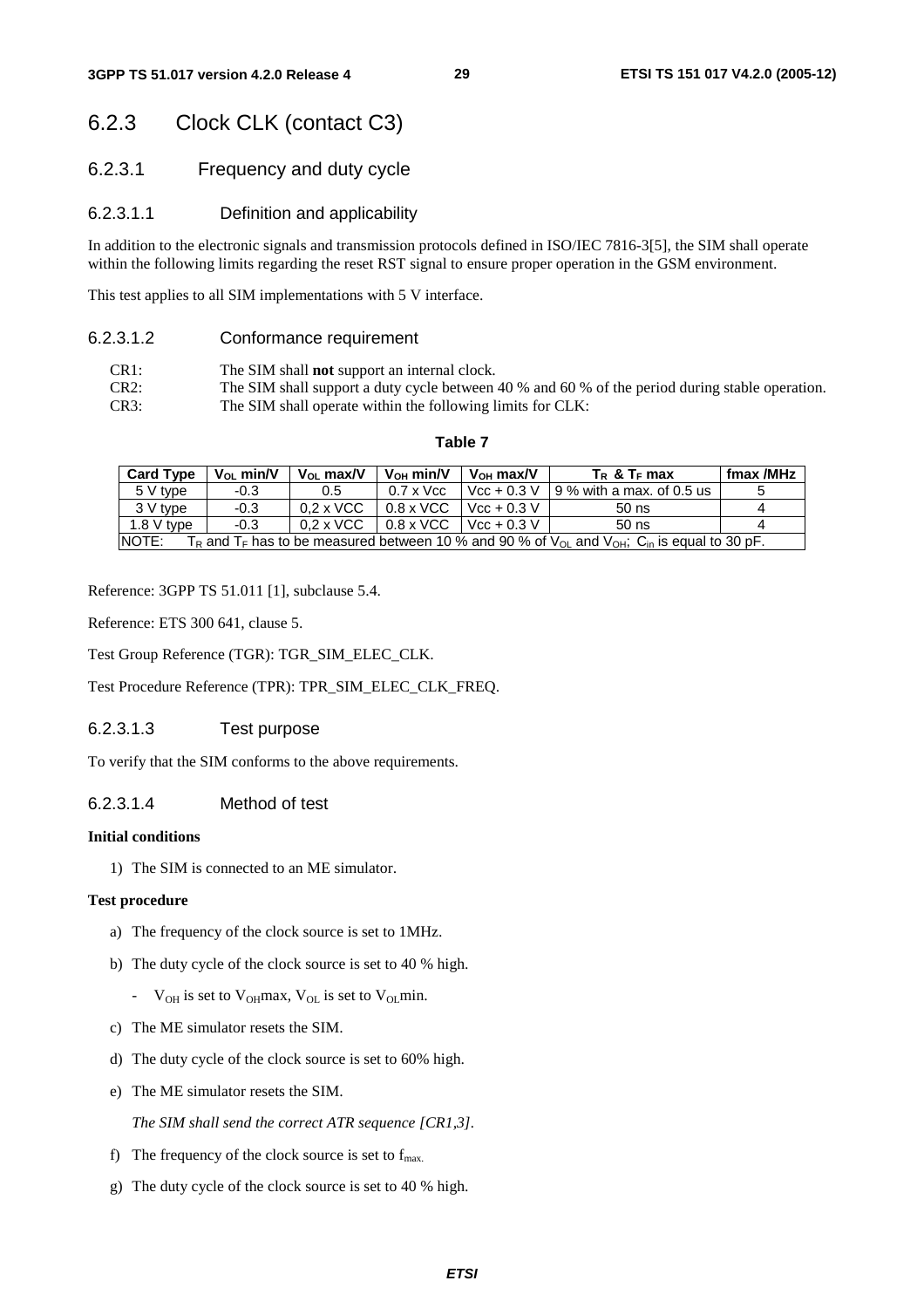h) The ME simulator resets the SIM.

 *The SIM shall send the correct ATR sequence [CR1,3].* 

- i) The duty cycle of the clock source is set to 60 % high.
- j) The ME simulator resets the SIM.

 *The SIM shall send the correct ATR sequence [CR1,3].* 

- k) Repeat a) to i) with  $V_{OH}$  set to  $V_{OH}$  set to  $V_{OL}$  set to  $V_{OL}$  max.
- l) Repeat a) to j) for all voltage classes supported by the SIM.

#### 6.2.3.2 Voltage and current

#### 6.2.3.2.1 Definition and applicability

In addition to the electronic signals and transmission protocols defined in ISO/IEC 7816-3[5], the SIM shall operate within the following limits regarding the CLK signal to ensure proper operation in the GSM environment.

#### 6.2.3.2.2 Conformance requirement

#### CR1: The SIM shall operate within the following limits for CLK:

#### **Table 8**

| <b>Card Type</b> | $V_{\Omega}$ min/V | $V_{\Omega}$ max/V | $\vert$ $\vert$ <sub>o</sub> max/uA $\vert$ |                  |               |       | V <sub>OH</sub> min/V   V <sub>OH</sub> max/V   I <sub>OH</sub> max/uA   T <sub>R</sub> & T <sub>F</sub> max | <b>fmax /MHz</b> |
|------------------|--------------------|--------------------|---------------------------------------------|------------------|---------------|-------|--------------------------------------------------------------------------------------------------------------|------------------|
| 5 V type         | $-0.3$             | 0.5                | $-200$                                      | $0.7 \times$ Vcc | $Vcc + 0.3 V$ | $+20$ | 9 % with a                                                                                                   |                  |
|                  |                    |                    |                                             |                  |               |       | l max. of 0.5 us                                                                                             |                  |
| 3 V tvpe         | $-0.3$             | $0.2 \times$ VCC   | -20                                         | $0.7 \times$ VCC | $Vcc + 0.3 V$ | $+20$ | $50$ ns                                                                                                      |                  |
| $1.8$ V type     | $-0.3$             | $0.2 \times$ VCC   | $-20$                                       | $0.8 \times$ VCC | $Vcc + 0.3 V$ | $+20$ | $50$ ns                                                                                                      |                  |

Reference: 3GPP TS 51.011 [1], subclause 5.4.

Reference: ETS 300 641, clause 5.

Test Group Reference (TGR): TGR\_SIM\_ELEC\_CLK.

Test Procedure Reference (TPR): TPR\_SIM\_ELEC\_CLK\_VI.

#### 6.2.3.2.3 Test purpose

To verify that the SIM conforms to the above requirements.

#### 6.2.3.2.4 Method of test

#### **Initial conditions**

- 1) The SIM is connected to an ME simulator.
- 2) A current measuring device is connected to CLK (contact C3) of the SIM.
- 3) The capacitance of CLK (contact C3) is measured to be  $\leq$  30 pF.

#### **Test procedure**

- a) The clock signal is set to 1 MHz.
- b) The following parameters are set for CLK:
	- $V_{OH}$  at  $V_{OH}$  max.
	- $V_{OL}$  at  $V_{OL}$  min.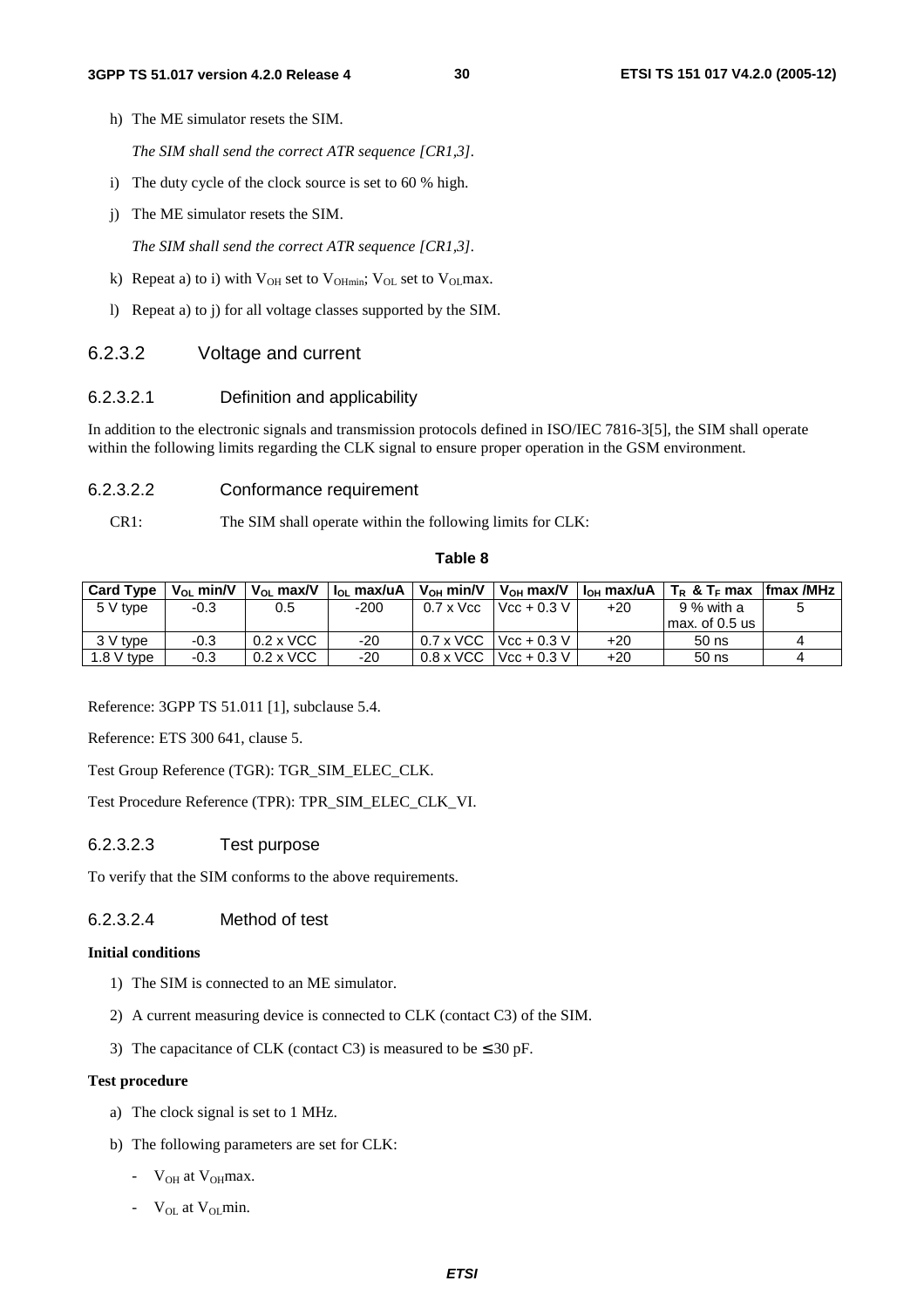- $t_R$  and  $t_F$  is set to  $t_R$ max and  $t_F$ max.
- c) The ME simulator resets the SIM.

 *The following shall be true:* 

*The SIM shall provide an ATR* 

- d) The following parameters are set for CLK:
	- $V_{OH}$  at  $V_{OH}$ min.
	- $V_{OL}$  at  $V_{OL}$  max.
- e) The ME simulator resets the SIM.

 *The following shall be true:* 

- *The SIM shall provide an ATR.*
- f) Repeat test a) to e) with  $f_{clk} = f_{max}$ ,  $T_R = T_R$ max and  $T_F = T_f$ max.
- g) Repeat test a) to f) for all voltage classes delivered by the SIM.

*The following shall be true for all tests:* 

- *IOHmax is measured to be less than or equal to +20*µ*A [CR1a].*
- *IOLmax is measured to be less than or equal to -200*µ*A [CR1b].*
- *The SIM shall provide an ATR after a reset*

### 6.2.4 I/O (contact C7)

- 6.2.4.1 Voltage and current
- 6.2.4.1.1 Definition and applicability

In addition to the electronic signals and transmission protocols defined in ISO/IEC 7816-3[5], the SIM shall operate within the following limits regarding the I/O signal to ensure proper operation in the GSM environment.

- 6.2.4.1.2 Conformance requirement
	- CR1: The SIM shall operate within the following limits for I/O:

#### **Table 9**

| <b>Card Type</b> | $V_{\Omega}$ min/V | $V_{\Omega}$ max/V | $\vert$ $\vert$ <sub>o</sub> max/uA $\vert$ |                  | V <sub>OH</sub> min/V   V <sub>OH</sub> max/V |       | $\vert$ $\vert$ <sub>OH</sub> max/uA $\vert$ T <sub>R</sub> & T <sub>F</sub> max | lfmax /MHz |
|------------------|--------------------|--------------------|---------------------------------------------|------------------|-----------------------------------------------|-------|----------------------------------------------------------------------------------|------------|
| 5 V type         | $-0.3$             | 0.5                | 000                                         | 3.8              | $Vcc + 0.3 V$                                 | $+20$ | <b>us</b>                                                                        |            |
| 3 V type         | $-0.3$             |                    | -1 000                                      |                  | $0.7 \times$ VCC Vcc + 0.3 V                  | $+20$ | <b>us</b>                                                                        |            |
| 1.8 $V$ type     | $-0.3$             | 0.3                | -1 000                                      | $0.7 \times$ VCC | $Vcc + 0.3 V$                                 | +20   | us                                                                               |            |

| <b>Card Type I</b> | $V_{\parallel}$ min/V | $V_{II}$ max/V   | $I_{II}$ max/uA | $V_{\text{III}}$ min/V | $V_{IH}$ max/V                        |     | $\vert \vert_{\rm H}$ min/max $\vert$ T <sub>R</sub> & T <sub>F</sub> max $\vert$ fmax /MHz $\vert$ |  |
|--------------------|-----------------------|------------------|-----------------|------------------------|---------------------------------------|-----|-----------------------------------------------------------------------------------------------------|--|
|                    |                       |                  |                 |                        |                                       | /uA |                                                                                                     |  |
| 5 V type           | $-0.3$                | 0.8              | $+1000$         |                        | $0.7 \times$ VCC Vcc + 0.3 V          | ±20 | 1 us                                                                                                |  |
| 3 V tvpe           | -0.3                  | $0.2 \times$ VCC | $+1000$         |                        | $0.7 \times$ VCC Vcc + 0.3 V          | ±20 | 1 us                                                                                                |  |
| $1.8$ V type       | -0.3                  | $0.2 \times$ VCC | $+1000$         |                        | $0.7 \times \text{VCC}$   Vcc + 0.3 V | ±20 | 1 us                                                                                                |  |

#### **Table 10**

Reference: 3GPP TS 51.011 [1], subclause 5.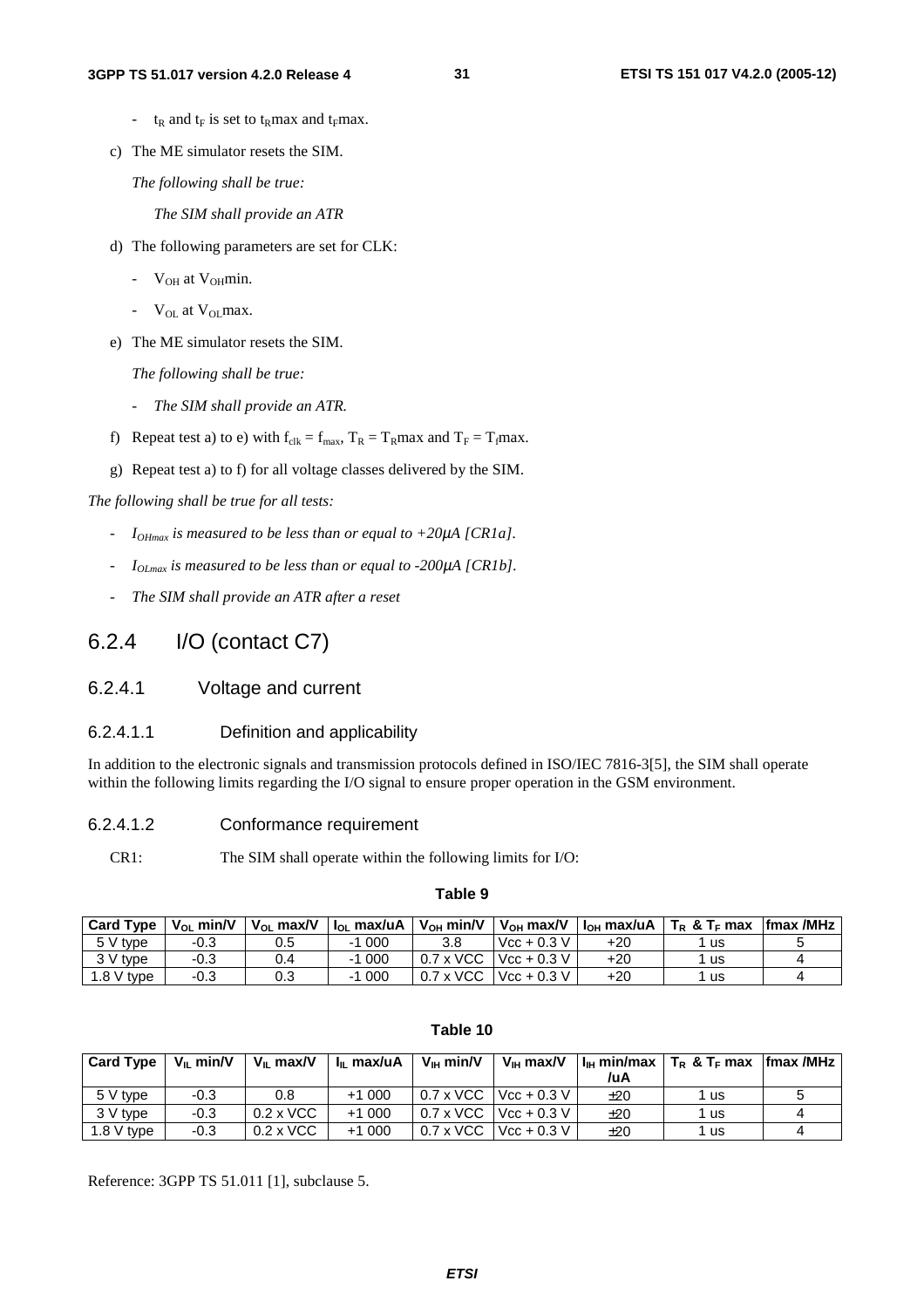#### **3GPP TS 51.017 version 4.2.0 Release 4 ETSI TS 151 017 V4.2.0 (2005-12)**

**32** 

Reference: ETS 300 641, clause 5.

Test Group Reference (TGR): TGR\_SIM\_ELEC\_IO.

Test Procedure Reference (TPR): TPR\_SIM\_ELEC\_IO\_VI.

#### 6.2.4.1.3 Test purpose

To verify that the SIM conforms to the above requirements.

#### 6.2.4.1.4 Method of test

#### **Initial conditions**

- 1) The SIM is connected to an ME simulator.
- 2) A current measuring device is connected to I/O (contact C7) of the SIM.
- 3) The capacitance,  $C_{out}$  and  $C_{in}$ , of I/O (contact C7) is measured to be 30pF.

#### **Test procedure**

- a) The ME simulator are set to the following max. ranges allowed by the SIM:
	- Vcc to Vcc max.
	- $V_{\text{OL}}$  to  $V_{\text{OL}}$  min,  $V_{\text{OH}}$  to  $V_{\text{OH}}$  max.
	- $I_{IL}$  to  $I_{IL}$  max,  $I_{IH}$  to  $I_{IH}$  max.
	- $T_R$  to  $T_R$  max and  $T_F$  to  $T_F$  maxb)
	- *The ME simulator resets the SIM.*
- c) The ME simulator sends a STATUS command to the SIM.
- d) The ME simulator is set to the minimum ranges allowed by the SIM with  $V_{OH}$  inaktiv:
	- $V_{cc}$  to  $V_{cc}$  min.
	- $V_{OL}$  to  $V_{OL}$  max,  $V_{OH}$  to  $V_{OH}$  min.
	- $I_{IL}$  to  $I_{IL}$  max,  $I_{IH}$  to  $I_{IH}$  min.
	- $T_R$  to  $T_R$  max and  $T_F$  to  $T_F$  max.
- e) The ME simulator resets the SIM.
- f) The ME simulator sends a STATUS command to the SIM.
- *g) Repeat test a) to l) for all voltage classes:*

 *Acceptance criterium for all tests:* 

- *- I<sub>OL</sub>* has to be between 0 mA and I<sub>OL</sub> max.
- *-*  $I_{OH}$  has to be  $\leq I_{OH}$  max.
- *-*  $V_{IL}$  has to be between  $V_{IL}$  min and  $V_{IL}$  max.
- *VIH has to be between VIH min and VIH max.*
- *-*  $T_R$  and  $T_R$  generated by the SIM have to be  $\leq T_R$  and  $T_F$  max.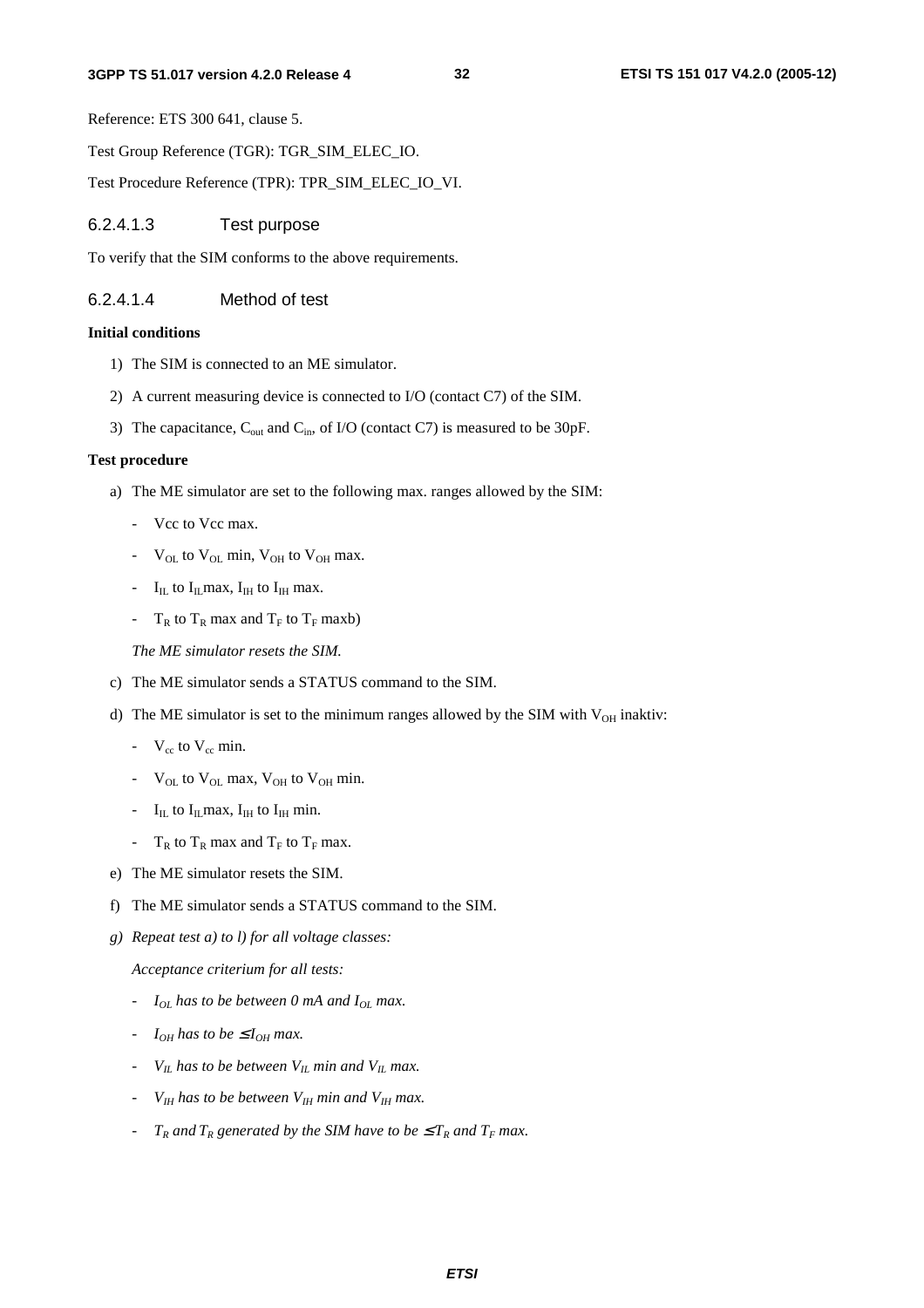### 6.2.5 States

### 6.2.5.1 Definition and applicability

There are two states for the while the power supply is on, operating state when the SIM is executing a command, and idle state at any other time.

### 6.2.5.2 Conformance requirement

CR1: The SIM shall support exactly one of these items:

- Clock stop allowed, no preferred level.
- Clock stop allowed, high level preferred.
- Clock stop allowed, low level preferred.
- Clock stop not allowed.
- Clock stop not allowed, unless at high level.
- Clock stop not allowed, unless at low level.
- CR2: When the SIM is in idle state, all pertinent data shall be retained.

Reference: 3GPP TS 51.011 [1], subclauses 5 and 9.2.1.

Test Group Reference (TGR): TGR\_SIM\_ELEC\_STAT.

Test Procedure Reference (TPR): TPR\_SIM\_ELEC\_STAT.

### 6.2.5.3 Test purpose

To verify that the SIM conforms to the above requirements.

### 6.2.5.4 Method of test

#### **Initial conditions**

1) The SIM is connected to an ME simulator.

#### **Test procedure**

- a) The ME simulator resets the SIM.
- b) The ME simulator sends a SELECT command to the SIM to select the  $DF_{\text{GSM}}$ .
- c) The ME simulator sends a GET RESPONSE command to the SIM using the SW2 returned by the SIM following step b).

 *The coding of bits 1, 3 and 4 of byte 14 in the response data shall be one in the table below only [CR1].* 

- d) The ME simulator stops the clock according to the clock stop mode read in step c).
- e) The ME simulator pauses for 10 seconds, then starts the clock.
- f) The ME simulator sends a STATUS command to the SIM using the SW2 (which indicates the length of the response data) returned by the SIM following step b).

*The response data read shall beas in step c) (return information about*  $DF_{GSM}$ *) [CR2].*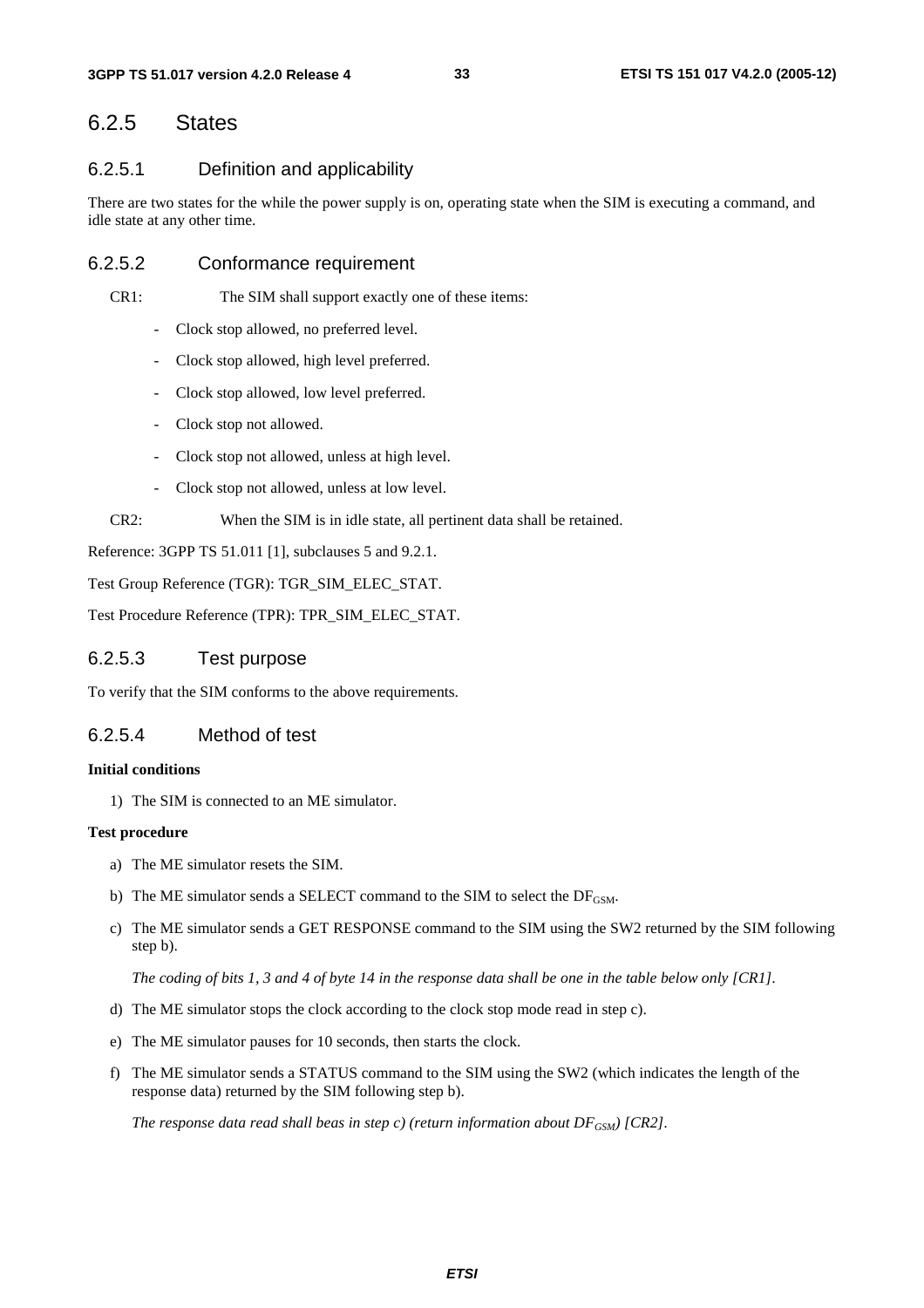| Bit 1 | Bit 3 | Bit 4 | Clock stop mode                          |
|-------|-------|-------|------------------------------------------|
|       |       | 0     | Clock stop allowed, no preferred level   |
|       |       | 0     | Clock stop allowed, high level preferred |
|       |       |       | Clock stop allowed, low level preferred  |
|       |       | 0     | Clock stop not allowed                   |
|       |       | 0     | Clock stop only allowed on high level    |
|       | 0     |       | Clock stop only allowed on low level     |

**Table 11** 

# 6.2.6 Answer To Reset (ATR)

#### 6.2.6.1 ATR content

#### 6.2.6.1.1 Definition and applicability

The ATR is information presented by the SIM to the ME at the beginning of the card session and gives operational requirements.

6.2.6.1.2 Conformance requirement

| CR1:               | The ATR consists of at the most 33 characters.                             |
|--------------------|----------------------------------------------------------------------------|
| CR2:               | Initial character TS is sent by the SIM.                                   |
| CR3:               | Format character TO is sent by the SIM.                                    |
| CR4:               | Interface character (global) TA1 is sent by the SIM (optional).            |
| CR5:               | Interface character (global) TB1 is sent by the SIM (optional).            |
| $CR6$ :            | Interface character (global) TC1 is sent by the SIM (optional).            |
| CR7:               | Interface character TD1 is sent by the SIM (optional).                     |
| CR8:               | Interface character (specific) TA2 is sent by the SIM (optional).          |
| CR9:               | Interface character (global) TB2 is <b>never</b> sent by the SIM.          |
| CR <sub>10</sub> : | Interface character (specific) TC2 is sent by the SIM (optional).          |
| CR11:              | Interface character TDi is sent by the SIM (optional).                     |
| CR12:              | Interface characters TAi, TBi, TCi $(i>2)$ are sent by the SIM (optional). |
| CR13:              | Historical characters T1, , TK are sent by the SIM (optional).             |
| CR14:              | Check character TCK is sent by the SIM (conditional).                      |

Reference: 3GPP TS 51.011 [1], subclause 5.

Test Group Reference (TGR): TGR\_SIM\_ELEC\_ATR.

Test Procedure Reference (TPR): TPR\_SIM\_ELEC\_ATR\_CON.

#### 6.2.6.1.3 Test purpose

To verify that the SIM conforms to the above requirements.

#### 6.2.6.1.4 Method of test

#### **Initial conditions**

1) The SIM is connected to an ME simulator.

#### **Test procedure**

a) The ME simulator resets the SIM.

*The SIM shall send the ATR sequence [CR1].* 

 *The total length of the ATR sequence shall not be more than 33 characters [CR1].* 

 *The following characters shall be present and in the following order:*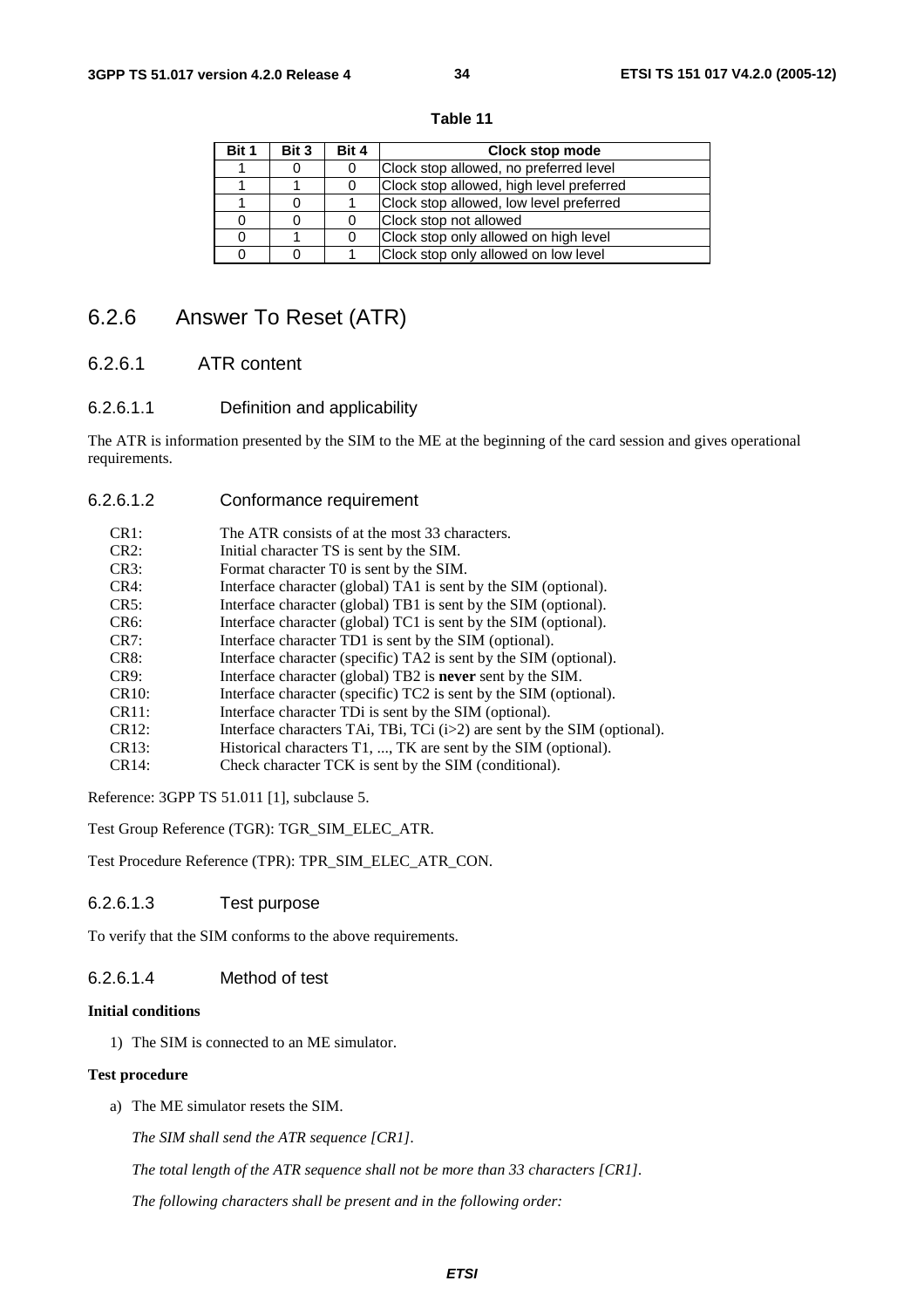*Initial character TS [CR2]. Format character T0 [CR3]. Interface character (global) TA1, if its presence is indicated by T0 [CR4]. Interface character (global) TB1, if its presence is indicated by T0 [CR5]. Interface character (global) TC1, if its presence is indicated by T0 [CR6]. Interface character TD1, if its presence is indicated by T0 [CR7]. Interface character (specific) TA2, if its presence is indicated by TD1 [CR8]. Interface character (specific) TC2, if its presence is indicated by TD1 [CR10]. Interface character TDi, if its presence is indicated by TD(i-1, i>1) [CR11]. Interface characters TAi, TBi, TCi if their presence is indicated by TD(i-1, i>2) [CR12]. Historical characters T1,...,TK, if their presence is indicated by T0 [CR13]. Check character TCK, if an additional protocol type to T=0 is indicated by TD1 [CR14]. PI1 shall be equal to 0 if TB1 is sent [CR5]. TC1 shall be either 0 or 255, if sent [CR6].* 

#### 6.2.6.2 PTS procedure

#### 6.2.6.2.1 Definition and applicability

 *The SIM shall never send Interface character (global) TB2 [CR9].* 

The ATR indicates which protocols are available for use during a session. The PTS procedure allows one of the available protocol types to be selected.

#### 6.2.6.2.2 Conformance requirement

CR1: The SIM shall respond to a PTS-Request from the ME with a PTS-Response (optional).

Reference: 3GPP TS 51.011 [1], subclause 5.

Test Group Reference (TGR): TGR\_SIM\_ELEC\_ATR.

Test Procedure Reference (TPR): TPR\_SIM\_ELEC\_ATR\_PTS.

#### 6.2.6.2.3 Test purpose

To verify that the SIM conforms to the above requirements.

#### 6.2.6.2.4 Method of test

#### **Initial conditions**

1) The SIM is connected to an ME simulator.

#### **Test Procedure**

a) The ME simulator resets the SIM.

 *The SIM shall send the correct ATR sequence.* 

b) The ME simulator sends a PTS-Request to the SIM, selecting T=0 protocol.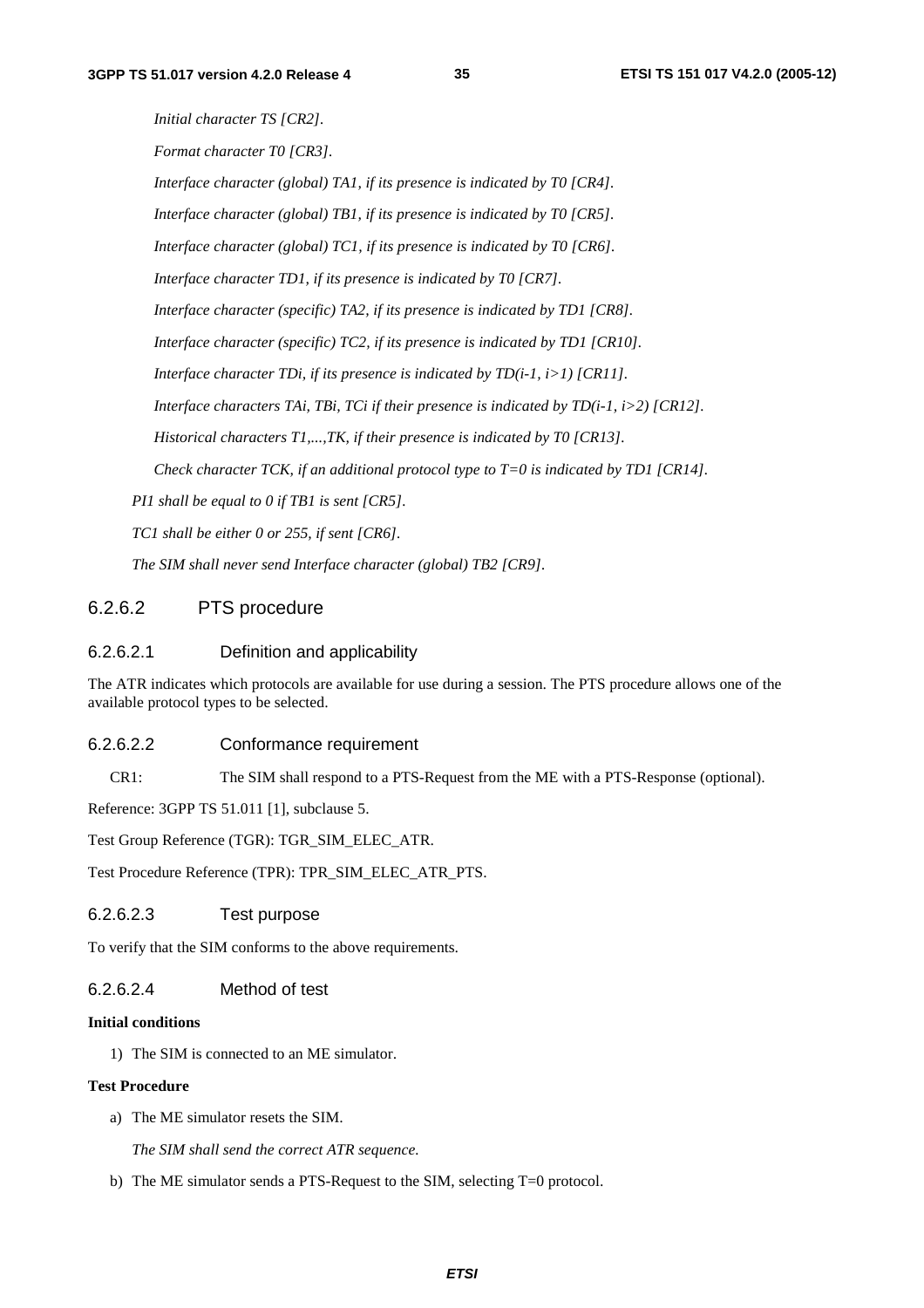*If the SIM supports PTS procedure it shall send a valid PTS-Response [CR1].* 

# 6.2.7 Major Capabilities

## 6.2.7.1 Definition and applicability

The SIM shall adhere to the electronic signals and transmission protocols defined in 3GPP TS 51.011 [1] and ISO/IEC 7816-3[5] to ensure proper operation in the GSM environment.

## 6.2.7.2 Conformance requirement

| CR1: | Electronic signals and transmission protocols shall be in accordance with ISO/IEC 7816-3[5]       |
|------|---------------------------------------------------------------------------------------------------|
|      | unless otherwise specified.                                                                       |
| CR2: | The choice of the transmission protocol(s), to be used to communicate between the ME and the      |
|      | SIM, shall at least include that specified and denoted by $T=0$ in ISO/IEC 7816-3[5].             |
| CR3: | The baudrate for all communications shall be: (clock frequency)/372.                              |
| CR4: | The bit/character duration and sampling time specified in ISO/IEC 7816-3[5], subclauses 6.1.1 and |
|      | 6.1.2, are valid for all communications.                                                          |
| CR5: | Error detection and character repetition is mandatory for the SIM for all communications.         |

Reference: 3GPP TS 51.011 [1], clause 5.

Test Group Reference (TGR): TGR\_SIM\_ELEC\_MAJOR.

Test Procedure Reference (TPR): TPR\_SIM\_ELEC\_MAJOR.

## 6.2.7.3 Test purpose

To verify that the SIM conforms to the above requirements.

NOTE: The testing of CR1, CR2, CR3, CR4 and CR5 is outside the scope of the present document.

# 6.2.7.4 Method of test

## **Initial conditions**

N/A

#### **Test procedure**

N/A

6.2.7.5 Test requirement

N/A

# 6.3 Application and File structure

The tests in this subclause ensure that the IUT is tested against the specification of the logical structure, for a SIM, the code associated with it, and the structure of the files used.

# 6.3.1 File identifier

## 6.3.1.1 File-type identification

#### 6.3.1.1.1 Definition and applicability

A file identifier is used to address or identify each specific file.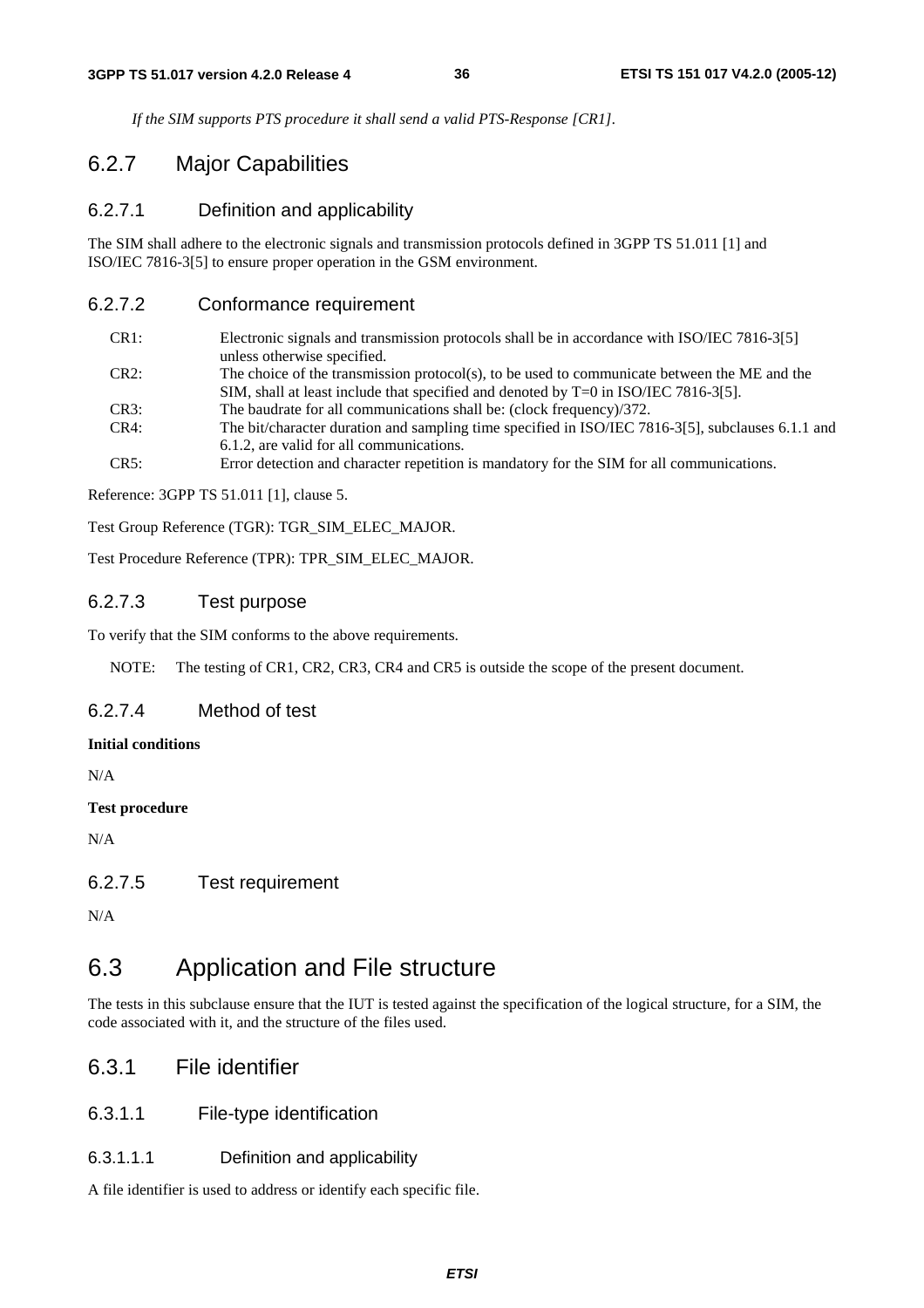#### 6.3.1.1.2 Conformance requirement

| CR <sub>1</sub> : | For GSM, the Master File shall be coded as '3F 00'. |  |
|-------------------|-----------------------------------------------------|--|
|                   |                                                     |  |

- CR2: For GSM, file type '7F' shall be used to identify Dedicated Files.
- CR3: For GSM, file type '2F' shall be used to identify Elementary Files under the Master File.
- CR4: For GSM, file type '6F' shall be used to identify Elementary Files under a Dedicated File.

Reference: 3GPP TS 51.011 [1], subclause 6.

Test Group Reference (TGR): TGR\_SIM\_LOG\_FID.

Test Procedure Reference (TPR): TPR\_SIM\_LOG\_FID\_FTI.

#### 6.3.1.1.3 Test purpose

To verify that the SIM conforms to the above requirements.

### 6.3.1.1.4 Method of test

#### **Initial conditions**

1) The SIM is connected to an ME simulator.

#### **Test procedure**

- a) The ME simulator resets the SIM.
- b) For each file of 3GPP TS 51.011 [1], described in subclause 10.7, the ME simulator sends SELECT commands to the SIM to select the file and, if selected successfully, the ME simulator sends a GET RESPONSE command to the SIM.

 *After each successful SELECT and GET RESPONSE, byte 7 of the response data shall conform to the following table:* 

| File ID | <b>Type of File</b> |
|---------|---------------------|
| '3F 00' | 'O I                |
| '7F XX' | '02'                |
| '2F XX' | '04'                |
| '6F XX' | '04'                |

## 6.3.1.2 File ID assignments

#### 6.3.1.2.1 Definition and applicability

A file identifier is used to address or identify each specific file. There are a number of rules regarding file ID assignment.

#### 6.3.1.2.2 Conformance requirement

CR1: A file ID is assigned at the time of creation of the file concerned.

CR2: Two files under the same parent shall never have the same ID.

CR3: A child and any parent, either immediate or remote, in the hierarchy shall never have the same ID.

Reference: 3GPP TS 51.011 [1], subclause 6.

Test Group Reference (TGR): TGR\_SIM\_LOG\_FID.

Test Procedure Reference (TPR): TPR\_SIM\_LOG\_FID\_FIA.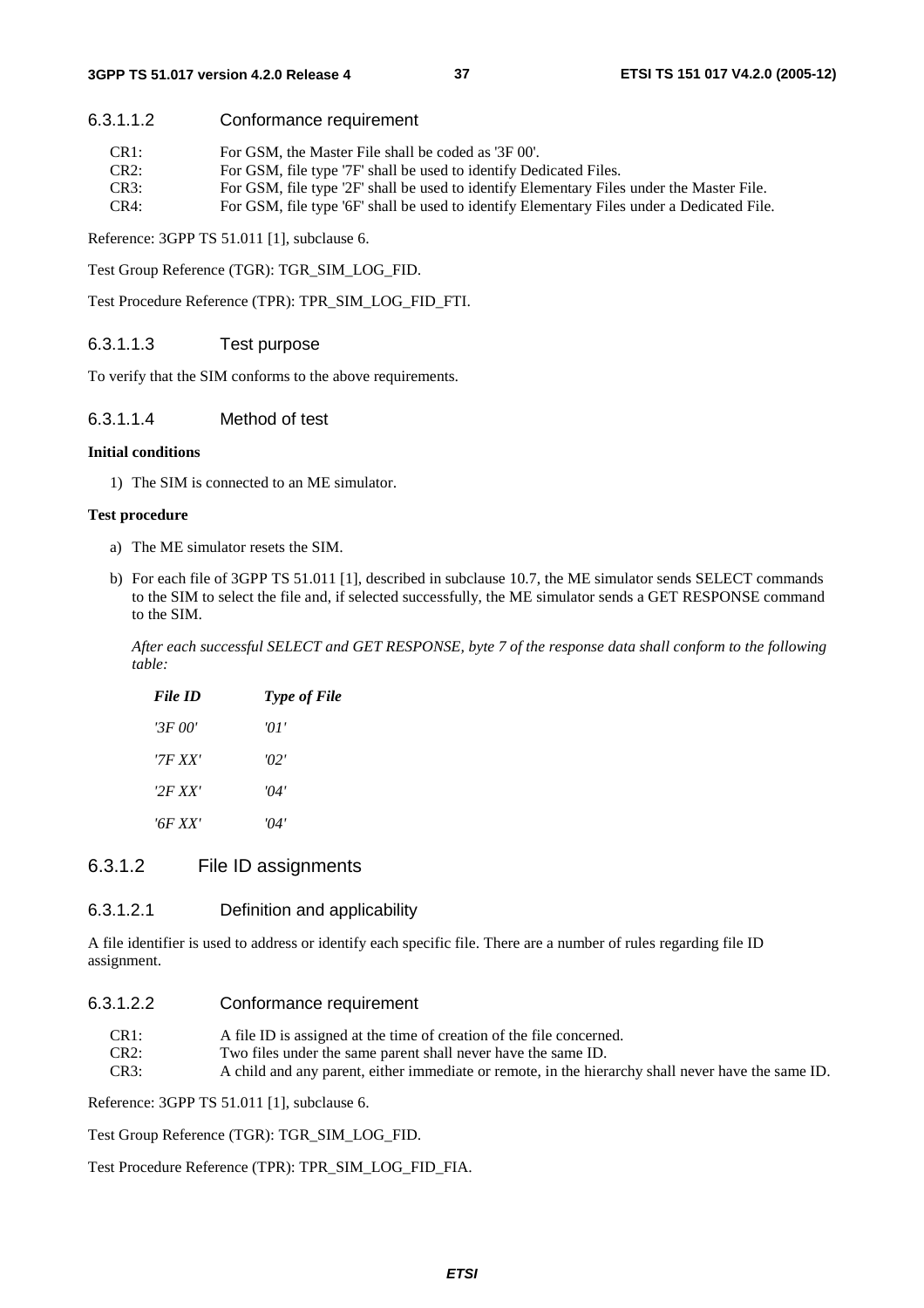#### 6.3.1.2.3 Test purpose

To verify that all files within the SIM structure conform to the above requirements.

- NOTE 1: CR1 cannot be tested as the SELECT function requires the file ID in order to select files.
- NOTE 2: CR2 and CR3 cannot be tested due to the operation of the SELECT function which should only ever select a single file for a given file ID.

#### 6.3.1.2.4 Method of test

#### **Initial conditions**

N/A

#### **Test procedure**

N/A

6.3.1.2.5 Test requirement

N/A

# 6.3.2 Dedicated files

## 6.3.2.1 Definition and applicability

Dedicated Files provide a functional grouping of Elementary Files. In this way a structured hierarchy of files can be established on the SIM.

## 6.3.2.2 Conformance requirement

| CR <sub>1</sub> : | The SIM shall contain $DF_{GSM}$ .                      |
|-------------------|---------------------------------------------------------|
| CR2:              | The SIM shall contain DF <sub>TELECOM</sub> (optional). |

Reference: 3GPP TS 51.011 [1], subclauses 6.4.1, 10.2 and 10.3.

Test Group Reference (TGR): TGR\_SIM\_LOG\_DF.

Test Procedure Reference (TPR): TPR\_SIM\_LOG\_DF.

## 6.3.2.3 Test purpose

To verify that the Dedicated Files within the SIM file structure conform to the above requirements.

## 6.3.2.4 Method of test

## **Initial conditions**

1) The SIM is connected to an ME simulator.

#### **Test procedure**

- a) The ME simulator resets the SIM.
- b) The ME simulator sends a SELECT command to the SIM to select  $DF_{\text{GSM}}$ .

*The status condition returned by the SIM shall be SW1='9F', SW2='XX' - length 'XX' of the response data [CR1].* 

- c) The ME simulator resets the SIM.
- d) The ME simulator sends a SELECT command to the SIM to select  $DF_{TELECOM}$ .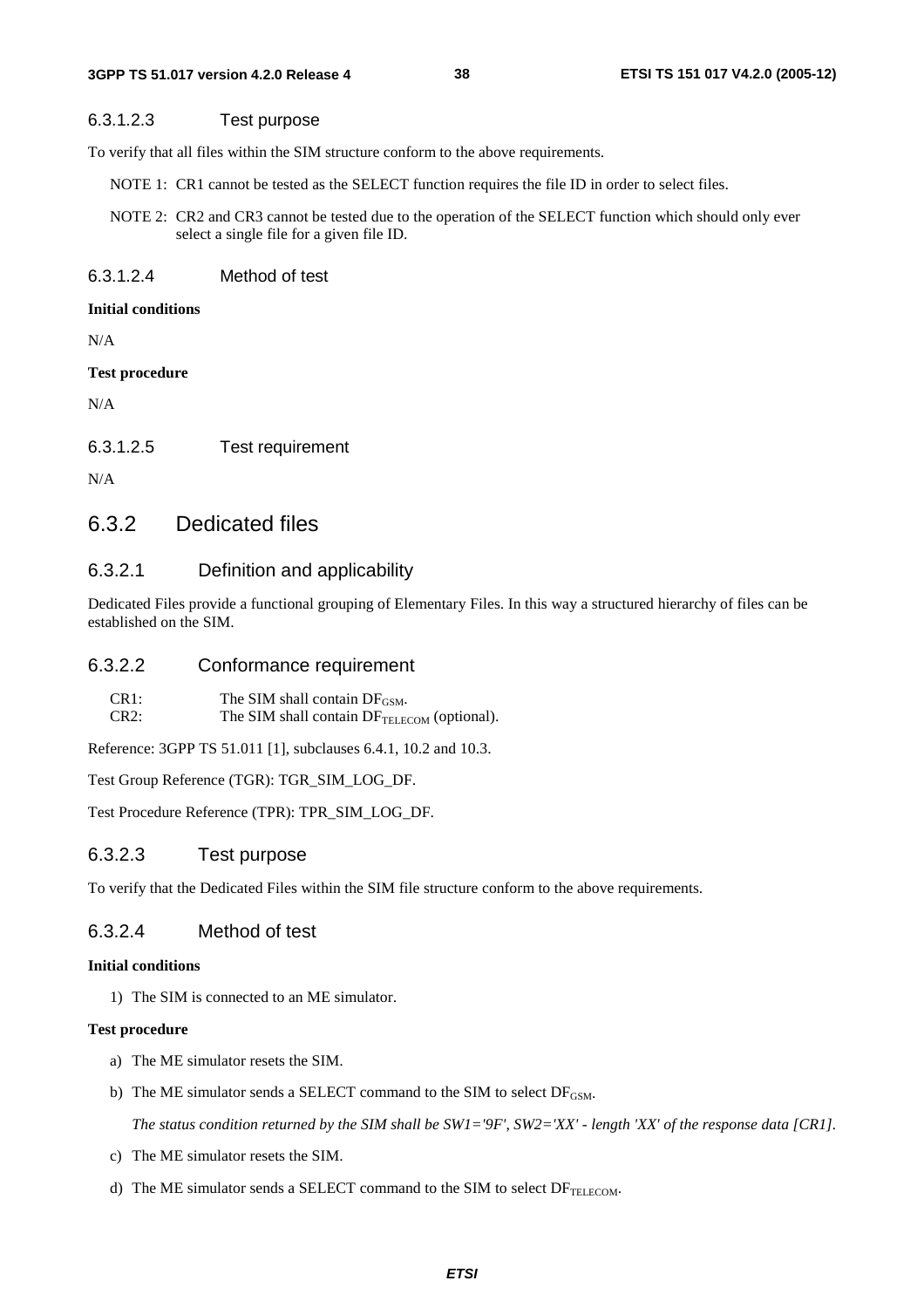*The status condition returned by the SIM shall be SW1='9F', SW2='XX' - length 'XX' of the response data, if the SIM supports DF<sub>TELECOM</sub>, otherwise the status condition returned by the SIM shall be SW1='94', SW2='04' - file ID not found [CR2].* 

# 6.3.3 Elementary files

## 6.3.3.1 Definition and applicability

Elementary Files structure the way in which information is held on the SIM and provide security on how this information is accessed.

#### 6.3.3.2 Conformance requirement

- CR1: The total data length of the body of an EF with transparent structure shall be indicated in the header of the EF.
- CR2: The record length of an EF with linear fixed structure shall be indicated in the header of the EF. CR3: The record length multiplied by the number of records of an EF with linear fixed structure shall be
- indicated in the header of the EF.
- CR4: The SIM shall be able to access records within a linear fixed EF using all of the methods given in subclause 6.4.2.
- CR5: For an EF with cyclic structure, when all the records have been used for storage, then the next storage of data shall overwrite the oldest information.
- CR6: The SIM shall be able to access records within a cyclic EF using all of the methods given in subclause 6.4.3.

Reference: 3GPP TS 51.011 [1], subclauses 6.4.2.

Test Group Reference (TGR): TGR\_SIM\_LOG\_EF.

Test Procedure Reference (TPR): TPR\_SIM\_LOG\_EF.

## 6.3.3.3 Test purpose

To verify that the EFs within the SIM file structure conform to the above requirements.

NOTE: CR4, CR5 and CR6 are tested in subclauses 6.5.5 and 6.5.6.

## 6.3.3.4 Method of test

#### **Initial conditions**

1) The SIM is connected to an ME simulator, and the ME simulator has reset the SIM.

#### **Test procedure**

The following steps are performed for all EFs in 3GPP TS 51.011 [1], subclause 10.4.

- a) The ME simulator sends a SELECT command to select the required EF in the SIM.
- b) If the EF is successfully selected, the ME simulator sends a GET RESPONSE command to the SIM.
- c) The ME simulator fulfils the READ access condition of the EF.
- d) If the EF is transparent, the ME simulator sends a READ BINARY command to the SIM. The length used shall be that of bytes 3 and 4 of the response data in step b).

 *The status condition returned by the SIM shall be SW1='90', SW2='00' - normal ending of command [CR1].* 

e) If the EF is transparent, the ME simulator sends a READ BINARY command with offset '00 01' to the SIM. The length used shall be that of bytes 3 and 4 of the response data in step b).

*The status condition returned by the SIM shall indicate an error [CR1].*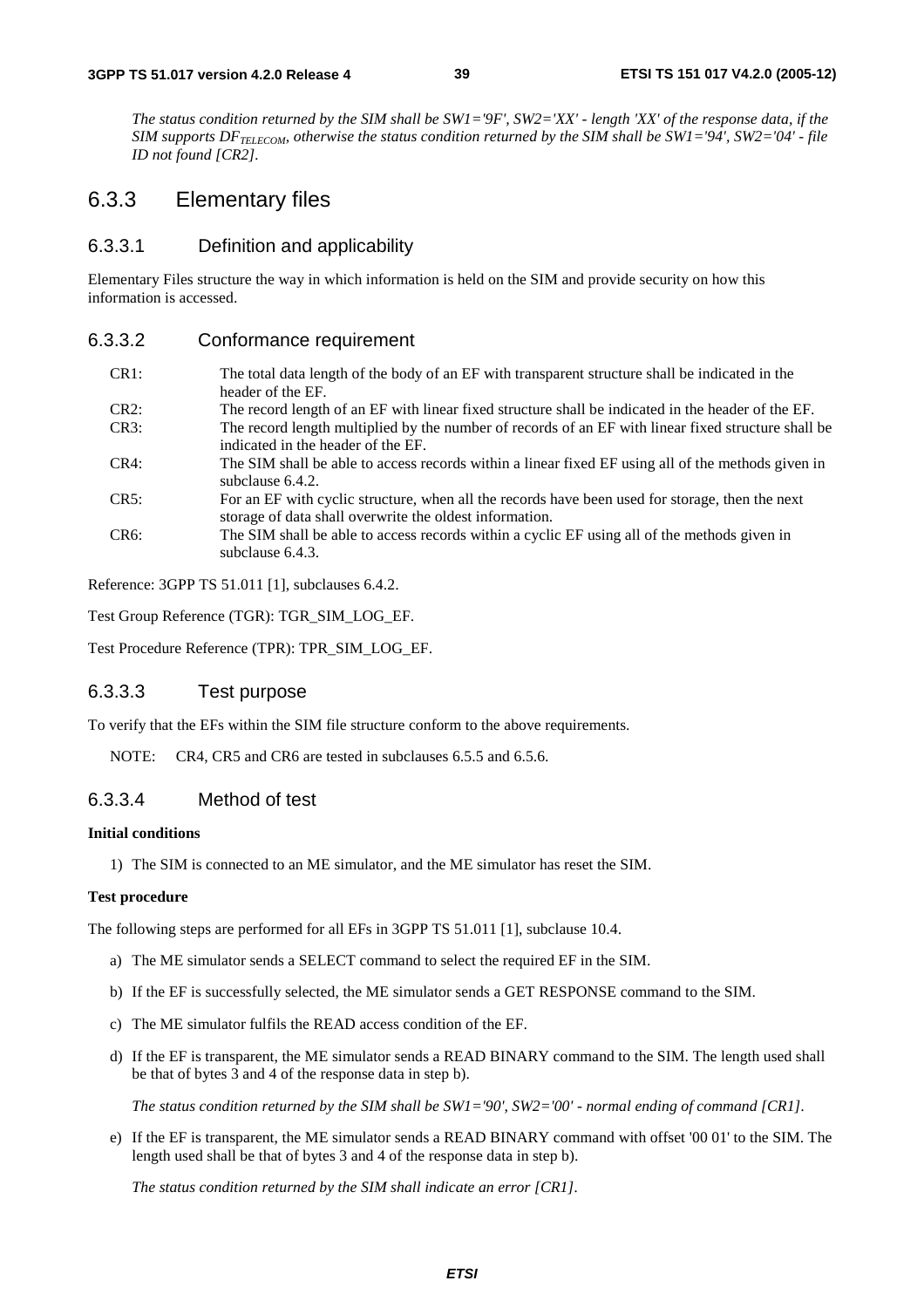f) If the EF is linear fixed or cyclic, the ME simulator sends a READ RECORD using ABSOLUTE mode with record 1 to the SIM. The length used shall be that of byte 15 of the response data in step b).

 *The status condition returned by the SIM shall be SW1='90', SW2='00' - normal ending of command [CR2].* 

g) If the EF is linear fixed or cyclic, the ME simulator sends a READ RECORD using ABSOLUTE mode to the SIM. The record length used shall be that of byte 15 of the response data in step b) and the record number shall be that of bytes 3 and 4 of the response data in step b) divided by the record length.

 *The status condition returned by the SIM shall be SW1='90', SW2='00' - normal ending of command [CR3].* 

h) If the EF is linear fixed or cyclic, the ME simulator sends a READ RECORD using ABSOLUTE mode to the SIM. The record length used shall be that of byte 15 of the response data in step b) and the record number shall be that of bytes 3 and 4 of the response data in step b) divided by the record length, plus 1.

*The status condition returned by the SIM shall be SW1='94', SW2='02' - out of range (invalid address) [CR3].* 

# 6.3.4 Methods for selecting a file

## 6.3.4.1 Definition and applicability

The ME accesses information on the SIM navigating around the file structure by selecting DFs and EFs as required. There are a number of rules regarding which file elements may be selected from a given DF or EF.

#### 6.3.4.2 Conformance requirement

| CR1: | Selection of a DF or MF shall set the current Directory on the SIM.                                 |
|------|-----------------------------------------------------------------------------------------------------|
| CR2: | After a selection of a DF or MF there shall be no current EF.                                       |
| CR3: | After a selection of an EF, the current EF shall be set to this EF and the current Directory shall  |
|      | remain the DF or MF which is the parent of this EF.                                                 |
| CR4: | Any application specific command shall only be operable if it is specific to the current Directory. |
| CR5: | It shall be possible to select the following from the last selected file:                           |

- a) any file which is an immediate child of the current Directory
- b) any DF which is an immediate child of the parent of the current DF
- c) the parent of the current Directory
- d) the current DF
- e) the MF

NOTE: Reselection of the last selected file is allowed.

CR6: It shall be possible to select any of the 'valid selections' in subclause 6.5 of 3GPP TS 51.011 [1] for each of the 'last selected file' entries.

Reference: 3GPP TS 51.011 [1], subclause 6.5.

Test Group Reference (TGR): TGR\_SIM\_LOG\_SELFILE.

Test Procedure Reference (TPR): TPR\_SIM\_LOG\_SELFILE.

## 6.3.4.3 Test purpose

To verify that the SIM conforms to the above requirements with regard to file selection.

NOTE: CR5 is tested for function RUN GSM ALGORITHM in subclause 6.6.2..16.

## 6.3.4.4 Method of test

#### **Initial conditions**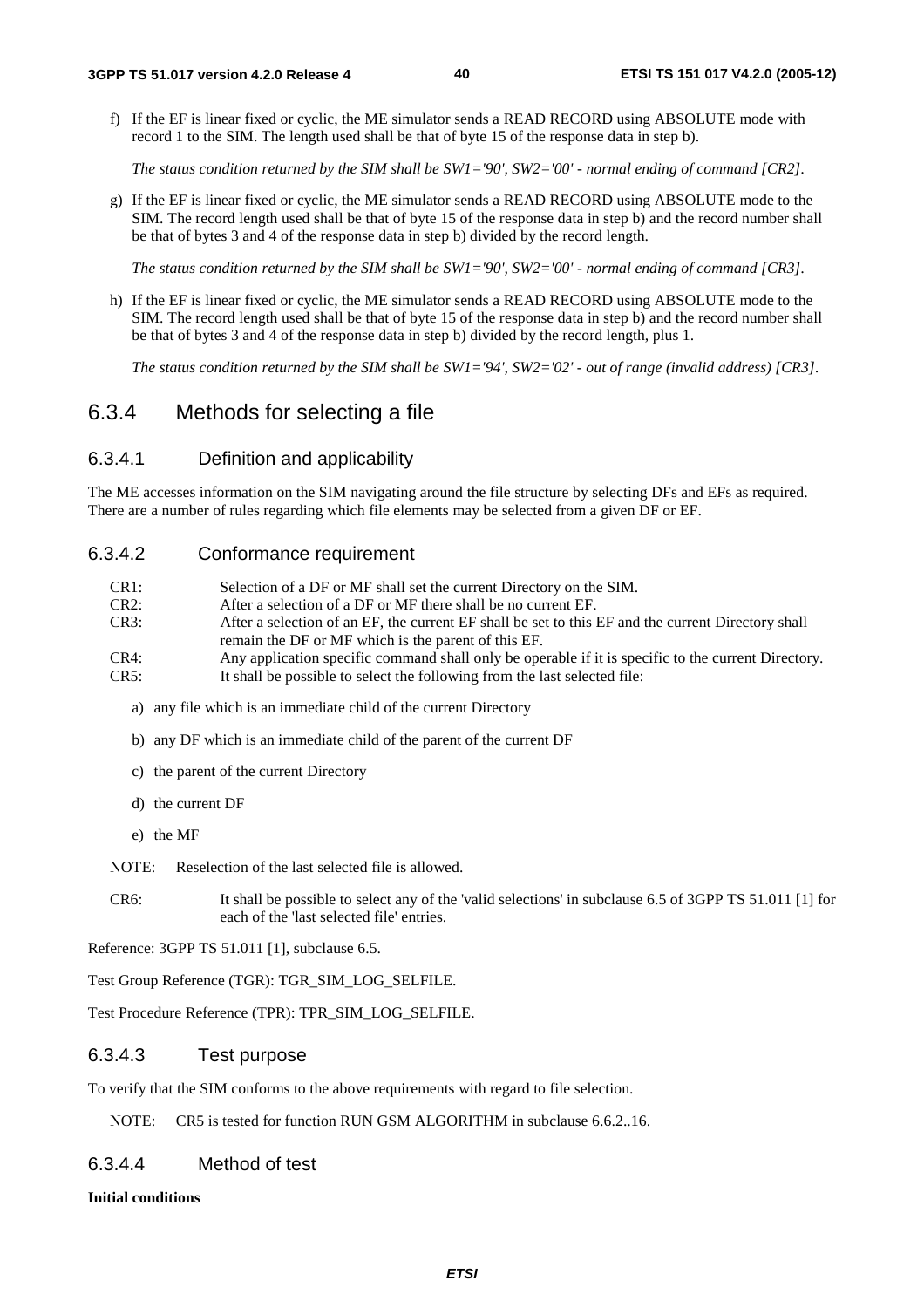1) The SIM is connected to an ME simulator.

#### **Test procedure**

- a) The ME simulator resets the SIM.
- b) The ME simulator sends SELECT commands to the SIM to select  $DF_{GSM}$ .
- c) The ME simulator sends a STATUS command to the SIM.

*Bytes 5 and 6 of the response data shall indicate that*  $DF_{GSM}$  *is the currently selected directory [CR1].* 

- d) The ME simulator sends a READ BINARY command using a length of 1 byte to the SIM.  *The status condition returned by the SIM shall be SW1='94', SW2='00' - no EF selected [CR2].*
- e) The ME simulator sends a SELECT command to the SIM to select  $EF_{LP}$ .
- f) The ME simulator sends a GET RESPONSE command to the SIM.

*Bytes 5 and 6 of the response data shall indicate that*  $E_{LP}$  *is the currently selected EF [CR3].* 

g) The ME simulator sends a STATUS command to the SIM.

*Bytes 5 and 6 of the response data shall indicate that*  $DF_{GSM}$  *is the currently selected directory [CR3].* 

- h) Step i) is carried out for each file in subclause 6.5 of 3GPP TS 51.011 [1].
- i) Step j) is carried out for each one of the 'valid selections' in that line of the table.
- j) Steps k) then l) are carried out in turn.
- k) The ME simulator sends SELECT commands to the SIM to select the 'last selected file'.
- l) The ME simulator sends a SELECT command to the SIM to select the 'valid selection'.

 *The status condition returned by the SIM shall be SW1='9F', SW2='XX' [CR5,6].* 

The following file IDs are used to represent the IDs in the table:

| Table 12: IDs |  |  |
|---------------|--|--|
|---------------|--|--|

| <b>Table</b>    | Actual              |
|-----------------|---------------------|
| МF              | MF                  |
| DF <sub>1</sub> | <b>DFTELECOM</b>    |
| DF2             | <b>DF</b> GSM       |
| FF <sub>1</sub> | EF <sub>ICCID</sub> |
| FF <sub>2</sub> | EFADN               |
| EF3             | $EF_{LP}$           |
| FF4             | EFIMSI              |

NOTE: When  $EF_{ADN}$  is not supported by the SIM, any supported  $EF$  in  $DF_{TELECOM}$  may be chosen.

# 6.3.5 Reservation of file IDs

## 6.3.5.1 Definition and applicability

In order to accommodate planned and possible future requirements, certain file IDs are considered reserved, and may not be used in the SIM file structure.

## 6.3.5.2 Conformance requirement

CR1: The following Dedicated File IDs are reserved for operational use by GSM: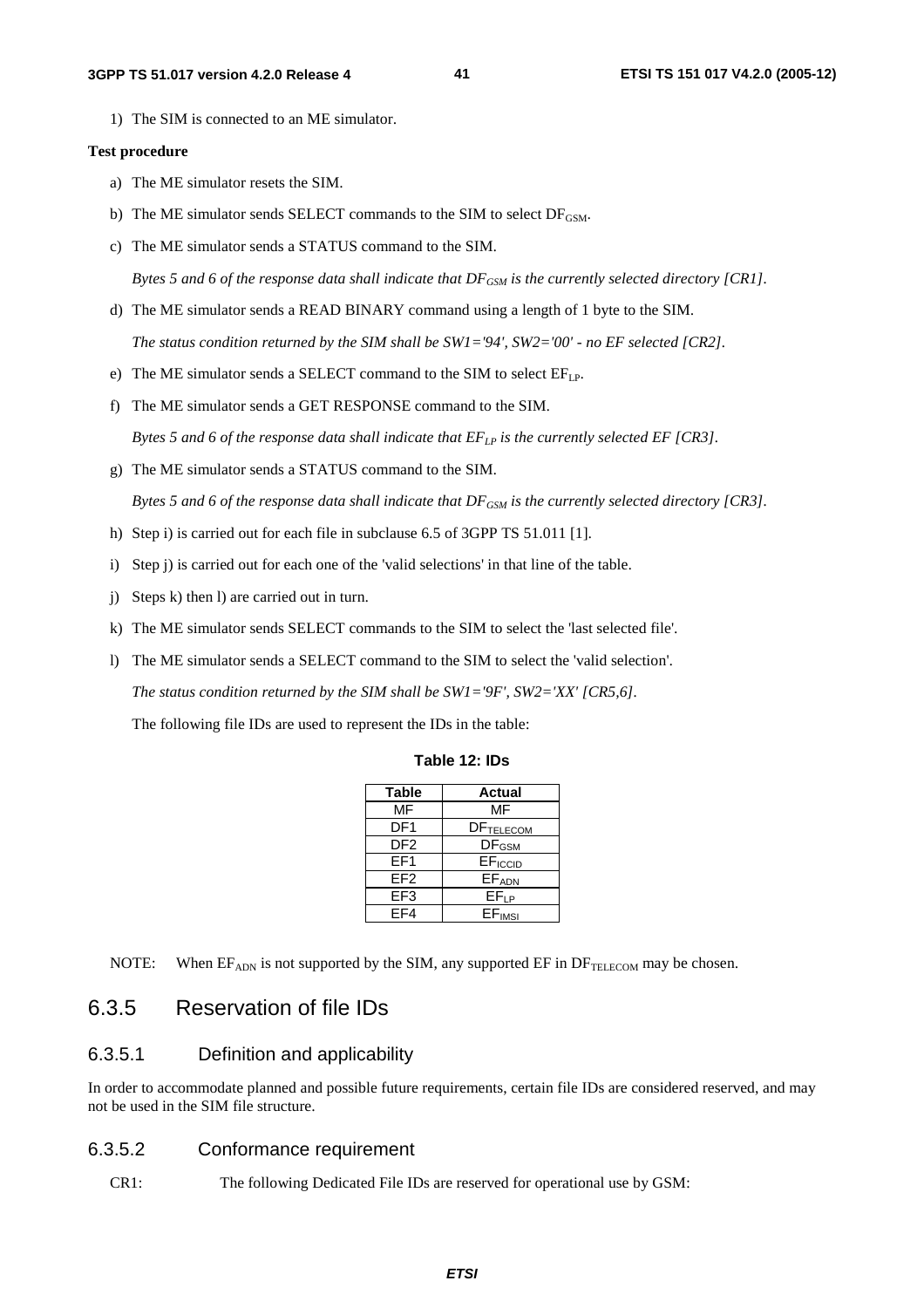- '7F 10'.
- '7F 2X'.

CR2: The following Elementary File IDs are reserved for operational use by GSM:

- '2F 1X' under MF.
- '6F 2X', '6F 3X' and '6F 4X' under '7F 10' and '7F 2X'.

CR3: The following Dedicated File IDs are reserved for administrative use by GSM:

- '7F 4X'.

CR4: The following Elementary File IDs are reserved for administrative use by GSM:

- '2F 01', '2F EX' under MF.
- '6F XX' under DFs '7F 4X'.
- '6F 1X' under '7F 10', '7F 20' and '7F 21'.

Reference: 3GPP TS 51.011 [1], clause 6.

Test Group Reference (TGR): TGR\_SIM\_LOG\_ RSVD.

Test Procedure Reference (TPR): TPR\_SIM\_LOG\_RSVD.

## 6.3.5.3 Test purpose

To verify that the SIM conforms to the above requirements.

NOTE: CR3 and CR4 cannot be tested as the administrative functionality is outside the scope of 3GPP TS 51.011 [1].

## 6.3.5.4 Method of test

#### **Initial conditions**

1) The SIM is connected to an ME simulator.

#### **Test procedure**

- a) The ME simulator resets the SIM.
- b) For all possible EFs on the SIM, the ME simulator sends SELECT commands to the SIM to select each EF in sequence.

 *For all successful selections, the ID of the selected file shall be one of those in clause 10.4 of 3GPP TS 51.011 [1] or shall not be one of those listed as reserved for operational use. [CR1,2]* 

# 6.4 Security features

The tests in this subclause ensure that the IUT conforms with the security aspects which are related to the SIM.

# 6.4.1 Authentication and cipher key generation procedure

The authentication mechanism employed in the GSM system between the network and SIM to authenticate a SIM, results in a finite interaction with the SIM, through the use of the function RUN GSM ALGORITHM. In order to test the behaviour of the SIM during this authentication mechanism, it is sufficient to test the function which operates on the SIM during the authentication mechanism. The test procedure for the function itself shall be executed, as defined in subclause 6.5.16 ("RUN GSM ALGORITHM" function).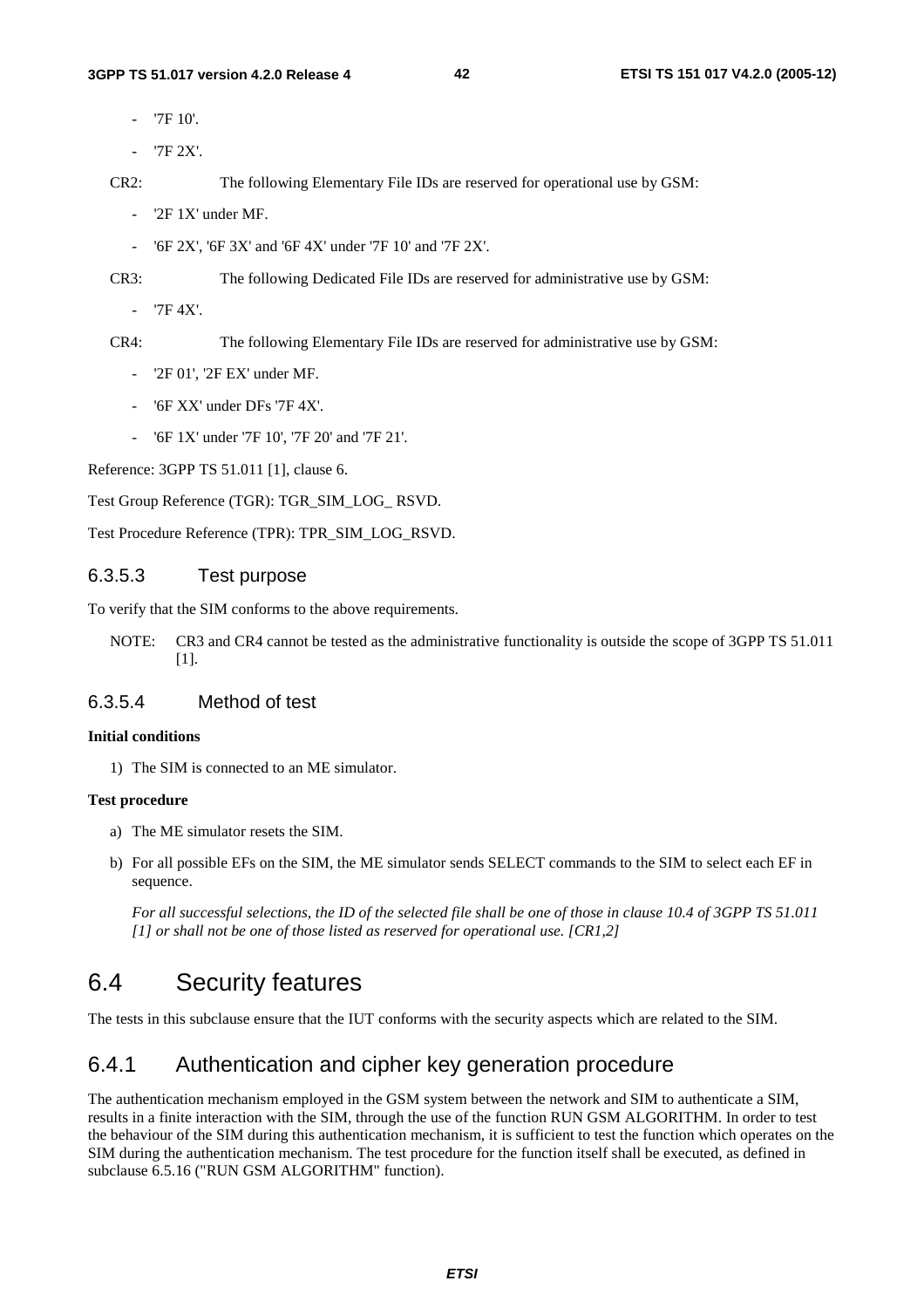# 6.4.2 File access conditions

## 6.4.2.1 Definition and applicability

Every file has its own specific access condition for each command which shall be fulfilled before the command can take place.

## 6.4.2.2 Conformance requirement

- CR1: For access condition ALWAYS, the command can be performed without any restriction. CR2: For access condition CHV1, the command shall only be possible if one of the following three conditions is fulfilled:
	- a) A correct CHV1 value has already been presented to the SIM during the current session.
	- b) The CHV1 enabled/disabled indicator is set to "disabled".
	- c) UNBLOCK CHV1 has been successfully performed during the current session.
- CR3: For access condition CHV2, the command shall only be possible if one of the following two conditions is fulfilled:
	- a) a correct CHV2 value has already been presented to the SIM during the current session.
	- b) UNBLOCK CHV2 has been successfully performed during the current session.
- CR4: For access condition NEVER, the command shall not be possible over the SIM/ME interface.

Reference: 3GPP TS 51.011 [1], subclause 7.3.

Test Group Reference (TGR): TGR\_SIM\_SEC\_FAC.

Test Procedure Reference (TPR): TPR\_SIM\_SEC\_FAC.

## 6.4.2.3 Test purpose

To verify that the SIM conforms to the above requirements.

- NOTE 1: Allocation of ADM levels and the respective requirements for their fulfilment are the responsibility of the appropriate administrative authority.
- NOTE 2: CR2b and CR2c are tested in subclauses 6.6.2.11, 6.6.2.12 and 6.6.2.13.
- NOTE 3: CR3b is not tested here although the UNBLOCK CHV function in subclause 6.6.2.13 intrinsically tests for CHV2.

## 6.4.2.4 Method of test

#### **Initial conditions**

- 1) The SIM is connected to an ME simulator.
- 2) EF<sub>ADN</sub> is present and not invalidated.

#### **Test procedure**

- a) The ME simulator resets the SIM.
- b) The ME simulator sends a SELECT command to the SIM to select  $EF_{\text{ICCD}}$ .
- c) The ME simulator sends a READ BINARY command to the SIM to read the first 1 byte in  $EF_{\text{ICCD}}$ .

 *The status condition returned by the SIM shall be SW1='90', SW2='00' - normal ending of command [CR1].* 

d) The ME simulator sends SELECT commands to the SIM to select  $EF_{\text{ADN}}$  under  $DF_{\text{TELECOM}}$ .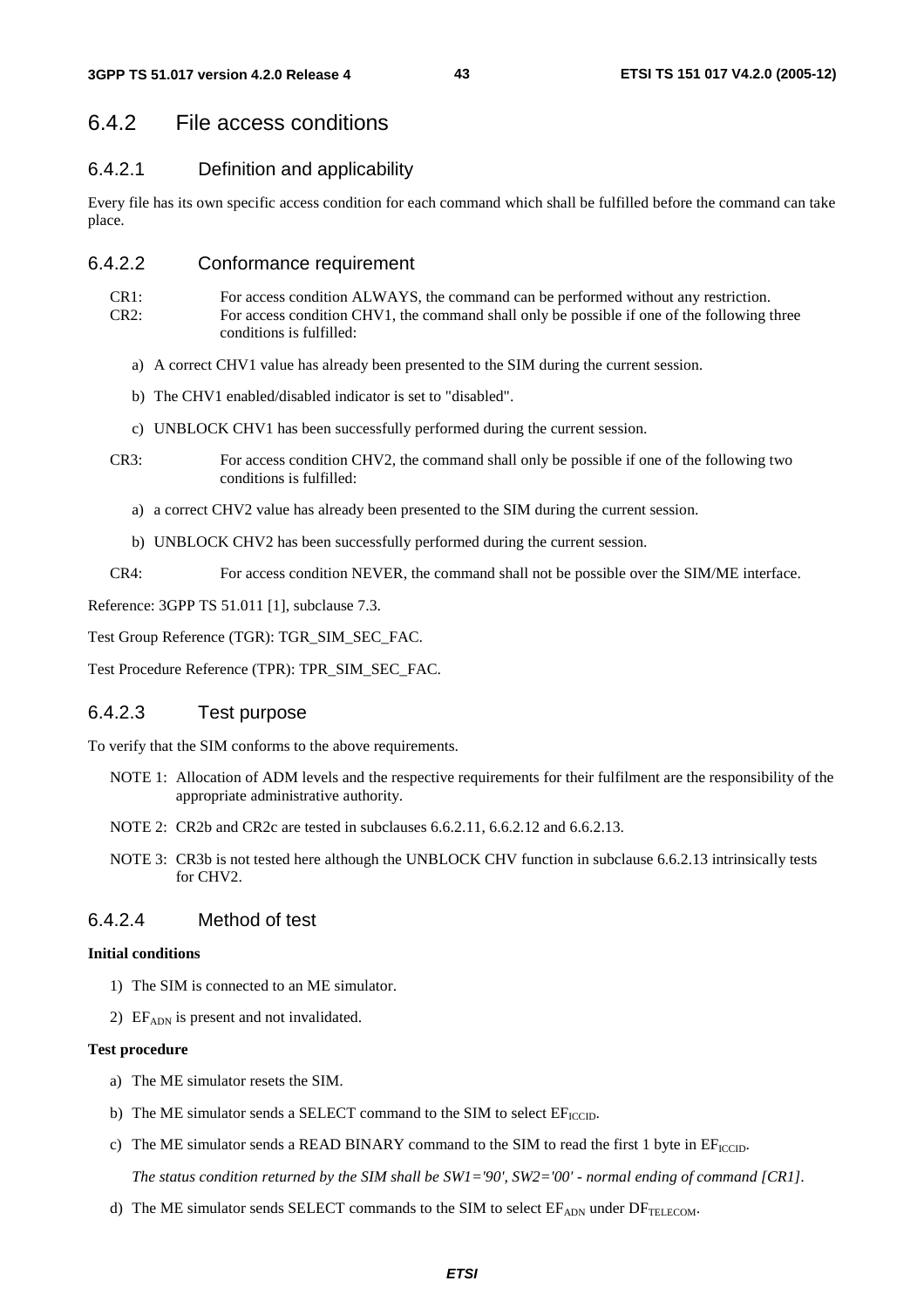- e) The ME simulator sends a READ RECORD command to the SIM to read the first record in EFADN.  *The status condition returned by the SIM shall be SW1='98', SW2='04' - access condition not fulfilled [CR2a].*
- f) The ME simulator gains CHV1 security access.
- g) The ME simulator sends a READ RECORD command to the SIM to read the first record in  $EF_{ADN}$ .

 *The status condition returned by the SIM shall be SW1='90', SW2='00' - normal ending of command [CR2a].* 

h) The ME simulator sends an INVALIDATE command to the SIM to invalidate  $EF_{ADN}$ .

 *The status condition returned by the SIM shall be SW1='98', SW2='04' - access condition not fulfilled [CR3a].* 

- i) The ME simulator gains CHV2 security access.
- j) The ME simulator sends an INVALIDATE command to the SIM to invalidate  $EF_{ADN}$ .

 *The status condition returned by the SIM shall be SW1='90', SW2='00' - normal ending of command [CR3a].* 

- k) The ME simulator sends SELECT commands to the SIM to select  $EF_{\text{ICCD}}$  under MF.
- l) The ME simulator sends an UPDATE BINARY command to the SIM to update the byte in  $E_{\text{ICCID}}$  with the byte read in step c).

 *The status condition returned by the SIM shall be SW1='98', SW2='04' - access condition not fulfilled [CR4].* 

# 6.5 Void

# 6.6 Description of the commands

The tests in this subclause ensure that the IUT conforms to the specification for the mapping of functions onto Application Protocol Data Units (APDUs) which are used by the transmission protocol.

# 6.6.1 Mapping principles

## 6.6.1.1 Definition and applicability

The transmission protocol requires that the command and response Application Protocol Data Units (APDUs) are mapped using certain principles, in order to ensure correct operation in the GSM environment.

#### 6.6.1.2 Conformance requirement

| CR <sub>1</sub> : | The command APDU shall have format (CLA, INS, P1, P2, P3 $\{$ , data $\}$ ). |
|-------------------|------------------------------------------------------------------------------|
| CR2:              | The response APDU shall have format ({data,} SW1, SW2).                      |
| CR3:              | The class 'A0' shall be accepted by the SIM.                                 |

Reference: 3GPP TS 51.011 [1], subclause 9.1.

Test Group Reference (TGR): TGR\_SIM\_CMD\_MAP.

Test Procedure Reference (TPR): TPR\_SIM\_CMD\_MAP.

## 6.6.1.3 Test purpose

To verify that the SIM conforms to the above requirements.

## 6.6.1.4 Method of test

**Initial conditions**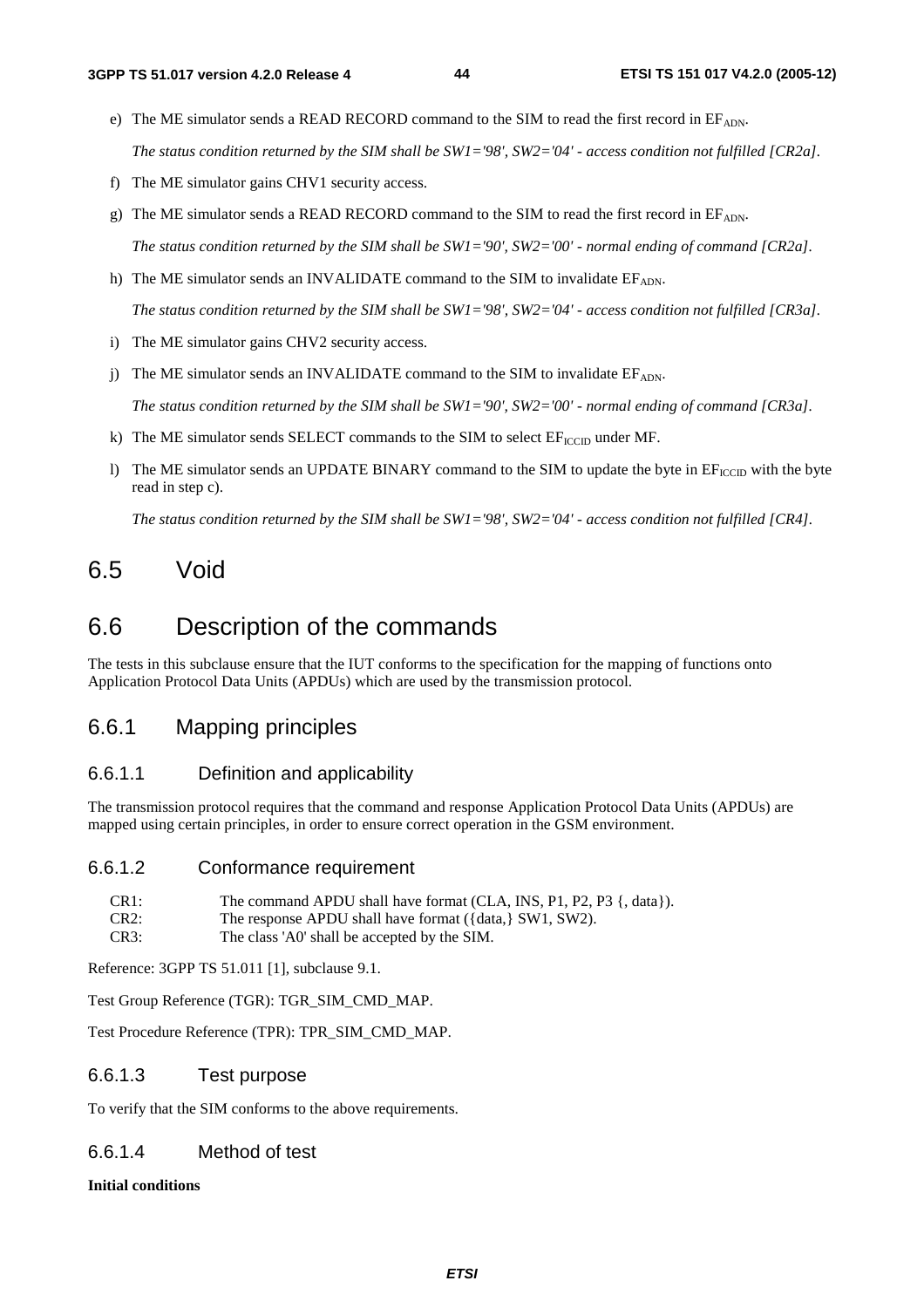1) The SIM is connected to an ME simulator.

#### **Test procedure**

- a) The ME simulator resets the SIM.
- b) The ME simulator gains the security access condition(s) specified by the administrative authority for both INVALIDATE and REHABILITATE on EFLOCI.
- c) The ME simulator sends SELECT commands to the SIM to select  $DF_{GSM}$ .
- d) The ME simulator sends a VERIFY CHV command to the SIM.
- e) The ME simulator sends a SELECT command to the SIM to select  $EF_{LOCI}$ .
	- [Bytes sent: CLA='A0', INS='A4', P1='00', P2='00', P3='02', data='6F 7E'].
	- [Bytes received:  $SW1$ ,  $SW2<sub>1</sub>$ ].

 *The SIM shall have sent SW1='9F' and SW2='lgth' [CR1].* 

- f) The ME simulator sends a GET RESPONSE command to the SIM, requesting all of the available response data, as indicated by  $SW2<sub>1</sub>$ .
	- [Bytes sent: CLA='A0', INS='C0', P1='00', P2='00', P3=SW21].
	- [Bytes received: data, SW1, SW2].

 *The SIM shall have sent 'lgth' bytes followed by SW1='90' and SW2='00' [CR2].* 

- g) The ME simulator sends a READ BINARY command to the SIM to read both bytes.
	- [Bytes sent: CLA='A0', INS='B0', P1='00', P2='00', P3='02'].
	- [Bytes received: data, SW1, SW2].

 *The SIM shall have sent 2 bytes followed by SW1='90' and SW2='00'.* 

- h) The ME simulator sends an INVALIDATE command to the SIM.
	- [Bytes sent: CLA='A0', INS='04', P1='00', P2='00', P3='00'].
	- [Bytes received: SW1, SW2].

 *The SIM shall have sent SW1='90' and SW2='00'.* 

i) The ME simulator sends a REHABILITATE command to the SIM.

# 6.6.2 Coding of the commands

The test procedures defined in subclause 6.5 of the present document, "Descriptions of the functions", intrinsically test most the coding of the associated commands. Therefore, test purposes exist in this subclause only to cover areas of testing not already covered by subclause 6.5.

## 6.6.2.1 SELECT command

#### 6.6.2.1.1 Definition and applicability

It shall be mandatory for all cards complying with 3GPP TS 51.011 [1] to support all functions described therein.

## 6.6.2.1.2 Conformance requirement

- CR1: The SELECT function shall select a file according to the methods described in clause 6.5 of 3GPP TS 51.011 [1].
- CR2: The function shall accept as an input, a file ID.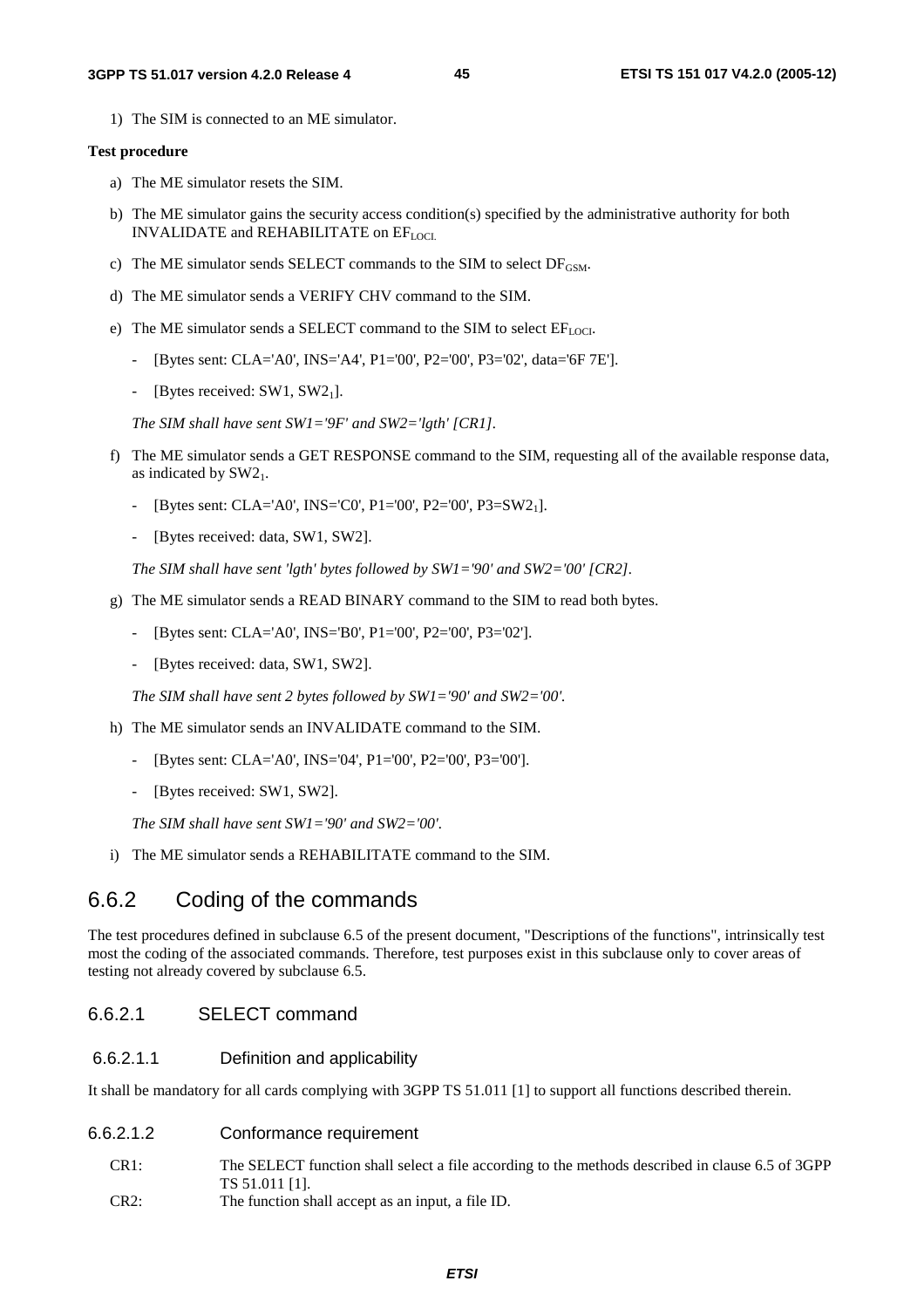#### **3GPP TS 51.017 version 4.2.0 Release 4 ETSI TS 151 017 V4.2.0 (2005-12)**

**46** 

CR3: If the selected file is the MF or a DF, then the function shall output the file ID, total memory space available, CHV enabled/disabled indicator and CHV status. CR4: If the selected file is an EF, then the function shall output the file ID, access conditions, invalidation indicator, structure of EF and the length of the records in the case of linear fixed or cyclic structure. CR5: The record pointer in a cyclic file shall address the last record which has been updated or increased.

Reference: 3GPP TS 51.011 [1], subclause 9.2.1.

Test Group Reference (TGR): TGR\_SIM\_FN.

Test Procedure Reference (TPR): TPR\_SIM\_FN\_SEL.

# 6.6.2.1.3 Test purpose

To verify that the SELECT function conforms to the above requirements for the different file types available.

NOTE: CR1 is tested in subclause 6.3.5.

## 6.6.2.1.4 Method of test

## **Initial conditions**

- 1) The SIM is connected to an ME simulator.
- 2) The records in  $EF_{ACM}$  contain the following data:
	- Record 1: '11 11 11' (last updated record).
	- Record 2: '22 22 22'.
	- Record 3: '33 33 33'.
- 3) The record length of  $EF_{ADN}$  is known.

#### **Test procedure and Requirements**

- a) The ME simulator resets the SIM.
- b) The ME simulator sends a SELECT command to select  $DF_{GSM}$ .

*The status returned by the SIM shall be SW1='9F', SW2='XX' - length 'XX' of the response data [CR2].* 

c) The ME simulator sends a GET RESPONSE command to the SIM.

 *The following shall be true of the response data [CR3]:* 

- *-* Bytes 5 and 6 shall indicate that DF<sub>GSM</sub> is the currently selected file.
- *Byte 7 shall be '02' indicating a DF.*
- *Byte 13 shall be less than or equal to SW2 from step b) minus 13.*
- *Bit 8 of byte 14 shall be 0 indicating that CHV1 is enabled.*
- <sup>-</sup> Byte 15 shall indicate the correct number of DFs which are a direct child of DF<sub>GSM</sub>.
- *Byte 16 shall indicate the correct number of EFs which are a direct child of DF<sub>GSM</sub>.*
- *Bits 1 through 4 of byte 19 shall indicate three VERIFY CHV1 attempts remaining.*
- *Bits 1 through 4 of byte 21 shall indicate three VERIFY CHV2 attempts remaining.*
- *Bits 1 through 4 of byte 20 shall indicate ten UNBLOCK CHV1 attempts remaining.*
- Bits 1 through 4 of byte 22 shall indicate ten UNBLOCK CHV2 attempts remaining.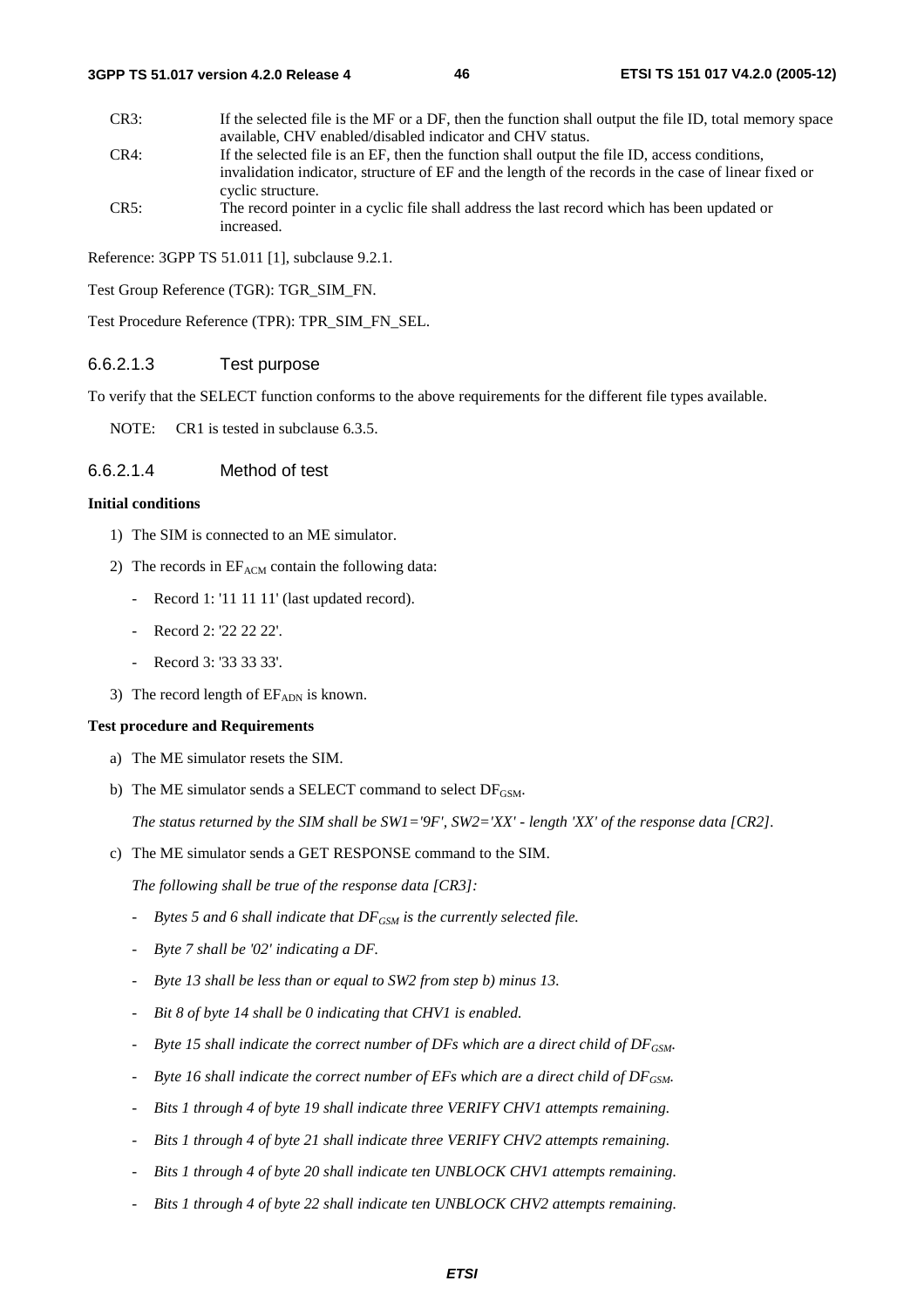- d) The ME simulator sends a SELECT command to the SIM to select the MF.
- e) The ME simulator sends a GET RESPONSE command to the SIM.

 *The following shall be true of the response data [CR3]:* 

- *Byte 7 shall be '01' indicating MF.*
- *Byte 15 shall indicate the correct number of DFs which are a direct child of MF.*
- *Byte 16 shall indicate the correct number of EFs which are a direct child of MF.*
- f) The ME simulator sends a VERIFY CHV command with **incorrect** CHV1 to the SIM.
- g) The ME simulator send a SELECT command to the SIM to select  $DF_{GSM}$ .
- h) The ME simulator sends a GET RESPONSE command to the SIM.

 *The following shall be true of the response data [CR3]:* 

- *Bits 1 through 4 of byte 19 shall indicate two VERIFY CHV1 attempts remaining.*
- i) The ME simulator sends a DISABLE CHV command to the SIM.
- j) The ME simulator send a SELECT command to the SIM to select  $DF_{GSM}$ .
- k) The ME simulator sends a GET RESPONSE command to the SIM.

 *The following shall be true of the response data [CR3]:* 

- *Bit 8 of byte 14 shall be 1 indicating that CHV1 is disabled.*
- *Bits 1 through 4 of byte 19 shall indicate three VERIFY CHV1 attempts remaining.*
- l) The ME simulator sends a SELECT command to the SIM to select the MF.
- m) The ME simulator sends a SELECT command to the SIM to select  $DF_{\text{TEI ECOM}}$ .
- n) The ME simulator sends a ENABLE CHV command to the SIM.
- o) The ME simulator sends a SELECT command to the SIM to select EF<sub>ADN</sub>.
- p) The ME simulator sends a GET RESPONSE command to the SIM.

 *The following shall be true of the response data [CR4]:* 

- <sup>-</sup> Bytes 5 and 6 shall indicate that  $EF_{ADN}$  is the currently selected file.
- *Bytes 9 through 11 shall state the access conditions in subclause 10 of 3GPP TS 51.011 [1].*
- *Bit 1 of byte 12 shall be 1 indicating that the file is not invalidated.*
- *Byte 14 shall be '01' indicating linear fixed structure.*
- *Byte 15 shall indicate the length of the records.*
- q) The ME simulator sends a VERIFY CHV command to the SIM with **correct** CHV2.
- r) The ME simulator sends an INVALIDATE command to the SIM.
- s) The ME simulator sends a SELECT command to the SIM to re-select  $E_{ADN}$ .
- t) The ME simulator sends a GET RESPONSE command to the SIM.

 *The response data shall indicate the following [CR4]:* 

- *Bit 1 of byte 12 shall be 0 indicating that the file is invalidated.*
- u) The ME simulator sends a REHABILITATE command to the SIM.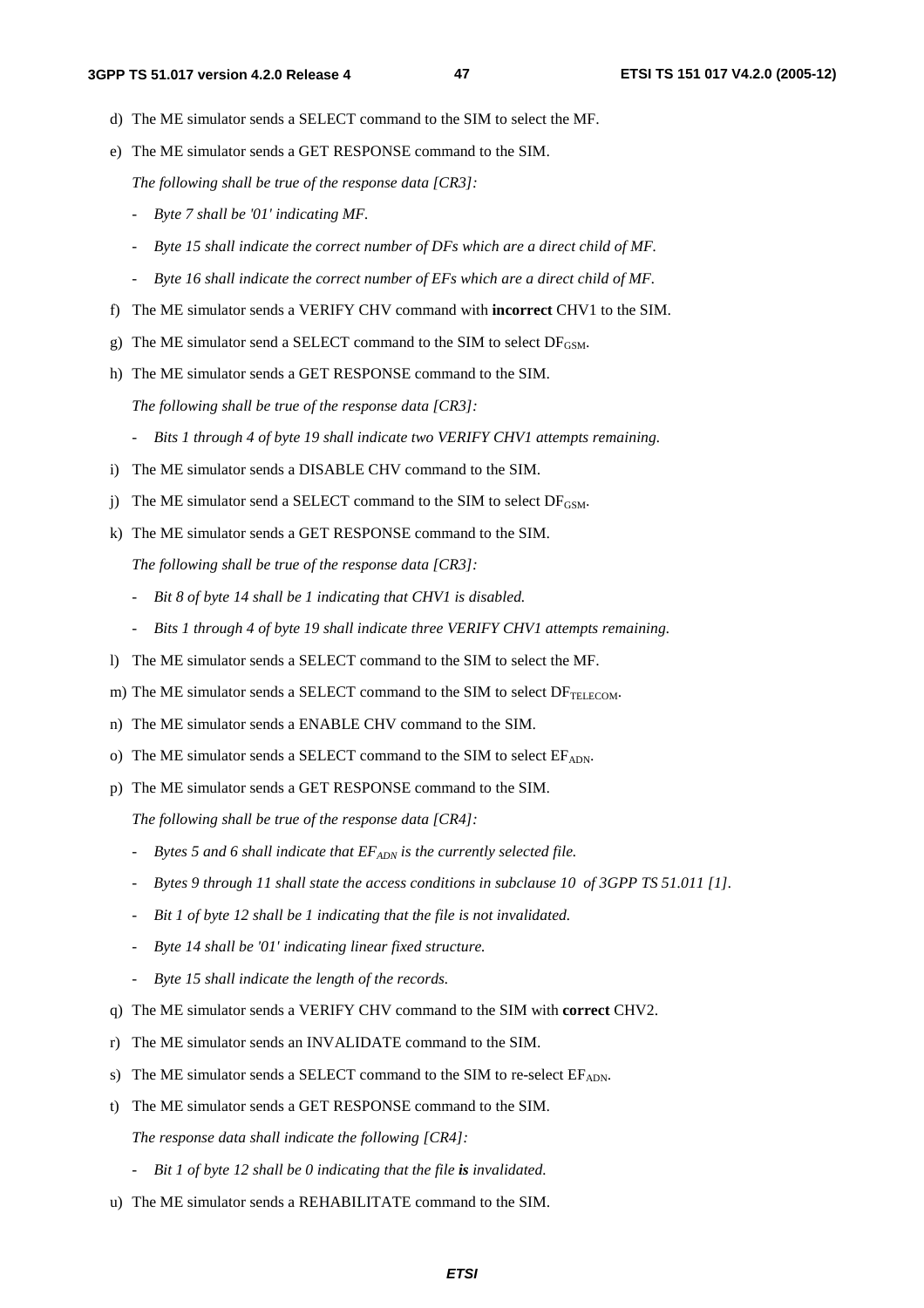- v) The ME simulator sends a SELECT command to the SIM to select  $DF_{\text{GSM}}$ .
- w) The ME simulator sends a SELECT command to the SIM to select  $EF_{ACM}$ .
- x) The ME simulator sends a GET RESPONSE command to the SIM.
	- *The following shall be true of the response data [CR4]:*
	- *Byte 14 shall be '03' indicating cyclic structure.*
- y) The ME simulator sends a READ RECORD command using CURRENT mode to the SIM.

 *The response data shall be '11 11 11' [CR5].* 

## 6.6.2.2 STATUS command

#### 6.6.2.2.1 Definition and applicability

It shall be mandatory for all cards complying with 3GPP TS 51.011 [1] to support all functions described therein.

- 6.6.2.2.2 Conformance requirement
	- CR1: The STATUS function shall output the file ID, total memory space available, CHV enabled/disabled indicator and CHV status of the currently selected MF or DF.

Reference: 3GPP TS 51.011 [1], subclause 9.2.2.

Test Group Reference (TGR): TGR\_SIM\_FN.

Test Procedure Reference (TPR): TPR\_SIM\_FN\_STATUS.

6.6.2.2.3 Test purpose

To verify that the SIM conforms to the above requirements.

## 6.6.2.2.4 Method of test

#### **Initial conditions**

1) The SIM is connected to an ME simulator.

#### **Test procedure and Requirements**

- a) The ME simulator resets the SIM.
- b) The ME simulator sends a SELECT command to select  $DF_{\text{GSM}}$ .
- c) The ME simulator sends a STATUS command to the SIM.

 *The following shall be true of the response data [CR1]:* 

- <sup>-</sup> Bytes 5 and 6 shall indicate that DF<sub>GSM</sub> is the currently selected file.
- *Byte 7 shall be '02' indicating a DF.*
- *Byte 13 shall be less than or equal to SW2 from step b) minus 13.*
- *Bit 8 of byte 14 shall be 0 indicating that CHV1 is enabled.*
- <sup>-</sup> Byte 15 shall indicate the correct number of DFs which are a direct child of DF<sub>GSM</sub>.
- <sup>-</sup> Byte 16 shall indicate the correct number of EFs which are a direct child of DF<sub>GSM</sub>.
- *Bits 1 through 4 of byte 19 shall indicate three VERIFY CHV1 attempts remaining if CHV1 is initialized.*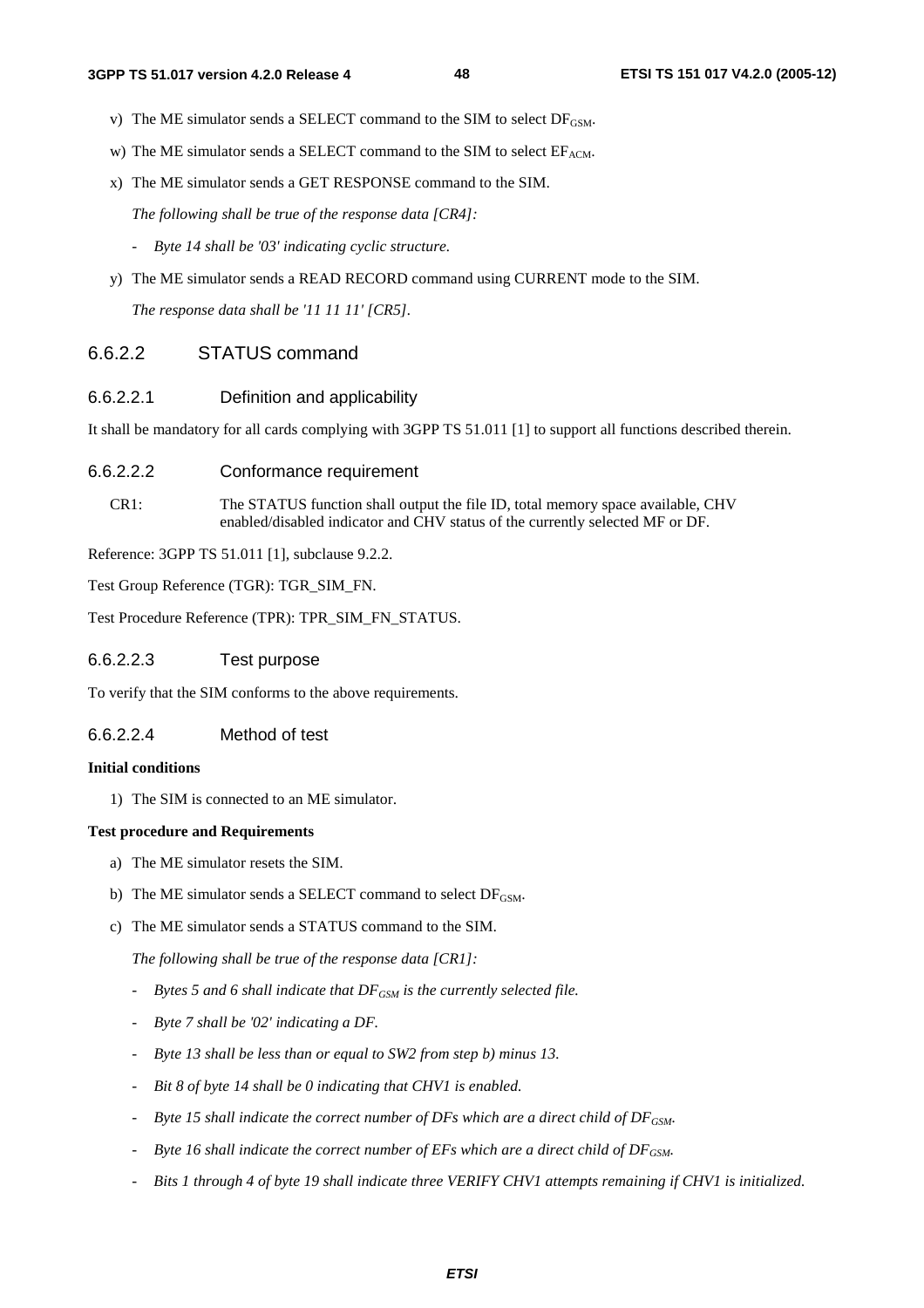- *Bits 1 through 4 of byte 21 shall indicate three VERIFY CHV2 attempts remaining if CHV2 is initialized.*
- *Bits 1 through 4 of byte 20 shall indicate ten UNBLOCK CHV1 attempts remaining if CHV1 is initialized.*
- *Bits 1 through 4 of byte 22 shall indicate ten UNBLOCK CHV2 attempts remaining if CHV2 is initialized.*
- d) The ME simulator sends a SELECT command to the SIM to select the MF.
- e) The ME simulator sends a STATUS command to the SIM.

 *The following shall be true of the response data [CR1]:* 

- *Byte 7 shall be '01' indicating MF.*
- *Byte 15 shall indicate the correct number of DFs which are a direct child of MF.*
- *Byte 16 shall indicate the correct number of EFs which are a direct child of MF.*
- f) The ME simulator sends a VERIFY CHV command with **incorrect** CHV1 to the SIM.
- g) The ME simulator send a SELECT command to the SIM to select  $DF_{GSM}$ .
- h) The ME simulator sends a STATUS command to the SIM.

 *The following shall be true of the response data [CR1]:* 

- *Bits 1 through 4 of byte 19 shall indicate two VERIFY CHV1 attempts remaining.*
- i) The ME simulator sends a DISABLE CHV command to the SIM.
- j) The ME simulator send a SELECT command to the SIM to select  $DF_{GSM}$ .
- k) The ME simulator sends a STATUS command to the SIM.

 *The following shall be true of the response data [CR1]:* 

- *Bit 8 of byte 14 shall be 1 indicating that CHV1 is disabled.*
- *Bits 1 through 4 of byte 19 shall indicate three VERIFY CHV1 attempts remaining.*

## 6.6.2.3 READ BINARY command

#### 6.6.2.3.1 Definition and applicability

It shall be mandatory for all cards complying with 3GPP TS 51.011 [1] to support all functions described therein.

#### 6.6.2.3.2 Conformance requirement

| CR <sub>1</sub> : | The READ BINARY function shall read a string of bytes from the current transparent EF.                                                                          |
|-------------------|-----------------------------------------------------------------------------------------------------------------------------------------------------------------|
| CR2:              | The function shall accept as an input, the relative address (offset) and the length (in bytes) of the                                                           |
| CR3:<br>CR4:      | string.<br>The function shall output the string of bytes.<br>The function shall only be performed if the READ access condition for the current EF is satisfied. |

Reference: 3GPP TS 51.011 [1], subclause 9.2.3.

Test Group Reference (TGR): TGR\_SIM\_FN.

Test Procedure Reference (TPR): TPR\_SIM\_FN\_RDBIN.

#### 6.6.2.3.3 Test purpose

To verify that the READ BINARY function conforms to the above requirements.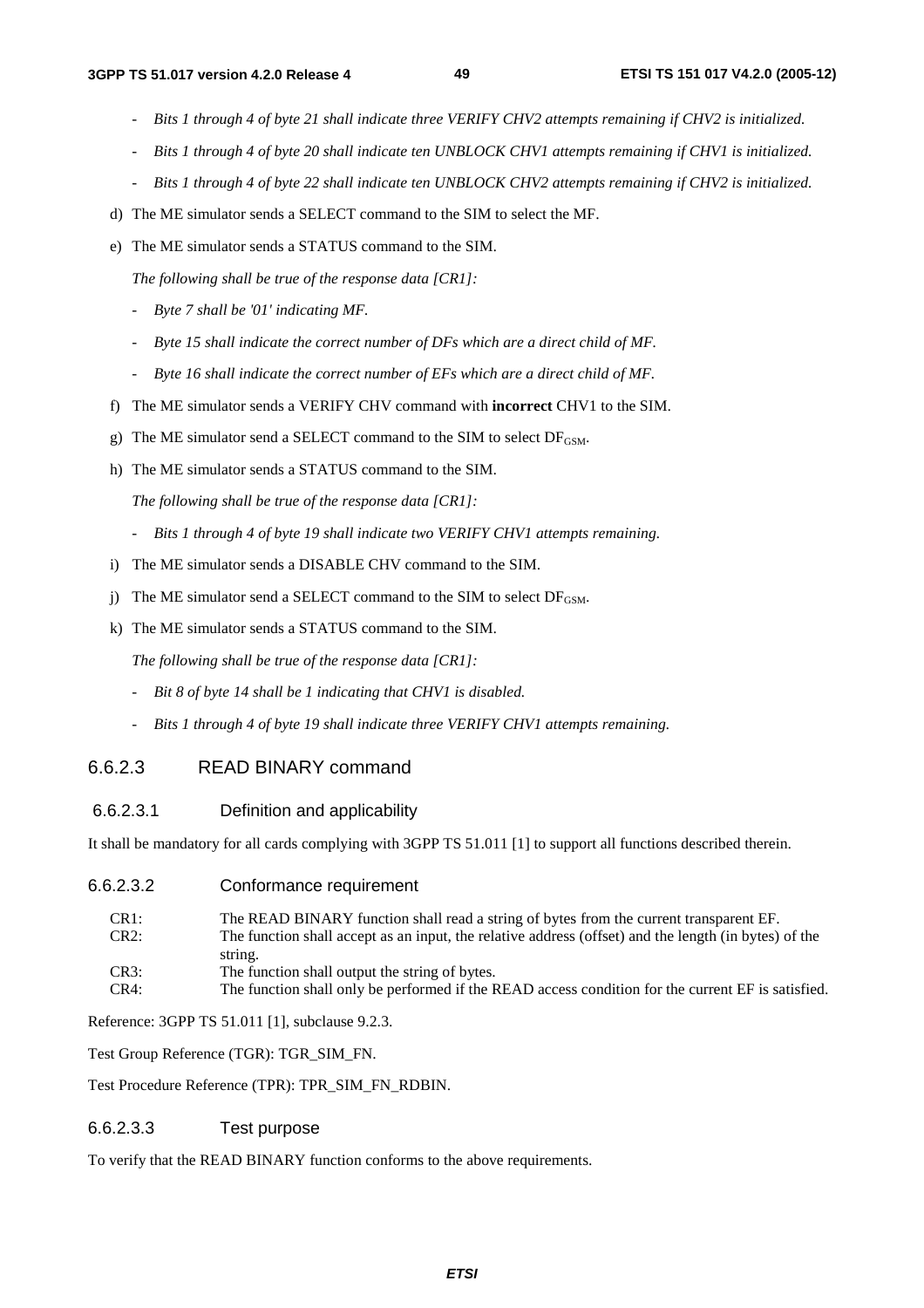#### 6.6.2.3.4 Method of test

#### **Initial conditions**

- 1) The SIM is connected to an ME simulator.
- 2)  $EF_{Kc}$  contains the data string: 'A1 A2 A3 A4 A5 A6 A7 A8 A9'.

#### **Test procedure**

- a) The ME simulator resets the SIM.
- b) The ME simulator sends SELECT commands to the SIM to select  $EF_{Kc}$  under  $DF_{GSM}$ .
- c) The ME simulator sends a READ BINARY command using a length of 9 bytes to the SIM. *The status condition returned by the SIM shall be SW1='98', SW2='04' - access condition not fulfilled [CR4].*
- d) The ME simulator sends a VERIFY CHV command to the SIM.
- e) The ME simulator sends a READ BINARY command using a length of 9 bytes to the SIM.  *The status condition returned by the SIM shall be SW1='90', SW2='00' - normal ending of command [CR1-4]. The data string returned shall be 'A1 A2 A3 A4 A5 A6 A7 A8 A9' [CR1-4].*
- f) The ME simulator sends a READ BINARY command using a length of 1 byte to the SIM.  *The data string returned shall be 'A1'.*
- g) The ME simulator sends a READ BINARY command using an offset of '00 01' and length 8 byte to the SIM.  *The data string returned shall be 'A2 A3 A4 A5 A6 A7 A8 A9' [CR1-4].*
- h) The ME simulator sends a READ BINARY command using a length of 10 bytes to the SIM.  *The status condition returned by the SIM shall be SW1='67', SW2='09' or '00' - incorrect parameter P3.*
- i) The ME simulator sends a READ BINARY command using an offset of '00 0A' and length 1 byte to the SIM.  *The status condition returned by the SIM shall be SW1='6B', SW2='XX' - incorrect parameter P1 or P2.*
- j) The ME simulator sends a READ BINARY command using an offset of '00 05' and length 5 bytes to the SIM.  *An error status condition shall be returned by the SIM.*

## 6.6.2.4 UPDATE BINARY command

### 6.6.2.4.1 Definition and applicability

It shall be mandatory for all cards complying with 3GPP TS 51.011 [1] to support all functions described therein.

## 6.6.2.4.2 Conformance requirement

- 1) The UPDATE BINARY function shall update the current transparent EF with a string of bytes.
- 2) The function shall accept as an input, the relative address (offset), the length (in bytes) of the string, and the string of bytes.
- 3) The function shall only be performed if the UPDATE access condition for the current EF is satisfied.

Reference: 3GPP TS 51.011 [1], subclause 9.2.4.

Test Group Reference (TGR): TGR\_SIM\_FN.

Test Procedure Reference (TPR): TPR\_SIM\_FN\_UPBIN.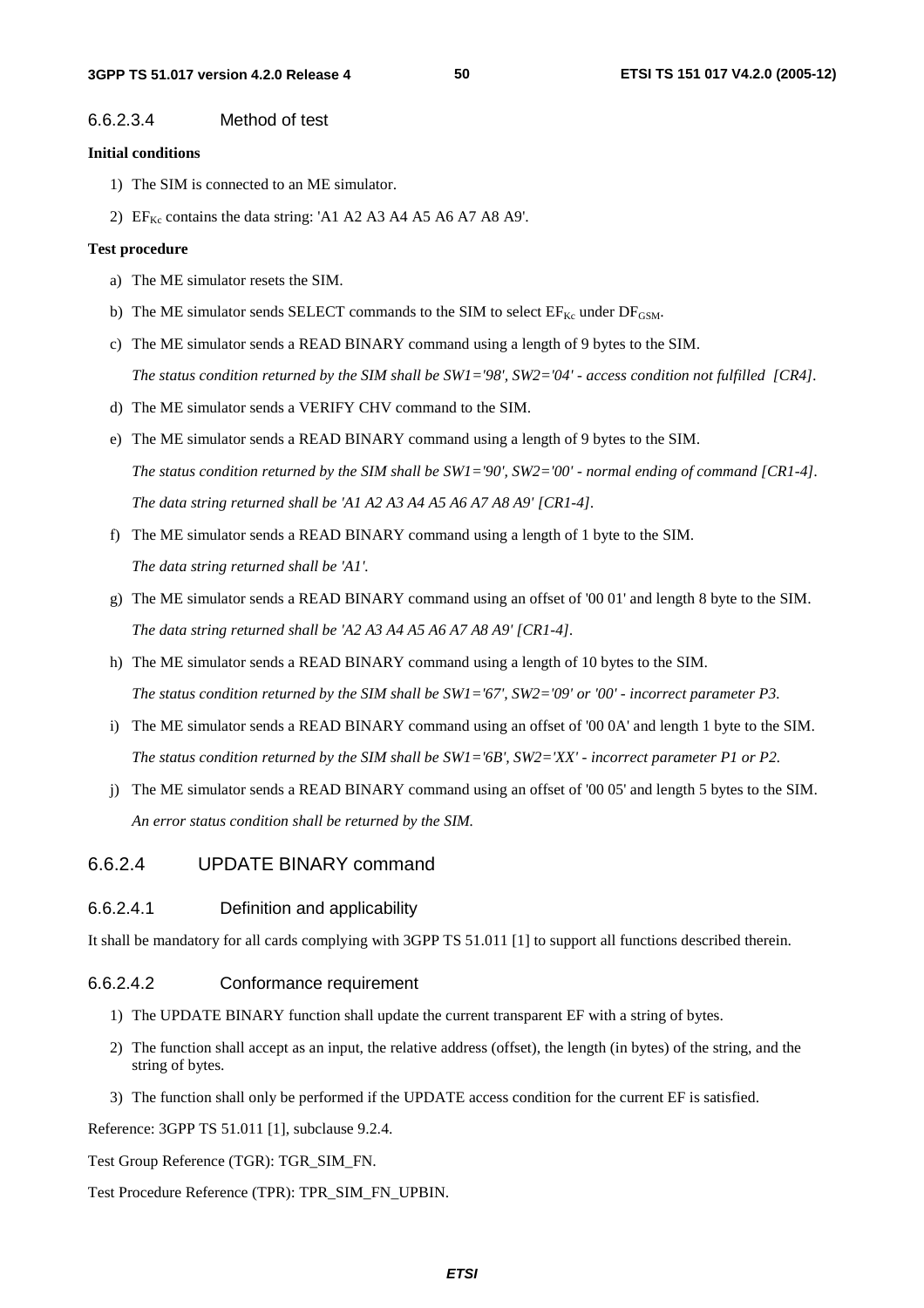#### 6.6.2.4.3 Test purpose

To verify that the UPDATE BINARY function conforms to the above requirements.

## 6.6.2.4.4 Method of test

#### **Initial conditions**

- 1) The SIM is connected to an ME simulator.
- 2)  $EF_{Kc}$  contains the data string: 'FF FF FF FF FF FF FF FF FF'.

#### **Test procedure**

- a) The ME simulator resets the SIM.
- b) The ME simulator sends SELECT commands to the SIM to select  $EF_{Kc}$  under  $DF_{GSM}$ .
- c) The ME simulator sends an UPDATE BINARY command using a length of 9 bytes, and data string 'A1 A2 A3 A4 A5 A6 A7 A8 A9' to the SIM.

 *The status condition returned by the SIM shall be SW1='98', SW2='04' - access condition not fulfilled [CR3].* 

- d) The ME simulator sends a VERIFY CHV command to the SIM.
- e) The ME simulator sends a READ BINARY command using a length of 9 bytes to the SIM.

The data string returned shall be 'FF FF FF FF FF FF FF FF FF'.

f) The ME simulator sends an UPDATE BINARY command using a length of 9 bytes, and data string 'A1 A2 A3 A4 A5 A6 A7 A8 A9' to the SIM.

 *The status condition returned by the SIM shall be SW1='90', SW2='00' [CR3].* 

g) The ME simulator sends a READ BINARY command using a length of 9 bytes to the SIM.

*The data string returned shall be 'A1 A2 A3 A4 A5 A6 A7 A8 A9' [CR1].* 

- h) The ME simulator sends an UPDATE BINARY command using a length of 1 byte, and data string 'E4' to the SIM.
- i) The ME simulator sends a READ BINARY command using a length of 9 bytes to the SIM.

 *The data string returned shall be 'E4 A2 A3 A3 A4 A5 A6 A7 A8 A9' [CR1].* 

- j) The ME simulator sends an UPDATE BINARY command using an offset of '00 01', a length 1 byte, and data string 'E5' to the SIM.
- k) The ME simulator sends a READ BINARY command using a length of 9 bytes to the SIM.

 *The data string returned shall be 'E4 E5 A3 A3 A4 A5 A6 A7 A8 A9' [CR1].*

# 6.6.2.5 READ RECORD command

## 6.6.2.5.1 Definition and applicability

It shall be mandatory for all cards complying with 3GPP TS 51.011 [1] to support all functions described therein.

- 6.6.2.5.2 Conformance requirement
	- CR1: The READ RECORD function shall read one complete record in the current linear fixed or cyclic EF.
	- CR2: The function shall accept as an input, the mode, record number if absolute mode, and the length of the record.
	- CR3: The function shall output the record specified by the mode.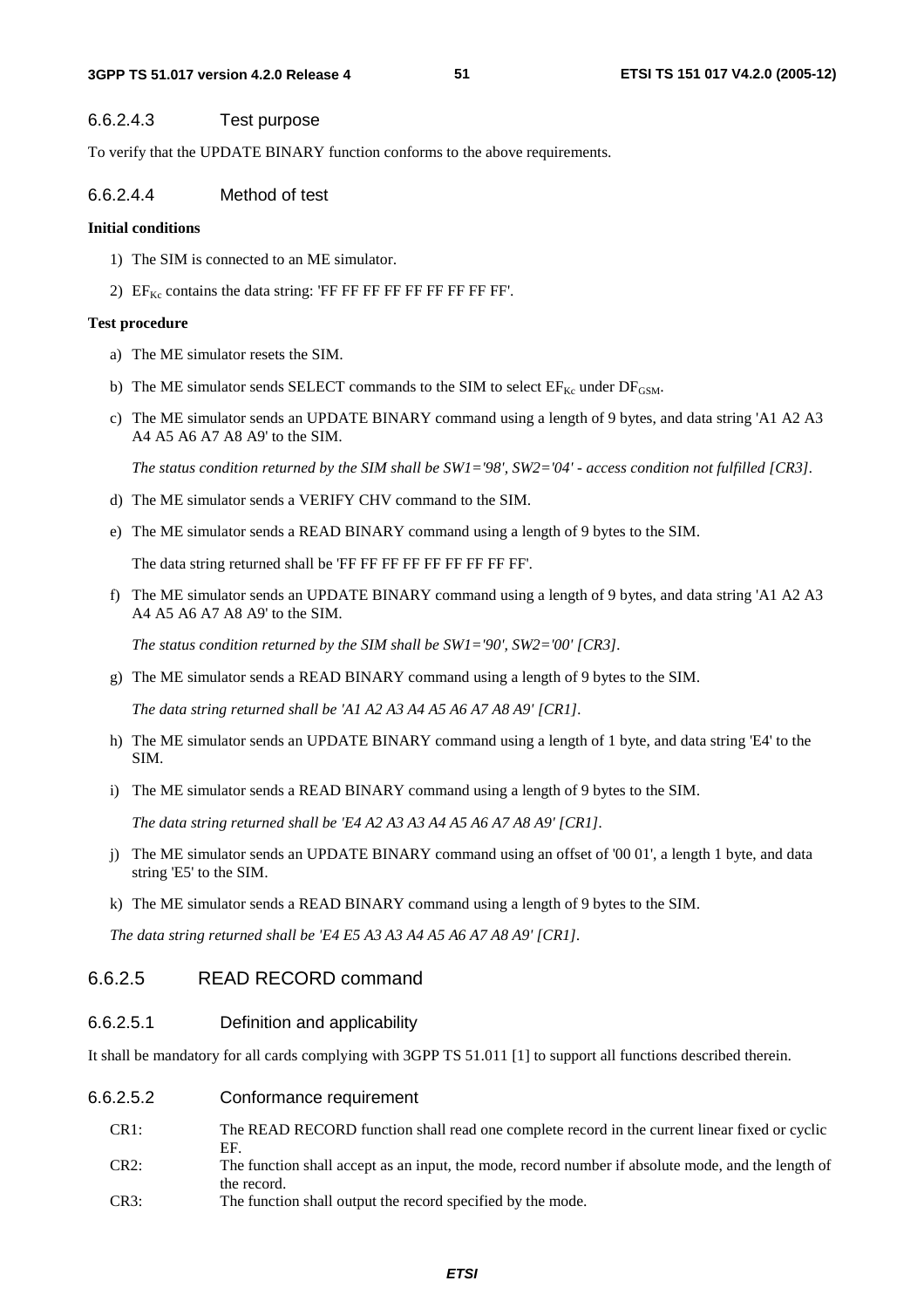| $CR4$ :            | The function shall only be performed if the READ access condition for the current EF is satisfied.         |
|--------------------|------------------------------------------------------------------------------------------------------------|
| CR5:               | If the mode is CURRENT, the current record is read.                                                        |
| CR <sub>6</sub> :  | If the mode is CURRENT, the record pointer is not affected.                                                |
| CR7:               | If the mode is ABSOLUTE, the record given by the record number is read.                                    |
| CR <sub>8</sub> :  | If the mode is ABSOLUTE, the record pointer is not affected.                                               |
| CR9:               | If the mode is NEXT, the record pointer is incremented before the function is performed and the            |
|                    | pointed record is read.                                                                                    |
| <b>CR10:</b>       | If the mode is NEXT, and the record pointer has not been previously been set within the selected           |
|                    | EF, the first record shall be read and the record pointer set to this record.                              |
| CR11:              | If the mode is NEXT, and the record pointer addresses the last record in a linear fixed EF, the            |
|                    | record pointer shall not change and no data shall be read.                                                 |
| CR12:              | If the mode is NEXT, and the record pointer addresses the last record in a cyclic EF, the first            |
|                    | record shall be read and the record pointer set to this record.                                            |
| CR13:              | If the mode is PREVIOUS, the record pointer is decremented before the function is performed and            |
|                    | the pointed record is read.                                                                                |
| CR14:              | If the mode is PREVIOUS, and the record pointer has not been previously been set within the                |
|                    | selected EF, the last record shall be read and the record pointer set to this record.                      |
| CR15:              | If the mode is PREVIOUS, and the record pointer addresses the first record in a linear fixed EF,           |
|                    | the record pointer shall not change and no data shall be read.                                             |
| CR <sub>16</sub> : | If the mode is PREVIOUS, and the record pointer addresses the first record in a cyclic EF, the <b>last</b> |
|                    | record shall be read and the record pointer set to this record.                                            |
| CR17:              | The record pointer shall not be changed if the function is unsuccessful.                                   |
| CR18:              | For modes NEXT and PREVIOUS, P1 has no significance and shall not be interpreted by the                    |
|                    | SIM.                                                                                                       |

Reference: 3GPP TS 51.011 [1], subclause 9.2.5.

Test Group Reference (TGR): TGR\_SIM\_FN.

Test Procedure Reference (TPR): TPR\_SIM\_FN\_RDREC.

#### 6.6.2.5.3 Test purpose

To verify that the READ RECORD function conforms to the above requirements using two test procedures.

NOTE: CR12 and CR16 can only be tested if  $EF_{ACM}$  is present.

## 6.6.2.5.4 Method of test

## **Initial conditions**

- 1) The SIM is connected to an ME simulator.
- 2) The records in  $EF_{\text{ADM}}$  contain the following data for the first 16 bytes:
	- First record: '10 11 12 13 14 15 16 17 18 19 1A 1B 1C 1D 1E 1F'.
	- Second record: '20 21 22 23 24 25 26 27 28 29 2A 2B 2C 2D 2E 2F'.
	- Second last record: 'E0 E1 E2 E3 E4 E5 E6 E7 E8 E9 EA EB EC ED EE EF'.
	- Last record: 'F0 F1 F2 F3 F4 F5 F6 F7 F8 F9 FA FB FC FD FE FF'.
	- The data for the remainder of these two records and for all other records (if any) is 'FF'.
- 3) The records in  $EF_{ACM}$  contain the following data:
	- Record 1: '01 01 01' (last updated record).
	- Record 2: '02 02 02'.
	- Record 3: '03 03 03'.
	- ...and so on for all records...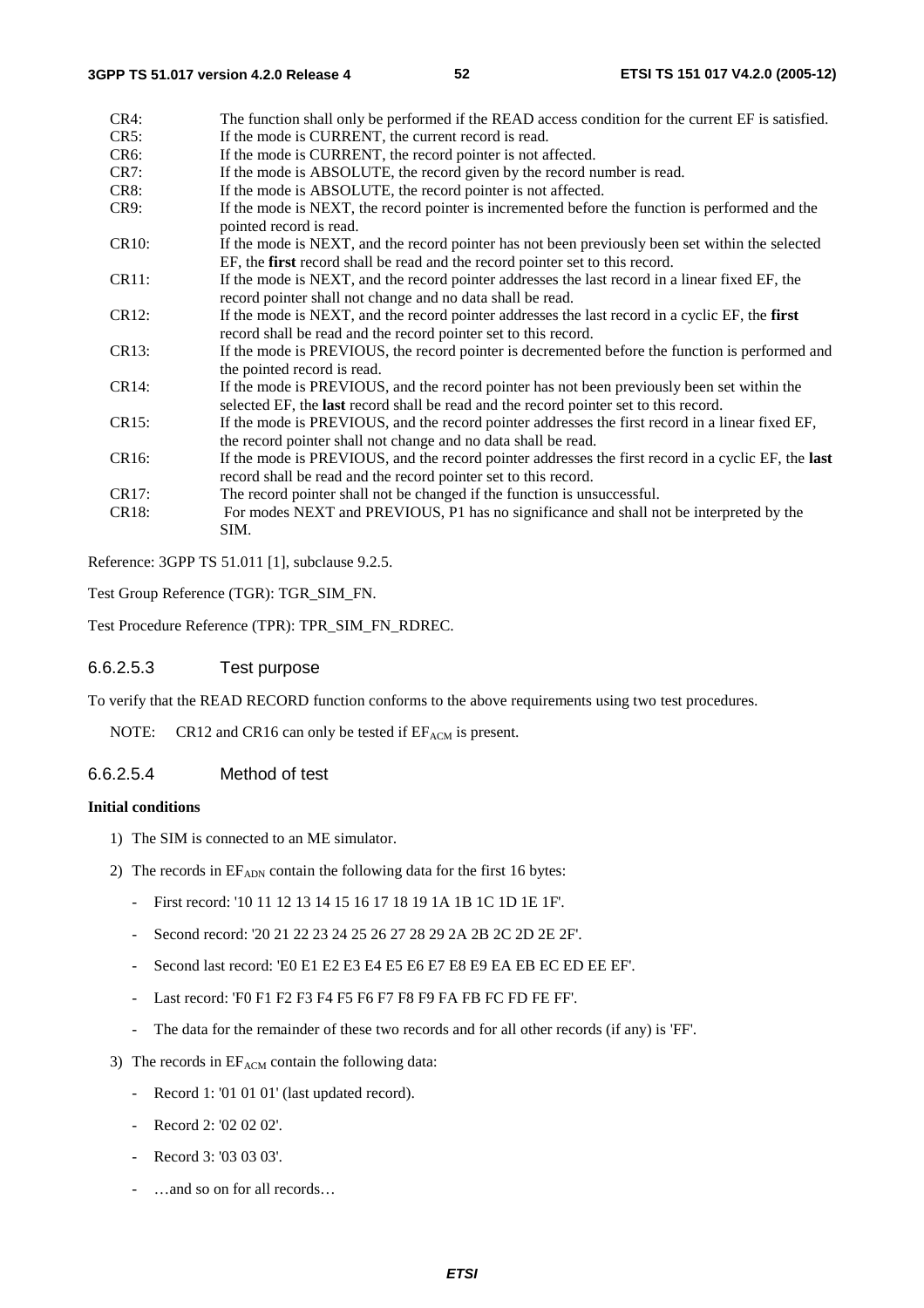Record X: '0X 0X 0X' (first updated record).

#### **Test procedure 1 and Requirements**

- a) The ME simulator resets the SIM.
- b) The ME simulator sends SELECT commands to the SIM to select  $EF_{ADN}$  under  $DF_{TELECOM}$ .
- c) The ME simulator sends a READ RECORD command using ABSOLUTE mode with record 1 to the SIM. *The status condition returned by the SIM shall be SW1='98', SW2='04' - access condition not fulfilled [CR4].*
- d) The ME simulator sends a VERIFY CHV command to the SIM.
- e) The ME simulator sends a READ RECORD command using ABSOLUTE mode with record 1 to the SIM. *The status condition returned by the SIM shall be SW1='90', SW2='00' - normal ending of command [CR4]. The record data returned shall be that of the first record in*  $EF_{ADN}$  *[CR1-4,7].*
- f) The ME simulator sends SELECT commands to the SIM to select  $E_{\text{ADN}}$  under  $D_{\text{TELECOM}}$ .
- g) The ME simulator sends a READ RECORD command using NEXT mode to the SIM.
- h) The ME simulator sends a READ RECORD command using ABSOLUTE mode with record 2 to the SIM. The record data returned shall be that of the second record in EF<sub>ADN</sub> [CR7].
- i) The ME simulator sends a READ RECORD command using CURRENT mode to the SIM. The record data returned shall be that of the first record in  $EF_{ADN}$  [CR5,8].
- j) The ME simulator sends a READ RECORD command using NEXT mode to the SIM. The record data returned shall be that of the second record in EF<sub>ADN</sub> [CR6].
- k) The ME simulator sends a READ RECORD command using ABSOLUTE mode with the last record to the SIM. The record data returned shall be that of the last record in  $EF_{ADN}$  [CR7].
- l) The ME simulator sends a READ RECORD command using ABSOLUTE mode with the last record + 1 to the SIM.

*The status condition returned by the SIM shall be SW1='94', SW2='02' - out of range.* 

- m) The ME simulator sends a READ RECORD command using CURRENT mode to the SIM. *The record data returned shall be that of the second record in*  $EF_{ADN}$  *[CR17].*
- n) The ME simulator sends SELECT commands to the SIM to select  $E_{ACM}$  under  $DF_{GSM}$ .
- o) The ME simulator sends a READ RECORD command using CURRENT mode to the SIM. The record data returned shall be that of the first record in  $EF_{ACM}$  [CR1,5].
- p) The ME simulator sends a READ RECORD command using ABSOLUTE mode with record 3 to the SIM. The record data returned shall be that of the record 3 in  $EF_{ACM}$  [CR1,7].
- q) The ME simulator sends a READ RECORD command using ABSOLUTE mode with the last record + 1 to the SIM.

*The status condition returned by the SIM shall be SW1='94', SW2='02' - out of range.* 

r) The ME simulator sends a READ RECORD command using CURRENT mode to the SIM.

The record data returned shall be that of the first record in  $EF_{ACM}$  [CR17].

#### **Test procedure 2 and Requirements**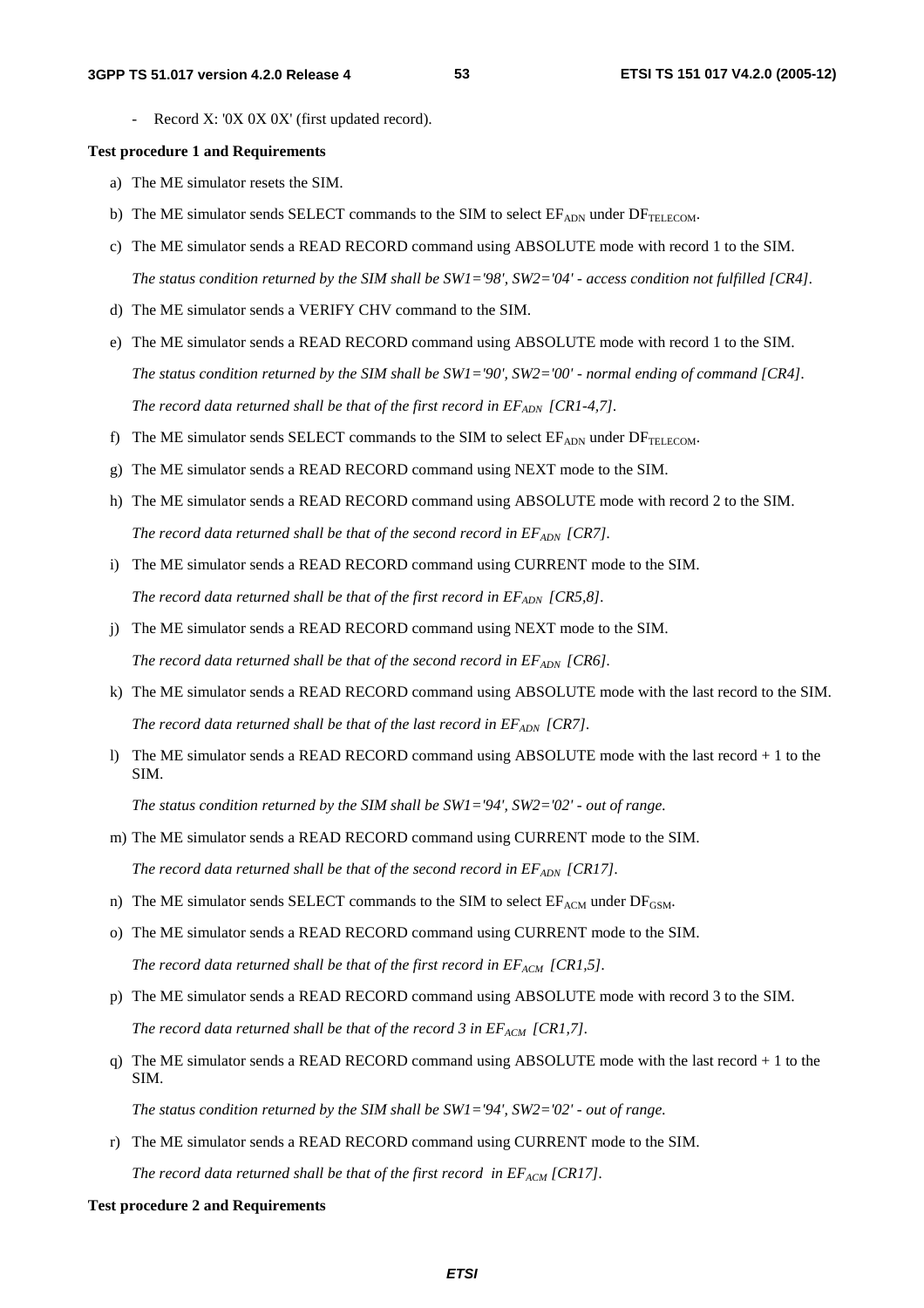- a) The ME simulator resets the SIM.
- b) The ME simulator sends a VERIFY CHV command to the SIM.
- c) The ME simulator sends SELECT commands to the SIM to select  $E_{\text{ADN}}$  under  $DF_{\text{TELECOM}}$ .
- d) The ME simulator sends a READ RECORD command using NEXT mode to the SIM. The record data returned shall be that of the first record in  $EF_{ADM}$  [CR10].
- e) The ME simulator sends a READ RECORD command using CURRENT mode to the SIM. *The record data returned shall be that of the first record in*  $EF_{ADM}$  *[CR10].*
- f) The ME simulator sends a READ RECORD command using NEXT mode to the SIM with  $P1 = 'FF'.$ *The status condition returned by the SIM shall be SW1='90', SW2='00' - normal ending of command [CR18]. The record data returned shall be that of the second record in*  $EF_{ADN}$  *[CR9].*
- g) The ME simulator sends a READ RECORD command using CURRENT mode to the SIM. *The record data returned shall be that of the second record in*  $EF_{ADN}$  *[CR9].*
- h) The ME simulator sends a SELECT command to the SIM to select  $EF_{ADN}$ .
- i) The ME simulator sends a READ RECORD command using PREVIOUS mode to the SIM. The record data returned shall be that of the last record in  $EF_{ADN}$  [CR14].
- j) The ME simulator sends a READ RECORD command using NEXT mode to the SIM. *The status condition returned by the SIM shall be SW1='94', SW2='02' - out of range [CR11].*
- k) The ME simulator sends a READ RECORD command using CURRENT mode to the SIM. The record data returned shall be that of the last record in  $EF_{ADM}$  [CR11].
- l) The ME simulator sends a READ RECORD command using PREVIOUS mode with  $P1 = 'FF'$  to the SIM. *The status condition returned by the SIM shall be SW1='90', SW2='00' - normal ending of command [CR18]. The record data returned shall be that of the second last record in*  $EF_{ADN}$  *[CR13].*
- m) The ME simulator sends a SELECT command to the SIM to select  $EF_{ADN}$ .
- n) The ME simulator sends a READ RECORD command using NEXT mode to the SIM.
- o) The ME simulator sends a READ RECORD command using PREVIOUS mode to the SIM. *The status condition returned by the SIM shall be SW1='94', SW2='02' - out of range [CR15].*
- p) The ME simulator sends a READ RECORD command using CURRENT mode to the SIM. The record data returned shall be that of the first record in  $EF_{ADN}$  [CR15].
- q) The ME simulator sends SELECT commands to the SIM to select  $EF_{ACM}$ .
- r) The ME simulator sends a READ RECORD command using PREVIOUS mode to the SIM. *The record data returned shall be that of the last record (record X) in*  $EF_{ACM}$  *[CR16].*
- s) The ME simulator sends a READ RECORD command using CURRENT mode to the SIM. The record data returned shall be that of the last record (record X) in  $EF_{ACM}$  [CR16].
- t) The ME simulator sends a READ RECORD command using NEXT mode to the SIM. *The record data returned shall be that of the first record (record 1) in*  $EF_{ACM}$  *[CR12].*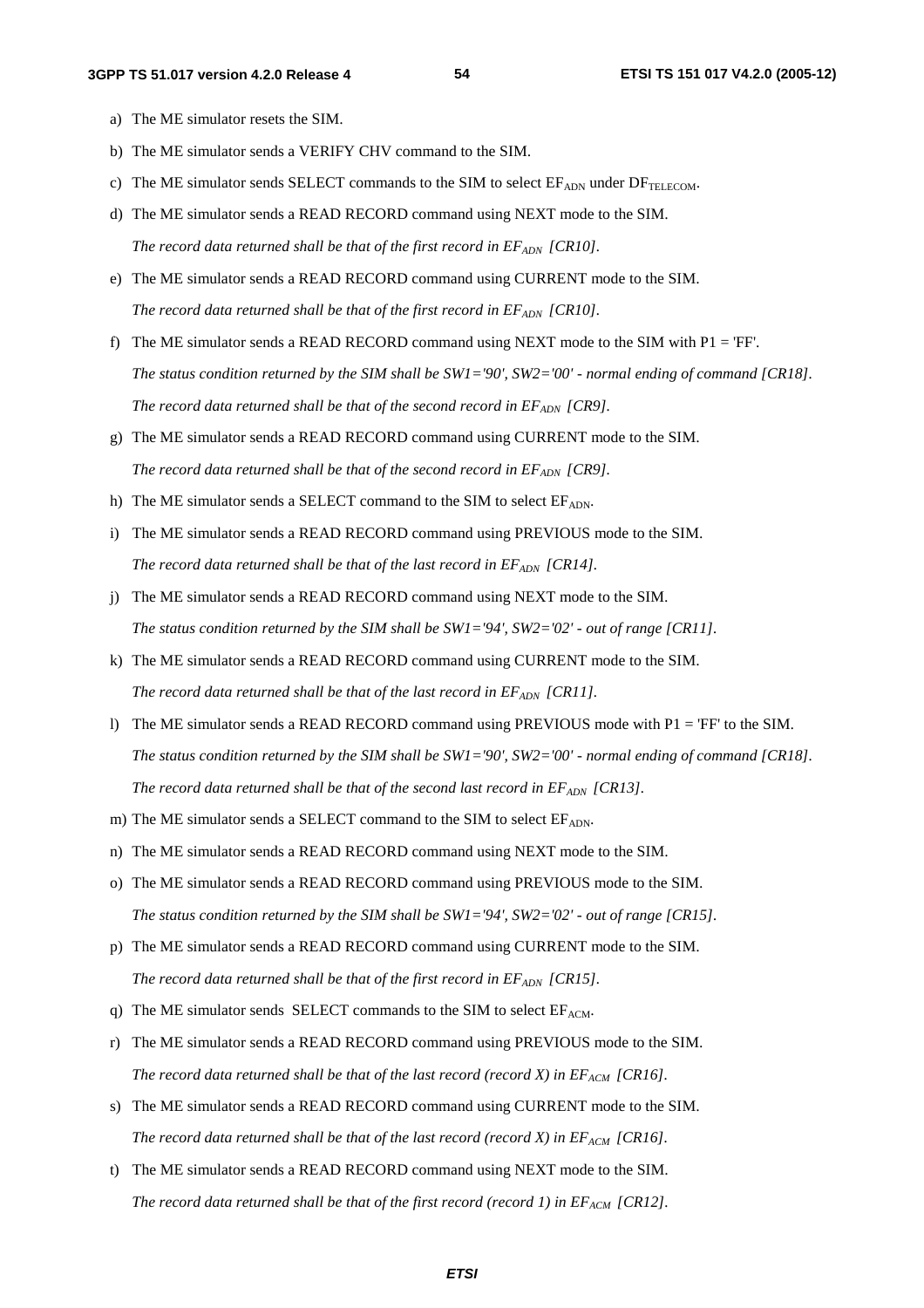u) The ME simulator sends a READ RECORD command using CURRENT mode to the SIM.

The record data returned shall be that of the first record (record 1) in  $EF_{ACM}$  [CR12].

## 6.6.2.6 UPDATE RECORD command

#### 6.6.2.6.1 Definition and applicability

It shall be mandatory for all cards complying with 3GPP TS 51.011 [1] to support all functions described therein.

6.6.2.6.2 Conformance requirement

| CR1:              | The UPDATE RECORD function shall update one complete record in the current linear fixed or<br>cyclic EF. |
|-------------------|----------------------------------------------------------------------------------------------------------|
| $CR2$ :           | The function shall accept as an input, the mode, record number if absolute mode, the length of the       |
|                   | record, and the data used for updating the record.                                                       |
| CR3:              | The function shall only be performed if the UPDATE access condition for the current EF is                |
|                   | satisfied.                                                                                               |
| CR4:              | For cyclic files, only PREVIOUS mode is allowed.                                                         |
| CR5:              | If the mode is CURRENT, the current record is updated                                                    |
| CR <sub>6</sub> : | If the mode is CURRENT, the record pointer is not affected.                                              |
| CR7:              | If the mode is ABSOLUTE, the record given by the record number is updated.                               |
| CR8:              | If the mode is ABSOLUTE, the record pointer is not affected.                                             |
| CR9:              | If the mode is NEXT, the record pointer is incremented before the function is performed and the          |
|                   | pointed record is updated.                                                                               |
| CR10:             | If the mode is NEXT, and the record pointer has not previously been set within the selected EF,          |
|                   | the first record shall be updated and the record pointer set to this record.                             |
| CR11:             | If the mode is NEXT, and the record pointer addresses the last record, the record pointer shall not      |
|                   | change and no record shall be updated.                                                                   |
| CR12:             | If the mode is PREVIOUS, the record pointer is decremented before the function is performed and          |
|                   | the pointed record is updated.                                                                           |
| CR13:             | If the mode is PREVIOUS, and the record pointer has not previously been set within the selected          |
|                   | EF, the last record shall be updated and the record pointer set to this record.                          |
| CR14:             | If the mode is PREVIOUS, and the record pointer addresses the first record, the record pointer           |
|                   | shall not change and no record shall be updated.                                                         |
| CR15:             | If the mode is PREVIOUS and the EF is a cyclic file, the oldest record is updated, the record            |
|                   | pointer set to this record, and this record shall become the first record.                               |
| CR16:             | The record pointer shall not be changed if the function is unsuccessful.                                 |
| CR17:             | For modes NEXT and PREVIOUS, P1 has no significance and shall not be interpreted by the SIM.             |
|                   |                                                                                                          |

Reference: 3GPP TS 51.011 [1], subclause 9.2.6.

Test Group Reference (TGR): TGR\_SIM\_FN.

Test Procedure Reference (TPR): TPR\_SIM\_FN\_UPREC.

#### 6.6.2.6.3 Test purpose

To verify that the UPDATE RECORD function conforms to the above requirements for the different modes available.

NOTE: CR4 and CR13 can only be tested if  $EF_{ACM}$  is present.

## 6.6.2.6.4 Method of test

## **Initial conditions**

- 1) The SIM is connected to an ME simulator.
- 2) The records in  $EF<sub>ADN</sub>$  contain the following data for the first 16 bytes:
	- First record: '10 11 12 13 14 15 16 17 18 19 1A 1B 1C 1D 1E 1F'.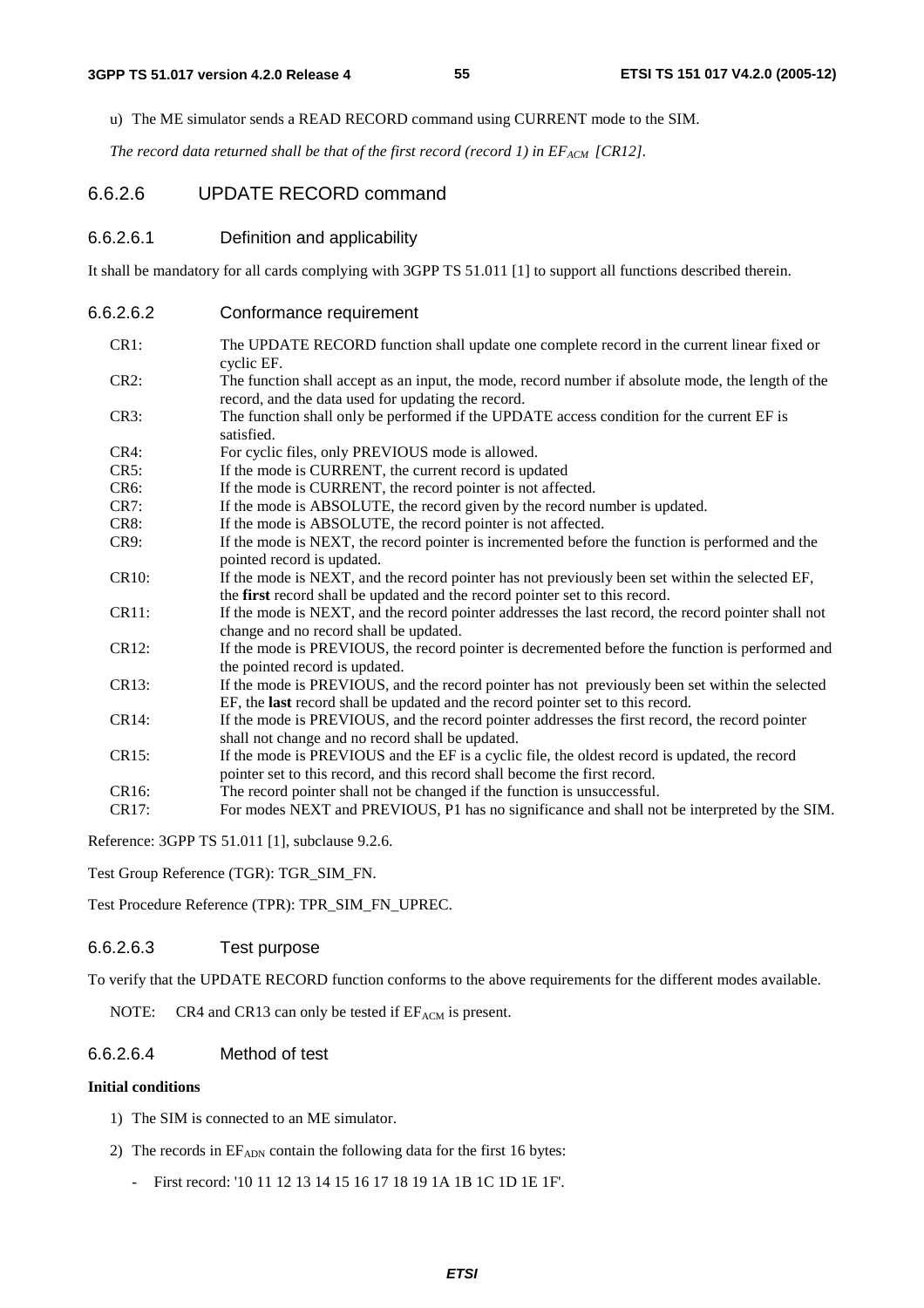- Second record: '20 21 22 23 24 25 26 27 28 29 2A 2B 2C 2D 2E 2F'.
- Second last record: 'E0 E1 E2 E3 E4 E5 E6 E7 E8 E9 EA EB EC ED EE EF'.
- Last record: 'F0 F1 F2 F3 F4 F5 F6 F7 F8 F9 FA FB FC FD FE FF'.
- The data for the remainder of these two records and for all other records (if any) is 'FF'.
- 3) The records in  $EF_{ACM}$  contain the following data:
	- Record 1: '01 01 01' (last updated record).
	- Record 2: '02 02 02'.
	- Record 3: '03 03 03'.
	- ...and so on for all records...
	- Record X: '0X 0X 0X' (first updated record).

#### **Test procedure 1 and Requirements**

- a) The ME simulator resets the SIM.
- b) The ME simulator sends SELECT commands to the SIM to select  $EF_{ADN}$  under  $DF_{TELECOM}$ .
- c) The ME simulator sends an UPDATE RECORD command using ABSOLUTE mode with record 1 to the SIM. The data used is 'C1' for all bytes.

*The status condition returned by the SIM shall be SW1='98', SW2='04' - access condition not fulfilled [CR3].* 

- d) The ME simulator sends a VERIFY CHV command to the SIM.
- e) The ME simulator sends an UPDATE RECORD command using ABSOLUTE mode with record 1 to the SIM. The data used is 'C2' for all bytes.

*The status condition returned by the SIM shall be SW1='90', SW2='00' - normal ending of command [CR3].* 

f) The ME simulator sends a READ RECORD command using ABSOLUTE mode with record 1 to the SIM.

*The record data returned shall be 'C2' for all bytes [CR1-3,7].* 

- g) The ME simulator sends SELECT commands to the SIM to select  $EF_{ADN}$  under  $DF_{TELECOM}$ .
- h) The ME simulator sends an UPDATE RECORD command using NEXT mode to the SIM. The data used is 'D0' for all bytes.
- i) The ME simulator sends an UPDATE RECORD command using ABSOLUTE mode with record 2 to the SIM. The data used is 'C3' for all bytes.
- j) The ME simulator sends a READ RECORD command using ABSOLUTE mode with record 2 to the SIM.

*The record data returned shall be 'C3' for all bytes[CR7].* 

- k) The ME simulator sends an UPDATE RECORD command using CURRENT mode to the SIM. The data used is 'C4' for all bytes.
- l) The ME simulator sends a READ RECORD command using ABSOLUTE mode with record 1 to the SIM.

*The record data returned shall be 'C4' for all bytes [CR5,8].* 

- m) The ME simulator sends an UPDATE RECORD command using NEXT mode to the SIM. The data used is 'C5' for all bytes.
- n) The ME simulator sends a READ RECORD command using ABSOLUTE mode with record 2 to the SIM.

*The record data returned shall be 'C5' for all bytes [CR8].*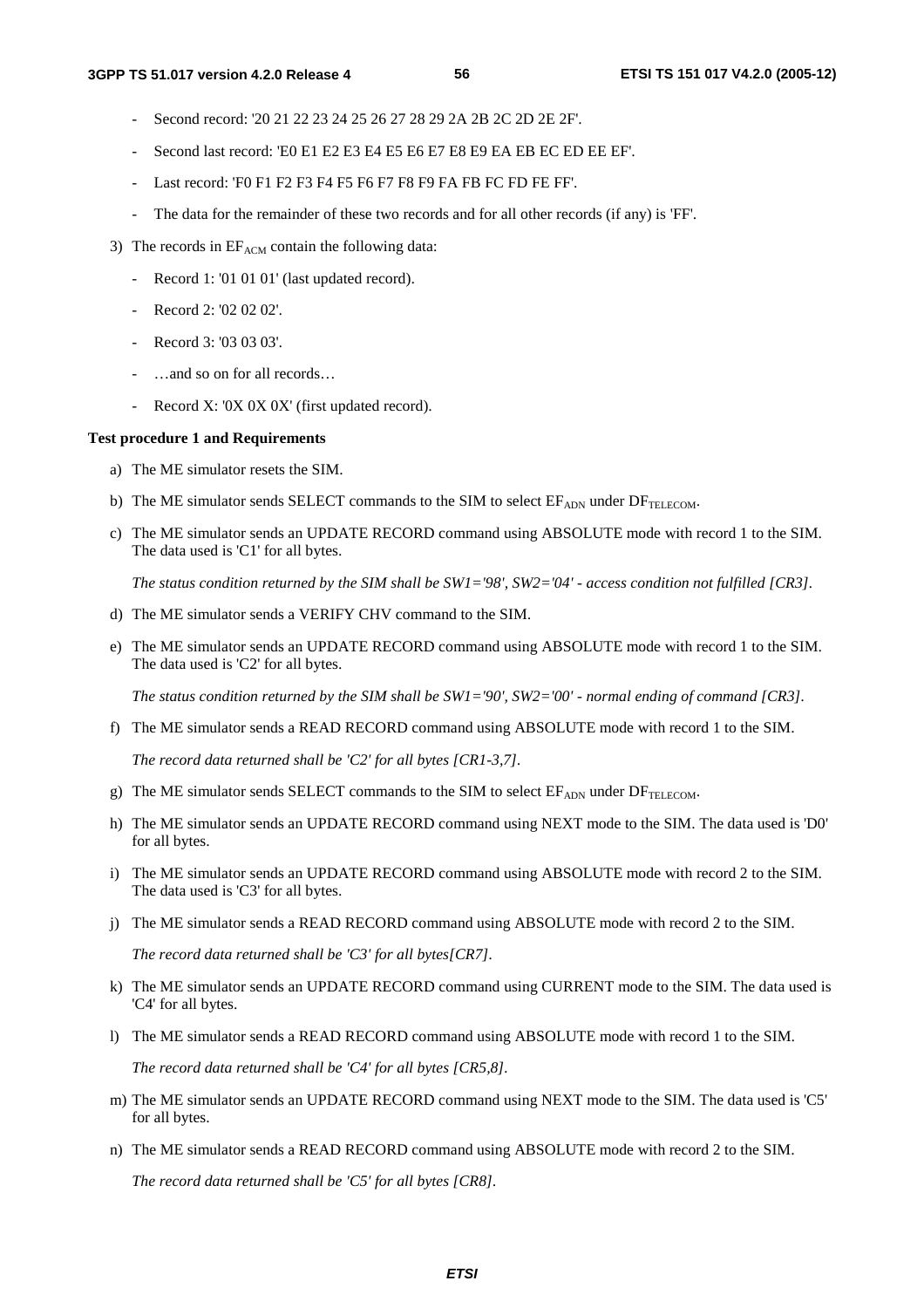- o) The ME simulator sends an UPDATE RECORD command using ABSOLUTE mode with the last record to the SIM. The data used is 'C7' for all bytes.
- p) The ME simulator sends a READ RECORD command using ABSOLUTE mode with the last record to the SIM.

*The record data returned shall be 'C7' for all bytes [CR7].* 

q) The ME simulator sends an UPDATE RECORD command using ABSOLUTE mode with the last record + 1 to the SIM. The data used is 'C8' for all bytes.

*The status condition returned by the SIM shall be SW1='94', SW2='02' - out of range.* 

- r) The ME simulator sends an UPDATE RECORD command using CURRENT mode to the SIM. The data used is 'C9' for all bytes.
- s) The ME simulator sends a READ RECORD command using ABSOLUTE mode with record 2 to the SIM.

*The record data returned shall be 'C9' for all bytes [CR16].* 

- t) The ME simulator sends SELECT commands to the SIM to select  $EF_{ACM}$  under  $DF_{GSM}$ .
- u) The ME simulator sends an UPDATE RECORD command using CURRENT mode to the SIM. The data used is 'CA' for all bytes.

*The status condition returned by the SIM shall be SW1='6B', SW2='XX' - file is inconsistent with the command [CR4].* 

v) The ME simulator sends an UPDATE RECORD command using ABSOLUTE mode with record 3 to the SIM. The data used is 'CB' for all bytes.

*The status condition returned by the SIM shall be SW1='6B', SW2='XX' - file is inconsistent with the command [CR4].* 

#### **Test procedure 2 and Requirements**

- a) The ME simulator resets the SIM.
- b) The ME simulator sends a VERIFY CHV command to the SIM.
- c) The ME simulator sends SELECT commands to the SIM to select  $E_{\text{ADN}}$  under  $DF_{\text{TELECOM}}$ .
- d) The ME simulator sends an UPDATE RECORD command using NEXT mode to the SIM. The data used is 'C2' for all bytes.
- e) The ME simulator sends a READ RECORD command using ABSOLUTE mode with record 1 to the SIM.

*The record data returned shall be 'C2' for all bytes [CR10].* 

- f) The ME simulator sends an UPDATE RECORD command using CURRENT mode to the SIM. The data used is 'C3' for all bytes.
- g) The ME simulator sends a READ RECORD command using ABSOLUTE mode with record 1 to the SIM.

*The record data returned shall be 'C3' for all bytes [CR10].* 

h) The ME simulator sends an UPDATE RECORD command using NEXT mode to the SIM with  $PI = 'FF'$ . The data used is 'C4' for all bytes.

*The status condition returned by the SIM shall be SW1='90', SW2='00' - normal ending of command [CR17].* 

i) The ME simulator sends a READ RECORD command using ABSOLUTE mode with record 2 to the SIM.

*The record data returned shall be 'C4' for all bytes [CR9,17].* 

- j) The ME simulator sends an UPDATE RECORD command using CURRENT mode to the SIM. The data used is 'C5' for all bytes.
- k) The ME simulator sends a READ RECORD command using ABSOLUTE mode with record 2 to the SIM.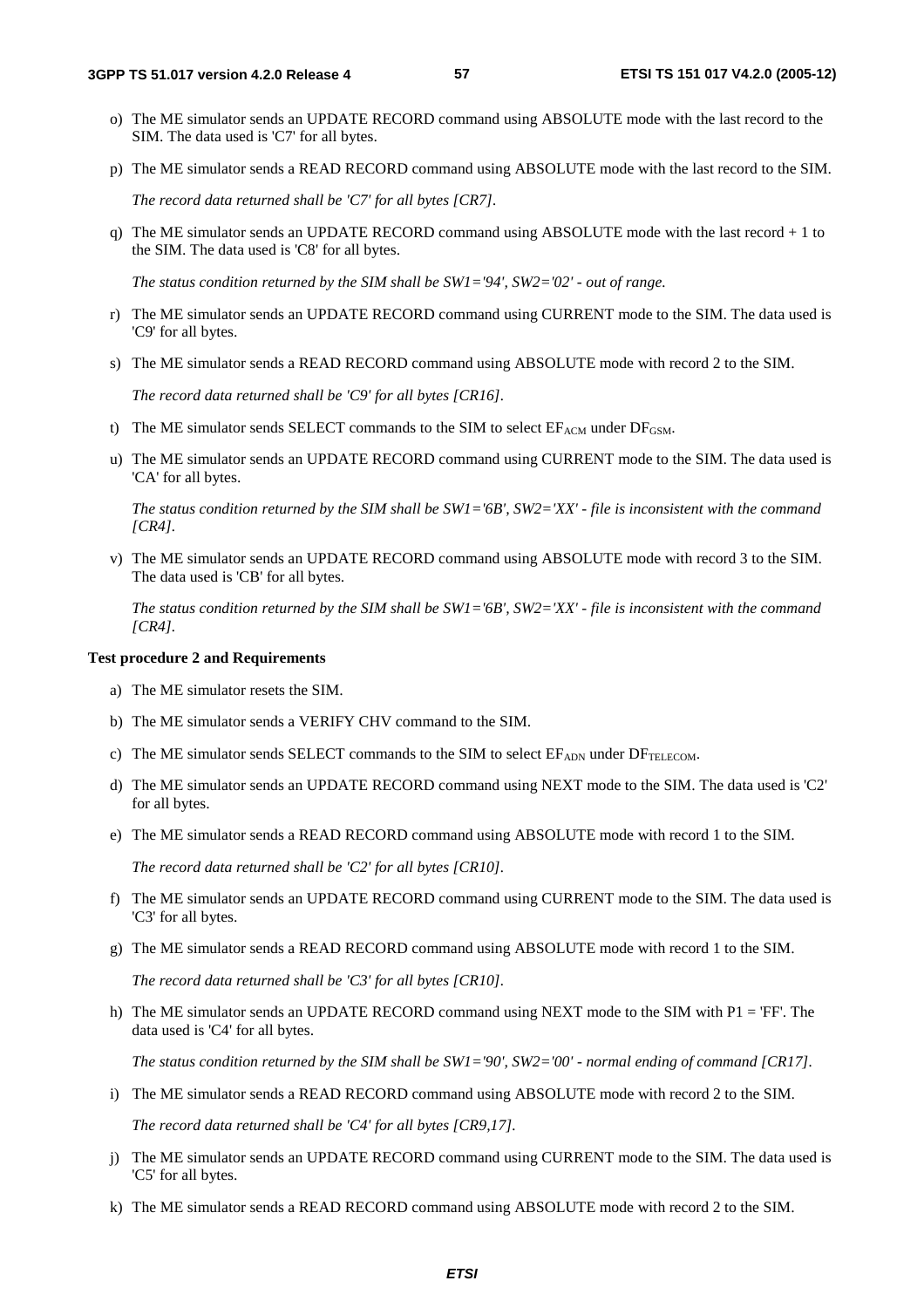*The record data returned shall be 'C5' for all bytes [CR9].* 

- l) The ME simulator sends a SELECT command to the SIM to select  $EF_{ADN}$ .
- m) The ME simulator sends an UPDATE RECORD command using PREVIOUS mode to the SIM. The data used is 'C6' for all bytes.
- n) The ME simulator sends a READ RECORD command using ABSOLUTE mode with the last record to the SIM.

*The record data returned shall be 'C6' for all bytes [CR13].* 

o) The ME simulator sends an UPDATE RECORD command using NEXT mode to the SIM. The data used is 'C7' for all bytes.

*The status condition returned by the SIM shall be SW1='94', SW2='02' - out of range [CR11].* 

- p) The ME simulator sends an UPDATE RECORD command using CURRENT mode to the SIM. The data used is 'C8' for all bytes.
- q) The ME simulator sends a READ RECORD command using ABSOLUTE mode with the last record to the SIM.

*The record data returned shall be 'C8' for all bytes [CR16].* 

r) The ME simulator sends an UPDATE RECORD command using PREVIOUS mode with  $P1 = 'FF'$  to the SIM. The data used is 'C9' for all bytes.

*The status condition returned by the SIM shall be SW1='90', SW2='00' - normal ending of command [CR17].* 

s) The ME simulator sends a READ RECORD command using ABSOLUTE mode with the second last record to the SIM.

*The record data returned shall be 'C9' for all bytes [CR12,17].* 

- t) The ME simulator sends a SELECT command to the SIM to select  $EF_{ADN}$ .
- u) The ME simulator sends an UPDATE RECORD command using NEXT mode to the SIM. The data used is 'CA' for all bytes.
- v) The ME simulator sends an UPDATE RECORD command using PREVIOUS mode to the SIM. The data used is 'CB' for all bytes.

*The status condition returned by the SIM shall be SW1='94', SW2='02' - out of range [CR13].* 

- w) The ME simulator sends an UPDATE RECORD command using CURRENT mode to the SIM. The data used is 'CC' for all bytes.
- x) The ME simulator sends a READ RECORD command using ABSOLUTE mode with record 1 to the SIM.

*The record data returned shall be 'CC' for all bytes [CR16].* 

- y) The ME simulator sends SELECT commands to the SIM to select  $EF_{ACM}$  under  $DF_{GSM}$ .
- z) The ME simulator sends an UPDATE RECORD command using PREVIOUS mode to the SIM. The data used is 'CD' for all bytes.
- aa) The ME simulator sends a READ RECORD command using ABSOLUTE mode with the first record (record 1) to the SIM.

*The record data returned shall be 'CD' for all bytes [CR15].* 

ab) The ME simulator sends an UPDATE RECORD command using NEXT mode to the SIM. The data used is 'C2' for all bytes.

 *The status condition returned by the SIM shall be SW1='6B', SW2='XX' - file is inconsistent with the command [CR4].*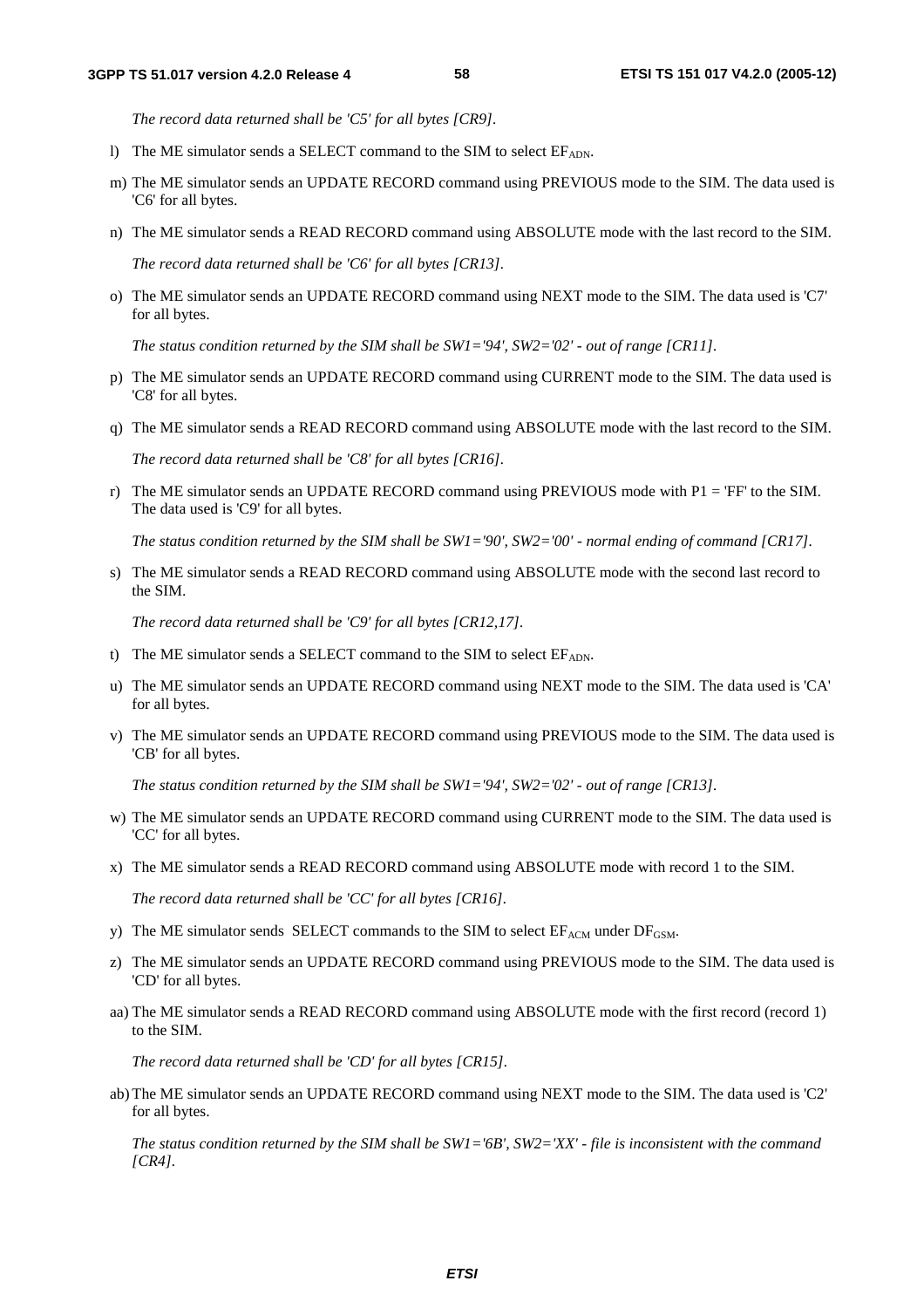# 6.6.2.7 SEEK command

# 6.6.2.7.1 Definition and applicability

It shall be mandatory for all cards complying with 3GPP TS 51.011 [1] to support all functions described therein.

# 6.6.2.7.2 Conformance requirement

- CR1: The SEEK function shall search through the current linear fixed EF to find a record starting with the given pattern.
- CR2: The function shall accept as an input, the type and mode, pattern and length of pattern.
- CR3: The SEEK function shall support both type 1 and type 2.
- CR4: For a type 2 SEEK, the function shall output the record number.
- CR5: The SEEK function shall support the following modes:
	- a) from the beginning forwards;
	- b) from the end backwards;
	- c) from the next location forwards;
	- d) from the previous location backwards.
- CR6: The function shall only be performed if the READ access condition for the current EF is satisfied. CR7: If the parameter P3 indicates a pattern-length greater than the record length, the SIM shall send the status information 'incorrect parameter P3'.
- CR8: The SIM shall be able to accept any pattern length from 1 to 16 bytes inclusive.

CR9: For a SEEK function of next location forwards, if the record pointer has not been previously set within the selected linear fixed EF, the search begins with the **first** record.

- CR10: For a SEEK function of previous location backwards, if the record pointer has not been previously set within the selected linear fixed EF, the search begins with the **last** record.
- CR11: After a successful SEEK function, the record pointer shall be set to the record in which the pattern was found.
- CR12: The record pointer shall not be changed by an unsuccessful SEEK function.

Reference: 3GPP TS 51.011 [1], subclause 9.2.7.

Test Group Reference (TGR): TGR\_SIM\_FN.

Test Procedure Reference (TPR): TPR\_SIM\_FN\_SEEK.

# 6.6.2.7.3 Test purpose

To verify that the SEEK function conforms to the above requirements for the different modes available.

# 6.6.2.7.4 Method of test

## **Initial conditions**

- 1) The SIM is connected to an ME simulator.
- 2) The records in  $EF_{ADN}$  contain the following data for the first 16 bytes:
	- record 1: 'A0 A1 A2 11 12 13 14 15 16 17 18 19 1A 1B 1C 1D'.
	- record 2: 'A0 A1 A2 21 22 23 24 25 26 27 28 29 2A 2B 2C 2D'.
	- The data for the remainder of these two records and for all other records is 'FF'.

## **Test procedure**

- a) The ME simulator resets the SIM.
- b) The ME simulator sends SELECT commands to the SIM to select  $E_{\text{ADN}}$  under  $DF_{\text{TELECOM}}$ .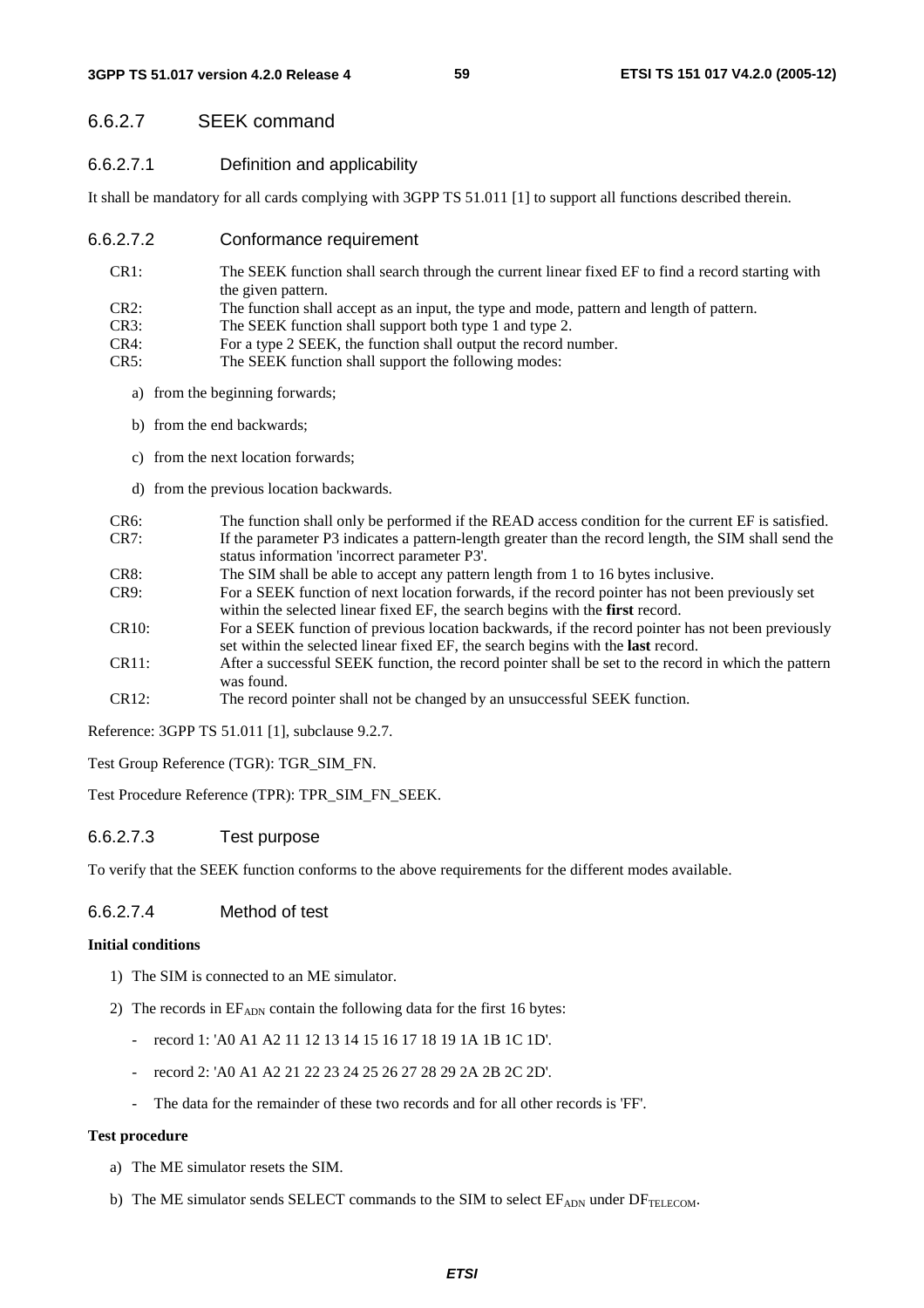c) The ME simulator sends a type 1 SEEK command using the 'from the beginning forwards' mode, a patternlength of 1, and pattern 'A0' to the SIM.

*The status condition returned by the SIM shall be SW1='98', SW2='04' - access condition not fulfilled [CR6].* 

- d) The ME simulator sends a VERIFY CHV command to the SIM.
- e) The ME simulator sends a type 1 SEEK command using the 'from the beginning forwards' mode, a patternlength of 1, and pattern 'A0' to the SIM.

*The status condition returned by the SIM shall be SW1='90', SW2='00' - normal ending of command [CR1-3,6].* 

- f) The ME simulator sends SELECT commands to the SIM to select  $E_{\text{ADN}}$  under  $DF_{\text{TELECOM}}$ .
- g) The ME simulator sends a type 2 SEEK command using the 'from the beginning forwards' mode, a patternlength of 1, and pattern 'A0' to the SIM.

*The status condition returned by the SIM shall be SW1='9F', SW2='01' [CR1-3,8].* 

h) The ME simulator sends a GET RESPONSE command to the SIM.

 *The response data shall be '01' indicating that the first record has been found [CR4].* 

- i) The ME simulator sends a type 2 SEEK command using the 'from the beginning forwards' mode, a patternlength of 3, and pattern 'A0 A1 A2' to the SIM.
- j) The ME simulator sends a GET RESPONSE command to the SIM.

 *The response data shall be '01' indicating that the first record has been found [CR5a].* 

- k) The ME simulator sends a type 2 SEEK command using the 'from the end backwards' mode, a pattern-length of 3, and pattern 'A0 A1 A2' to the SIM.
- l) The ME simulator sends a GET RESPONSE command to the SIM.

 *The response data shall be '02' indicating that the second record has been found [CR5b].* 

m) The ME simulator sends a type 2 SEEK command using the 'from the previous location backwards' mode, a pattern-length of 16, and the following pattern to the SIM:

'A0 A1 A2 11 12 13 14 15 16 17 18 19 1A 1B 1C 1D'

*The status condition returned by the SIM shall be SW1='9F', SW2='01' [CR8].* 

n) The ME simulator sends a GET RESPONSE command to the SIM.

 *The response data shall be '01' indicating that the first record has been found [CR5d].* 

- o) The ME simulator sends a type 2 SEEK command using the 'from the next location forwards' mode, a patternlength of 3, and pattern 'A0 A1 A2' to the SIM.
- p) The ME simulator sends a GET RESPONSE command to the SIM.

 *The response data shall be '02' indicating that the second record has been found [CR5c].* 

- q) The ME simulator sends a SELECT command to the SIM to select  $EF_{ADN}$  again.
- r) The ME simulator sends a type 2 SEEK command using the 'from the next location forwards' mode, a patternlength of 3, and pattern 'A0 A1 A2' to the SIM.
- s) The ME simulator sends a GET RESPONSE command to the SIM to retrieve the single byte of response data.

 *The response data shall be '01' indicating that the first record has been found [CR9].* 

- t) The ME simulator sends a SELECT command to the SIM to select  $EF_{ADN}$  again.
- u) The ME simulator sends a type 2 SEEK command using the 'from the previous location backwards' mode, a pattern-length of 3, and pattern 'A0 A1 A2' to the SIM.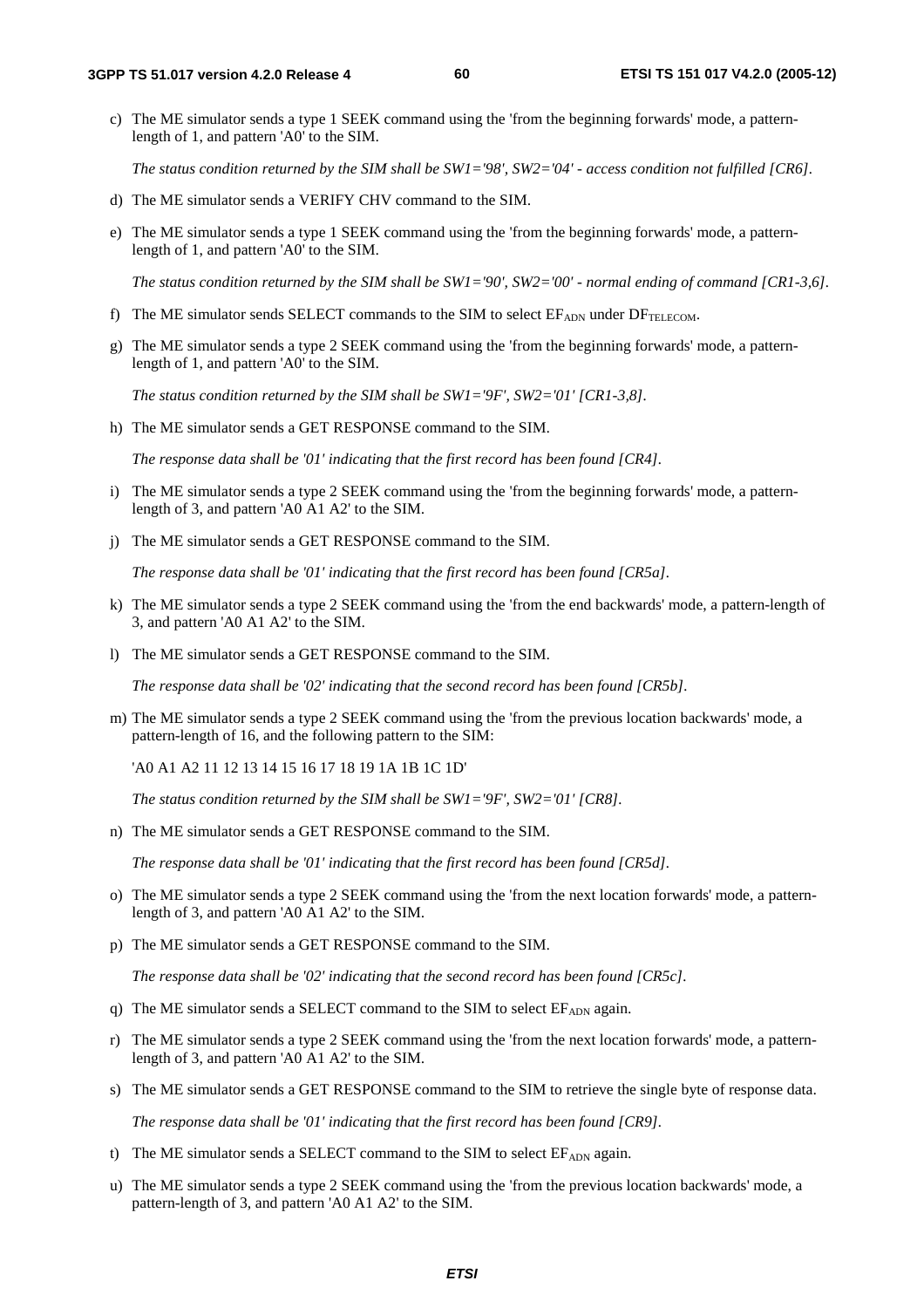v) The ME simulator sends a GET RESPONSE command to the SIM.

 *The response data shall be '02' indicating that the second record has been found [CR10].* 

w) The ME simulator sends a READ RECORD command using CURRENT mode to the SIM.

*The record data returned shall be that of the second record in*  $EF_{ADN}$  *[CR11].* 

x) The ME simulator sends a type 2 SEEK command using the 'from the beginning forwards' mode, a patternlength of 5, and pattern 'A1 A2 11 12 13' to the SIM.

The status condition returned by the SIM shall be SW1='94', SW2='04' - pattern not found [CR1].

y) The ME simulator sends a READ RECORD command using CURRENT mode to the SIM.

The record data returned shall be that of the second record in  $EF_{ADN}$  [CR12].

- z) The ME simulator sends SELECT commands to the SIM to select  $EF_{\text{ADN}}$  under  $DF_{\text{TELECOM}}$ .
- aa) The ME simulator sends a type 2 SEEK command using the 'from the beginning forwards' mode, a patternlength of one more than the record size of  $E_{ADN}$ , and 'FF' for all pattern bytes to the SIM.

 *The status condition returned by the SIM shall be SW1='67', SW2='XX' - incorrect parameter P3 [CR7]*

## 6.6.2.8 INCREASE command

#### 6.6.2.8.1 Definition and applicability

It shall be mandatory for all cards complying with 3GPP TS 51.011 [1] and containing  $EF_{ACM}$  and  $EF_{ACMMAX}$  to support all functions described therein.

| 6.6.2.8.2 | Conformance requirement                                                                                                                                            |
|-----------|--------------------------------------------------------------------------------------------------------------------------------------------------------------------|
| CR1:      | This function shall add the value given to the value of the last increased/updated record of the<br>current cyclic EF and store the result into the oldest record. |
| CR2:      | The record pointer shall be set to this record and this record becomes the first record.                                                                           |
| CR3:      | The function shall only be used if the INCREASE access condition is fulfilled.                                                                                     |
| CR4:      | The function shall accept as an input, the value to be added.                                                                                                      |
| CR5:      | The function shall output the value of the increased record and the value which has been added.                                                                    |
| CR6:      | The SIM shall not perform the INCREASE if the result would exceed the maximum value of the                                                                         |
|           | record (represented by all bytes set to 'FF).                                                                                                                      |

Reference: 3GPP TS 51.011 [1], subclause 9.2.8.

Test Group Reference (TGR): TGR\_SIM\_FN.

Test Procedure Reference (TPR): TPR\_SIM\_FN\_INC.

#### 6.6.2.8.3 Test purpose

To verify that the INCREASE function conforms to the above requirements.

## 6.6.2.8.4 Method of test

#### **Initial conditions**

- 1) The SIM is connected to an ME simulator.
- 2) Each record in  $EF_{ACM}$  contains the data '00 00 01'.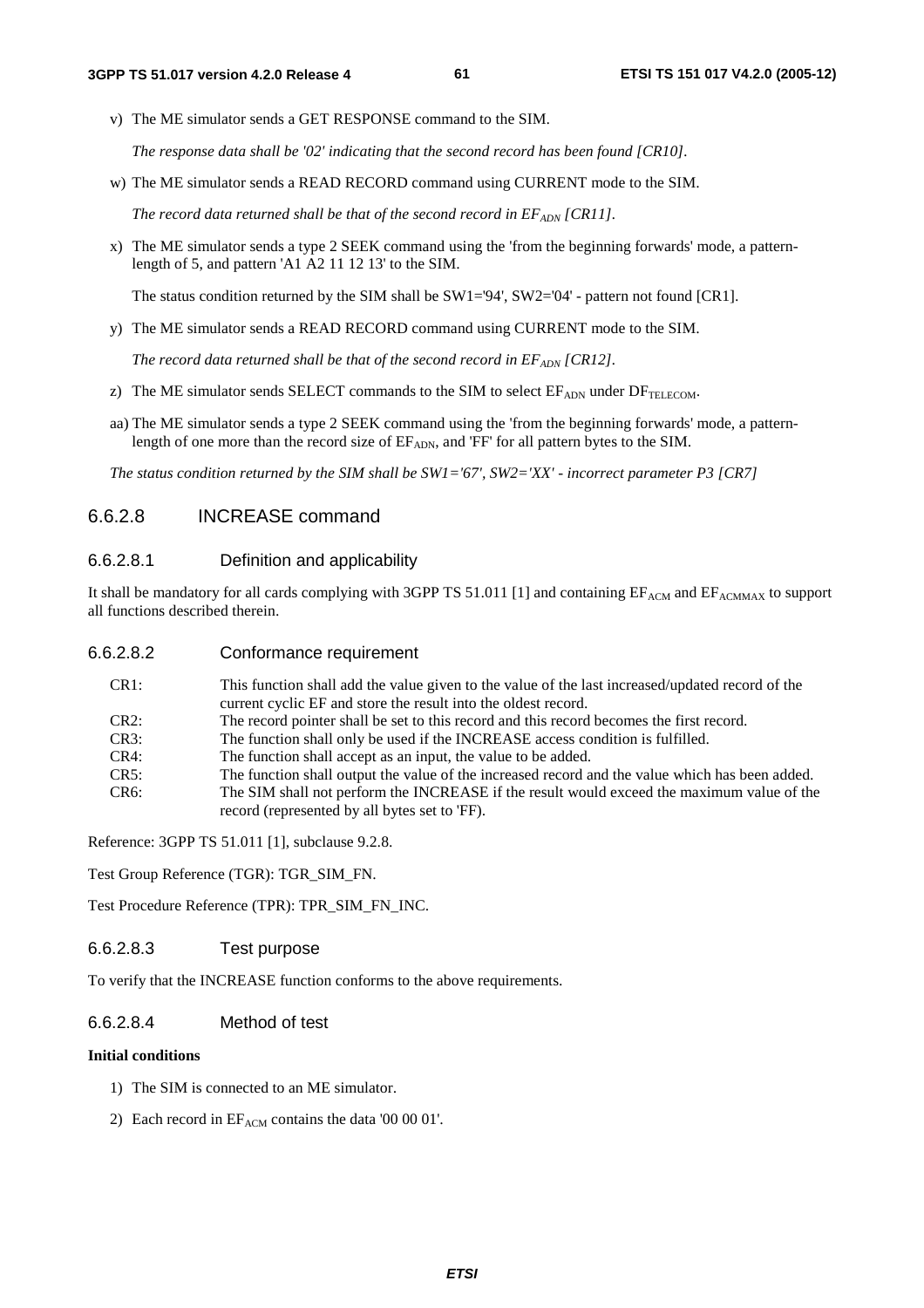#### **Test procedure**

- a) The ME simulator resets the SIM.
- b) The ME simulator sends SELECT commands to the SIM to select  $EF_{ACM}$  under  $DF_{GSM}$ .
- c) The ME simulator sends an INCREASE command with value '00 00 02' to the SIM.

 *The status condition returned by the SIM shall be SW1='98', SW2='04' - access condition not fulfilled [CR3].* 

- d) The ME simulator sends a VERIFY CHV command to the SIM.
- e) The ME simulator sends an INCREASE command with value '00 00 03' to the SIM.

*The status condition returned by the SIM shall be SW1='9F', SW2='06' [CR4].* 

f) The ME simulator sends a GET RESPONSE command to the SIM.

 *The response data shall be '00 00 04 00 00 03' [CR1,5].* 

- g) The ME simulator sends an INCREASE command with value '01 02 00' to the SIM.
- h) The ME simulator sends a GET RESPONSE command to the SIM.

 *The response data shall be '01 02 04 01 02 00' [CR1].* 

- i) The ME simulator sends a READ RECORD command using ABSOLUTE mode with record 1 to the SIM.  *The data read shall be '01 02 04' [CR2].*
- j) The ME simulator sends an INCREASE command with value ' FF 00 00' to the SIM.

 *The status condition returned by the SIM shall be SW1='98', SW2='50' - increase cannot be performed - Max value reached [CR6].* 

- k) The ME simulator sends an INCREASE command with value '00 FF FD' to the SIM.
- l) The ME simulator sends a GET RESPONSE command to the SIM.

 *The response data shall be '02 02 01 00 FF FD' [CR5].* 

## 6.6.2.9 VERIFY CHV command

#### 6.6.2.9.1 Definition and applicability

It shall be mandatory for all cards complying with 3GPP TS 51.011 [1] to support all functions described therein.

#### 6.6.2.9.2 Conformance requirement

decremented.

| CR1: | This function shall verify the CHV presented by comparing it with the one stored in the SIM. |
|------|----------------------------------------------------------------------------------------------|
| CR2: | The function shall accept as input, an indication of CHV1/CHV2 and the CHV.                  |
| CR3: | The verification process shall be subject to the following conditions being fulfilled:       |

- a) CHV is not disabled;
- b) CHV is not blocked.
- CR4: If the access condition for a function to be performed on a file is CHV1 or CHV2, then a successful verification of the relevant CHV shall be required prior to the use of the function on this file unless the CHV is disabled. CR5: If the CHV presented is correct, the number of remaining CHV attempts for that CHV shall be reset to its initial value 3. CR6: If the CHV presented is false, the number of remaining CHV attempts for that CHV shall be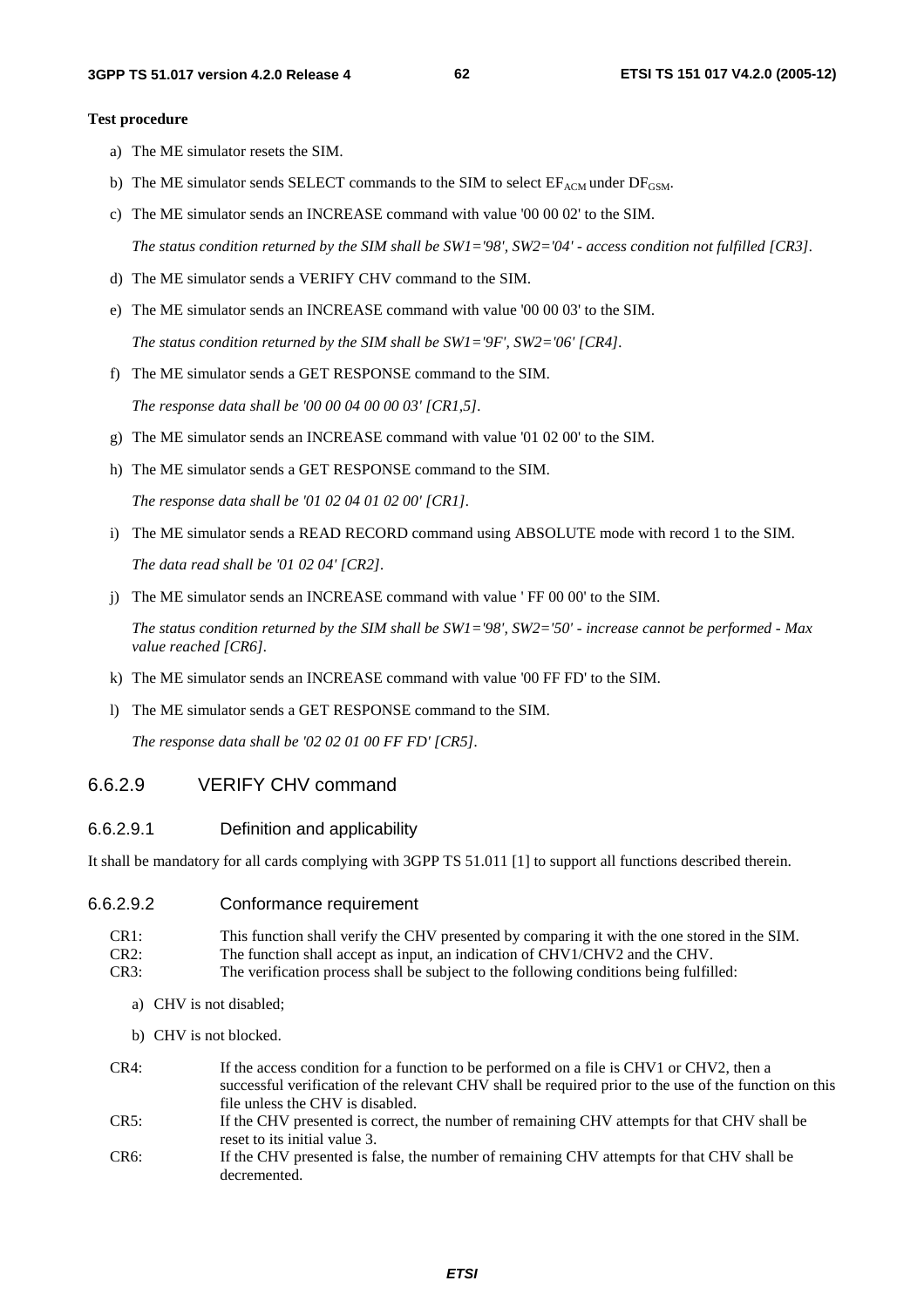CR7: After 3 consecutive false CHV attempts, not necessarily in the same card session, the respective CHV shall be blocked and the access condition never fulfilled until the UNBLOCK CHV function has been successfully performed on the respective CHV.

Reference: 3GPP TS 51.011 [1], subclause 9.2.9.

Test Group Reference (TGR): TGR\_SIM\_FN.

Test Procedure Reference (TPR): TPR\_SIM\_FN\_VERCHV.

#### 6.6.2.9.3 Test purpose

To verify that the VERIFY CHV function conforms to the above requirements.

NOTE: This function is only tested for CHV1. It is assumed that if the function operates correctly for CHV1, it will also operate correctly for CHV2 or other CHV.

#### 6.6.2.9.4 Method of test

#### **Initial conditions**

- 1) The SIM is connected to an ME simulator.
- 2) CHV1 on the SIM is set to '00000000'.

#### **Test procedure**

- a) The ME simulator resets the SIM.
- b) The ME simulator sends SELECT commands to the SIM to select  $EF_{Kc}$  under  $DF_{GSM}$ .
- c) The ME simulator sends a READ BINARY command using a length of 2 bytes to the SIM.

 *The status condition returned by the SIM shall be SW1='98', SW2='04' - access condition not fulfilled [CR4].* 

d) The ME simulator sends a VERIFY CHV command to the SIM.

 *The status condition returned by the SIM shall be SW1='90', SW2='00' - normal ending of command [CR1,2].* 

e) The ME simulator sends a READ BINARY command using a length of 2 bytes to the SIM.

 *The status condition returned by the SIM shall be SW1='90', SW2='00' - normal ending of command [CR4].* 

f) The ME simulator sends a VERIFY CHV command with **incorrect** CHV1 to the SIM.

 *The status condition returned by the SIM shall be SW1='98', SW2='04' -unsuccessful CHV verification, at least one attempt left.* 

g) The ME simulator sends a STATUS command to the SIM.

 *The following shall be true of the response data [CR6]:* 

- *Bits 1 through 4 of byte 19 shall indicate two VERIFY CHV1 attempts remaining.*
- h) The ME simulator sends a VERIFY CHV command to the SIM.
- i) The ME simulator sends a STATUS command to the SIM.

 *The following shall be true of the response data [CR5]:* 

 *- Bits 1 through 4 of byte 19 shall indicate three VERIFY CHV1 attempts remaining.*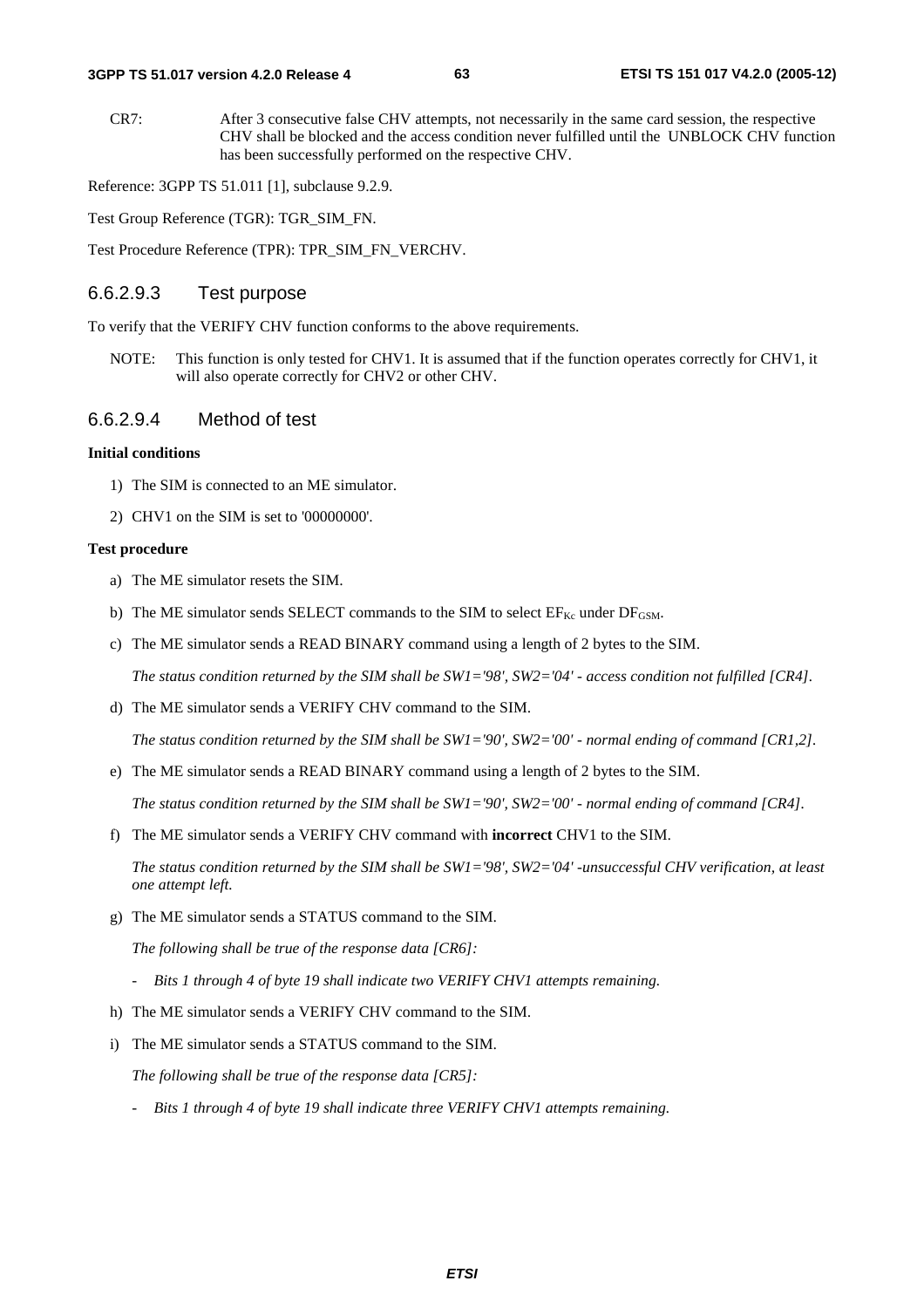j) The ME simulator sends a VERIFY CHV command with **incorrect** CHV1 to the SIM.

 *The status condition returned by the SIM shall be SW1='98', SW2='04' -unsuccessful CHV verification, at least one attempt left.* 

k) The ME simulator sends a VERIFY CHV command with **incorrect** CHV1 to the SIM.

 *The status condition returned by the SIM shall be SW1='98', SW2='04' -unsuccessful CHV verification, at least one attempt left.* 

- l) The ME simulator resets the SIM.
- m) The ME simulator sends a VERIFY CHV command with **incorrect** CHV1 to the SIM.

 *The status condition returned by the SIM shall be SW1='98', SW2='40' - unsuccessful CHV verification, no attempt left[CR7].* 

- n) The ME simulator resets the SIM.
- o) The ME simulator sends a VERIFY CHV command to the SIM.

 *The status condition returned by the SIM shall be SW1='98', SW2='40' - CHV blocked [CR3b,7].* 

- p) The ME simulator sends SELECT commands to the SIM to select  $EF_{Kc}$  under  $DF_{GSM}$ .
- q) The ME simulator sends a READ BINARY command using a length of 2 bytes to the SIM.

 *The status condition returned by the SIM shall be SW1='98', SW2='04' - CHV blocked [CR7].* 

r) The ME simulator sends an UNBLOCK CHV command to the SIM.

 *The status condition returned by the SIM shall be SW1='90', SW2='00' - normal ending of command [CR7].* 

- s) The ME simulator sends a DISABLE CHV command to the SIM.
- t) The ME simulator resets the SIM.
- u) The ME simulator sends SELECT commands to the SIM to select  $EF_{Kc}$  under  $DF_{GSM}$ .
- v) The ME simulator sends a READ BINARY command using a length of 2 bytes to the SIM.

 *The status condition returned by the SIM shall be SW1='90', SW2='00' - normal ending of command [CR4].* 

w) The ME simulator sends a VERIFY CHV command to the SIM.

 *The status condition returned by the SIM shall be SW1='98', SW2='08' - in contradiction with CHV status [CR3].* 

# 6.6.2.10 CHANGE CHV command

## 6.6.2.10.1 Definition and applicability

It shall be mandatory for all cards complying with 3GPP TS 51.011 [1] to support all functions described therein.

## 6.6.2.10.2 Conformance requirement

- CR1: This function shall assign a new value to the relevant CHV, subject to the following conditions being fulfilled:
	- a) CHV is not disabled;
	- b) CHV is not blocked.
- CR2: The function shall accept as input, an indication of CHV1/CHV2 and the old and new CHV. CR3: If the old CHV presented is correct, the number of remaining CHV attempts for that CHV shall be reset to its initial value 3 and the new value for the CHV shall become valid.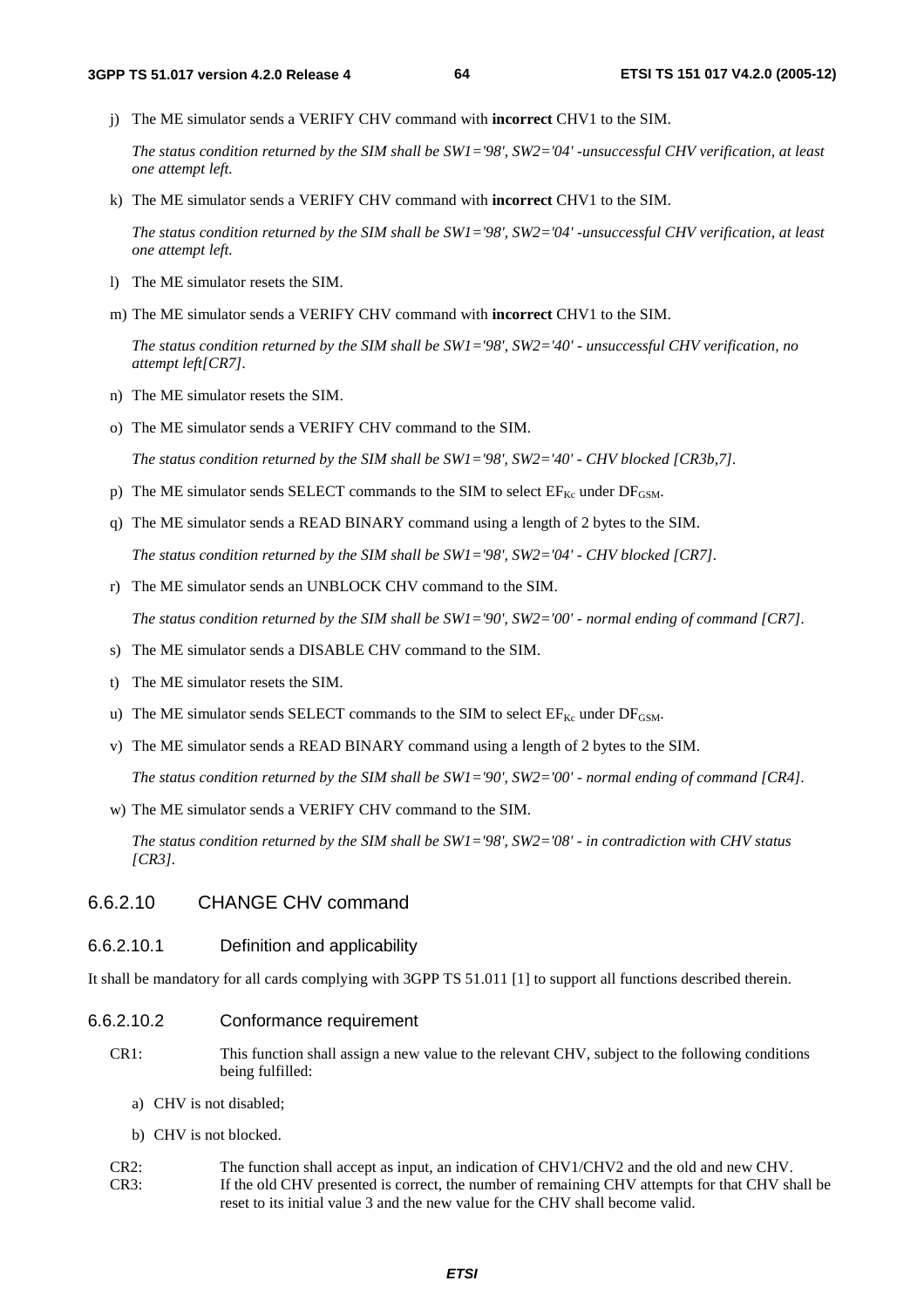CR4: If the old CHV presented is false, the number of remaining CHV attempts for that CHV shall be decremented and the value of the CHV shall remain unchanged. CR5: After 3 consecutive false CHV presentations, not necessarily in the same card session, the respective CHV shall be blocked and the access condition never fulfilled until the UNBLOCK CHV function has been successfully performed on the respective CHV.

Reference: 3GPP TS 51.011 [1], subclause 9.2.10.

Test Group Reference (TGR): TGR\_SIM\_FN.

Test Procedure Reference (TPR): TPR\_SIM\_FN\_CHCHV.

## 6.6.2.10.3 Test purpose

To verify that the CHANGE CHV function conforms to the above requirements.

NOTE: This function is only tested for CHV1. It is assumed that if the function operates correctly for CHV1, it will also operate correctly for CHV2 or other CHV.

#### 6.6.2.10.4 Method of test

#### **Initial conditions**

- 1) The SIM is connected to an ME simulator.
- 2) CHV1 on the SIM is set to '00000000'.

#### **Test procedure**

- a) The ME simulator resets the SIM.
- b) The ME simulator sends a CHANGE CHV command with an **incorrect** old CHV1 of '11111111' and new CHV1 of '33333333' to the SIM.

 *The status condition returned by the SIM shall be SW1='98', SW2='04' - unsuccessful CHV verification, at least one attempt left.* 

c) The ME simulator sends a STATUS command to the SIM.

 *The following shall be true of the response data [CR4]:* 

- *Bits 1 through 4 of byte 19 shall indicate two VERIFY CHV1 attempts remaining.*
- d) The ME simulator sends a CHANGE CHV command with an old CHV1 of '00000000' and new CHV1 of '33333333' to the SIM.

 *The status condition returned by the SIM shall be SW1='90', SW2='00' - normal ending of command [CR2].* 

e) The ME simulator sends a STATUS command to the SIM.

 *The following shall be true of the response data [CR3]:* 

- *Bits 1 through 4 of byte 19 shall indicate three VERIFY CHV1 attempts remaining.*
- f) The ME simulator sends a CHANGE CHV command with an **incorrect** old CHV1 of '00000000' and new CHV1 of '55555555' to the SIM.

 *The status condition returned by the SIM shall be SW1='98', SW2='04' - unsuccessful CHV verification, at least one attempt left.*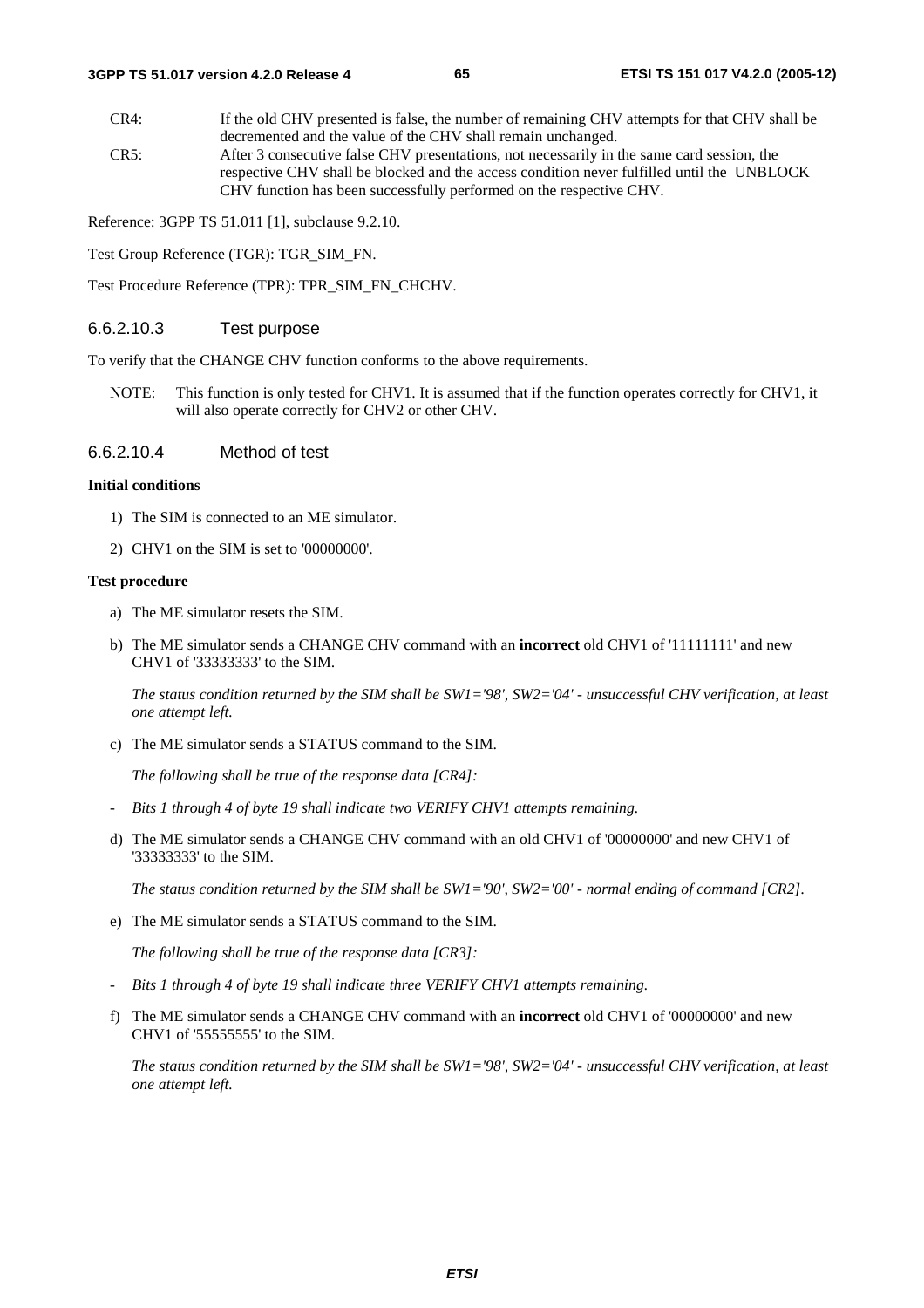g) The ME simulator sends a CHANGE CHV command with an **incorrect** old CHV1 of '55555555' and new CHV1 of '33333333' to the SIM.

 *The status condition returned by the SIM shall be SW1='98', SW2='04' - unsuccessful CHV verification, at least one attempt left.* 

- h) The ME simulator resets the SIM.
- i) The ME simulator sends a CHANGE CHV command with an **incorrect** old CHV1 of '00000000' and new CHV1 of '55555555' to the SIM.

 *The status condition returned by the SIM shall be SW1='98', SW2='40' - unsuccessful CHV verification, no attempt left [CR5].* 

- j) The ME simulator resets the SIM.
- k) The ME simulator sends a CHANGE CHV command with an old CHV1 of '33333333' and new CHV1 of '55555555' to the SIM.

 *The status condition returned by the SIM shall be SW1='98', SW2='40' - CHV blocked [CR1b,5].* 

l) The ME simulator sends an UNBLOCK CHV command with new CHV1 of '55555555' to the SIM.

 *The status condition returned by the SIM shall be SW1='90', SW2='00' - normal ending of command [CR5].* 

- m) The ME simulator sends a DISABLE CHV command to the SIM.
- n) The ME simulator resets the SIM.
- o) The ME simulator sends a CHANGE CHV command with an old CHV1 '55555555' and new CHV1 of '77777777' to the SIM.

 *The status condition returned by the SIM shall be SW1='98', SW2='08' - in contradiction with CHV status [CR1a].* 

p) The ME simulator sends an ENABLE CHV command to the SIM with CHV1 '55555555'.

 *The status condition returned by the SIM shall be SW1='90', SW2='00' - normal ending of command [CR1a].* 

# 6.6.2.11 DISABLE CHV command

## 6.6.2.11.1 Definition and applicability

It shall be mandatory for all cards complying with 3GPP TS 51.011 [1] to support all functions described therein.

| 6.6.2.11.2 | Conformance requirement |
|------------|-------------------------|
|            |                         |

| CR1:              | The successful execution of this function shall have the effect that files protected by CHV1 are |
|-------------------|--------------------------------------------------------------------------------------------------|
|                   | now accessible as if they were marked 'ALWAYS'.                                                  |
|                   |                                                                                                  |
| CR2:              | The function shall accept as input, CHV1.                                                        |
| CR3:              | This function shall not be executed by the SIM when CHV1 is already disabled or blocked.         |
| $CR4$ :           | If the CHV1 presented is correct, the number of remaining CHV1 attempts shall be reset to its    |
|                   | initial value 3 and CHV1 shall be disabled.                                                      |
| CR5:              | If the CHV1 presented is false, the number of remaining CHV1 attempts shall be decremented and   |
|                   | CHV1 shall remain enabled.                                                                       |
| CR <sub>6</sub> : | After 3 consecutive false CHV1 presentations, not necessarily in the same card session, CHV1     |
|                   | shall be blocked and the access condition never fulfilled until the UNBLOCK CHV function has     |
|                   | been successfully performed on CHV1.                                                             |

Reference: 3GPP TS 51.011 [1], subclause 9.2.11.

Test Group Reference (TGR): TGR\_SIM\_FN.

Test Procedure Reference (TPR): TPR\_SIM\_FN\_DISCHV.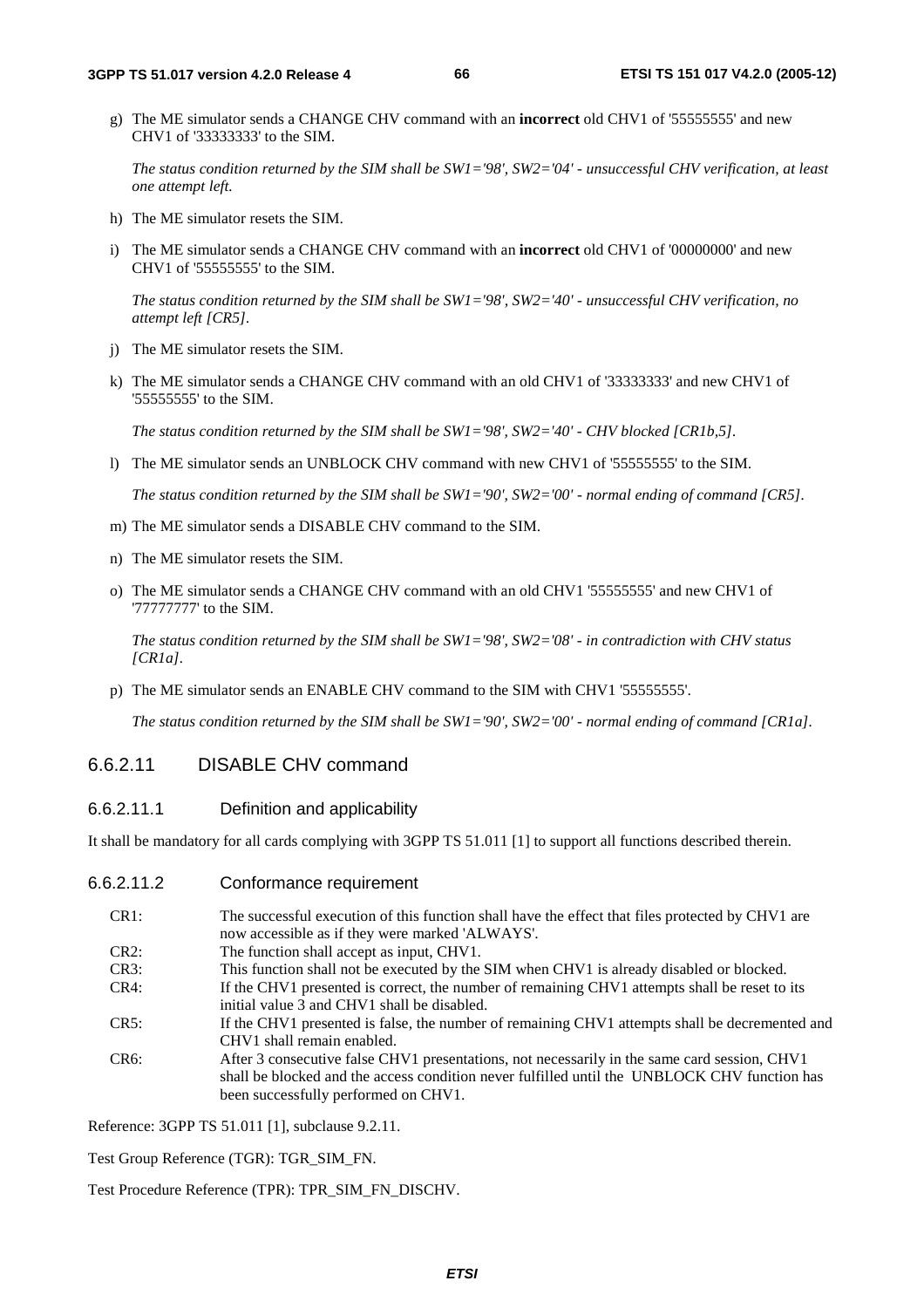## 6.6.2.11.3 Test purpose

To verify that the DISABLE CHV function conforms to the above requirements.

## 6.6.2.11.4 Method of test

#### **Initial conditions**

1) The SIM is connected to an ME simulator.

#### **Test procedure**

- a) The ME simulator resets the SIM.
- b) The ME simulator sends SELECT commands to the SIM to select  $EF_{\text{LOC}}$  under  $DF_{\text{GSM}}$ .
- c) The ME simulator sends a READ BINARY command using a length of 2 bytes to the SIM.

 *The status condition returned by the SIM shall be SW1='98', SW2='04' - access condition not fulfilled.* 

d) The ME simulator sends a DISABLE CHV command with **incorrect** CHV1 to the SIM.

 *The status condition returned by the SIM shall be SW1='98', SW2='04' - unsuccessful CHV verification, at least one attempt left [CR5].* 

e) The ME simulator sends a READ BINARY command using a length of 2 bytes to the SIM.

 *The status condition returned by the SIM shall be SW1='98', SW2='04' - access condition not fulfilled [CR5].* 

f) The ME simulator sends a STATUS command to the SIM.

 *The following shall be true of the response data [CR5]:* 

- *Bit 8 of byte 14 shall be 0 indicating that CHV1 is still enabled.*
- *Bits 1 through 4 of byte 19 shall indicate two VERIFY CHV1 attempts remaining.*
- g) The ME simulator sends a DISABLE CHV command to the SIM.

 *The status condition returned by the SIM shall be SW1='90', SW2='00' - normal ending of command [CR2].* 

h) The ME simulator sends a STATUS command to the SIM.

 *The following shall be true of the response data [CR4]:* 

- *Bit 8 of byte 14 shall be 1 indicating that CHV1 is now disabled.*
- *Bits 1 through 4 of byte 19 shall indicate three VERIFY CHV1 attempts remaining.*
- i) The ME simulator sends an ENABLE CHV command to the SIM.

 *The status condition returned by the SIM shall be SW1='90', SW2='00' - normal ending of command.* 

j) The ME simulator sends a READ BINARY command using a length of 2 bytes to the SIM.

 *The status condition returned by the SIM shall be SW1='90', SW2='00' - normal ending of command [CR1].* 

k) The ME simulator sends a DISABLE CHV command with **incorrect** CHV1 to the SIM.

 *The status condition returned by the SIM shall be SW1='98', SW2='04' - unsuccessful CHV verification, at least one attempt left.* 

l) The ME simulator sends a DISABLE CHV command with **incorrect** CHV1 to the SIM.

 *The status condition returned by the SIM shall be SW1='98', SW2='04' - unsuccessful CHV verification, at least one attempt left.* 

m) The ME simulator resets the SIM.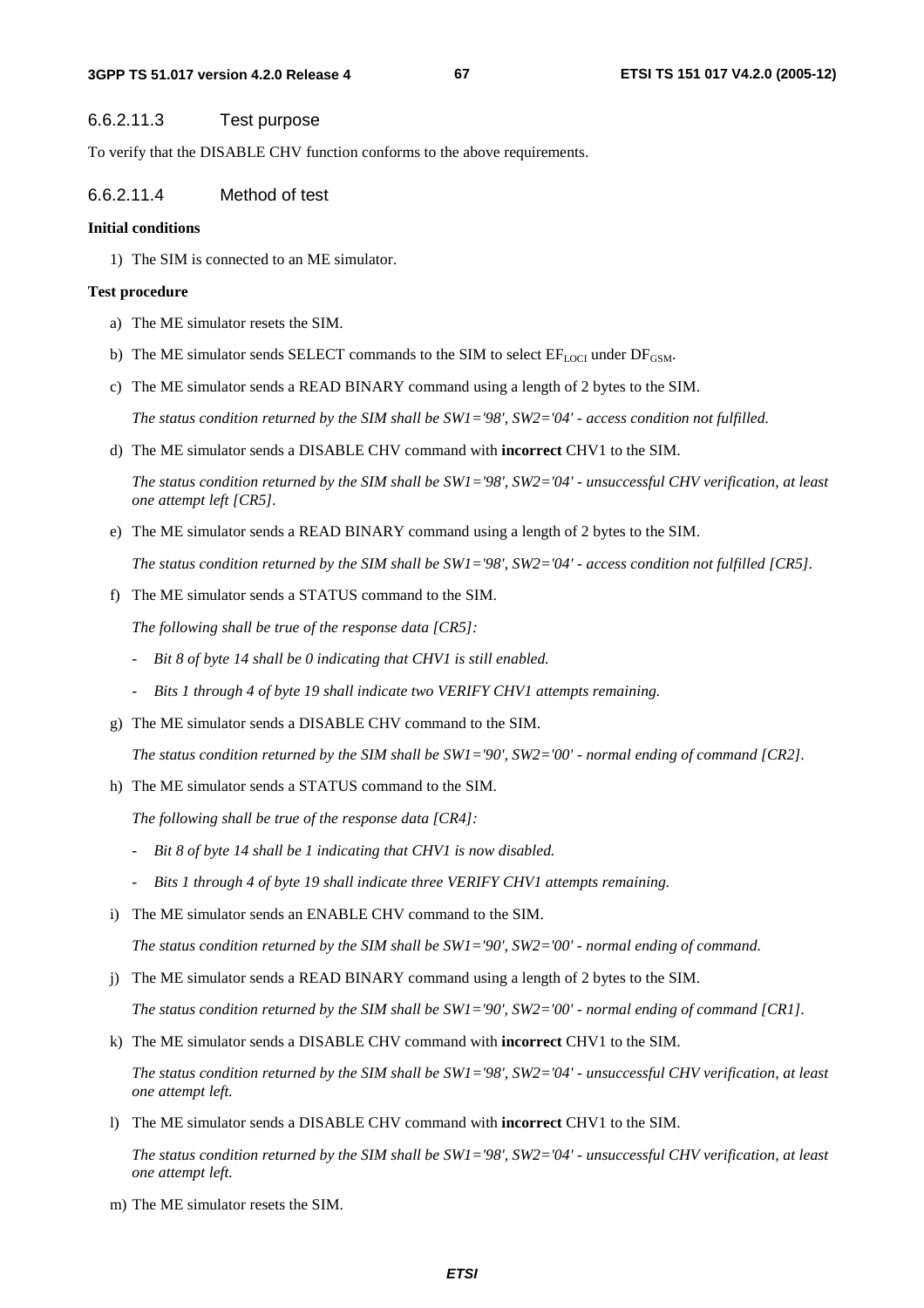n) The ME simulator sends a DISABLE CHV command with **incorrect** CHV1 to the SIM.

 *The status condition returned by the SIM shall be SW1='98', SW2='40' - unsuccessful CHV verification, no attempt left [CR6].* 

- o) The ME simulator resets the SIM.
- p) The ME simulator sends a DISABLE CHV command to the SIM.

 *The status condition returned by the SIM shall be SW1='98', SW2='40' - CHV blocked [CR3,6].* 

q) The ME simulator sends an UNBLOCK CHV command to the SIM.

 *The status condition returned by the SIM shall be SW1='90', SW2='00' - normal ending of command [CR6].* 

- r) The ME simulator sends a DISABLE CHV command to the SIM.
- s) The ME simulator sends a DISABLE CHV command to the SIM.

 *The status condition returned by the SIM shall be SW1='98', SW2='08' - in contradiction with CHV status [CR3].* 

## 6.6.2.12 ENABLE CHV command

### 6.6.2.12.1 Definition and applicability

It shall be mandatory for all cards complying with 3GPP TS 51.011 [1] to support all functions described therein.

6.6.2.12.2 Conformance requirement

| CR1:    | The successful execution of this function shall have the effect that files accessible as if they were<br>marked 'ALWAYS' due to CHV1 being disabled are now protected by CHV1.                                                       |
|---------|--------------------------------------------------------------------------------------------------------------------------------------------------------------------------------------------------------------------------------------|
| CR2:    | The function shall accept as input, CHV1.                                                                                                                                                                                            |
| CR3:    | This function shall not be executed by the SIM when CHV1 is already enabled or blocked.                                                                                                                                              |
| CR4:    | If the CHV1 presented is correct, the number of remaining CHV1 attempts shall be reset to its<br>initial value 3 and CHV1 shall be enabled.                                                                                          |
| CR5:    | If the CHV1 presented is false, the number of remaining CHV1 attempts shall be decremented and<br>CHV1 shall remain disabled.                                                                                                        |
| $CR6$ : | After 3 consecutive false CHV1 presentations, not necessarily in the same card session, CHV1<br>shall be blocked and the access condition never fulfilled until the UNBLOCK CHV function has<br>been successfully performed on CHV1. |

Reference: 3GPP TS 51.011 [1], subclause 9.2.12.

Test Group Reference (TGR): TGR\_SIM\_FN.

Test Procedure Reference (TPR): TPR\_SIM\_FN\_ENCHV.

## 6.6.2.12.3 Test purpose

To verify that the ENABLE CHV function conforms to the above requirements.

## 6.6.2.12.4 Method of test

#### **Initial conditions**

- 1) The SIM is connected to an ME simulator.
- 2) CHV1 on the SIM is disabled.

#### **Test procedure**

a) The ME simulator resets the SIM.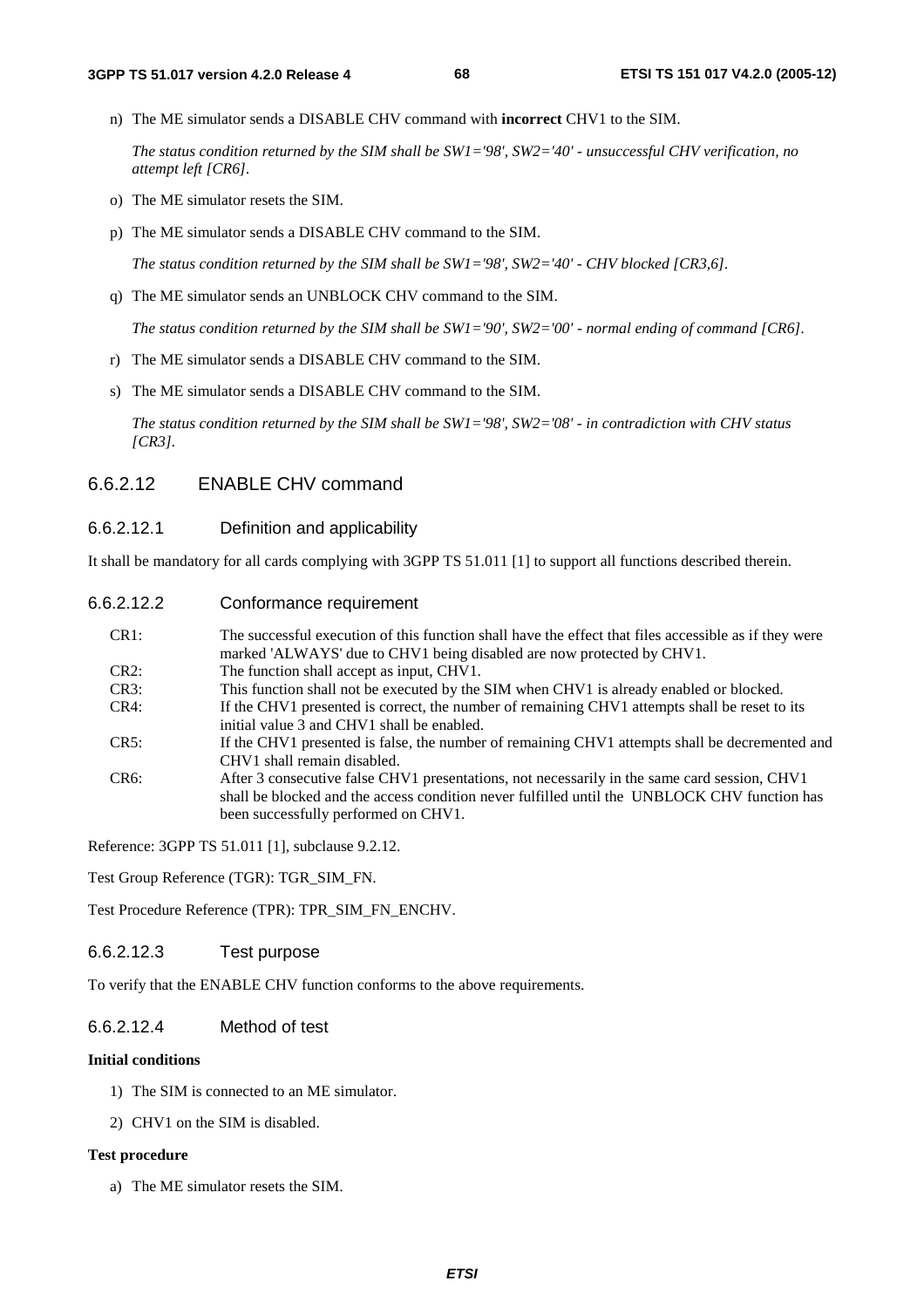- b) The ME simulator sends SELECT commands to the SIM to select  $EF_{\text{LOCI}}$  under  $DF_{\text{GSM}}$ .
- c) The ME simulator sends a READ BINARY command using a length of 2 bytes to the SIM.

 *The status condition returned by the SIM shall be SW1='90', SW2='00' - normal ending of command.* 

d) The ME simulator sends an ENABLE CHV command with **incorrect** CHV1 to the SIM.

 *The status condition returned by the SIM shall be SW1='98', SW2='04' - unsuccessful CHV verification, at least one attempt left.* 

e) The ME simulator sends a READ BINARY command using a length of 2 bytes to the SIM.

 *The status condition returned by the SIM shall be SW1='90', SW2='00' - access condition not fulfilled [CR1].* 

f) The ME simulator sends a STATUS command to the SIM.

 *The following shall be true of the response data [CR5]:* 

- *Bit 8 of byte 14 shall be 1 indicating that CHV1 is still disabled.*
- *Bits 1 through 4 of byte 19 shall indicate two VERIFY CHV1 attempts remaining.*
- g) The ME simulator sends an ENABLE CHV command to the SIM.

 *The status condition returned by the SIM shall be SW1='90', SW2='00' - normal ending of command [CR2].* 

h) The ME simulator sends a STATUS command to the SIM.

 *The following shall be true of the response data [CR4]:* 

- *Bit 8 of byte 14 shall be 0 indicating that CHV1 is now enabled.*
- *Bits 1 through 4 of byte 19 shall indicate three VERIFY CHV1 attempts remaining.*
- i) The ME simulator resets the SIM.
- j) The ME simulator sends SELECT commands to the SIM to select  $EF_{\text{LOCI}}$  under  $DF_{\text{GSM}}$ .
- k) The ME simulator sends a READ BINARY command using a length of 2 bytes to the SIM.

 *The status condition returned by the SIM shall be SW1='98', SW2='04' - access condition not fulfilled [CR1].* 

- l) The ME simulator sends a DISABLE CHV command to the SIM.
- m) The ME simulator sends an ENABLE CHV command with **incorrect** CHV1 to the SIM.

 *The status condition returned by the SIM shall be SW1='98', SW2='04' - unsuccessful CHV verification, at least one attempt left.* 

n) The ME simulator sends an ENABLE CHV command with **incorrect** CHV1 to the SIM.

 *The status condition returned by the SIM shall be SW1='98', SW2='04' - unsuccessful CHV verification, at least one attempt left.* 

- o) The ME simulator resets the SIM.
- p) The ME simulator sends an ENABLE CHV command with **incorrect** CHV1 to the SIM.

 *The status condition returned by the SIM shall be SW1='98', SW2='40' - unsuccessful CHV verification, no attempt left [CR6].* 

- q) The ME simulator resets the SIM.
- r) The ME simulator sends an ENABLE CHV command to the SIM.

 *The status condition returned by the SIM shall be SW1='98', SW2='40' orSW1='98', SW2='08' -CHV blocked [CR3,6].*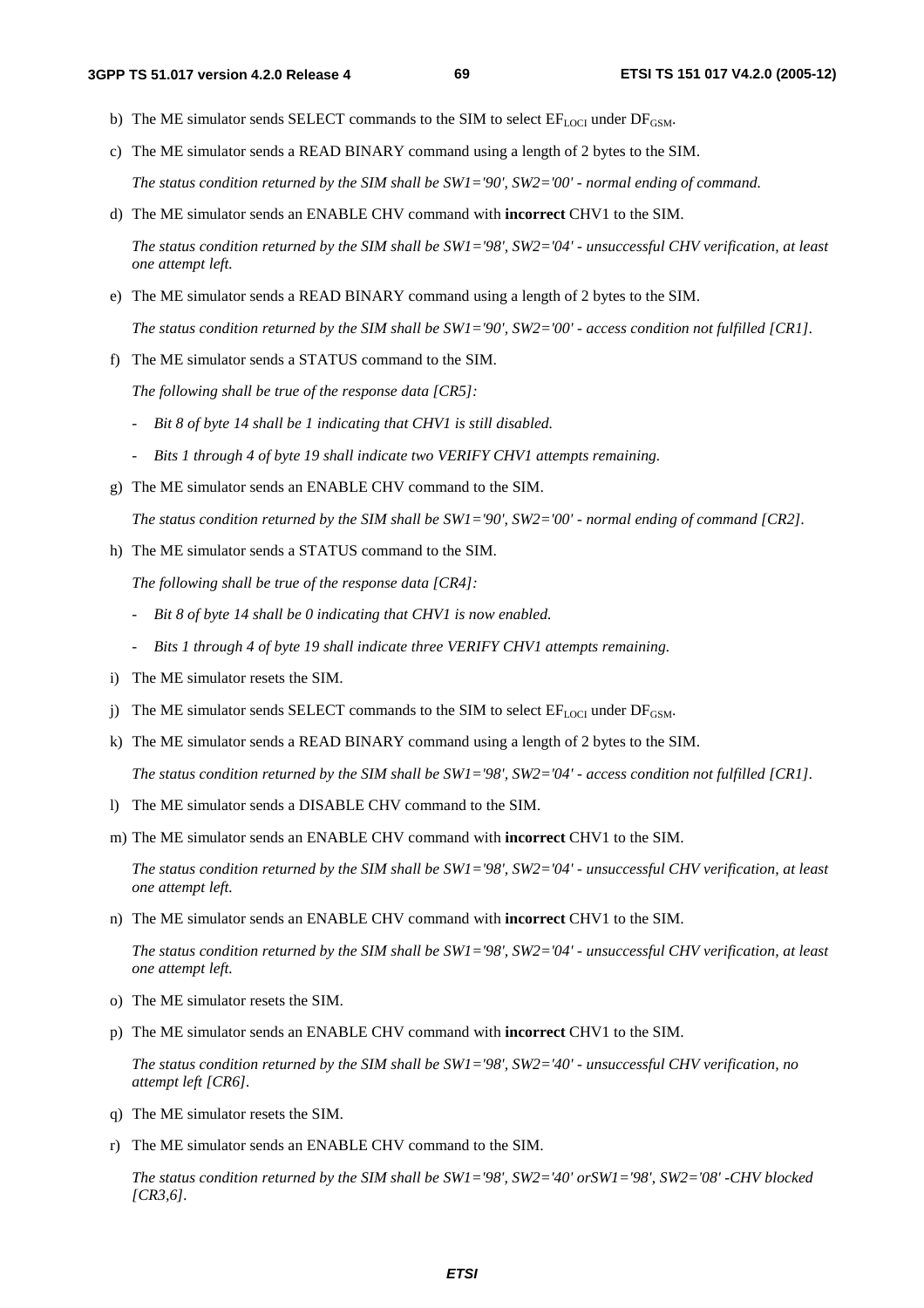s) The ME simulator sends an UNBLOCK CHV command to the SIM.

 *The status condition returned by the SIM shall be SW1='90', SW2='00' - normal ending of command [CR6].* 

t) The ME simulator sends ENABLE CHV command to the SIM.

 *The status condition returned by the SIM shall be SW1='98', SW2='08' - in contradiction with CHV status [CR3].*

## 6.6.2.13 UNBLOCK CHV command

#### 6.6.2.13.1 Definition and applicability

It shall be mandatory for all cards complying with 3GPP TS 51.011 [1] to support all functions described therein.

- CR1: This function shall unblock a CHV which has been blocked by 3 consecutive wrong CHV presentations.
- CR2: The function shall accept as input, an indication of CHV1/CHV2, the UNBLOCK CHV and the new CHV.
- CR3: This function shall be performed regardless of whether or not the relevant CHV is blocked. CR4: If the UNBLOCK CHV presented is correct, the new CHV value, presented together with the UNBLOCK CHV is stored in the relevant EFCHV, the number of remaining UNBLOCK CHV attempts for that UNBLOCK CHV is reset to its initial value 10 and the number of remaining CHV attempts for that CHV is reset to its initial value 3.
- CR5: After a successful unblocking attempt, the CHV shall be enabled, and the relevant access condition level satisfied.
- CR6: If the presented UNBLOCK CHV is false, the number of remaining UNBLOCK CHV attempts for that UNBLOCK CHV shall be decremented.
- CR7: After 10 consecutive false UNBLOCK CHV presentations, not necessarily in the same card session, the respective UNBLOCK CHV shall be blocked.
- CR8: A false UNBLOCK CHV shall have no effect on the status of the respective CHV itself.

Reference: 3GPP TS 51.011 [1], subclause 9.2.13.

Test Group Reference (TGR): TGR\_SIM\_FN.

Test Procedure Reference (TPR): TPR\_SIM\_FN\_UNCHV.

## 6.6.2.13.3 Test purpose

To verify that the UNBLOCK CHV function conforms to the above requirements.

- NOTE 1: CR1 is tested in subclauses 6.6.2.9, 6.6.2.10, 6.6.2.11 and 6.6.2.12.
- NOTE 2: This function is only tested for CHV1. It is assumed that if the function operates correctly for CHV1, it will also operate correctly for CHV2 or other CHV.

#### 6.6.2.13.4 Method of test

#### **Initial conditions**

1) The SIM is connected to an ME simulator.

#### **Test procedure 1**

- a) The ME simulator resets the SIM.
- b) The ME simulator sends SELECT commands to the SIM to select  $EF_{Kc}$  under  $DF_{GSM}$ .
- c) The ME simulator sends a VERIFY CHV command to the SIM.
- d) The ME simulator sends an UNBLOCK CHV command with **incorrect** UNBLOCK CHV1 to the SIM.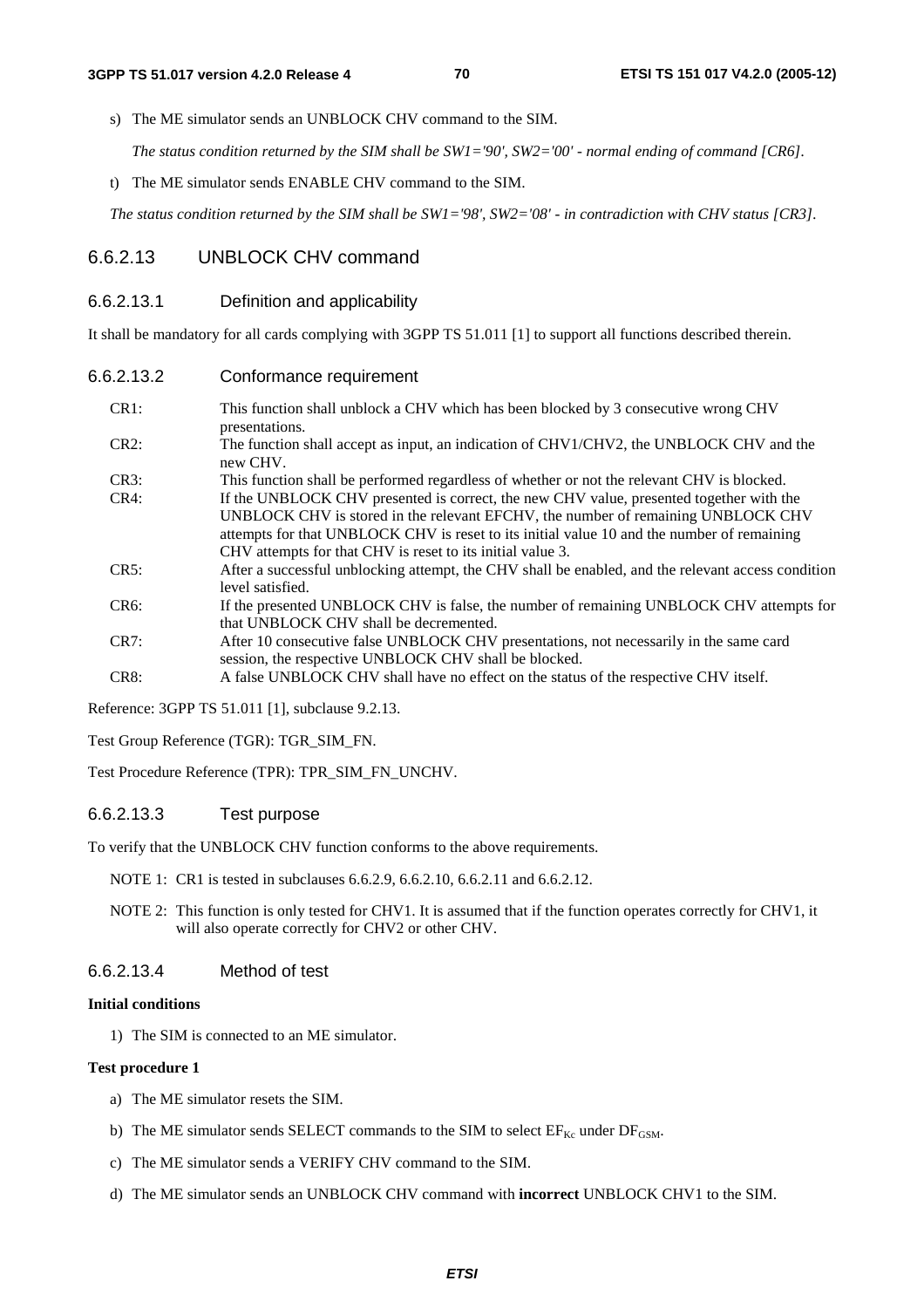*The status condition returned by the SIM shall be SW1='98', SW2='04' - unsuccessful UNBLOCK CHV verification, at least one attempt left.* 

e) The ME simulator sends a STATUS command to the SIM.

 *The following shall be true of the response data [CR6,8]:* 

- *Bit 8 of byte 14 shall be 0 indicating that CHV1 is enabled.*
- *Bits 1 through 4 of byte 19 shall indicate three VERIFY CHV1 attempts remaining.*
- *Bits 1 through 4 of byte 20 shall indicate nine UNBLOCK CHV1 attempts remaining.*
- f) The ME simulator sends a DISABLE CHV command to the SIM.
- g) The ME simulator sends an UNBLOCK CHV command with **incorrect** UNBLOCK CHV1 to the SIM.

 *The status condition returned by the SIM shall be SW1='98', SW2='04' - unsuccessful UNBLOCK CHV verification, at least one attempt left.* 

h) The ME simulator sends a STATUS command to the SIM.

 *The following shall be true of the response data [CR6,8]:* 

- *Bit 8 of byte 14 shall be 1 indicating that CHV1 is still disabled.*
- *Bits 1 through 4 of byte 19 shall indicate three VERIFY CHV1 attempts remaining.*
- *Bits 1 through 4 of byte 20 shall indicate eight UNBLOCK CHV1 attempts remaining.*
- i) The ME simulator sends an UNBLOCK CHV command to the SIM.

 *The status condition returned by the SIM shall be SW1='90', SW2='00' - normal ending of command [CR2].* 

j) The ME simulator sends a STATUS command to the SIM.

 *The following shall be true of the response data [CR4,5]:* 

- *Bit 8 of byte 14 shall be 0 indicating that CHV1 is enabled*
- *Bits 1 through 4 of byte 19 shall indicate three VERIFY CHV1 attempts remaining.*
- *Bits 1 through 4 of byte 20 shall indicate ten UNBLOCK CHV1 attempts remaining.*
- k) The ME simulator sends a VERIFY CHV command with **incorrect** CHV1 to the SIM.

 *The status condition returned by the SIM shall be SW1='98', SW2='04' - unsuccessful CHV verification, at least one attempt left.* 

- l) The ME simulator resets the SIM.
- m) The ME simulator sends an UNBLOCK CHV command to the SIM.
- n) The ME simulator sends a STATUS command to the SIM.

 *The following shall be true of the response data [CR4]:* 

- *Bits 1 through 4 of byte 19 shall indicate three VERIFY CHV1 attempts remaining.*
- o) The ME simulator sends SELECT commands to the SIM to select  $EF_{Kc}$  under  $DF_{GSM}$ .
- p) The ME simulator sends a READ BINARY command using a length of 2 bytes to the SIM.

 *The status condition returned by the SIM shall be SW1='90', SW2='00' - normal ending of command [CR5].* 

#### **Test procedure 2 - \*\*\* Destructive test \*\*\***

a) The ME simulator resets the SIM.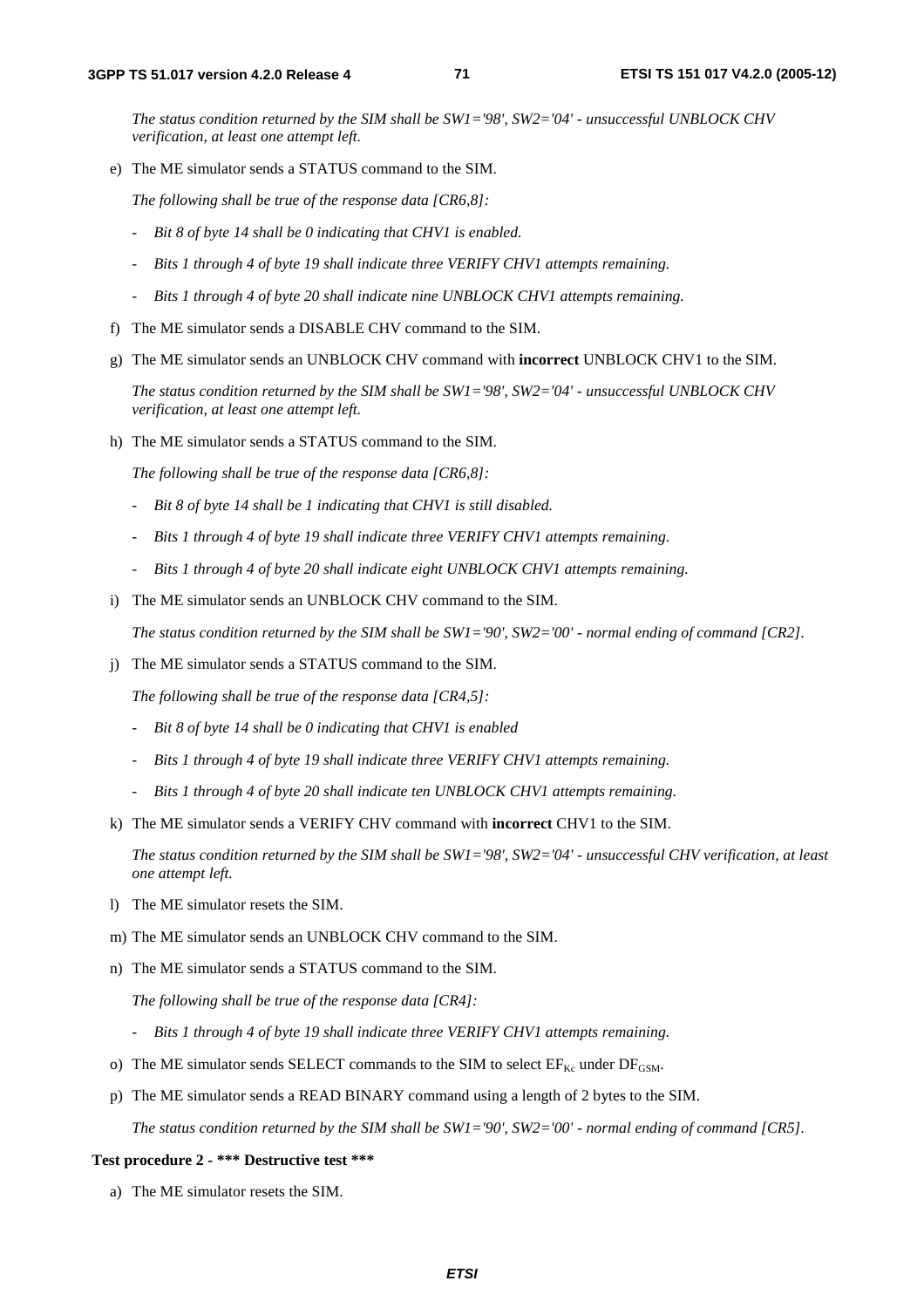b) The ME simulator sends nine UNBLOCK CHV command with **incorrect** UNBLOCK CHV1 to the SIM.

 *The status condition returned by the SIM each time shall be SW1='98', SW2='04' - unsuccessful UNBLOCK CHV verification, at least one attempt left.* 

- c) The ME simulator resets the SIM.
- d) The ME simulator sends an UNBLOCK CHV command with **incorrect** UNBLOCK CHV1 to the SIM.

 *The status condition returned by the SIM shall be SW1='98', SW2='40' - unsuccessful UNBLOCK CHV verification, no attempt left.* 

e) The ME simulator sends an UNBLOCK CHV command to the SIM.

 *The status condition returned by the SIM shall be SW1='98', SW2='40' - UNBLOCK CHV blocked.*

#### 6.6.2.14 INVALIDATE command

#### 6.6.2.14.1 Definition and applicability

It shall be mandatory for all cards complying with 3GPP TS 51.011 [1] to support all functions described therein.

#### 6.6.2.14.2 Conformance requirement

| CR <sub>1</sub> :<br>This function shall invalidate the current EF. |  |
|---------------------------------------------------------------------|--|
|---------------------------------------------------------------------|--|

- CR2: After an INVALIDATE function the respective flag in the file status shall be changed accordingly. CR3: The function shall only be performed if the INVALIDATE access condition for the current EF is
- satisfied. CR4: An invalidated file shall no longer be available within the application for any function except for the SELECT and REHABILITATE functions.

Reference: 3GPP TS 51.011 [1], subclause 9.2.14.

Test Group Reference (TGR): TGR\_SIM\_FN.

Test Procedure Reference (TPR): TPR\_SIM\_FN\_INVAL.

#### 6.6.2.14.3 Test purpose

To verify that the INVALIDATE function conforms to the above requirements.

#### 6.6.2.14.4 Method of test

#### **Initial conditions**

- 1) The SIM is connected to an ME simulator.
- 2)  $EF_{LOCI}$  on the SIM is not invalidated.

#### **Test procedure**

- a) The ME simulator resets the SIM.
- b) The ME simulator sends SELECT commands to the SIM to select  $EF_{\text{LOCI}}$  under  $DF_{\text{GSM}}$ .
- c) The ME simulator sends an INVALIDATE command to the SIM.

 *The status condition returned by the SIM shall be SW1='98', SW2='04' - access condition not fulfilled [CR3].* 

- d) The ME simulator gains the security access condition(s) specified for both INVALIDATE and REHABILITATE on  $EF_{LOCI}$
- e) The ME simulator sends a SELECT command to the SIM to select  $EF_{LOC}$  once more.
- f) The ME simulator sends a GET RESPONSE command to the SIM.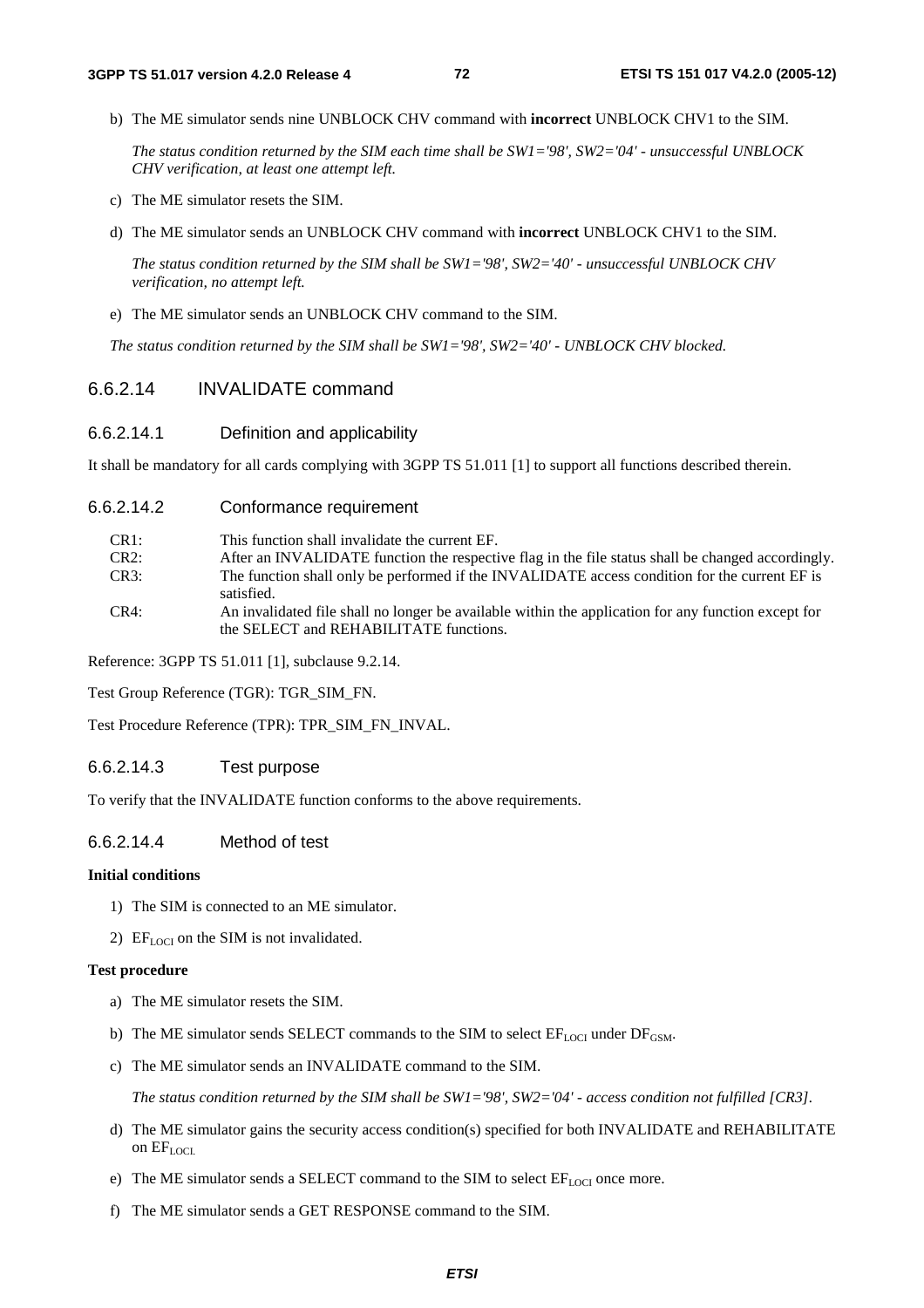*The following shall be true of the response data:* 

- *-* Bit 1 of byte 12 shall be 1 indicating that the file is **not** invalidated.
- g) The ME simulator sends an INVALIDATE command to the SIM.

 *The status condition returned by the SIM shall be SW1='90', SW2='00' - normal ending of command [CR3].* 

h) The ME simulator sends a SELECT command to the SIM to select  $EF_{LOCI}$  again.

 *The status condition returned by the SIM shall be SW1='9F', SW2='XX' - length 'XX' of the response data [CR4].* 

i) The ME simulator sends a GET RESPONSE command to the SIM.

 *The following shall be true of the response data [CR1,2]:* 

- *Bit 1 of byte 12 shall be 0 indicating that the file is invalidated.*
- j) The ME simulator sends a VERIFY CHV command to the SIM.
- k) The ME simulator sends a UPDATE BINARY command using a length of 1 byte and data 'C1' to the SIM.

 *The status condition returned by the SIM shall be SW1='98', SW2='10' - in contradiction with invalidation status [CR4].* 

l) The ME simulator sends a READ BINARY command to the SIM.

 *The status condition returned by the SIM shall be SW1='98', SW2='10' - in contradiction with invalidation status [CR4].* 

m) The ME simulator sends a REHABILITATE command to the SIM.

 *The status condition returned by the SIM shall be SW1='90', SW2='00' - normal ending of command [CR4].*

## 6.6.2.15 REHABILITATE command

#### 6.6.2.15.1 Definition and applicability

It shall be mandatory for all cards complying with 3GPP TS 51.011 [1] to support all functions described therein.

- 6.6.2.15.2 Conformance requirement
	- CR1: This function shall rehabilitate an invalidated current EF.
	- CR2: After a REHABILITATE function the respective flag in the file status byte shall be changed accordingly.
	- CR3: The function shall only be performed if the REHABILITATE access condition for the current EF is satisfied.

Reference: 3GPP TS 51.011 [1], subclause 9.2.15.

Test Group Reference (TGR): TGR\_SIM\_FN.

Test Procedure Reference (TPR): TPR\_SIM\_FN\_REHAB.

#### 6.6.2.15.3 Test purpose

To verify that the REHABILITATE function conforms to the above requirements.

#### 6.6.2.15.4 Method of test

#### **Initial conditions**

- 1) The SIM is connected to an ME simulator.
- 2)  $EF_{LOCI}$  on the SIM is invalidated.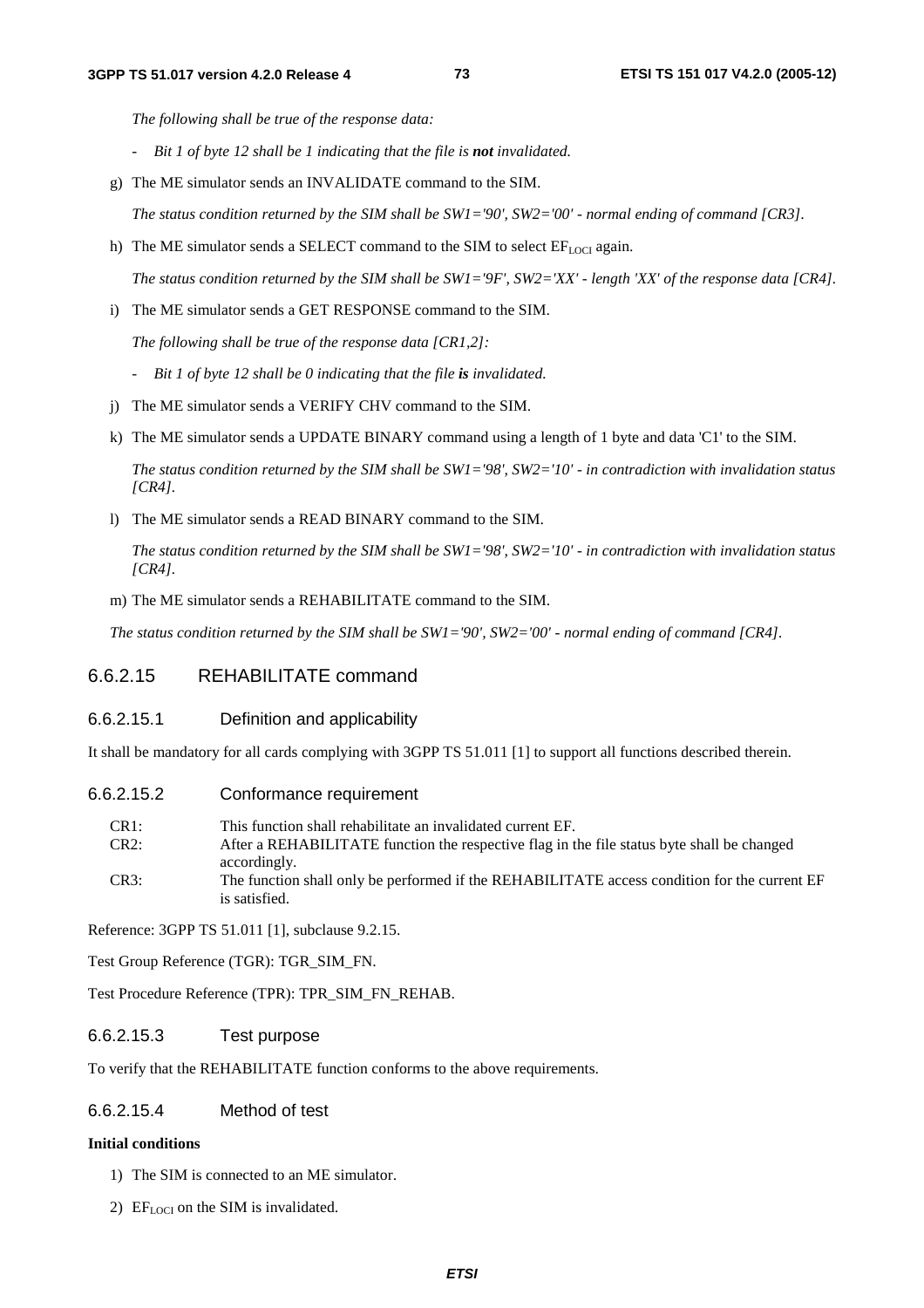#### **Test procedure**

- a) The ME simulator resets the SIM.
- b) The ME simulator sends SELECT commands to the SIM to select  $EF_{\text{LOCI}}$  under  $DF_{\text{GSM}}$ .
- c) The ME simulator sends a REHABILITATE command to the SIM.

 *The status condition returned by the SIM shall be SW1='98', SW2='04' - access condition not fulfilled [CR3].* 

- d) The ME simulator gains the security access condition(s) specified for both INVALIDATE and REHABILITATE on EF<sub>LOCI.</sub>
- e) The ME simulator sends a SELECT command to the SIM to select  $EF_{LOC}$  once more.
- f) The ME simulator sends a GET RESPONSE command to the SIM.

 *The following shall be true of the response data:* 

- *Bit 1 of byte 12 shall be 0 indicating that the file is invalidated.*
- g) The ME simulator sends a REHABILITATE command to the SIM.

 *The status condition returned by the SIM shall be SW1='90', SW2='00' - normal ending of command [CR1,3].* 

- h) The ME simulator sends a SELECT command to the SIM to select  $EF_{\text{LOCI}}$  again.
- i) The ME simulator sends a GET RESPONSE command to the SIM.

 *The following shall be true of the response data [CR1,2]:* 

- *Bit 1 of byte 12 shall be 1 indicating that the file is no longer invalidated.*
- j) The ME simulator sends a VERIFY CHV command to the SIM.
- k) The ME simulator sends a UPDATE BINARY command using a length of 1 byte and data 'D1' to the SIM.

 *The status condition returned by the SIM shall be SW1='90', SW2='00' - normal ending of command [CR1].* 

#### 6.6.2.16 RUN GSM ALGORITHM command

#### 6.6.2.16.1 Definition and applicability

It shall be mandatory for all cards complying with 3GPP TS 51.011 [1] to support all functions described therein.

6.6.2.16.2 Conformance requirement

| CR1: | This function shall cause the SIM to run the A3 and A8 algorithms using a 16 byte random number    |
|------|----------------------------------------------------------------------------------------------------|
|      | and the subscriber authentication key Ki stored in the SIM.                                        |
| CR2: | The function shall return the signed response SRES and cipher key Kc.                              |
| CR3: | The function shall not be executable unless $DF_{GSM}$ has been selected as the current directory. |
| CR4: | The function shall not be executable unless a successful CHV1 verification procedure has been      |
|      | performed.                                                                                         |

Reference: 3GPP TS 51.011 [1], subclause 9.2.16.

Test Group Reference (TGR): TGR\_SIM\_FN.

Test Procedure Reference (TPR): TPR\_SIM\_FN\_RUNGSM.

#### 6.6.2.16.3 Test purpose

To verify that the SIM conforms to the above requirements.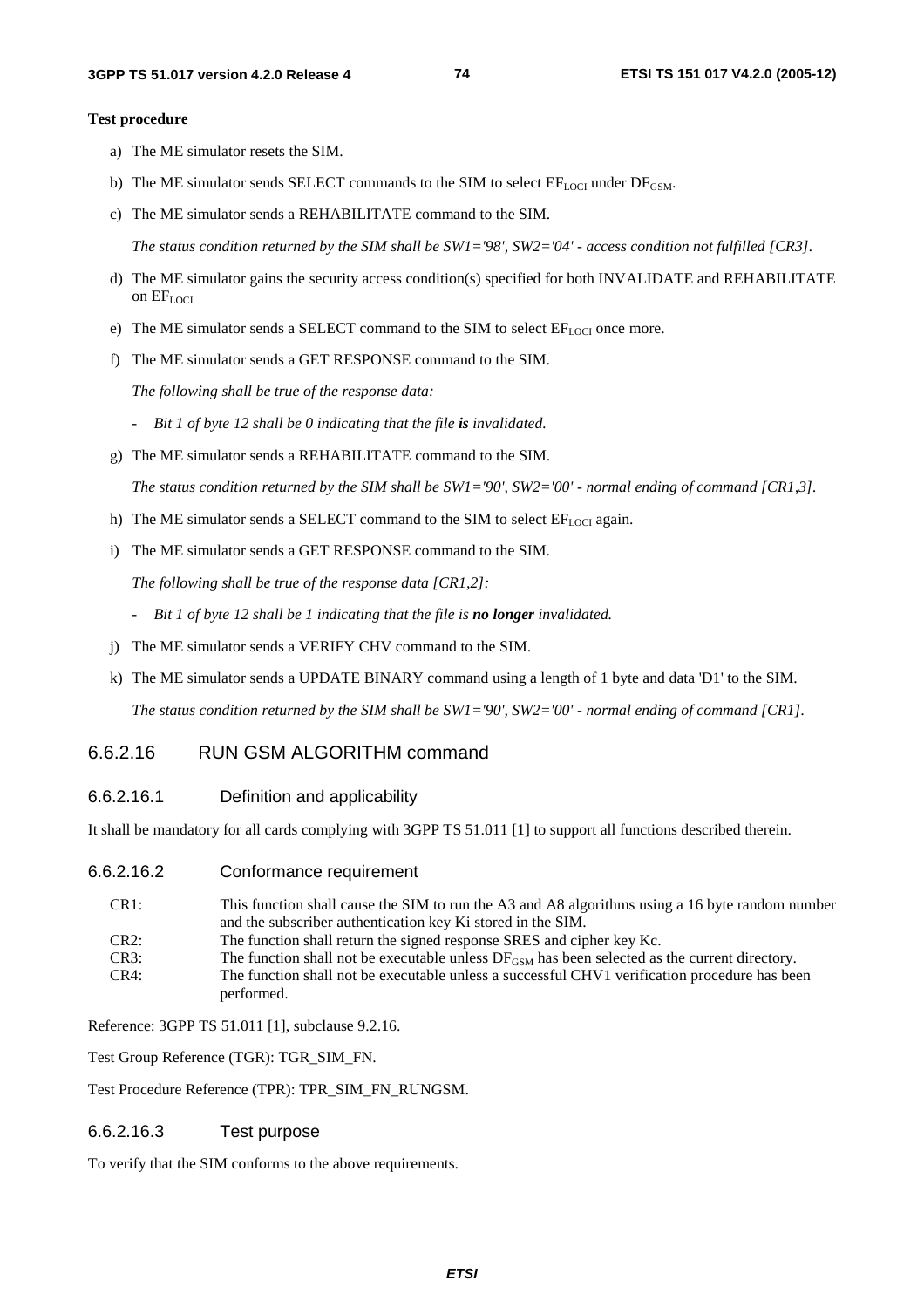#### 6.6.2.16.4 Method of test

#### **Initial conditions**

1) The SIM is connected to an ME simulator.

#### **Test procedure**

- a) The ME simulator resets the SIM.
- b) The ME simulator sends a SELECT command to the SIM to select  $DF_{\text{GSM}}$ .
- c) The ME simulator sends a RUN GSM ALGORITHM command to the SIM with random number:
	- '00 01 02 03 04 05 06 07 08 09 0A 0B 0C 0D 0E 0F'.

 *The status condition returned by the SIM shall be SW1='98', SW2='04' - access condition not fulfilled [CR4].* 

- d) The ME simulator resets the SIM.
- e) The ME simulator sends a VERIFY CHV command to the SIM.
- f) The ME simulator sends a RUN GSM ALGORITHM command to the SIM with random number:
	- '00 01 02 03 04 05 06 07 08 09 0A 0B 0C 0D 0E 0F'.

 *The status condition returned by the SIM shall be SW1='94, SW2='08' - file inconsistent with command [CR3].* 

- g) The ME simulator sends a SELECT command to the SIM to select  $DF_{\text{GSM}}$ .
- h) The ME simulator sends a RUN GSM ALGORITHM command to the SIM with random number:
	- '00 01 02 03 04 05 06 07 08 09 0A 0B 0C 0D 0E 0F'.

 *The status condition returned by the SIM shall be SW1='9F', SW2='0C' - length 'XX' of the response data [CR3,4].* 

i) The ME simulator sends a GET RESPONSE command to the SIM.

 *The data returned shall be correct for the given A3 and A8 algorithms and Ki stored in the SIM [CR1,2].* 

### 6.6.2.17 SLEEP command

#### 6.6.2.17.1 Definition and applicability

It shall be mandatory for all cards complying with 3GPP TS 51.011 [1] to support all functions described therein.

This function is an obsolete GSM function which was issued by Phase 1 MEs.

#### 6.6.2.17.2 Conformance requirement

CR1: The function shall always return a good status.

Reference: 3GPP TS 51.011 [1], subclause 9.2.17.

Test Group Reference (TGR): TGR\_SIM\_FN.

Test Procedure Reference (TPR): TPR\_SIM\_FN\_SLEEP.

#### 6.6.2.17.3 Test purpose

To verify that the SLEEP function conforms to the above requirement.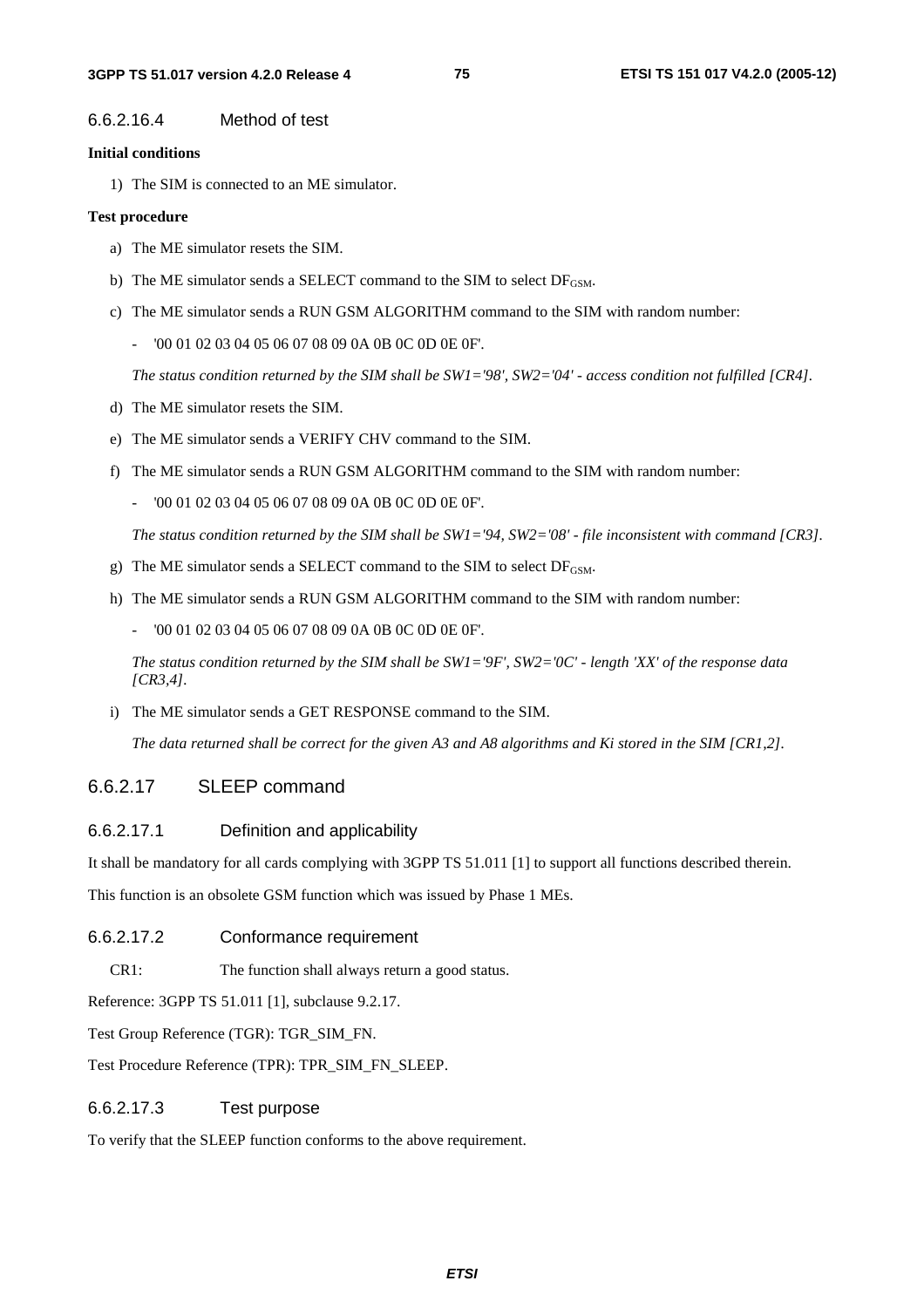#### 6.6.2.17.4 Method of test

#### **Initial conditions**

1) The SIM is connected to an ME simulator.

#### **Test procedure**

- a) The ME simulator resets the SIM.
- b) The ME simulator sends a SLEEP command to the SIM.

 *The status condition returned by the SIM shall be SW1='90', SW2='00' - normal ending of command [CR1].*

#### 6.6.2.18 GET RESPONSE command

#### 6.6.2.18.1 Definition and applicability

It shall be mandatory for all cards complying with 3GPP TS 51.011 [1] to support all functions described therein.

#### 6.6.2.18.2 Conformance requirement

- CR1: The GET RESPONSE command shall provide response data after the execution of commands RUN GSM ALGORITHM, SEEK (type 2), SELECT, and INCREASE. CR2: It is required that the GET RESPONSE command is executed immediately after the command it is related to (no other command shall come between the command/response pair and the command GET RESPONSE). If this sequence is not respected, the SIM shall send the Status Information "technical problem with no diagnostic given" as a reaction to the GET RESPONSE.
- CR3: Since the MF is implicitly selected after the activation of the SIM, GET RESPONSE shall be allowed as the first command after activation.

Reference: 3GPP TS 51.011 [1], subclause 9.2.18.

Test Group Reference (TGR): TGR\_SIM\_CMD.

Test Procedure Reference (TPR): TPR\_SIM\_CMD\_GET.

#### 6.6.2.18.3 Test purpose

To verify that the coding of the GET RESPONSE command conforms to the above requirements.

NOTE: CR1 is tested in subclauses 6.6.2.1, 6. 6.2.7, 6. 6.2.8, 6. 6.2.16 and 6. 6.2.17.

#### 6.6.2.18.4 Method of test

#### **Initial conditions**

1) The SIM is connected to an ME simulator.

#### **Test procedure**

- a) The ME simulator resets the SIM.
- b) The ME simulator sends a GET RESPONSE command to the SIM.
	- [Bytes sent: CLA='A0', INS='C0', P1='00', P2='00', P3='08'].
	- [Bytes received: P3 bytes of data, SW1, SW2].

 *Bytes 5 and 6 of the response data shall indicate that MF is the currently selected file [CR3].* 

- c) The ME simulator sends a STATUS command to the SIM with correct P3.
- d) The ME simulator sends a GET RESPONSE command to the SIM.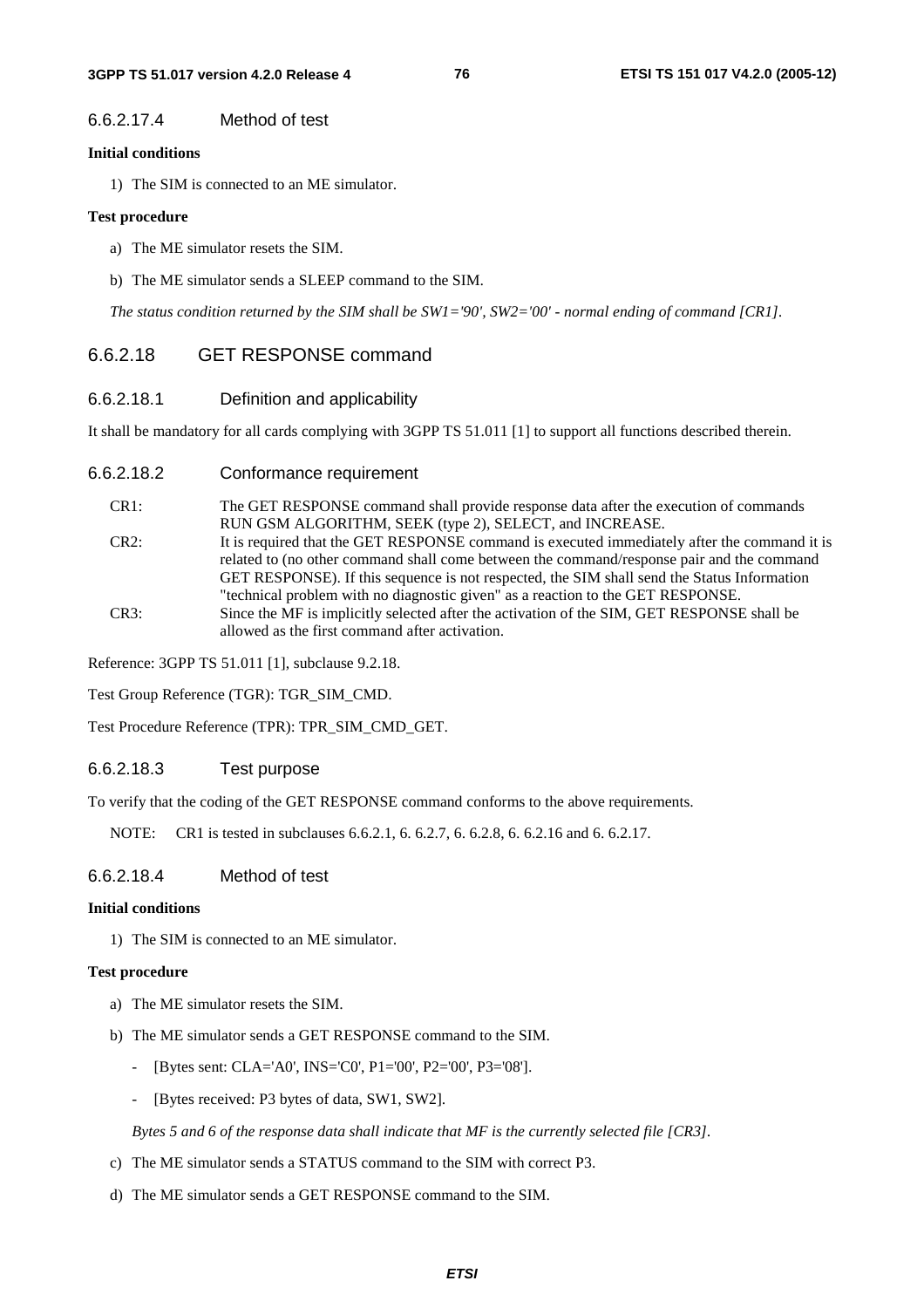- [Bytes sent: CLA='A0', INS='C0', P1='00', P2='00', P3='05'].
- [Bytes received: SW1, SW2].

 *The status condition returned by the SIM shall be SW1='6F', SW2='XX' - technical problem with no diagnostic given [CR2].* 

## 6.6.3 Definitions and coding

#### 6.6.3.1 Definition and applicability

Certain definitions and coding are used in the response parameters/data of the commands.

#### 6.6.3.2 Conformance requirement

- CR1: The file structure indicator byte shall be one of the following values within the specified range: '00', '01' or '03'.
- CR2: The file type indicator byte shall be one of the following values within the specified range: '00', '01', '02' or '04'.

Reference: 3GPP TS 51.011 [1], subclause 9.3.

Test Group Reference (TGR): TGR\_SIM\_CMD\_DEF.

Test Procedure Reference (TPR): TPR\_SIM\_CMD\_DEF.

#### 6.6.3.3 Test purpose

To verify that the response parameters/data conform to the above requirements for all file IDs on the SIM.

NOTE: CR2 is covered in subclause 6.3.1.1.

#### 6.6.3.4 Method of test

#### **Initial conditions**

1) The SIM is connected to an ME simulator.

#### **Test procedure**

- a) The ME simulator resets the SIM.
- b) For every possible selectable file ID in the file structure, the ME simulator sends SELECT commands to select the file ID. When a file is selected successfully, the ME simulator sends a GET RESPONSE command to the SIM.

 *For all EFs found, the following shall be true of the response data:* 

 *- Byte 15 shall be '00' if the EF is Transparent.* 

 *The file structure indicator byte shall be coded as follows, according to the specification in clause 10 of 3GPP TS 51.011 [1] [CR1]:* 

- *'00' = Transparent*
- *'01'* = Linear Fixed
- *'03' = Cyclic*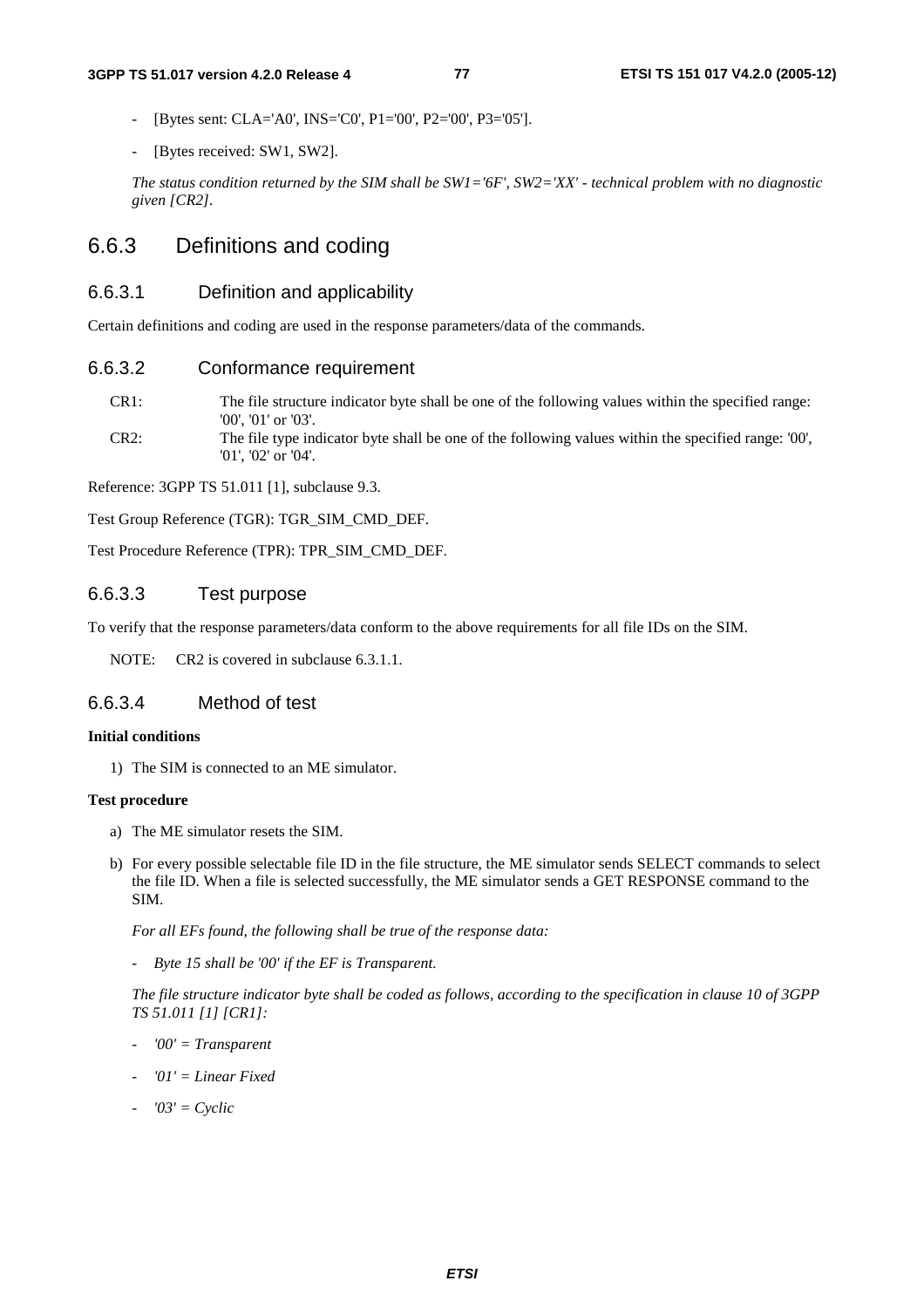## 6.6.4 Status conditions returned by the SIM

- 6.6.4.1 Coding of the status words
- 6.6.4.1.1 Definition and applicability

The status words SW1 and SW2 provide the method with which the SIM can respond to the ME after executing a command.

| 6.6.4.1.2 | Conformance requirement                                                                                                       |
|-----------|-------------------------------------------------------------------------------------------------------------------------------|
| CR1:      | The SIM shall respond with the correct SW1 and SW2 status words for commands which are<br>correctly executed.                 |
| $CR2$ :   | The SIM shall respond with the correct SW1 and SW2 status words for commands which produce<br>memory management errors.       |
| CR3:      | The SIM shall respond with the correct SW1 and SW2 status words for commands which produce<br>referencing management errors.  |
| CR4:      | The SIM shall respond with the correct SW1 and SW2 status words for commands which produce<br>security management errors.     |
| CR5:      | The SIM shall respond with the correct SW1 and SW2 status words for commands which produce<br>application independent errors. |
|           |                                                                                                                               |

Reference: 3GPP TS 51.011 [1], subclause 9.4.

Test Group Reference (TGR): TGR\_SIM\_CMD\_SC\_SW.

Test Procedure Reference (TPR): TPR\_SIM\_CMD\_SC\_SW.

#### 6.6.4.1.3 Test purpose

To verify that the SIM conforms to the above requirements when issuing SW1 and SW2 status words.

NOTE 1: CR2 cannot be tested as there is no mechanism to force the SIM to produce memory errors.

NOTE 2: CR4 is already tested in subclause 6. 6.2.8.

#### 6.6.4.1.4 Method of test

#### **Initial conditions**

- 1) The SIM is connected to an ME simulator.
- 2) EF<sub>ADN</sub> on the SIM is not invalidated.

#### **Test procedure**

- a) The ME simulator resets the SIM.
- b) The ME simulator sends a VERIFY CHV command to the SIM.
- c) The ME simulator sends SELECT commands to the SIM to select  $DF_{\text{GSM}}$ .

*The status condition returned by the SIM shall be SW1='9F', SW2='XX' - length 'XX' of the response data [CR1].* 

d) The ME simulator sends a GET RESPONSE command to the SIM.

 *The status condition returned by the SIM shall be SW1='90', SW2='00' - normal ending of command [CR1].* 

e) The ME simulator sends a READ BINARY command using a length of 1 byte to the SIM.

 *The status condition returned by the SIM shall be SW1='94', SW2='00' - no EF selected [CR3].* 

f) The ME simulator sends SELECT commands to the SIM to select  $EF_{ADN}$ .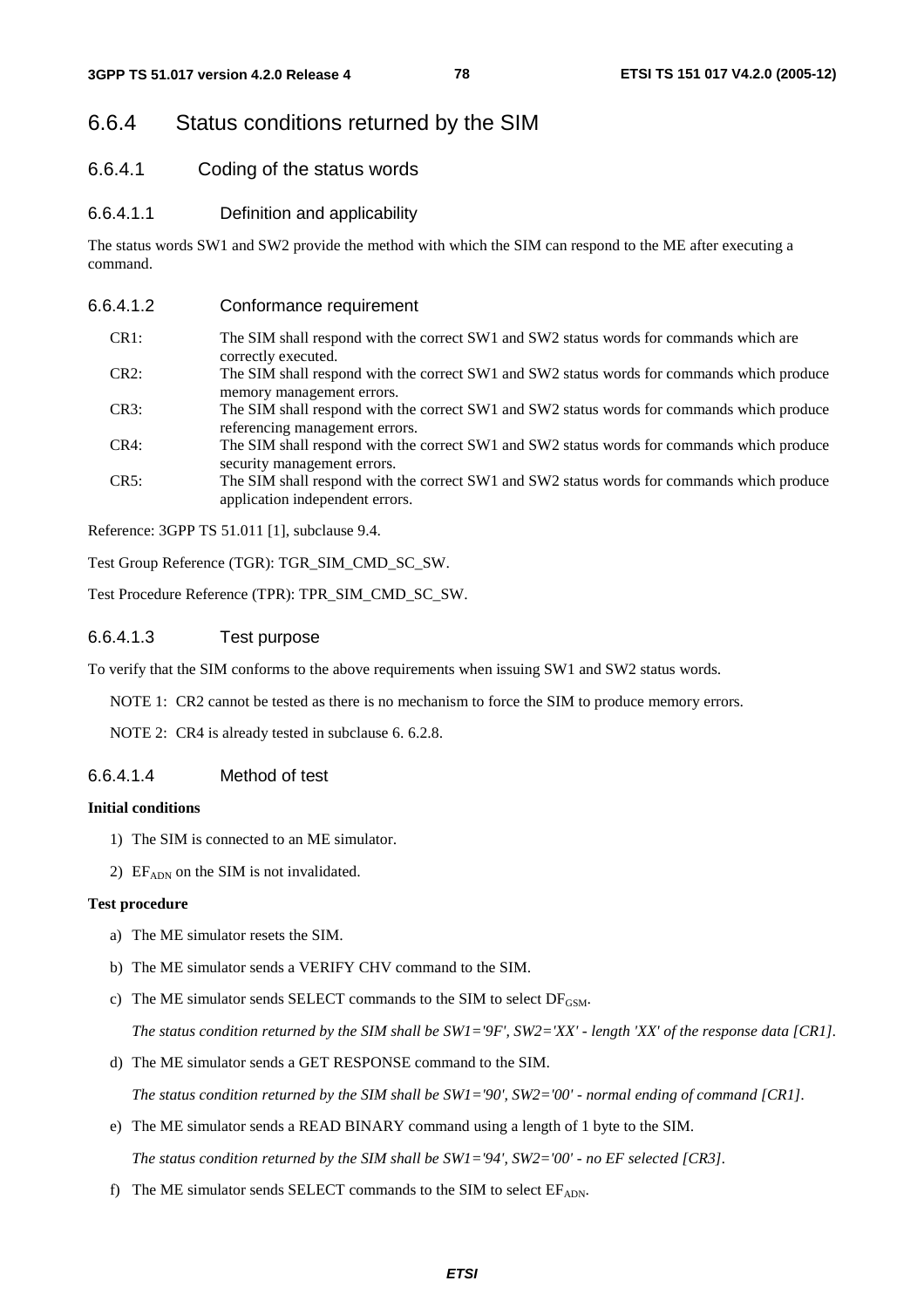- g) The ME simulator sends an UPDATE RECORD command using PREVIOUS mode to the SIM. The data used is 'E1' for all bytes.
- h) The ME simulator sends an UPDATE RECORD command using NEXT mode to the SIM. The data used is 'E2' for all bytes.

 *The status condition returned by the SIM shall be SW1='94', SW2='02' - out of range (invalid address) [CR3].* 

i) The ME simulator sends a READ BINARY command using a length of 1 byte to the SIM.

 *The status condition returned by the SIM shall be SW1='94', SW2='08' - file type inconsistent with the command [CR3].* 

j) The ME simulator sends a VERIFY CHV command with **incorrect** CHV1 to the SIM.

 *The status condition returned by the SIM shall be SW1='98', SW2='04' - unsuccessful CHV verification, at least one attempt left.* 

k) The ME simulator sends an ENABLE CHV command to the SIM.

 *The status condition returned by the SIM shall be SW1='98', SW2='08' - in contradiction with CHV status [CR3].* 

- l) The ME simulator sends VERIFY CHV command with **incorrect** CHV1 to the SIM.
- m) The ME simulator sends VERIFY CHV command with **incorrect** CHV1 to the SIM.

 *The status condition returned by the SIM shall be SW1='98', SW2='40' - unsuccessful CHV verification, no attempt left.* 

n) The ME simulator sends an UPDATE RECORD command using ABSOLUTE mode with record 1 to the SIM. Parameter P3 is set to 1 and the data used is 'E3'.

 *The status condition returned by the SIM shall be SW1='67', SW2='XX' or SW1='98', SW2='04' - incorrect parameter P3 [CR3].* 

o) The ME simulator sends an UPDATE RECORD command using mode '44' to the SIM. The data used is 'E4' for all bytes.

 *The status condition returned by the SIM shall be SW1='6B', SW2='00' or SW1='98', SW2='04' - incorrect parameter P1 or P2 [CR3].* 

p) The ME simulator sends the following APDU to the SIM.

[Bytes sent: CLA='A0', INS='1E', P1='00', P2='00', P3='00']

 *The status condition returned by the SIM shall be SW1='6D', SW2='00' - unknown instruction code given in the command [CR5].* 

s) The ME simulator sends a GET RESPONSE command to the SIM.

 *The status condition returned by the SIM shall be SW1='6F', SW2='XX' - technical problem with no diagnostic given [CR5].* 

## 6.6.4.2 Commands versus possible status responses

#### 6.6.4.2.1 Definition and applicability

Limiting the status conditions for each command to a defined set allows the ME to efficiently manage the handling of the status condition.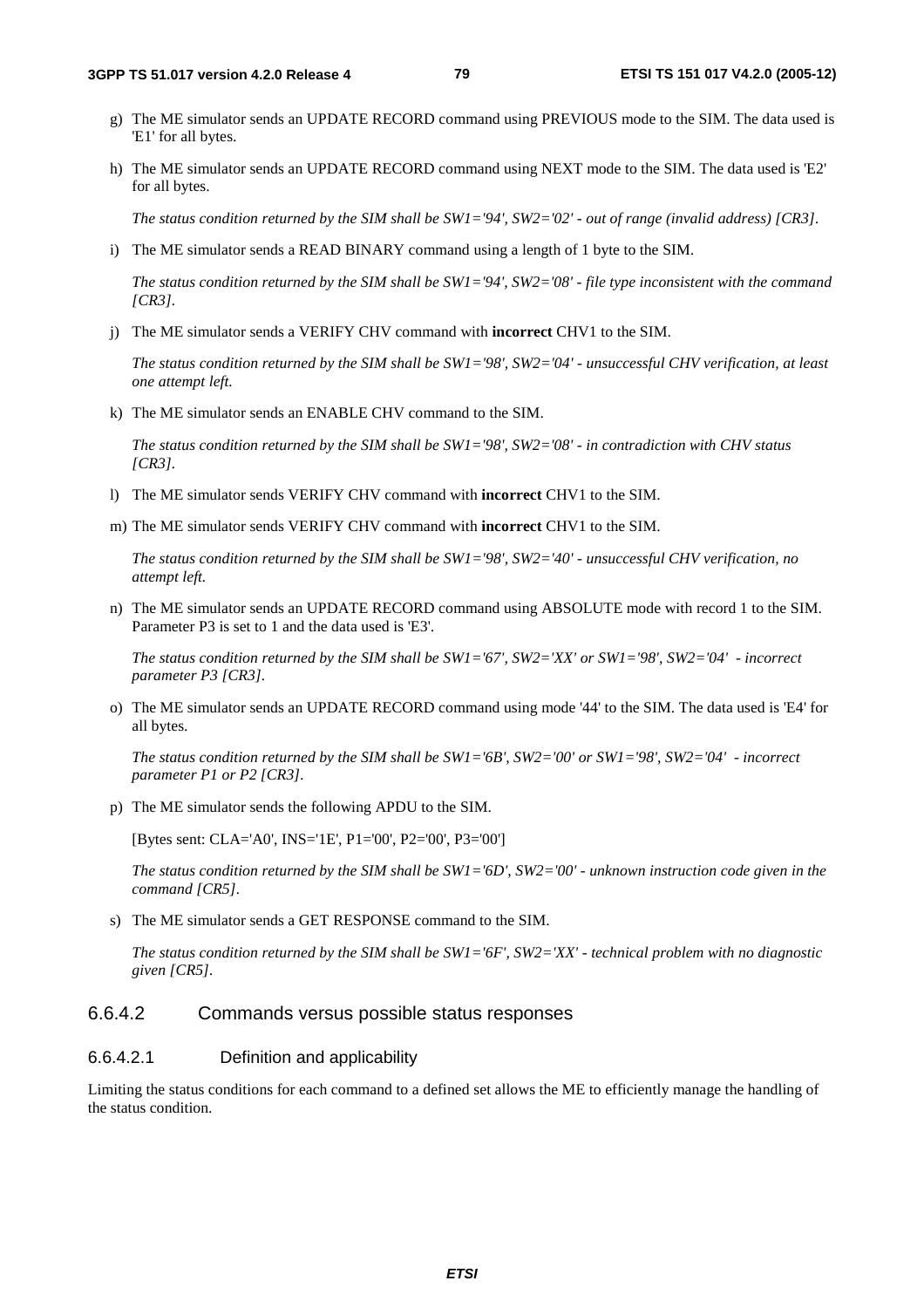#### 6.6.4.2.2 Conformance requirement

CR1: Table 10 in 3GPP TS 51.011 [1], subclause 9.4.6 shows for each command the possible status conditions returned (marked by an asterisk \*). The SIM shall not generate status conditions other than those allowed for each command.

Reference: 3GPP TS 51.011 [1], subclause 9.4.6.

Test Group Reference (TGR): TGR\_SIM\_CMD\_SC\_CSR.

Test Procedure Reference (TPR): TPR\_SIM\_CMD\_SC\_CSR.

#### 6.6.4.2.3 Test purpose

To verify for each command that the SIM will only generate the allowed status conditions.

NOTE: CR1 cannot be tested as it is not possible to force the SIM to generate all of the allowed status conditions for each command and there is no way of forcing the SIM to generate disallowed status conditions for each command.

6.6.4.2.4 Method of test

#### **Initial conditions**

N/A

#### **Test procedure**

N/A

6.6.4.2.5 Test requirement

N/A

## 6.7 Contents of the elementary files

The subclause provides tests to ensure that the IUT contains all of the EFs need for a GSM session.

## 6.7.1 Definition and applicability

The Elementary Files described in clause 10 of 3GPP TS 51.011 [1] are required on the SIM card in order for a GSM session to be carried out.

The contents of these files are not tested as they are card/personalization specific.

## 6.7.2 Conformance requirement

The following conformance requirements refer to the tables for each EF in clause 10 of 3GPP TS 51.011 [1].

- CR1: Each existing EF shall be selectable under the respective DF using the identifier given in the table for that EF.
- CR2: All mandatory EFs shall exist on the SIM card.
- CR3: The identifier of the EF shall be that given in the table for that EF.CR4 The type and structure of the EF shall be that given in the table for that EF.
- CR5: The file size shall be at least that given in the table for that EF.
- CR6: The access conditions shall be those given in the table for that EF.

Reference: 3GPP TS 51.011 [1], clause 10.

Test Group Reference (TGR): TGR\_SIM\_CEF.

Test Procedure Reference (TPR): TPR\_SIM\_CEF.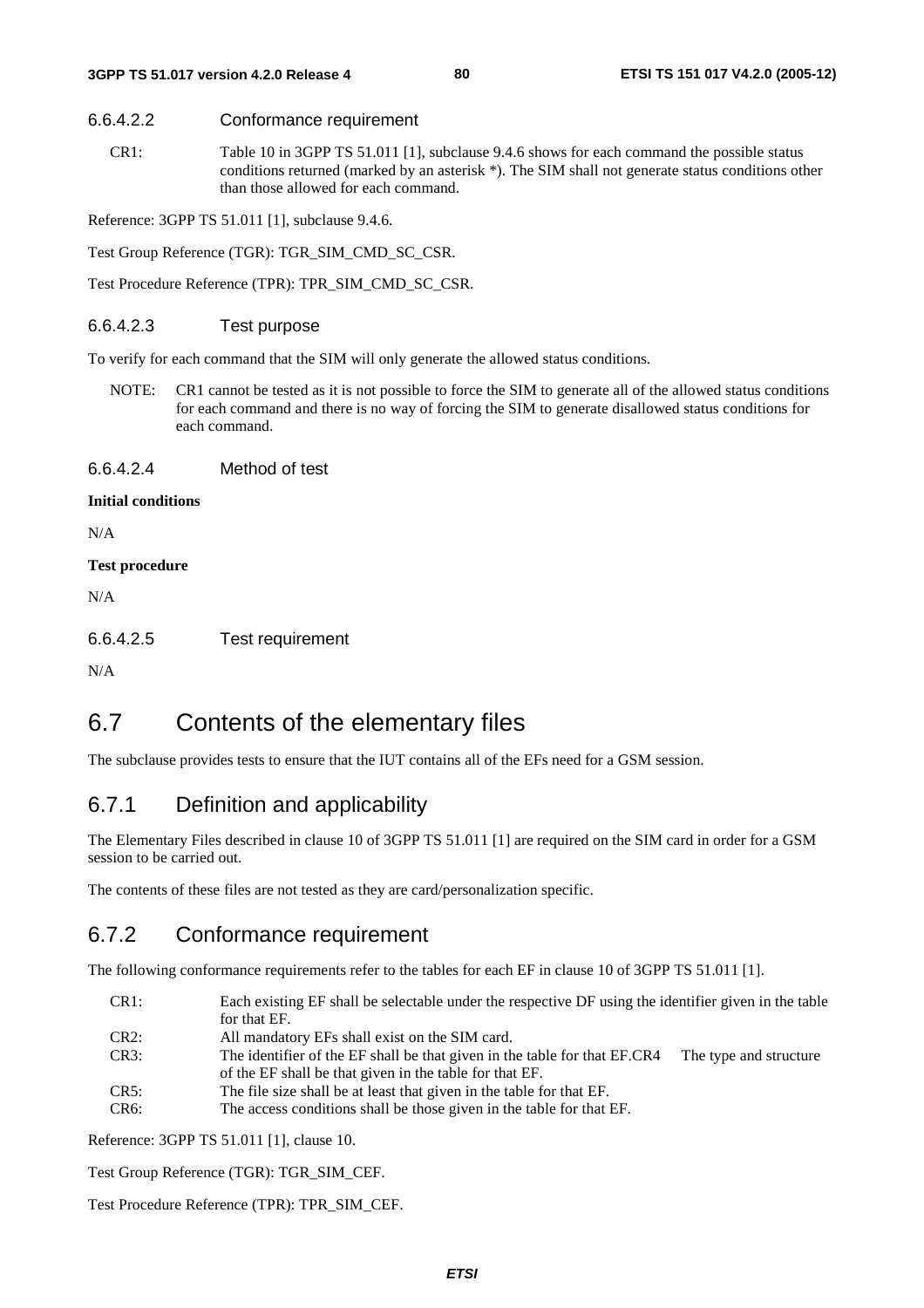## 6.7.3 Test purpose

To verify that the SIM conforms to the above requirements.

NOTE: The contents and coding of the data within the files are not tested, but shall conform to the respective contents and coding of the data given for each file in clause 10 of 3GPP TS 51.011 [1].

## 6.7.4 Method of test

#### **Initial conditions**

1) The SIM is connected to an ME simulator.

#### **Test procedure**

- a) The ME simulator resets the SIM.
- b) The ME simulator sends SELECT commands to the SIM to select the respective DF for the first EF in clause 10 of 3GPP TS 51.011 [1].

*The status condition returned by the SIM shall be SW1='9F', SW2='XX' - length 'XX' of the response data [CR1].* 

c) The ME simulator sends a SELECT command to the SIM to select the first EF in clause 10 of 3GPP TS 51.011 [1].

*The status condition returned by the SIM shall be SW1='9F', SW2='XX' - length 'XX' of the response data [CR1,2].* 

d) The ME simulator sends a GET RESPONSE command to the SIM.

*The following shall be true of the response data:* 

- *Bytes 5 and 6 shall indicate the identifier of the file selected. [CR3].*
- *Byte 7 shall be '04' indicating EF [CR4].*
- *Byte 14 shall indicate the structure given in the table for the file in clause 10 of 3GPP TS 51.011 [1] [CR4].*

 *- Bytes 3 and 4 shall be at least the minimum file size given in the table for the file in clause 10 of 3GPP TS 51.011 [1] if the EF is transparent [CR5].* 

- *Byte 15 shall be in accordance with the record length given in the table for the file in clause 10 of 3GPP TS 51.011 [1] if the EF is linear fixed or cyclic [CR5].*
- *Bytes 3 and 4 shall be an integer multiple of the record length if the EF is linear fixed or cyclic [CR5].*
- *Bytes 9, 10 and 11 shall indicate the access conditions given in the table for the file in clause 10 of 3GPP TS 51.011 [1] [CR6].*
- e) Steps a) to d) are repeated for the remaining mandatory EFs in clause 10 of *3GPP TS 51.011 [1].*
- f) Steps a) to d) are repeated for the existing optional EFs in clause 10 of *3GPP TS 51.011 [1].*

## 6.8 Application Protocol

The tests in this subclause ensure that the IUT conforms to the functional specification for application protocol - in particular the internal management of AND/FDN switching in the SIM.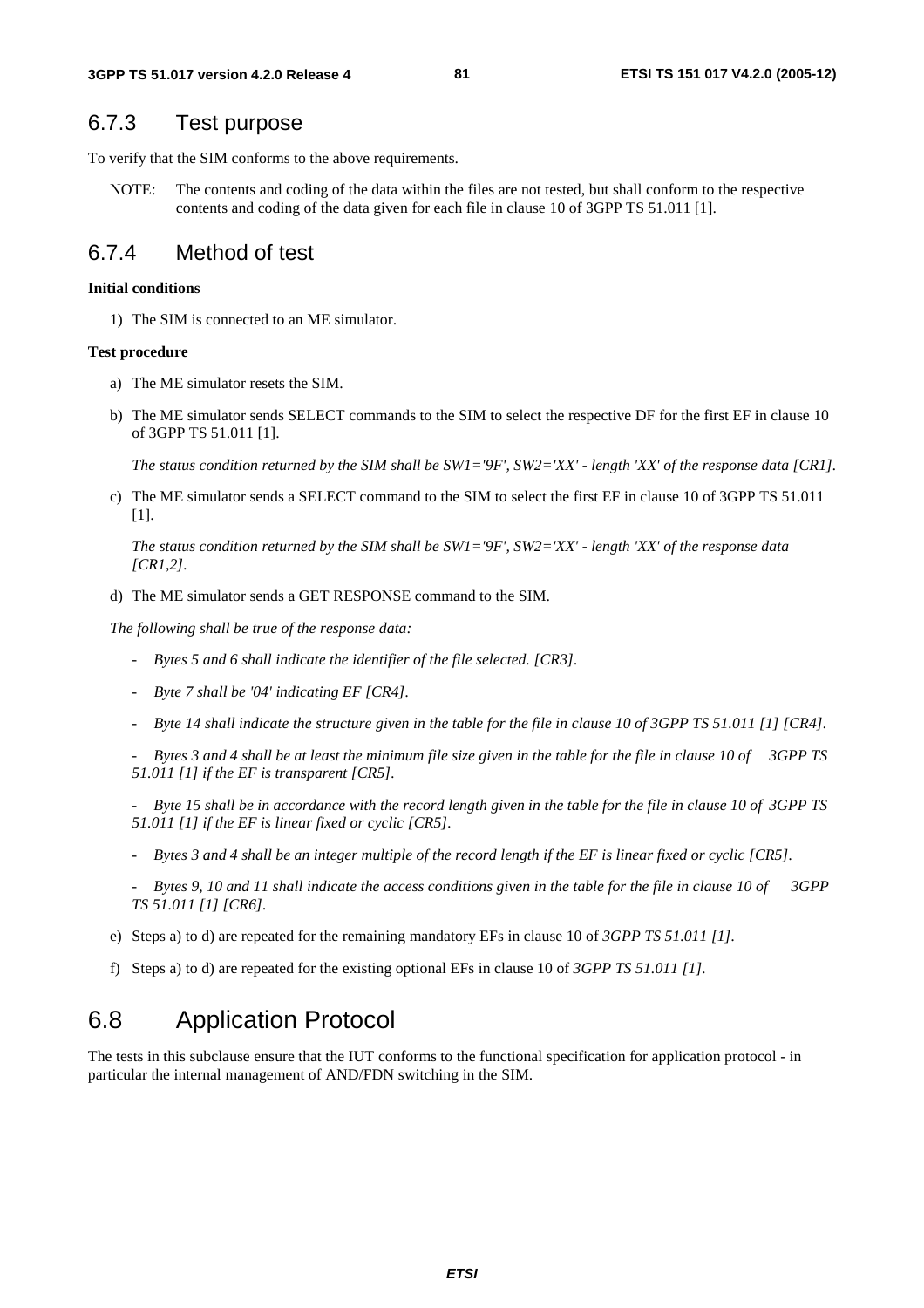## 6.8.1 FDN Procedure

## 6.8.1.1 Definition and applicability

It shall be mandatory for all cards complying with 3GPP TS 51.011 [1] to support all internal management processing required for the GSM application.

#### 6.8.1.2 Conformance requirement

CR1: If FDN is enabled, the SIM shall invalidate both  $EF_{IMSI}$  and  $EF_{LOCI}$  once during each GSM session at least before the next command following selection of either EF.

Reference: 3GPP TS 51.011 [1], subclause 10 and 11.

Test Group Reference (TGR): TGR\_SIM\_APP.

Test Procedure Reference (TPR): TPR\_SIM\_APP\_FDN.

#### 6.8.1.3 Test purpose

To verify that the FDN feature conforms to the above requirements.

#### 6.8.1.4 Method of test

#### **Initial conditions**

- 1) FDN feature is allocated and activated.
- 2) ADN feature is allocated and activated.
- 3)  $EF<sub>ADN</sub>$  is invalidated.

#### **Test procedure**

- a) The ME simulator resets the SIM.
- b) The ME simulator sends a VERIFY CHV1 to the SIM.
- c) The ME simulator sends SELECT commands to the SIM to select  $EF_{MSI}$  under  $DF_{GSM}$ .
- d) The ME simulator sends a GET RESPONSE command to the SIM.

*Bit 1 of byte 12 of the data returned shall be 0 indicating that*  $EF_{MSI}$  *is invalidated [CR1].* 

- e) The ME simulator sends a REHABILITATE command to the SIM.
- f) The ME simulator sends a SELECT command to the SIM to select  $EF_{LOCI}$ .
- g) The ME simulator sends a GET RESPONSE command to the SIM.

*Bit 1 of byte 12 of the data returned shall be 0 indicating that*  $EF_{LOC}$  *is invalidated [CR1].* 

- h) The ME simulator sends a REHABILITATE command to the SIM.
- i) The ME simulator sends SELECT commands to the SIM to select  $E_{\text{ADN}}$  under  $DF_{\text{TELECOM}}$ .
- j) The ME simulator sends a VERIFY CHV2 to the SIM.
- k) The ME simulator sends a REHABILITATE command to the SIM.
- l) The ME simulator sends a SELECT command to the SIM to select  $E_{SST}$ .
- m) The ME simulator gains the access condition for UPDATE policy.
- n) The ME simulator sends an UPDATE BINARY command to the SIM to deactivate the ADN service.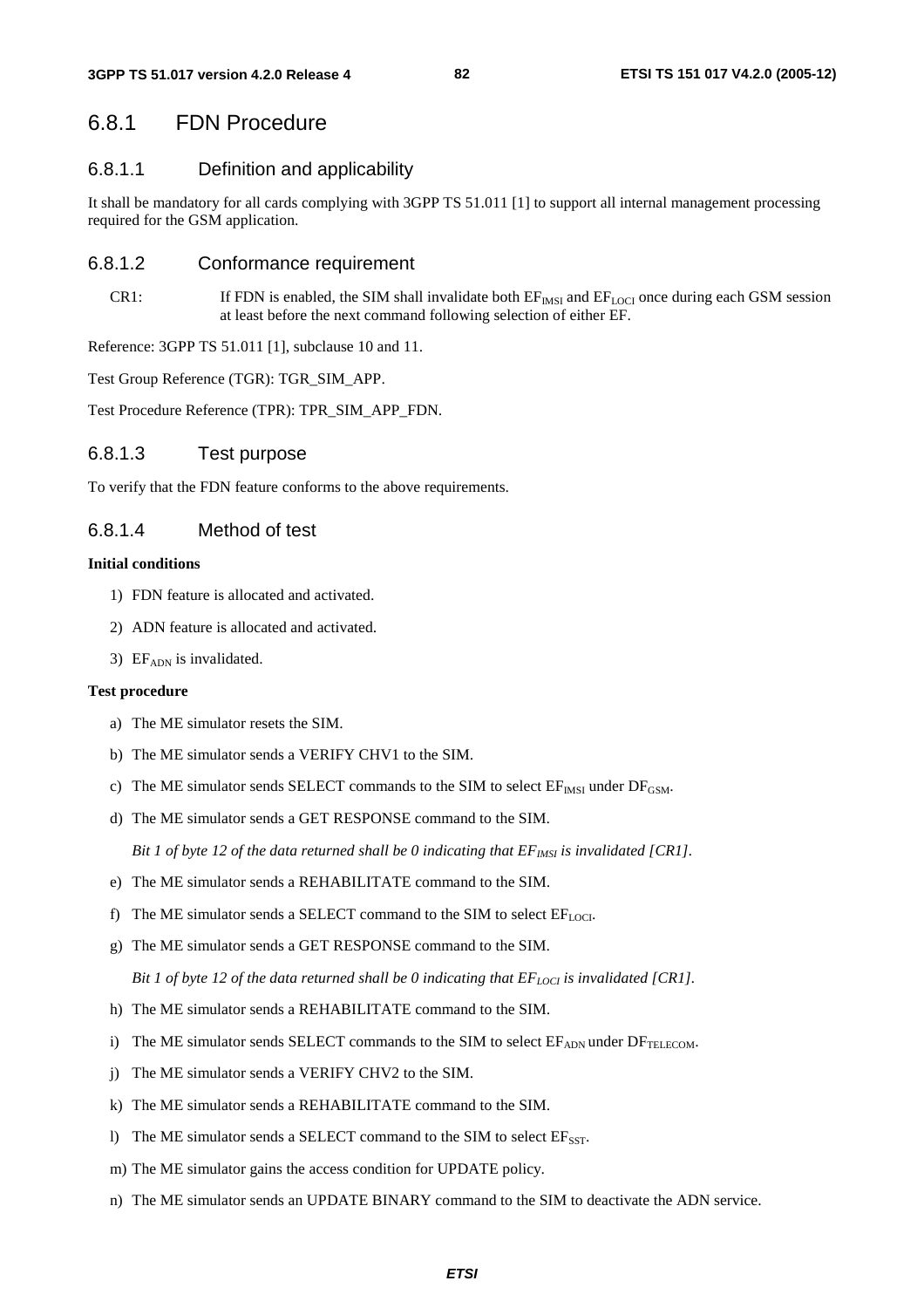- o) The ME simulator resets the SIM.
- p) The ME simulator sends a VERIFY CHV1 to the SIM.
- q) The ME simulator sends SELECT commands to the SIM to select  $EF_{LOCI}$  under  $DF_{GSM}$ .
- r) The ME simulator sends a GET RESPONSE command to the SIM.

*Bit 1 of byte 12 of the data returned shall be 0 indicating that*  $EF_{LOC}$  *is invalidated [CR1].* 

- s) The ME simulator sends a REHABILITATE command to the SIM.
- t) The ME simulator sends a SELECT command to the SIM to select  $EF_{MSI}$ .
- u) The ME simulator sends a GET RESPONSE command to the SIM.

*Bit 1 of byte 12 of the data returned shall be 0 indicating that*  $EF_{MSI}$  *is invalidated [CR1].* 

- v) The ME simulator sends a REHABILITATE command to the SIM.
- w) The ME simulator sends a SELECT command to the SIM to select  $E_{SST}$ .
- x) The ME simulator gains the access condition for UPDATE policy.
- y) The ME simulator sends an UPDATE BINARY command to the SIM to deallocate the ADN service.
- z) The ME simulator resets the SIM.
- aa) The ME simulator sends a VERIFY CHV1 to the SIM.
- ab) The ME simulator sends SELECT commands to the SIM to select  $EF_{\text{LOCI}}$  under  $DF_{\text{GSM}}$ .
- ac) The ME simulator sends a GET RESPONSE command to the SIM.

*Bit 1 of byte 12 of the data returned shall be 0 indicating that*  $EF_{LOCI}$  *is invalidated [CR1].* 

- ad) The ME simulator sends a REHABILITATE command to the SIM.
- ae) The ME simulator sends a SELECT command to the SIM to select  $EF_{MSE}$ .
- af) The ME simulator sends a GET RESPONSE command to the SIM.

*Bit 1 of byte 12 of the data returned shall be 0 indicating that*  $EF_{MSI}$  *is invalidated [CR1].* 

- ag) The ME simulator sends a REHABILITATE command to the SIM.
- ah) The ME simulator sends a SELECT command to the SIM to select  $EF_{SST}$ .
- ai) The ME simulator sends an UPDATE BINARY command to the SIM to allocate and activate the ADN service.
- aj) The ME simulator resets the SIM.
- ak) The ME simulator sends a SELECT command to the SIM to select  $EF_{LOCI}$ .
- al) The ME simulator sends a GET RESPONSE command to the SIM.

*Bit 1 of byte 12 of the data returned shall be 1 indicating that*  $EF_{LOC}$  *is not invalidated [CR1].* 

- am) The ME simulator sends a SELECT command to the SIM to select  $EF_{MSI}$ .
- an) The ME simulator sends a GET RESPONSE command to the SIM.

*Bit 1 of byte 12 of the data returned shall be 1 indicating that*  $EF_{MSI}$  *is not invalidated [CR1].* 

- ao) The ME simulator sends a SELECT command to the SIM to select EF<sub>SST</sub>.
- ap) The ME simulator gains the access condition for UPDATE policy.
- aq) The ME simulator sends an UPDATE BINARY command to the SIM to deactivate the FDN service.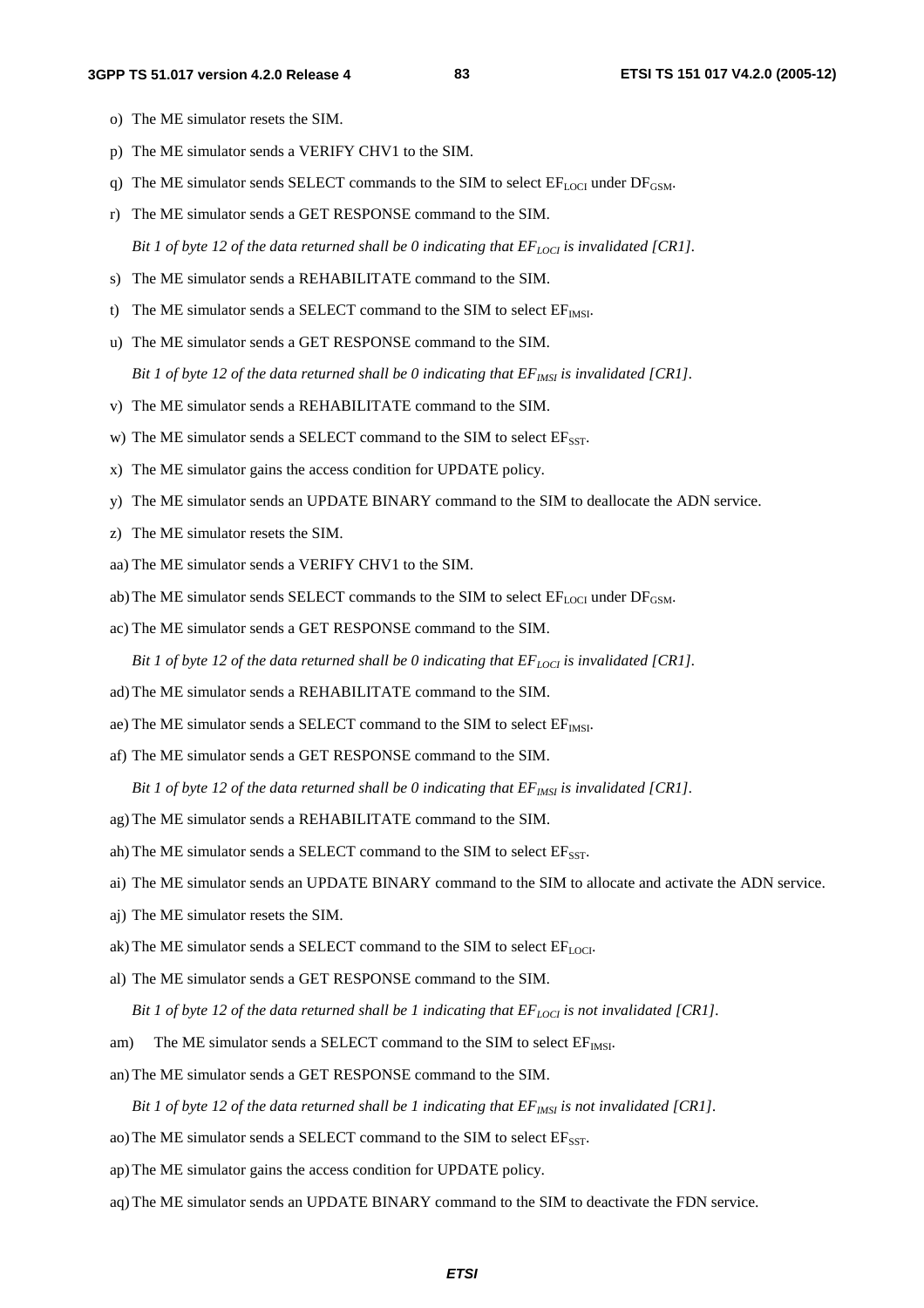- ar) The ME simulator sends SELECT commands to the SIM to select  $EF_{\text{ADN}}$  under  $DF_{\text{TELECOM}}$ .
- as) The ME simulator sends a VERIFY CHV2 to the SIM.
- at) The ME simulator sends a INVALIDATE command to the SIM.
- au) The ME simulator resets the SIM.
- av) The ME simulator sends a SELECT command to the SIM to select  $EF_{LOCI}$ .
- aw) The ME simulator sends a GET RESPONSE command to the SIM.

*Bit 1 of byte 12 of the data returned shall be 1 indicating that*  $EF_{LOCI}$  *is not invalidated [CR1].* 

- ax) The ME simulator sends a SELECT command to the SIM to select  $EF_{MSE}$ .
- ay) The ME simulator sends a GET RESPONSE command to the SIM.

*Bit 1 of byte 12 of the data returned shall be 1 indicating that*  $EF_{MSI}$  *is not invalidated [CR1].*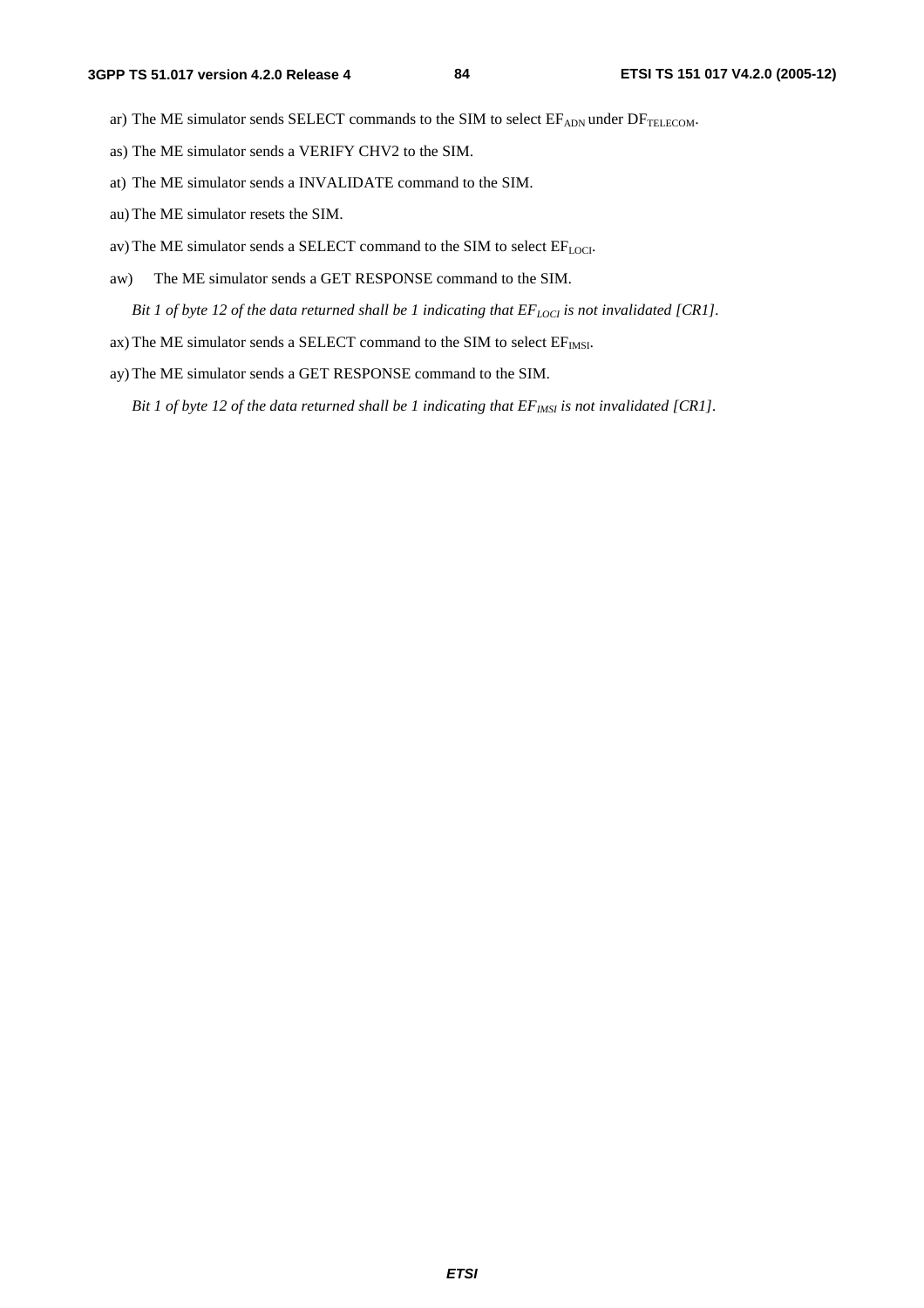# Annex A (informative): Change History

This annex lists all change requests approved for the present document since the present document was approved by 3GPP.

| Date         | Meeting / Plenary doc | WG doc    | <b>CR</b> | <b>Rev CAT</b> | <b>Subject</b>                                      | New Ver |
|--------------|-----------------------|-----------|-----------|----------------|-----------------------------------------------------|---------|
| <b>TP-27</b> | TP-050027             | T3-050120 | A002      | IB             | IRelease 4 based on 11.17 v8.1.0                    | 4.0.0   |
| $CP-28$      | CP-050212             | C6-050386 | 001       |                | Corrections and update of references                | 4.1.0   |
| CP-30        | ICP-050487            | C6-050857 | 001       |                | <b>Essential correction of clock stop mode test</b> | 4.2.0   |